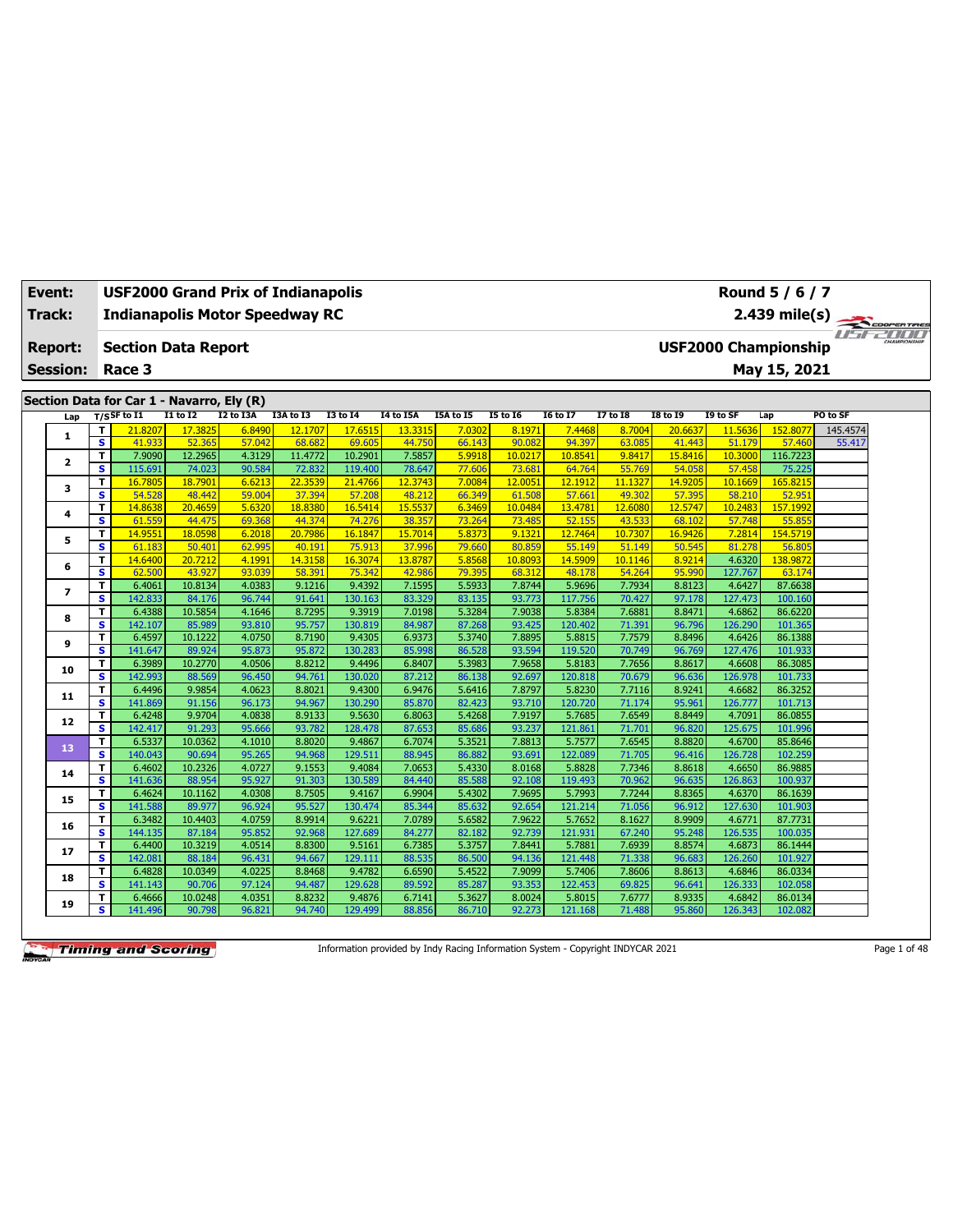| Event:          | <b>USF2000 Grand Prix of Indianapolis</b> | Round 5 / 6 / 7                                                 |
|-----------------|-------------------------------------------|-----------------------------------------------------------------|
| Track:          | <b>Indianapolis Motor Speedway RC</b>     | $2.439$ mile(s) $\overbrace{\hspace{2cm}}$ coorer Time          |
| <b>Report:</b>  | <b>Section Data Report</b>                | 7 10 10 1<br><b>CHAMPIONSHIP</b><br><b>USF2000 Championship</b> |
| <b>Session:</b> | Race 3                                    | May 15, 2021                                                    |

**Section Data for Car 1 - Navarro, Ely (R)**

| Lap | $T/S$ SF to I1  | <b>I1 to I2</b> | I2 to I3A | I3A to I3 | <b>I3 to 14</b> | I4 to I5A | I5A to I5 | I5 to 16 | <b>I6 to I7</b> | 17 to 18 | <b>I8 to 19</b> | I9 to SF | Lap     | PO to SF |
|-----|-----------------|-----------------|-----------|-----------|-----------------|-----------|-----------|----------|-----------------|----------|-----------------|----------|---------|----------|
|     | 6.4780 <b>l</b> | 10.0229         | 4.0569    | 8.87971   | 9.5368          | 6.6625    | 5.4603 l  | 7.9208   | 5.7358          | 7.6622   | 8.9726          | 4.7049   | 86.0934 |          |
| 20  | 41.247          | 90.815          | 96.301    | 94.137    | 128.831         | 89.545    | 85.160    | 93.224   | 122.556         |          | 95.442          | 125.788  | 101.987 |          |
| 21  | 6.9284          |                 |           |           |                 |           |           |          |                 |          |                 |          |         |          |
|     | 32.065          |                 |           |           |                 |           |           |          |                 |          |                 |          |         |          |

**Timing and Scoring** 

Information provided by Indy Racing Information System - Copyright INDYCAR 2021 Page 2 of 48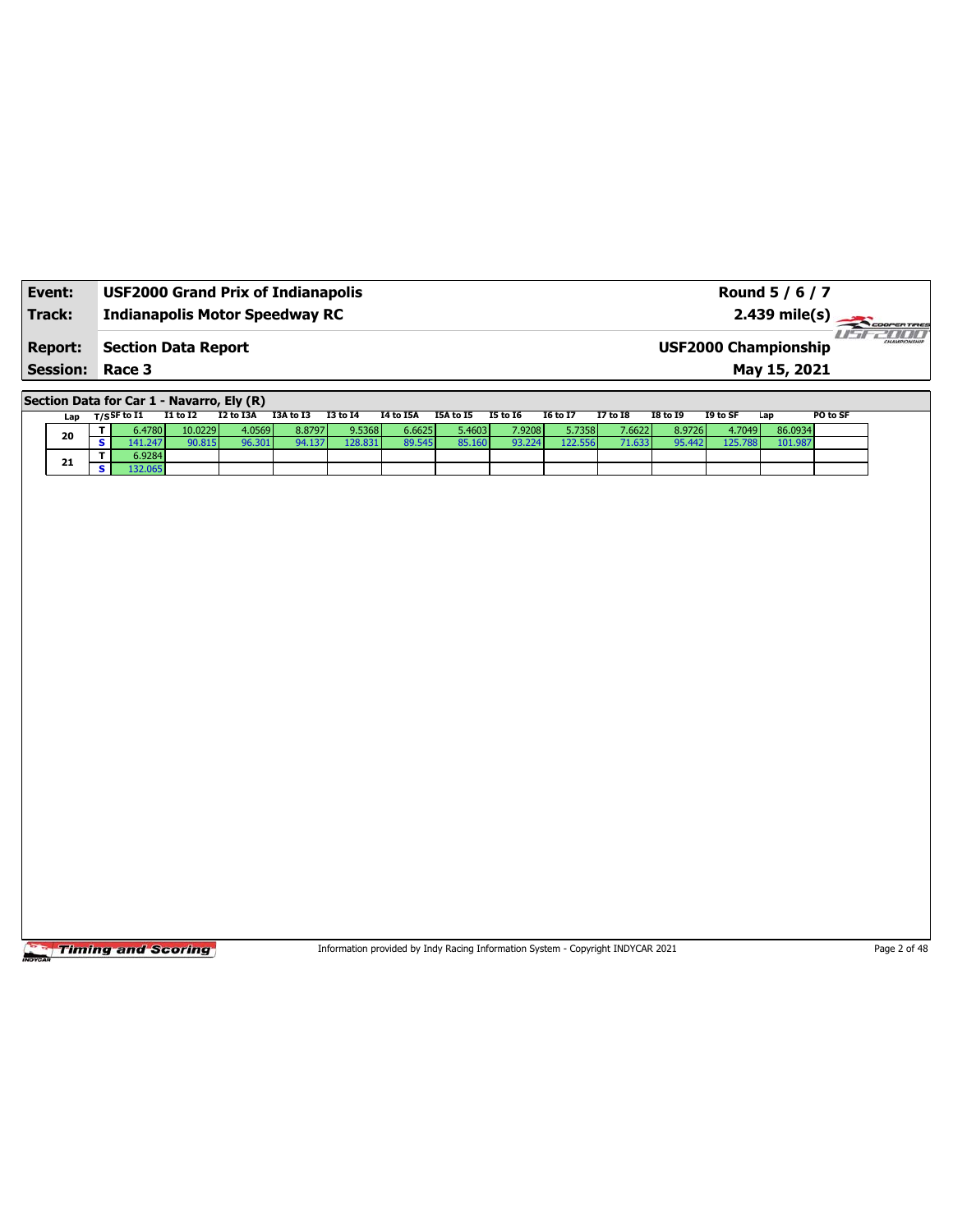| Event:<br>Track: |                         | <b>USF2000 Grand Prix of Indianapolis</b><br><b>Indianapolis Motor Speedway RC</b> |                   |                  |                   |                   |                   |                  |                  |                   |                   |                   |                             | Round 5 / 6 / 7<br>2.439 mile(s) |          |              |
|------------------|-------------------------|------------------------------------------------------------------------------------|-------------------|------------------|-------------------|-------------------|-------------------|------------------|------------------|-------------------|-------------------|-------------------|-----------------------------|----------------------------------|----------|--------------|
|                  |                         |                                                                                    |                   |                  |                   |                   |                   |                  |                  |                   |                   |                   |                             |                                  |          | COOPER TIRES |
| <b>Report:</b>   |                         | <b>Section Data Report</b>                                                         |                   |                  |                   |                   |                   |                  |                  |                   |                   |                   | <b>USF2000 Championship</b> |                                  |          | ust 2000     |
| <b>Session:</b>  |                         | Race 3                                                                             |                   |                  |                   |                   |                   |                  |                  |                   |                   |                   |                             | May 15, 2021                     |          |              |
|                  |                         |                                                                                    |                   |                  |                   |                   |                   |                  |                  |                   |                   |                   |                             |                                  |          |              |
|                  |                         | Section Data for Car 10 - Siegel, Nolan                                            |                   |                  |                   |                   |                   |                  |                  |                   |                   |                   |                             |                                  |          |              |
| Lap              |                         | $T/S$ SF to I1                                                                     | $I1$ to $I2$      | I2 to I3A        | I3A to I3         | <b>I3 to 14</b>   | <b>14 to 15A</b>  | <b>I5A to 15</b> | <b>15 to 16</b>  | <b>16 to 17</b>   | 17 to 18          | <b>I8 to 19</b>   | I9 to SF                    | Lap                              | PI to PO | PO to SF     |
| 1                | T                       | 20.8474                                                                            | 16.4413           | 4.5576           | 9.3836            | 21.4246           | 12.8242           | 6.058            | 9.2697           | 13.7315           | 13.9585           | 21.5101           | 12.3854                     | 162.392                          |          | 148.5140     |
|                  | $\overline{\mathbf{s}}$ | 43.890                                                                             | 55.362            | 85.721           | 89.082            | 57.347            | 46.521            | 76.754           | 79.658           | 51.193            | 39.321            | 39.812            | 47.784                      | 54.069                           |          | 54.276       |
| $\overline{2}$   | T.                      | 8.0546                                                                             | 12.0719           | 4.6422           | 18.2964           | 11.0372           | 8.4963            | 6.593            | 9.9262           | 9.7812            |                   |                   |                             | 133.3690                         | 85.325   |              |
|                  | s.                      | 113.600                                                                            | 75.400            | 84.159           | 45.687            | 111.318           | 70.218            | 70.520           | 74.390           | 71.868            |                   |                   |                             | 65.835                           | 16.649   |              |
| 3                | т                       |                                                                                    |                   | 4.0752           | 13.1129           | 10,6802           | 9.3976            | 6.1517           | 8.0210           | 5.883             | 7.8078            | 8.9536            | 4.7585                      | 159.1044                         |          | 94.1162      |
|                  | s                       | 11.9010                                                                            |                   | 95.868           | 63.747<br>20,8227 | 115.039           | 63.483            | 75.589           | 92.059           | 119.487           | 70.297            | 95.645            | 124.371                     | 55.186<br>153.7229               |          | 85.647       |
| 4                | т<br>s                  | 76.884                                                                             | 19.4411<br>46.820 | 5.1384<br>76.032 | 40.144            | 15.2812<br>80,402 | 14.8086<br>40.287 | 6.9707<br>66.708 | 9.4994<br>77.732 | 14.496<br>48.493  | 12.0988<br>45.365 | 11.6929<br>73.238 | 11.5720<br>51.142           | 57.118                           |          |              |
|                  | т                       | 15.4464                                                                            | 18.8401           | 5.4874           | 19.3976           | 18,7279           | 12.9649           | 5.6945           | 9.0010           | 12,8180           | 10.7103           | 17.7532           | 7.1860                      | 154.0273                         |          |              |
| 5                | s                       | 59.237                                                                             | 48.313            | 71.196           | 43.093            | 65.605            | 46.016            | 81.658           | 82.036           | 54.841            | 51.246            | 48.237            | 82.357                      | 57.005                           |          |              |
|                  | т                       | 15.6318                                                                            | 19.8366           | 4.5825           | 13.4246           | 20.5604           | 10.3757           | 5.6535           | 8.8307           | 14.8884           | 8.9070            | 8.8860            | 4.6711                      | 136.2483                         |          |              |
| 6                | $\overline{\mathbf{s}}$ | 58.535                                                                             | 45.886            | 85.255           | 62.267            | 59.757            | 57.499            | 82.250           | 83.618           | 47.215            | 61.622            | 96.372            | 126.698                     | 64.444                           |          |              |
|                  | т                       | 6.4430                                                                             | 10.3608           | 3.9866           | 8.9578            | 9.6282            | 7.0519            | 5.4868           | 7.9765           | 5.8529            | 8.0254            | 8.8249            | 4.5982                      | 87.1930                          |          |              |
| $\overline{ }$   | s                       | 142.015                                                                            | 87.853            | 97.999           | 93.316            | 127.608           | 84.600            | 84.749           | 92.573           | 120.104           | 68.391            | 97.039            | 128.706                     | 100.701                          |          |              |
| 8                | T                       | 6.3506                                                                             | 10.6557           | 4.0802           | 8.9888            | 9.3547            | 7.0106            | 5.6807           | 8.2310           | 5.8573            | 7.9804            | 8.8155            | 4.6499                      | 87.6554                          |          |              |
|                  | s                       | 144.081                                                                            | 85.422            | 95.751           | 92.995            | 131.339           | 85.098            | 81.856           | 89.711           | 120.013           | 68.776            | 97.143            | 127.275                     | 100.170                          |          |              |
| 9                | т                       | 6.4242                                                                             | 10.3026           | 4.0915           | 8.8375            | 9.4173            | 6.6736            | 5.4965           | 7.9615           | 5.7439            | 7.9182            | 8.8678            | 4.6847                      | 86.4193                          |          |              |
|                  | s.                      | 142.430                                                                            | 88.349            | 95.486           | 94.587            | 130.466           | 89.396            | 84.599           | 92.747           | 122.383           | 69.317            | 96.570            | 126.330                     | 101.602                          |          |              |
| 10               | T                       | 6.4785                                                                             | 9.9608            | 4.0061           | 8.7188            | 9.4796            | 6.6422            | 5.3870           | 7.8802           | 5.8085            | 7.6821            | 8.8856            | 4.6572                      | 85.5866                          |          |              |
|                  | s.                      | 141.236                                                                            | 91.381            | 97.522           | 95.874            | 129,608           | 89.818            | 86.319           | 93.704           | 121.022           | 71.447            | 96.377            | 127.076                     | 102.591                          |          |              |
| 11               | T<br>s.                 | 6.4153                                                                             | 10.1852           | 4.0239           | 8.8068            | 9.4566            | 6.8503            | 5.5327           | 7.9763           | 5.8248            | 7.7865            | 8.8453            | 4.6594                      | 86.3631                          |          |              |
|                  | т                       | 142.628<br>6.3924                                                                  | 89.368<br>10.5877 | 97.090<br>4.1874 | 94.916<br>9.0926  | 129.924<br>9.4423 | 87.090<br>6.9904  | 84.046<br>5.5050 | 92.575<br>7.9678 | 120.683<br>5.8007 | 70.489<br>7.6293  | 96.816<br>8.8745  | 127.016<br>4.6598           | 101.668<br>87.1299               |          |              |
| 12               | s                       | 143.139                                                                            | 85.970            | 93.299           | 91.933            | 130.120           | 85.344            | 84.469           | 92.674           | 121.184           | 71.942            | 96.497            | 127.005                     | 100.774                          |          |              |
|                  | T                       | 6.4750                                                                             | 10.5656           | 4.0115           | 8.8770            | 9.5315            | 6.6952            | 5.3965           | 7.8902           | 5.8049            | 7.6574            | 8.7829            | 4.6951                      | 86.3828                          |          |              |
| 13               | s                       | 141.313                                                                            | 86.150            | 97.390           | 94.166            | 128.903           | 89.107            | 86.167           | 93.586           | 121.097           | 71.678            | 97.504            | 126.050                     | 101.645                          |          |              |
|                  | T                       | 6.4324                                                                             | 10.3645           | 4.0079           | 8.8000            | 9.4363            | 6.8269            | 5.4057           | 7.9018           | 5.7811            | 7.6838            | 8.8553            | 4.6388                      | 86.1345                          |          |              |
| 14               | s                       | 142.249                                                                            | 87.822            | 97.478           | 94.990            | 130.203           | 87.388            | 86.020           | 93.448           | 121.595           | 71.431            | 96.706            | 127.580                     | 101.938                          |          |              |
| 15               | T                       | 6.4276                                                                             | 9.9201            | 4.0323           | 8.7105            | 9.5428            | 6.6326            | 5.3962           | 7.8435           | 5.8026            | 7.5923            | 8.8283            | 4.7072                      | 85.4360                          |          |              |
|                  | s                       | 142.355                                                                            | 91.756            | 96.888           | 95.966            | 128.750           | 89.948            | 86.172           | 94.143           | 121.145           | 72.292            | 97.002            | 125.726                     | 102.772                          |          |              |
| 16               | T                       | 6.5198                                                                             | 9.9730            | 3.9852           | 8.7091            | 9.5424            | 6.6585            | 5.3597           | 7.8271           | 5.8154            | 7.8717            | 8.8107            | 4.6363                      | 85.7089                          |          |              |
|                  | s.                      | 140.342                                                                            | 91.269            | 98.033           | 95.981            | 128.755           | 89.598            | 86.759           | 94.340           | 120.878           | 69.726            | 97.196            | 127.649                     | 102.444                          |          |              |
| 17               | T                       | 6.3874                                                                             | 10.5852           | 4.0206           | 9.0685            | 9.4276            | 6.9198            | 5.5281           | 7.9516           | 5.8473            | 7.7366            | 8.8253            | 4.6669                      | 86.9649                          |          |              |
|                  | s.                      | 143.251                                                                            | 85.991            | 97.170           | 92.177            | 130.323           | 86.215            | 84.116           | 92.863           | 120.219           | 70.944            | 97.035            | 126.812                     | 100.965                          |          |              |
| 18               | T<br>s                  | 6.4318<br>142.262                                                                  | 10.2636<br>88.685 | 4.0292<br>96.963 | 8.8496<br>94.457  | 9.4473<br>130.052 | 6.8883<br>86.609  | 5.4559<br>85.229 | 7.8344<br>94.252 | 5.7981<br>121.239 | 7.6006<br>72.213  | 8.8130<br>97.171  | 4.7020<br>125.865           | 86.1138<br>101.963               |          |              |
|                  | T                       | 6.5194                                                                             | 9.9617            | 4.0057           | 8.7689            | 9.5661            | 6.6233            | 5.3645           | 7.8582           | 5.7886            | 7.5698            | 8.8230            | 4.6858                      | 85.5350                          |          |              |
| 19               | s                       | 140.350                                                                            | 91.373            | 97.531           | 95.327            | 128.436           | 90.075            | 86.681           | 93.967           | 121.438           | 72.507            | 97.060            | 126.300                     | 102.653                          |          |              |
|                  |                         |                                                                                    |                   |                  |                   |                   |                   |                  |                  |                   |                   |                   |                             |                                  |          |              |

Information provided by Indy Racing Information System - Copyright INDYCAR 2021 Page 3 of 48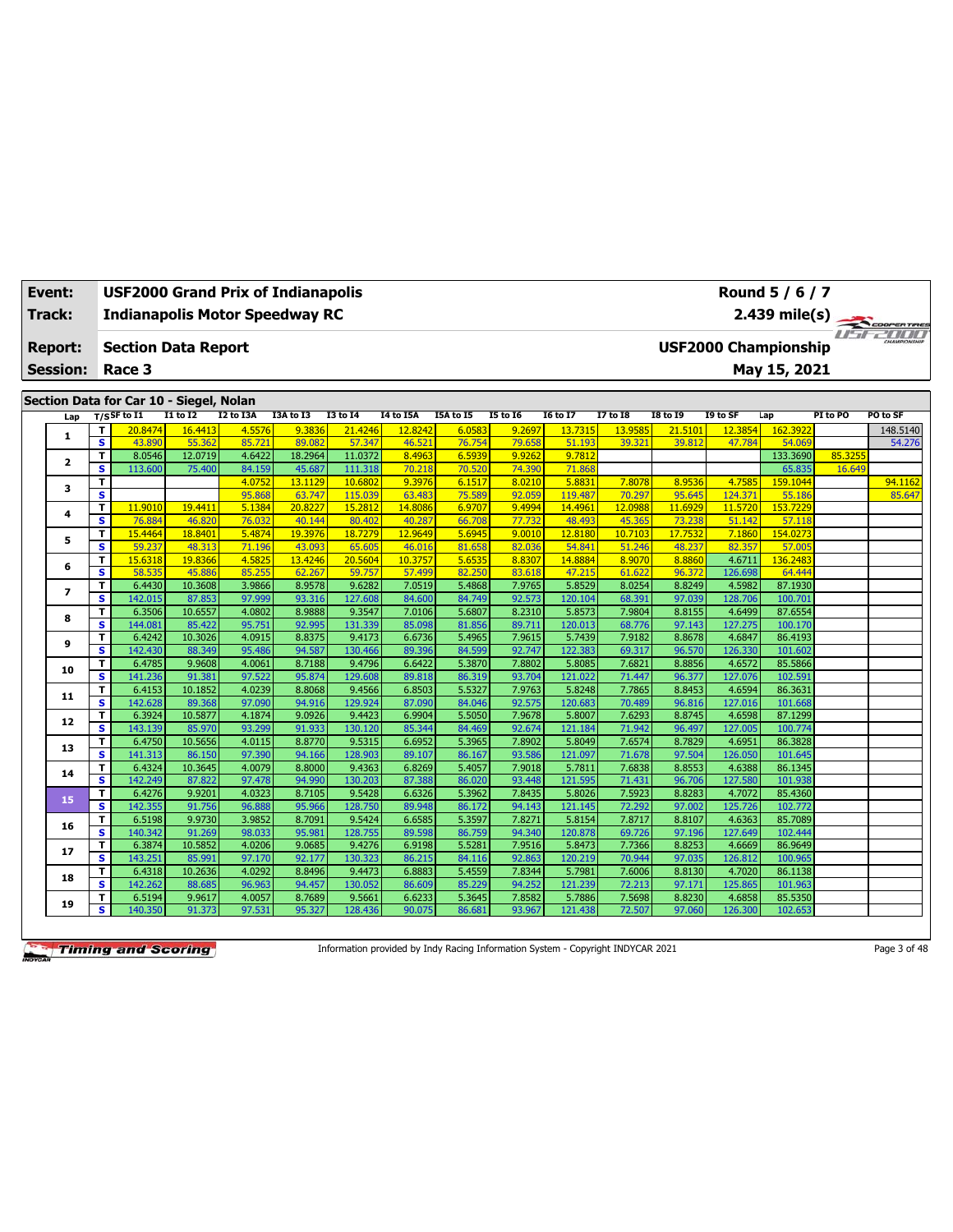| Event:                  | <b>USF2000 Grand Prix of Indianapolis</b>          | Round 5 / 6 / 7                                                                 |                 |
|-------------------------|----------------------------------------------------|---------------------------------------------------------------------------------|-----------------|
| <b>Track:</b>           | <b>Indianapolis Motor Speedway RC</b>              | $2.439$ mile(s)                                                                 | COOPERTIRES     |
| <b>Report:</b>          | <b>Section Data Report</b>                         | <b>USF2000 Championship</b>                                                     | <i>USE 2000</i> |
| <b>Session:</b>         | Race 3                                             | May 15, 2021                                                                    |                 |
|                         | Section Data for Car 10 - Siegel, Nolan            |                                                                                 |                 |
| Lap                     | $T/S$ SF to PI                                     |                                                                                 |                 |
| 1                       | $\mathbf T$<br>$\mathbf{s}$                        |                                                                                 |                 |
|                         | 113.0317<br>$\mathbf{T}$                           |                                                                                 |                 |
| $\mathbf{2}$            | $\mathbf{s}$<br>70.805                             |                                                                                 |                 |
| 3                       | $\overline{\mathbf{r}}$<br>$\overline{\mathbf{s}}$ |                                                                                 |                 |
| $\overline{\mathbf{4}}$ | $\mathbf{T}$                                       |                                                                                 |                 |
|                         | $\overline{\mathbf{s}}$<br>$\overline{\mathbf{I}}$ |                                                                                 |                 |
| 5                       | $\overline{\mathbf{s}}$                            |                                                                                 |                 |
| 6                       | $\overline{\mathbf{r}}$<br>S                       |                                                                                 |                 |
| $\overline{\mathbf{z}}$ | $\overline{\mathsf{r}}$                            |                                                                                 |                 |
|                         | $\overline{\mathbf{s}}$<br>$\overline{\mathbf{r}}$ |                                                                                 |                 |
| 8                       | S                                                  |                                                                                 |                 |
| 9                       | $\mathbf T$<br>$\overline{\mathbf{s}}$             |                                                                                 |                 |
| 10                      | $\overline{\mathbf{r}}$                            |                                                                                 |                 |
|                         | S                                                  |                                                                                 |                 |
| $11$                    | $rac{1}{s}$                                        |                                                                                 |                 |
| 12                      | $\overline{\mathbf{r}}$<br>$\overline{\mathbf{s}}$ |                                                                                 |                 |
| 13                      | $rac{1}{s}$                                        |                                                                                 |                 |
|                         | $\overline{\mathbf{r}}$                            |                                                                                 |                 |
| 14                      | $\overline{\mathbf{s}}$                            |                                                                                 |                 |
| 15                      | $\overline{\mathbf{r}}$<br>$\overline{\mathbf{s}}$ |                                                                                 |                 |
|                         | T                                                  |                                                                                 |                 |
| 16                      | $\overline{\mathbf{s}}$                            |                                                                                 |                 |
| $17$                    | $\overline{1}$<br>$\overline{\mathbf{s}}$          |                                                                                 |                 |
| 18                      | $\overline{\mathbf{r}}$                            |                                                                                 |                 |
|                         | $\overline{\mathbf{s}}$<br>$\mathbf{r}$            |                                                                                 |                 |
| 19                      | $\overline{\mathbf{s}}$                            |                                                                                 |                 |
|                         |                                                    |                                                                                 |                 |
|                         | <b>Timing and Scoring</b>                          | Information provided by Indy Racing Information System - Copyright INDYCAR 2021 | Page 4 of 48    |

mov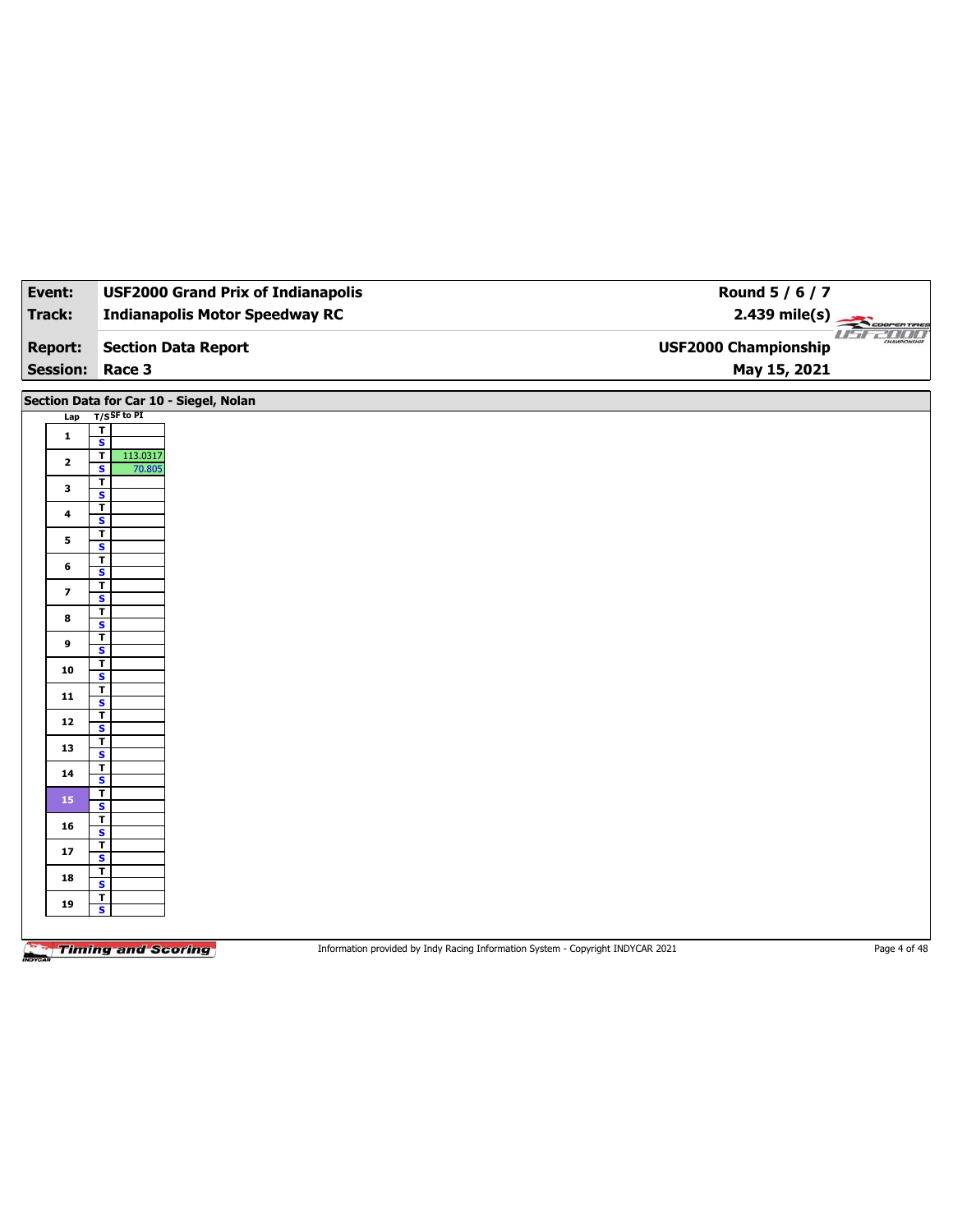| Event:                 | <b>USF2000 Grand Prix of Indianapolis</b> | Round 5 / 6 / 7                                         |
|------------------------|-------------------------------------------|---------------------------------------------------------|
| Track:                 | <b>Indianapolis Motor Speedway RC</b>     | $2.439$ mile(s) $\frac{1}{2.200$ COOPER TIRES<br>usraum |
| <b>Report:</b>         | Section Data Report                       | CHAMPIONSHIP<br><b>USF2000 Championship</b>             |
| <b>Session: Race 3</b> |                                           | May 15, 2021                                            |

**Section Data for Car 10 - Siegel, Nolan**

| Lap | T/S <sup>SF to I1</sup> | I1 to I2 | I2 to I3A | I3A to I3 | <b>I3 to 14</b> | 14 to 15A | I5A to I5 | <b>I5 to 16</b> | I6 to I7 | <b>I7 to I8</b> | <b>I8 to I9</b> | I9 to SF | Lap     | PI to PO | PO to SF |
|-----|-------------------------|----------|-----------|-----------|-----------------|-----------|-----------|-----------------|----------|-----------------|-----------------|----------|---------|----------|----------|
| 20  | 0.4830                  | 9.9620   | 4.0059    | 8.7981    | 9.4929          | 6.5995    | 5.4405    | 7.8571          | 5.7511   | 7.6652          | 8.8641          | 4.6214   | 85.5408 |          |          |
|     | $-41.138$               | 91.370   | 97.527    | 20        | 29.427          | 90.399    | 85.470    | 93.980          | 22.230   |                 |                 |          | 102.646 |          |          |
| 21  | 6.6850                  |          |           |           |                 |           |           |                 |          |                 |                 |          |         |          |          |
|     | .36.874'                |          |           |           |                 |           |           |                 |          |                 |                 |          |         |          |          |

Timing and Scoring

Information provided by Indy Racing Information System - Copyright INDYCAR 2021 Page 5 of 48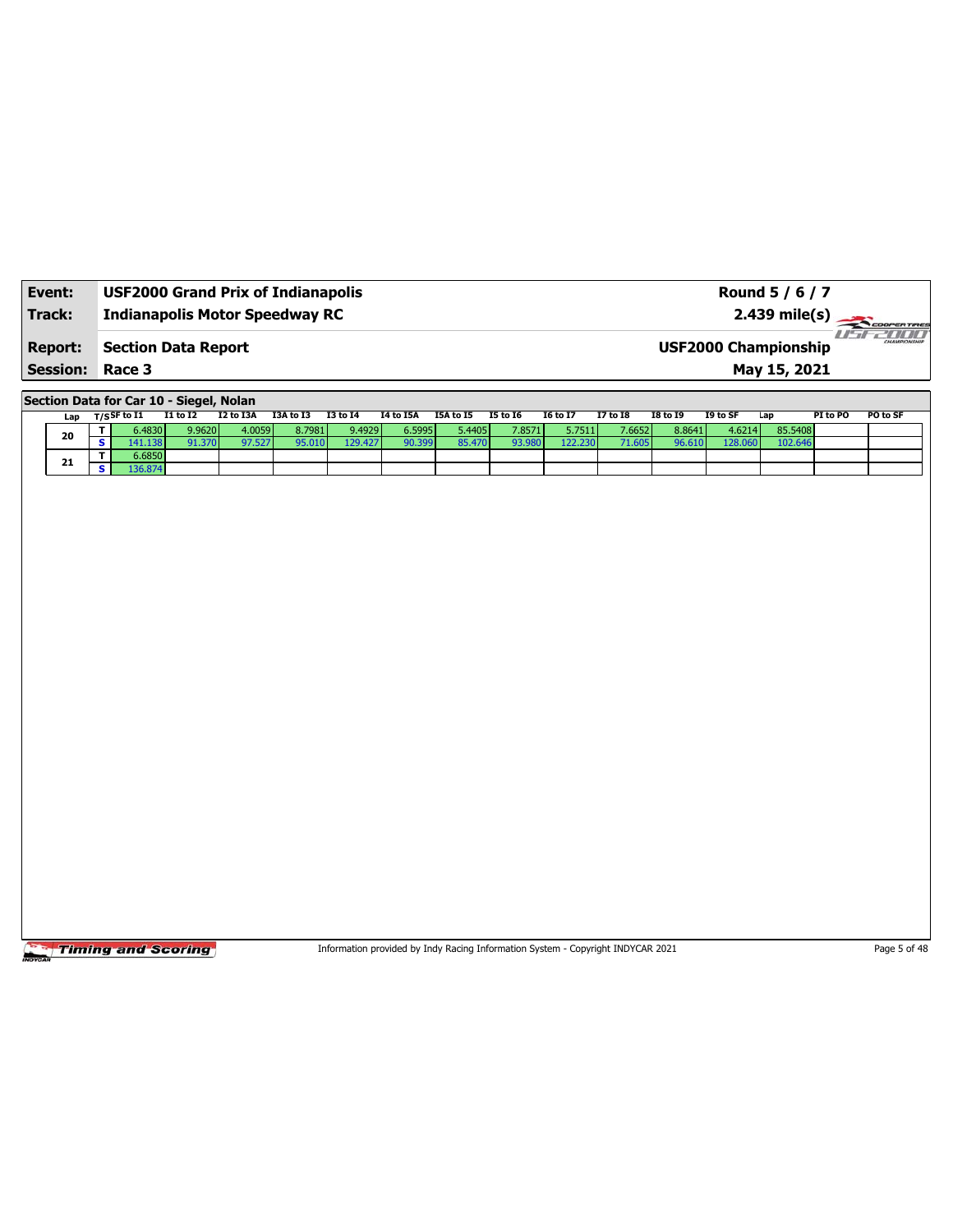| Event:          | <b>USF2000 Grand Prix of Indianapolis</b>          | Round 5 / 6 / 7                                                     |
|-----------------|----------------------------------------------------|---------------------------------------------------------------------|
| <b>Track:</b>   | <b>Indianapolis Motor Speedway RC</b>              | $2.439$ mile(s)<br>COOPERTIRES                                      |
| <b>Report:</b>  | <b>Section Data Report</b>                         | <b>ZOOO</b><br>1 I T<br>CHAMPSONSHIP<br><b>USF2000 Championship</b> |
| <b>Session:</b> | Race 3                                             | May 15, 2021                                                        |
|                 | Section Data for Car 10 - Siegel, Nolan            |                                                                     |
| ${\bf 20}$      | Lap T/SSF to PI<br>$\overline{\mathbf{r}}$         |                                                                     |
| ${\bf 21}$      | $\overline{\mathbf{s}}$<br>$\overline{\mathbf{r}}$ |                                                                     |
|                 | $\mathbf{s}$                                       |                                                                     |
|                 |                                                    |                                                                     |
|                 |                                                    |                                                                     |
|                 |                                                    |                                                                     |
|                 |                                                    |                                                                     |
|                 |                                                    |                                                                     |
|                 |                                                    |                                                                     |
|                 |                                                    |                                                                     |
|                 |                                                    |                                                                     |
|                 |                                                    |                                                                     |
|                 |                                                    |                                                                     |
|                 |                                                    |                                                                     |
|                 |                                                    |                                                                     |
|                 |                                                    |                                                                     |
|                 |                                                    |                                                                     |
|                 |                                                    |                                                                     |
|                 |                                                    |                                                                     |
|                 |                                                    |                                                                     |

Information provided by Indy Racing Information System - Copyright INDYCAR 2021 Page 6 of 48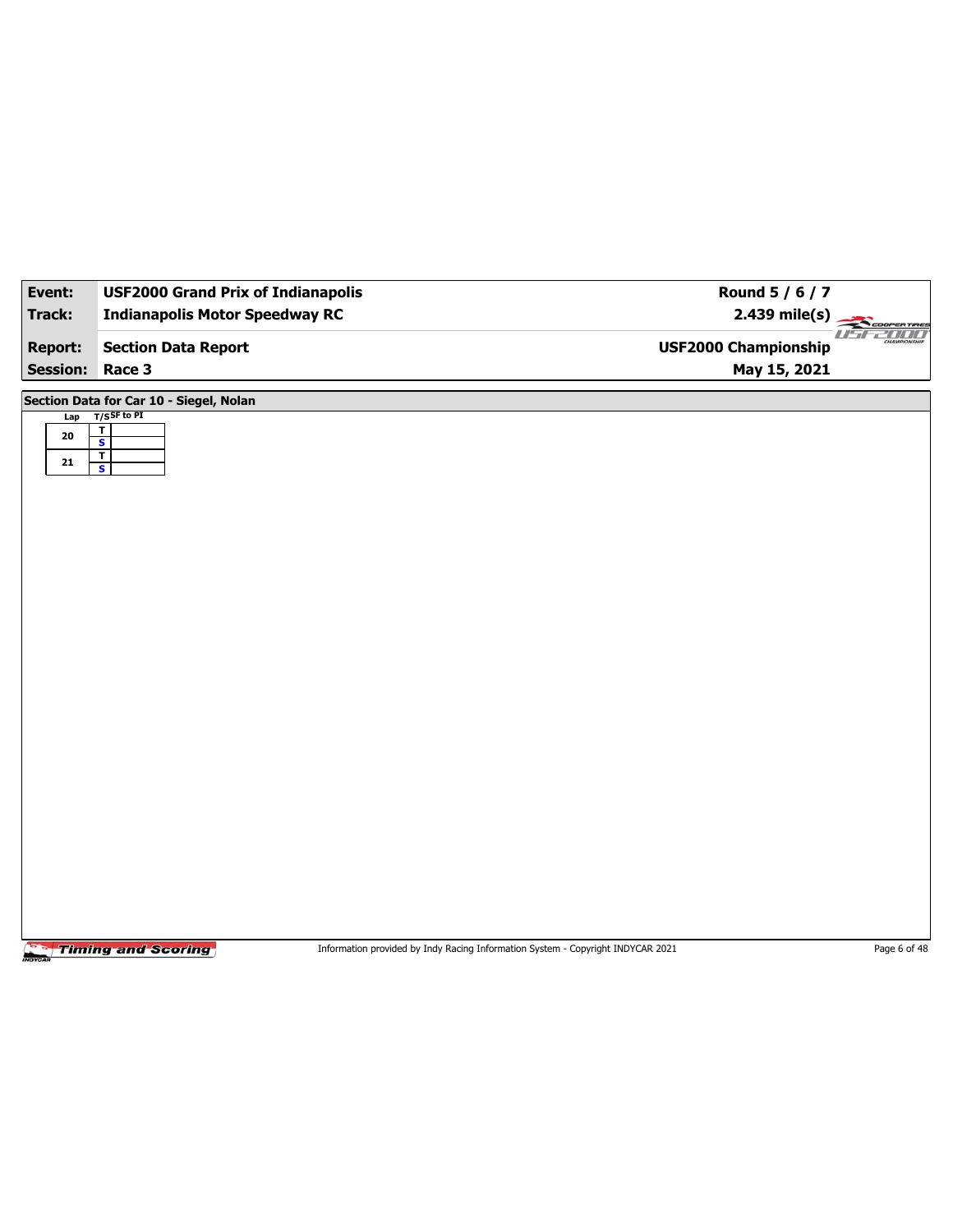| Event:<br>Track: |                              | <b>USF2000 Grand Prix of Indianapolis</b><br><b>Indianapolis Motor Speedway RC</b> |                   |                                     |                   |                   |                   |                  |                   |                   |                   |                   |                             | Round 5 / 6 / 7<br>2.439 mile(s) |          | COOPERTIRES           |
|------------------|------------------------------|------------------------------------------------------------------------------------|-------------------|-------------------------------------|-------------------|-------------------|-------------------|------------------|-------------------|-------------------|-------------------|-------------------|-----------------------------|----------------------------------|----------|-----------------------|
| <b>Report:</b>   |                              | <b>Section Data Report</b>                                                         |                   |                                     |                   |                   |                   |                  |                   |                   |                   |                   | <b>USF2000 Championship</b> |                                  |          | <b>Fiftee All III</b> |
| <b>Session:</b>  |                              | Race 3                                                                             |                   |                                     |                   |                   |                   |                  |                   |                   |                   |                   |                             | May 15, 2021                     |          |                       |
|                  |                              |                                                                                    |                   |                                     |                   |                   |                   |                  |                   |                   |                   |                   |                             |                                  |          |                       |
|                  |                              | Section Data for Car 11 - Campbell, Prescott                                       |                   |                                     |                   |                   |                   |                  |                   |                   |                   |                   |                             |                                  |          |                       |
| Lap              |                              | $T/S$ SF to I1                                                                     | I1 to I2          | $\overline{12}$ to $\overline{13A}$ | I3A to I3         | <b>I3 to 14</b>   | <b>I4 to I5A</b>  | I5A to I5        | <b>I5 to 16</b>   | <b>I6 to I7</b>   | <b>17 to 18</b>   | <b>I8 to 19</b>   | I9 to SF                    | Lap                              | PO to SF |                       |
| 1                | T                            | 22.6202                                                                            | 16.0631           | 8.8489                              | 11.1601           | 15.1581           | 14.0581           | 5.8425           | 8.2843            | 10.4467           | 13.093            | 21.1365           | 12.0059                     | 158.7182                         | 145.9854 |                       |
|                  | $\overline{\mathbf{s}}$      | 40.451                                                                             | 56.666            | 44.150                              | 74.902            | 81.055            | 42.438            | 79.589           | 89.134            | 67.290            | 41.918            | 40.516            | 49.294                      | 55.321                           | 55.216   |                       |
| $\mathbf{z}$     | T                            | 7.9776                                                                             | 12.0361           | 4.2696                              | 9.2972            | 9.4990            | 7.4894            | 5.5665           | 9.3065            | 10.4289           | 10.538            | 16.3225           | 10.628                      | 113.3607                         |          |                       |
|                  | $\overline{\mathbf{s}}$      | 114.696                                                                            | 75.625            | 91.503                              | 89.910            | 129.344           | 79.658            | 83.535           | 79.343            | 67.404            | 52.080            | 52.465            | 55.682                      | 77.455                           |          |                       |
| з                | т<br>$\overline{\mathbf{s}}$ | 16.0454<br>57.026                                                                  | 17.3673           | 6.7649<br>57.75                     | 22,0098<br>37,979 | 22.1543<br>55.458 | 13.9175           | 5.8559           | 12.599            | 12.0672<br>58.253 | 11.7305<br>46.789 | 15.1289           | 9.8350                      | 165.4758<br>53.062               |          |                       |
|                  | T                            | 14.7323                                                                            | 52.410<br>18.9660 | 6.2562                              | 18.9137           | 17.742            | 42.866<br>12.9479 | 79.407<br>6.6706 | 58.608<br>12.1081 | 12.9069           | 12.1884           | 56.604<br>13.1806 | 60.175<br>10.4695           | 157.0824                         |          |                       |
| 4                | S                            | 62.108                                                                             | 47.993            | 62.447                              | 44.196            | 69.249            | 46.076            | 69.709           | 60.985            | 54.463            | 45.032            | 64.972            | 56.528                      | 55.897                           |          |                       |
|                  | T                            | 15.0859                                                                            | 17.5249           | 6.7500                              | 20.4874           | 15.9842           | 15.3720           | 5.5398           | 10.8077           | 11.6007           | 12.1382           | 16.2307           | 7.2203                      | 154.7418                         |          |                       |
| 5                | $\overline{\mathbf{s}}$      | 60.653                                                                             | 51.939            | 57.879                              | 40.801            | 76.866            | 38.810            | 83.938           | 68.323            | 60.596            | 45.218            | 52.762            | 81.966                      | 56.742                           |          |                       |
|                  | T                            | 14.7784                                                                            | 19.0089           | 4.9601                              | 16.2631           | 15.0272           | 13.8867           | 5.6718           | 12.6393           | 14.1893           | 11.4204           | 8.8457            | 4.6631                      | 141.3540                         |          |                       |
| 6                | $\overline{\mathbf{s}}$      | 61.915                                                                             | 47.884            | 78.765                              | 51,399            | 81.761            | 42.961            | 81.985           | 58.422            | 49.541            | 48.060            | 96.811            | 126.915                     | 62.116                           |          |                       |
|                  | T                            | 6.4685                                                                             | 10.3276           | 4.2191                              | 9.0382            | 9.3765            | 6.9334            | 5.4428           | 7.9172            | 5.7947            | 7.8799            | 8.7426            | 4.6400                      | 86.7805                          |          |                       |
| $\overline{ }$   | s                            | 141.455                                                                            | 88.135            | 92.598                              | 92.486            | 131.034           | 86.046            | 85.434           | 93.266            | 121.310           | 69.654            | 97.953            | 127.547                     | 101.179                          |          |                       |
|                  | T                            | 6.4126                                                                             | 10.1312           | 4.1171                              | 9.0309            | 9.5594            | 6.7310            | 5.3398           | 7.8157            | 5.7449            | 7.8499            | 8.8133            | 4.6650                      | 86.2108                          |          |                       |
| 8                | s                            | 142.688                                                                            | 89.844            | 94.892                              | 92.561            | 128.527           | 88.633            | 87.082           | 94.478            | 122.361           | 69.920            | 97.167            | 126.863                     | 101.848                          |          |                       |
|                  | T                            | 6.4502                                                                             | 10.2649           | 4.1189                              | 8.9534            | 9.4631            | 6.8645            | 5.3778           | 7.8520            | 5.7473            | 7.7332            | 8.7795            | 4.6425                      | 86.2473                          |          |                       |
| 9                | s                            | 141.856                                                                            | 88.674            | 94.851                              | 93.362            | 129.834           | 86.910            | 86.467           | 94.041            | 122.310           | 70.97             | 97.541            | 127.478                     | 101.805                          |          |                       |
|                  | T                            | 6.4205                                                                             | 10.1423           | 4.0839                              | 8.7357            | 9.4208            | 6.8401            | 5.4045           | 7.8907            | 5.7655            | 7.7883            | 8.8343            | 4.6212                      | 85.9478                          |          |                       |
| 10               | s                            | 142.512                                                                            | 89.746            | 95.664                              | 95.689            | 130.417           | 87.220            | 86.039           | 93.580            | 121.924           | 70.473            | 96.936            | 128.066                     | 102.160                          |          |                       |
| 11               | T.                           | 6.4584                                                                             | 10.2101           | 4.0918                              | 8.8366            | 9.5150            | 6.8102            | 5.3783           | 7.8868            | 5.7886            | 7.8016            | 8.8387            | 4.6817                      | 86.2978                          |          |                       |
|                  | s                            | 141.676                                                                            | 89.150            | 95.479                              | 94.596            | 129.126           | 87.603            | 86.459           | 93.626            | 121.438           | 70.353            | 96.888            | 126.411                     | 101.745                          |          |                       |
| 12               | T.                           | 6.5179                                                                             | 9.9571            | 4.0572                              | 8.7871            | 9.5191            | 6.7792            | 5.3212           | 7.8328            | 5.7903            | 7.7078            | 8.8184            | 4.6850                      | 85.7731                          |          |                       |
|                  | $\overline{\mathbf{s}}$      | 140.383                                                                            | 91.415            | 96.293                              | 95.129            | 129.07:           | 88.003            | 87.386           | 94.271            | 121.402           | 71.209            | 97.111            | 126.322                     | 102.368                          |          |                       |
| 13               | T.                           | 6.5260                                                                             | 9.9714            | 4.0387                              | 8.7799            | 9.5209            | 6.7619            | 5.3526           | 7.8164            | 5.7667            | 7.7431            | 8.8456            | 4.6825                      | 85.8057                          |          |                       |
|                  | $\overline{\mathbf{s}}$      | 140.208                                                                            | 91.284            | 96.735                              | 95.207            | 129.046           | 88.228            | 86.874           | 94.469            | 121.899           | 70.884            | 96.812            | 126.389                     | 102.329                          |          |                       |
| 14               | T.                           | 6.5232                                                                             | 9.9475            | 4.0364                              | 8.7061            | 9.5117            | 6.6623            | 5.3354           | 7.8270            | 5.7477            | 7.7667            | 8.8352            | 4.6976                      | 85.5968                          |          |                       |
|                  | s                            | 140.269                                                                            | 91.503            | 96.790                              | 96.014            | 129.171           | 89.547            | 87.154           | 94.341            | 122.302           | 70.669            | 96.926            | 125.983                     | 102.579                          |          |                       |
| 15               | T<br>s.                      | 6.5223                                                                             | 10.0026           | 4.0309                              | 8.7484            | 9.5052            | 6.6110            | 5.3022           | 7.8775            | 5.7616<br>122.007 | 7.6624            | 8.8343            | 4.6736                      | 85.5320                          |          |                       |
|                  |                              | 140.288                                                                            | 90.999<br>10.1508 | 96.922<br>4.0624                    | 95.550<br>8.7441  | 129.259<br>9.5058 | 90.242            | 87.699<br>5.2901 | 93.736<br>7.9531  | 5.8143            | 71.631<br>7.7449  | 96.936            | 126.630<br>4.6719           | 102.656<br>86.0866               |          |                       |
| 16               | T.<br>s.                     | 6.4499<br>141.863                                                                  | 89.670            | 96.170                              | 95.597            | 129.251           | 6.8482<br>87.116  | 87.900           | 92.845            | 120.901           | 70.868            | 8.8511<br>96.752  | 126.676                     | 101.995                          |          |                       |
|                  | T.                           | 6.4628                                                                             | 10.0791           | 4.0185                              | 8.8296            | 9.5290            | 6.8353            | 5.3352           | 7.9730            | 5.7884            | 7.6711            | 8.8907            | 4.6716                      | 86.0843                          |          |                       |
| 17               | s                            | 141.580                                                                            | 90.308            | 97.221                              | 94.671            | 128.937           | 87.281            | 87.157           | 92.614            | 121.442           | 71.550            | 96.321            | 126.684                     | 101.998                          |          |                       |
|                  | T                            | 6.4701                                                                             | 10.1416           | 4.0400                              | 8.8277            | 9.5146            | 6.7451            | 5.3596           | 7.9130            | 5.7701            | 7.6397            | 8.9241            | 4.6829                      | 86.0285                          |          |                       |
| 18               | s                            | 141.420                                                                            | 89.752            | 96.703                              | 94.692            | 129.132           | 88.448            | 86.760           | 93.316            | 121.827           | 71.844            | 95.961            | 126.379                     | 102.064                          |          |                       |
|                  | T                            | 6.4771                                                                             | 10.1968           | 4.0873                              | 8.8377            | 9.5279            | 6.7090            | 5.3589           | 7.9093            | 5.7659            | 7.7491            | 8.8384            | 4.6673                      | 86.1247                          |          |                       |
| 19               | s                            | 141.267                                                                            | 89.266            | 95.584                              | 94.584            | 128.951           | 88.924            | 86.772           | 93.360            | 121.916           | 70.829            | 96.891            | 126.801                     | 101.950                          |          |                       |

Information provided by Indy Racing Information System - Copyright INDYCAR 2021 Page 7 of 48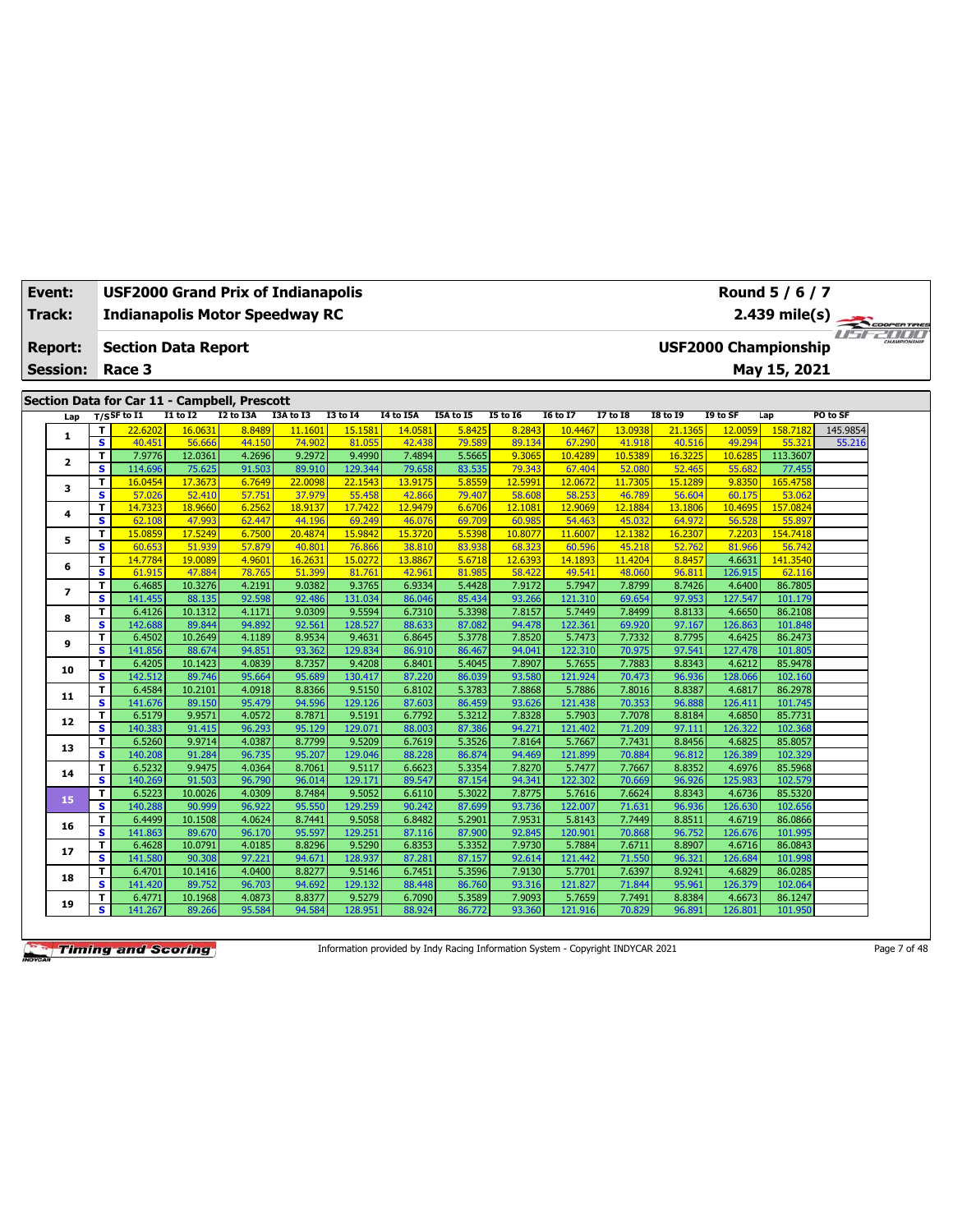| Event:                                   | <b>USF2000 Grand Prix of Indianapolis</b> | Round 5 / 6 / 7                             |                        |
|------------------------------------------|-------------------------------------------|---------------------------------------------|------------------------|
| Track:                                   | <b>Indianapolis Motor Speedway RC</b>     | $2.439 \text{ mile(s)}$                     | 711111<br>CHAMPIONSHIP |
| <b>Report:</b><br><b>Session: Race 3</b> | <b>Section Data Report</b>                | <b>USF2000 Championship</b><br>May 15, 2021 |                        |

**Section Data for Car 11 - Campbell, Prescott**

| Lap | $T/S$ SF to I1 | I1 to I2 | I2 to I3A | I3A to I3 | <b>I3 to 14</b> | <b>I4 to I5A</b> | I5A to I5 | <b>I5 to 16</b> | <b>16 to 17</b> | <b>I7 to I8</b> | <b>I8 to I9</b> | I9 to SF | Lap     | PO to SF |
|-----|----------------|----------|-----------|-----------|-----------------|------------------|-----------|-----------------|-----------------|-----------------|-----------------|----------|---------|----------|
|     | 5.4655         | 10.2384  | 4.0486    | 8.8147    | 9.5329          | 6.8187           | 5.3251    | 7.9103          | 5.7613          | 7.6795          | 8.8667          | 4.6808   | 86.1425 |          |
| 20  | .1.520         | 38.903   | 96.498    | 4.831     | 128.884         | 87.493           | 87.322    | 93.348          | 122.013         |                 | 96.582          | 126.435  | 101.929 |          |
|     | 7.0445         | 11.4687  | 4.2779    |           |                 |                  |           |                 |                 |                 |                 |          |         |          |
| 21  |                | 79.366   | 91.326    |           |                 |                  |           |                 |                 |                 |                 |          |         |          |

Timing and Scoring

Information provided by Indy Racing Information System - Copyright INDYCAR 2021 Page 8 of 48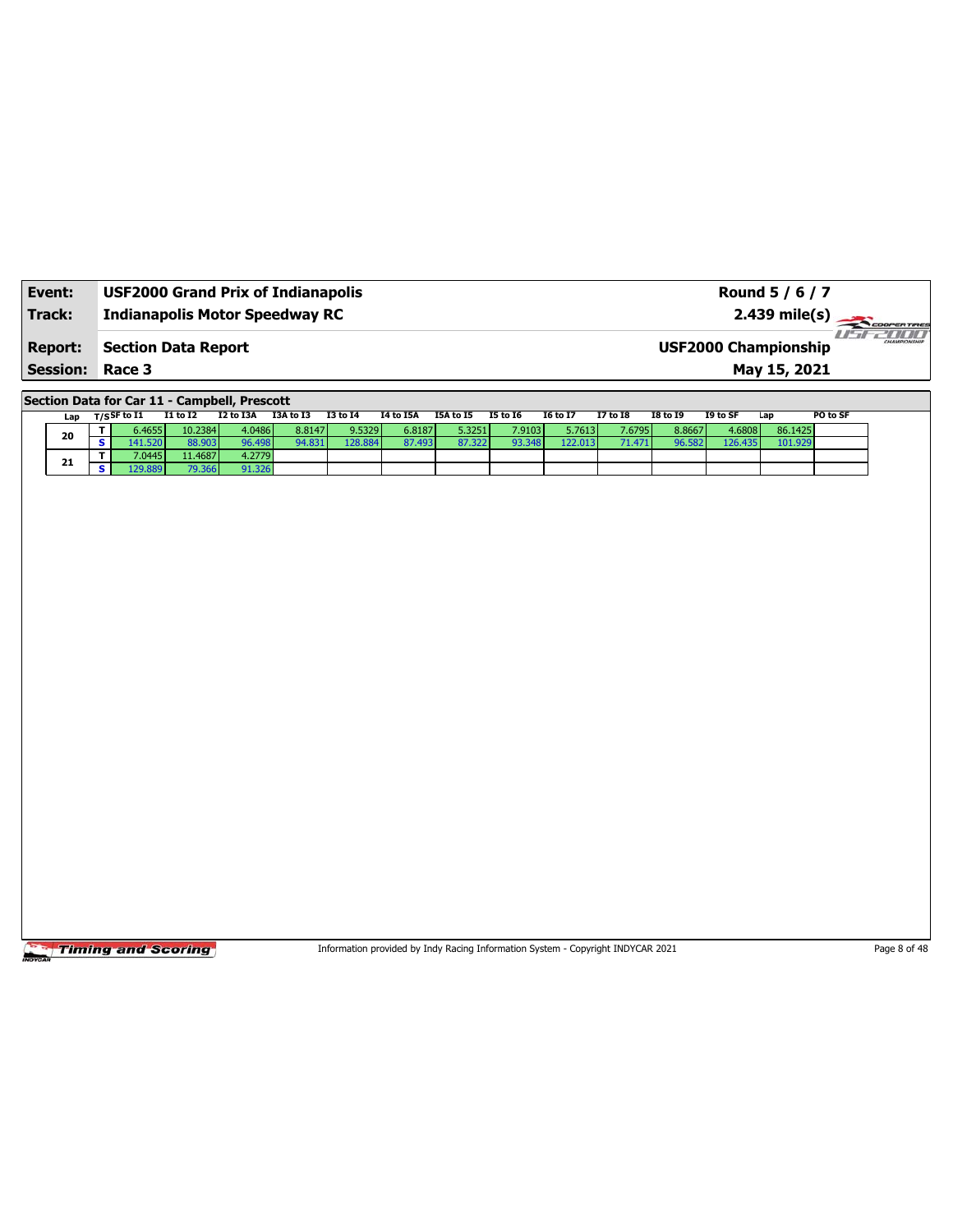| Event:          |                              | <b>USF2000 Grand Prix of Indianapolis</b> |                         |                     |                      |                   |                             |                     |                           |                            |                            |                            |                     | Round 5 / 6 / 7             |                    |
|-----------------|------------------------------|-------------------------------------------|-------------------------|---------------------|----------------------|-------------------|-----------------------------|---------------------|---------------------------|----------------------------|----------------------------|----------------------------|---------------------|-----------------------------|--------------------|
| Track:          |                              | <b>Indianapolis Motor Speedway RC</b>     |                         |                     |                      |                   |                             |                     |                           |                            |                            |                            |                     | $2.439$ mile(s)             | COOPERTIRES        |
|                 |                              |                                           |                         |                     |                      |                   |                             |                     |                           |                            |                            |                            |                     |                             | <b>ISEZIOLI</b>    |
| <b>Report:</b>  |                              | <b>Section Data Report</b>                |                         |                     |                      |                   |                             |                     |                           |                            |                            |                            |                     | <b>USF2000 Championship</b> |                    |
| <b>Session:</b> |                              | Race 3                                    |                         |                     |                      |                   |                             |                     |                           |                            |                            |                            |                     | May 15, 2021                |                    |
|                 |                              |                                           |                         |                     |                      |                   |                             |                     |                           |                            |                            |                            |                     |                             |                    |
|                 |                              | Section Data for Car 12 - Porto, Kiko     |                         |                     |                      |                   |                             |                     |                           |                            |                            |                            |                     |                             |                    |
| Lap             | T                            | $T/S$ SF to I1<br>18.4385                 | $I1$ to $I2$<br>17,8121 | I2 to I3A<br>4.1695 | I3A to I3<br>10.5420 | <b>I3 to 14</b>   | <b>I4 to I5A</b><br>14.9410 | I5A to I5<br>5.5567 | <b>I5 to 16</b><br>9.8974 | <b>I6 to I7</b><br>14.2747 | <b>I7 to 18</b><br>13,7672 | <b>I8 to 19</b><br>21.5583 | I9 to SF<br>12.4499 | Lap<br>162.9531             | PO to SF           |
| 1               | $\overline{\mathbf{s}}$      | 49.624                                    | 51.102                  | 93.700              | 79.293               | 19.5458<br>62.859 | 39.930                      | 83.683              | 74.606                    | 49.245                     | 39.867                     | 39.723                     | 47.536              | 53.883                      | 148.9806<br>54.106 |
|                 | $\overline{\mathsf{r}}$      | 8.1572                                    | 11.8712                 | 4.1840              | 8.9484               | 9.4846            | 6.8033                      | 5.5352              | 8.9062                    | 9.9938                     | 10.7369                    | 16.0304                    | 10.5892             | 111.2404                    |                    |
| $\mathbf{z}$    | s                            | 112.171                                   | 76.675                  | 93.375              | 93.414               | 129.540           | 87.691                      | 84.008              | 82.910                    | 70.339                     | 51.119                     | 53.421                     | 55.889              | 78.932                      |                    |
|                 | $\mathbf T$                  | 13.3578                                   | 17.6518                 | 8.4514              | 21.6164              | 21,8405           | 12.8397                     | 6.9626              | 12.8045                   | 12.6418                    | 11.1392                    | 15,5220                    | 8.7605              | 163.5882                    |                    |
| з               | s                            | 68.499                                    | 51.566                  | 46.227              | 38.670               | 56.25             | 46.465                      | 66.785              | 57.668                    | 55.606                     | 49.273                     | 55.17                      | 67.555              | 53.674                      |                    |
| 4               | $\mathbf T$                  | 15.5528                                   | 18.0330                 | 6.2679              | 18.0427              | 19.513:           | 11.2598                     | 8.5854              | 12.3242                   | 12.3392                    | 10.4145                    | 15.4742                    | 9.4505              | 157.2573                    |                    |
|                 | $\overline{\mathbf{s}}$      | 58.832                                    | 50.476                  | 62.331              | 46.329               | 62.965            | 52.984                      | 54.162              | 59.915                    | 56.969                     | 52.702                     | 55.341                     | 62.623              | 55.835                      |                    |
| 5               | $\mathbf T$                  | 14.9694                                   | 16.9206                 | 7.2737              | 16.6110              | 19.8413           | 13.4704                     | 5.6487              | 12.4143                   | 12.0248                    | 10.6331                    | 14.6898                    | 10.4170             | 154.9141                    |                    |
|                 | $\overline{\mathbf{s}}$      | 61.125                                    | 53.794                  | 53.712              | 50.323               | 61.923            | 44.289                      | 82.320              | 59.481                    | 58.459                     | 51.618                     | 58.296                     | 56.813              | 56.679                      |                    |
| 6               | T.                           | 14.2831                                   | 18.1516                 | 5.2367              | 13.5278              | 19.0140           | 12.9968                     | 6.6621              | 14.0142                   | 14.985!                    | 11.8090                    | 8.8038                     | 4.6619              | 144.1465                    |                    |
|                 | S                            | 64.062                                    | 50.146                  | 74.605              | 61.792               | 64.61             | 45.903                      | 69.798              | 52.690                    | 46.909                     | 46.478                     | 97.272                     | 126.948             | 60.913                      |                    |
| 7               | T<br>s                       | 6.4116<br>142.710                         | 10.2899<br>88.458       | 4.0547<br>96.353    | 8.7247<br>95.809     | 9.3937<br>130.794 | 6.8223<br>87.447            | 5.6011<br>83.019    | 7.9093<br>93.360          | 5.7537<br>122.174          | 7.6562<br>71.689           | 8.8148                     | 4.6645<br>126.877   | 86.0965<br>101.983          |                    |
|                 | T                            | 6.4406                                    | 10.3286                 | 3.9658              | 8.7211               | 9.4809            | 6.5799                      | 5.3014              | 7.7865                    | 5.7084                     | 7.5648                     | 97.151<br>8.7465           | 4.6729              | 85.2974                     |                    |
| 8               | s                            | 142.068                                   | 88.127                  | 98.513              | 95.849               | 129.591           | 90.669                      | 87.713              | 94.832                    | 123.144                    | 72.555                     | 97.909                     | 126.649             | 102.939                     |                    |
|                 | T                            | 6.4729                                    | 10.1068                 | 4.1736              | 8.8361               | 9.4412            | 6.8442                      | 5.3732              | 8.2772                    | 5.7866                     | 7.7809                     | 9.0827                     | 4.7392              | 86.9146                     |                    |
| 9               | s                            | 141.359                                   | 90.061                  | 93.608              | 94.602               | 130.136           | 87.167                      | 86.541              | 89.210                    | 121.480                    | 70.540                     | 94.285                     | 124.877             | 101.023                     |                    |
|                 | T                            | 6.6091                                    | 10.2257                 | 4.0315              | 8.6551               | 9.5712            | 6.6421                      | 5.2775              | 7.7808                    | 5.7757                     | 7.5073                     | 8.8181                     | 4.7209              | 85.6150                     |                    |
| 10              | $\overline{\mathbf{s}}$      | 138.445                                   | 89.014                  | 96.907              | 96.580               | 128.368           | 89.820                      | 88.110              | 94.901                    | 121.709                    | 73.111                     | 97.114                     | 125.361             | 102.557                     |                    |
|                 | T.                           | 6.6005                                    | 9.9304                  | 3.9656              | 8.6679               | 9.5622            | 6.5500                      | 5.3387              | 7.8075                    | 5.7634                     | 7.5871                     | 8.8358                     | 4.7198              | 85.3289                     |                    |
| 11              | $\overline{\mathbf{s}}$      | 138.626                                   | 91.661                  | 98.518              | 96.437               | 128.489           | 91.083                      | 87.100              | 94.577                    | 121.969                    | 72.342                     | 96.920                     | 125.391             | 102.901                     |                    |
|                 | T                            | 6.5966                                    | 9.9441                  | 3.9592              | 8.6828               | 9.5671            | 6.5183                      | 5.3204              | 7.8410                    | 5.7814                     | 7.5770                     | 8.8196                     | 4.7222              | 85.3297                     |                    |
| 12              | s                            | 138.708                                   | 91.534                  | 98.677              | 96.272               | 128.423           | 91.526                      | 87.399              | 94.173                    | 121.589                    | 72.438                     | 97.098                     | 125.327             | 102.900                     |                    |
| 13              | T                            | 6.6020                                    | 9.8654                  | 3.9834              | 8.6483               | 9.5644            | 6.4816                      | 5.3061              | 7.8248                    | 5.7574                     | 7.5292                     | 8.8509                     | 4.7269              | 85.1404                     |                    |
|                 | s                            | 138.594                                   | 92.265                  | 98.077              | 96.656               | 128.459           | 92.044                      | 87.635              | 94.368                    | 122.096                    | 72.898                     | 96.754                     | 125.202             | 103.128                     |                    |
| 14              | T                            | 6.6029                                    | 9.9308                  | 3.9646              | 8.6809               | 9.5853            | 6.5711                      | 5.2677              | 7.8515                    | 5.7756                     | 7.5912                     | 8.8745                     | 4.7240              | 85.4201                     |                    |
|                 | $\overline{\mathbf{s}}$      | 138.575                                   | 91.657                  | 98.543              | 96.293               | 128.179           | 90.790                      | 88.274              | 94.047                    | 121.711                    | 72.303                     | 96.497                     | 125.279             | 102.791                     |                    |
| 15              | $\mathbf T$                  | 6.5915                                    | 9.8389                  | 3.9652              | 8.6894               | 9.5723            | 6.5222                      | 5.2864              | 7.8095                    | 5.7753                     | 7.5821                     | 8.8950                     | 4.7261              | 85.2539                     |                    |
|                 | s                            | 138.815                                   | 92.513                  | 98.528              | 96.199               | 128.353           | 91.471                      | 87.962              | 94.553                    | 121.717                    | 72.389                     | 96.275                     | 125.223             | 102.991                     |                    |
| 16              | T<br>$\overline{\mathbf{s}}$ | 6.5836                                    | 9.8525                  | 3.9636<br>98.567    | 8.7087               | 9.5785            | 6.5592                      | 5.2987              | 7.8417                    | 5.7603                     | 7.5625                     | 8.8650                     | 4.7316              | 85.3059<br>102.928          |                    |
|                 | T.                           | 138.982<br>6.5881                         | 92.385<br>9.8680        | 3.9753              | 95.986<br>8.7133     | 128.270<br>9.5755 | 90.955<br>6.5900            | 87.757<br>5.2837    | 94.164<br>7.8627          | 122.034<br>5.7839          | 72.577<br>7.5991           | 96.601<br>8.8554           | 125.078<br>4.7268   | 85.4218                     |                    |
| 17              | $\overline{\mathbf{s}}$      | 138.887                                   | 92.240                  | 98.277              | 95.935               | 128.310           | 90.530                      | 88.007              | 93.913                    | 121.536                    | 72.227                     | 96.705                     | 125.205             | 102.789                     |                    |
|                 | T.                           | 6.6039                                    | 9.8784                  | 3.9958              | 8.6997               | 9.5867            | 6.5956                      | 5.3291              | 7.8707                    | 5.7725                     | 7.6025                     | 8.8852                     | 4.7305              | 85.5506                     |                    |
| 18              | s                            | 138.554                                   | 92.143                  | 97.773              | 96.085               | 128.161           | 90.453                      | 87.257              | 93.817                    | 121.776                    | 72.195                     | 96.381                     | 125.107             | 102.634                     |                    |
|                 | т                            | 6.6039                                    | 9.9279                  | 3.9787              | 8.6896               | 9.5835            | 6.5837                      | 5.2747              | 7.8554                    | 5.7925                     | 7.5380                     | 8.8810                     | 4.7233              | 85.4322                     |                    |
| 19              | s                            | 138.554                                   | 91.684                  | 98.193              | 96.196               | 128.203           | 90.616                      | 88.157              | 94.000                    | 121.356                    | 72.813                     | 96.426                     | 125.298             | 102.776                     |                    |

Information provided by Indy Racing Information System - Copyright INDYCAR 2021 Page 9 of 48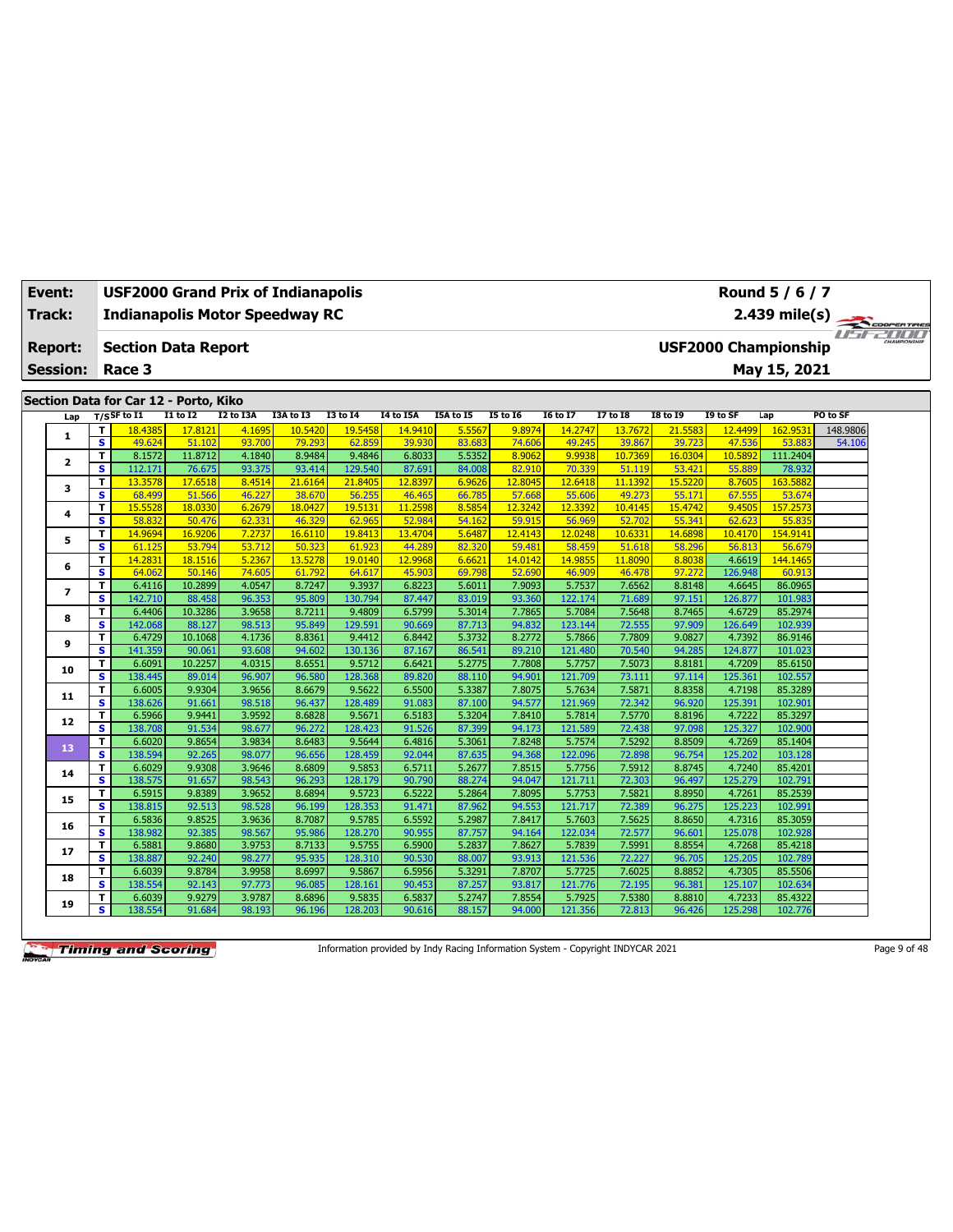| Event:                 | <b>USF2000 Grand Prix of Indianapolis</b> | Round 5 / 6 / 7                                                |
|------------------------|-------------------------------------------|----------------------------------------------------------------|
| <b>Track:</b>          | <b>Indianapolis Motor Speedway RC</b>     | $2.439$ mile(s) $\overbrace{\hspace{2cm}}$ coorer Time         |
| <b>Report:</b>         | Section Data Report                       | 7 10 10 1<br><b>HAMPSONSHIP</b><br><b>USF2000 Championship</b> |
| <b>Session: Race 3</b> |                                           | May 15, 2021                                                   |

**Section Data for Car 12 - Porto, Kiko**

| Lap |  | T/S <sup>SF to I1</sup> | <b>I1 to I2</b> | I2 to I3A | I3A to I3 | <b>I3 to I4</b> | I4 to I5A | I5A to I5 | <b>I5 to 16</b> | <b>16 to 17</b> | <b>I7 to I8</b> | I8 to 19 | I9 to SF | Lap     | PO to SF |
|-----|--|-------------------------|-----------------|-----------|-----------|-----------------|-----------|-----------|-----------------|-----------------|-----------------|----------|----------|---------|----------|
| 20  |  | 5.5877                  | 9.9320          | 3.9710    | 8.6861    | 9.5814          | 6.5815    | 5.3061    | 7.8788          | 5.7680          | 7.5772          | 9.0257   | 4.7313   | 85.6268 |          |
|     |  | 38.895                  | 91.646          | 98.384    | 6.235     | 128.231         | 90.647    | 87.635    | 93.721          | 121.871         | 72.436          | 94.881   | 125.086  | 102.543 |          |
| 21  |  | 7.4418                  | 12.0943         | 5.2822    |           |                 |           |           |                 |                 |                 |          |          |         |          |
|     |  |                         | 75.261          | 73.962    |           |                 |           |           |                 |                 |                 |          |          |         |          |

**Timing and Scoring** 

Information provided by Indy Racing Information System - Copyright INDYCAR 2021 Page 10 of 48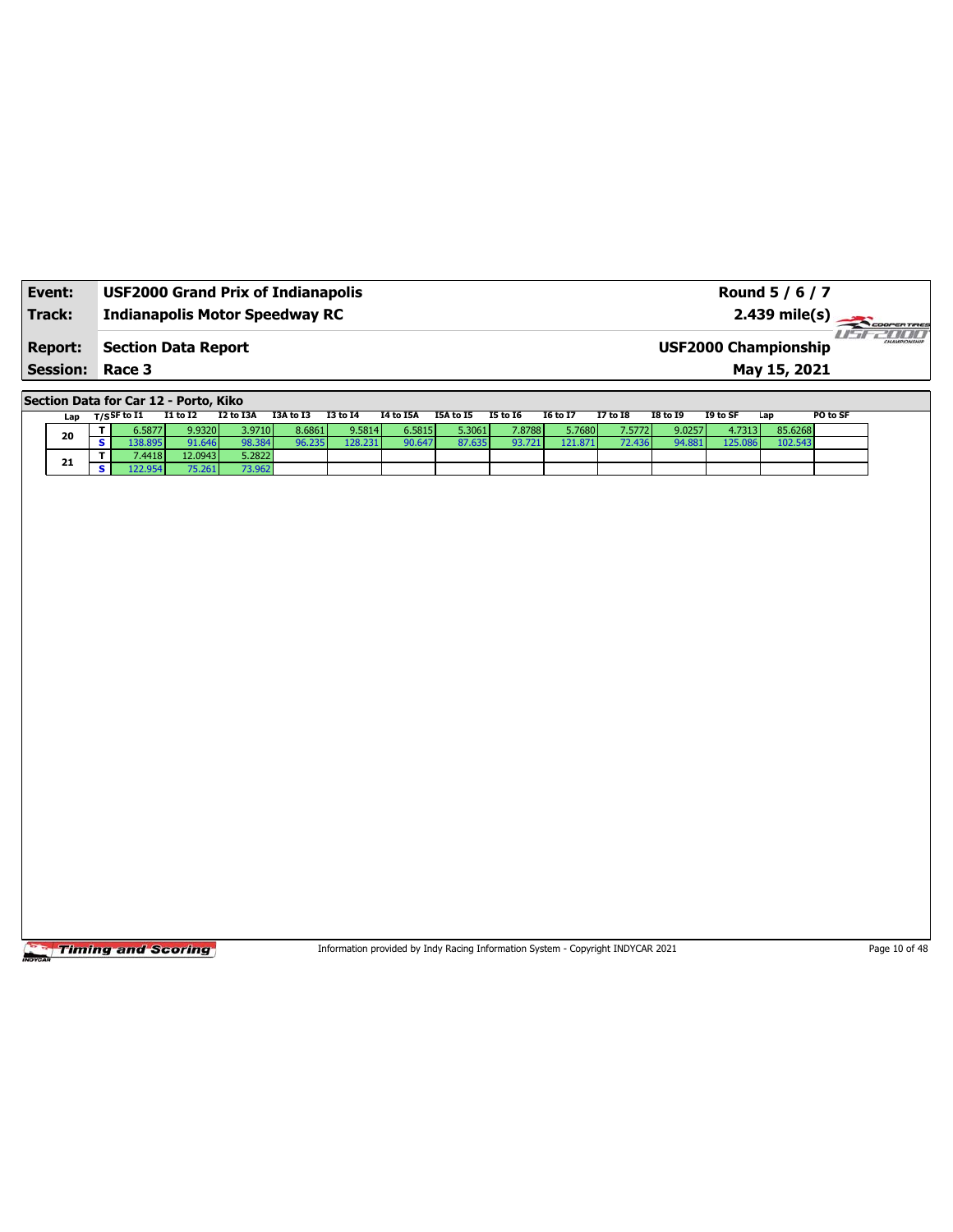| Event:          | USF2000 Grand Prix of Indianapolis                 |                   |                  |                   |                   |                   |                  |                  |                   |                   |                   |                   | Round 5 / 6 / 7             |                                    |  |
|-----------------|----------------------------------------------------|-------------------|------------------|-------------------|-------------------|-------------------|------------------|------------------|-------------------|-------------------|-------------------|-------------------|-----------------------------|------------------------------------|--|
| Track:          | <b>Indianapolis Motor Speedway RC</b>              |                   |                  |                   |                   |                   |                  |                  |                   |                   |                   |                   | $2.439$ mile(s)             | COOPERTIRES                        |  |
| <b>Report:</b>  | <b>Section Data Report</b>                         |                   |                  |                   |                   |                   |                  |                  |                   |                   |                   |                   | <b>USF2000 Championship</b> | <i>I'n a community of the USUA</i> |  |
|                 |                                                    |                   |                  |                   |                   |                   |                  |                  |                   |                   |                   |                   |                             |                                    |  |
| <b>Session:</b> | Race 3                                             |                   |                  |                   |                   |                   |                  |                  |                   |                   |                   |                   | May 15, 2021                |                                    |  |
|                 | Section Data for Car 16 - Vaccaro, Kent (R)        |                   |                  |                   |                   |                   |                  |                  |                   |                   |                   |                   |                             |                                    |  |
| Lap             | $T/S$ SF to I1                                     | <b>I1 to I2</b>   | I2 to I3A        | I3A to I3         | <b>I3 to 14</b>   | <b>I4 to I5A</b>  | I5A to I5        | <b>I5 to 16</b>  | <b>I6 to I7</b>   | <b>I7 to 18</b>   | <b>I8 to 19</b>   | I9 to SF          | Lap                         | PO to SF                           |  |
|                 | T<br>20.2927                                       | 19.4588           | 6.0104           | 10.9628           | 17.5085           | 12.9348           | 6.6077           | 8.1842           | 7.2977            | 8.2874            | 18.8786           | 11.2271           | 147,6507                    | 143.2349                           |  |
| 1               | $\overline{\mathbf{s}}$<br>45.090                  | 46.777            | 65.001           | 76.250            | 70.174            | 46.123            | 70.372           | 90.224           | 96.325            | 66.229            | 45.362            | 52.713            | 59.467                      | 56.277                             |  |
| $\mathbf{z}$    | 7.8095<br>T                                        | 12.3256           | 4.3324           | 11.2747           | 10.0621           | 7.1105            | 5.5814           | 9.8423           | 10.9760           | 9.7777            | 16.1541           | 10.2236           | 115.4699                    |                                    |  |
|                 | s<br>117.165                                       | 73.849            | 90.177           | 74.140            | 122.105           | 83.903            | 83.312           | 75.024           | 64.045            | 56.134            | 53.012            | 57.887            | 76.041                      |                                    |  |
| з               | T<br>16.1154<br>$\overline{\mathbf{s}}$            | 19.0030           | 7.0147           | 21.8829           | 21.3309           | 12.8575           | 6.8708           | 11.6246          | 12.7418           | 11.1727           | 15.2937           | 9.7623            | 165.6703                    |                                    |  |
|                 | 56,778<br>16.6459<br>T.                            | 47.899<br>20.5389 | 55.695<br>5.6344 | 38.199<br>19.4389 | 57.599<br>15.5059 | 46,400<br>16.5306 | 67.678<br>5.7929 | 63.521<br>9.9645 | 55.169<br>13.5589 | 49.125<br>14.0076 | 55.995<br>11.5104 | 60.623<br>10.2370 | 52.999<br>159.3659          |                                    |  |
| 4               | S<br>54.968                                        | 44.317            | 69.339           | 43.002            | 79.237            | 36.090            | 80.27            | 74.104           | 51.845            | 39.183            | 74.399            | 57.812            | 55.096                      |                                    |  |
|                 | T<br>15,0327                                       | 19.0591           | 5.2874           | 20.2058           | 16.0570           | 15.6445           | 6.1329           | 8.9621           | 13.0830           | 10.4265           | 17.2947           | 7.1772            | 154.3629                    |                                    |  |
| 5               | $\overline{\mathbf{s}}$<br>60.867                  | 47.758            | 73,889           | 41.370            | 76.517            | 38.134            | 75.821           | 82.392           | 53.730            | 52.641            | 49.516            | 82.458            | 56.882                      |                                    |  |
|                 | T<br>14.2283                                       | 21.5125           | 4.2501           | 13.6130           | 16.4270           | 14.9257           | 5.8354           | 9.4928           | 14.8271           | 9.5602            | 9.2242            | 4.7474            | 138.6437                    |                                    |  |
| 6               | $\overline{\mathbf{s}}$<br>64.308                  | 42.312            | 91.923           | 61.405            | 74.794            | 39.971            | 79.686           | 77.786           | 47.410            | 57.411            | 92.839            | 124.662           | 63.331                      |                                    |  |
|                 | T.<br>6.5304                                       | 10.3704           | 4.0754           | 8.9830            | 9.5390            | 7.2482            | 5.4822           | 7.9449           | 5.8557            | 7.9237            | 8.9089            | 4.7006            | 87.5624                     |                                    |  |
| 7               | s<br>140.114                                       | 87.772            | 95.863           | 93.055            | 128.801           | 82.309            | 84.820           | 92.941           | 120.046           | 69.269            | 96.125            | 125.903           | 100.276                     |                                    |  |
| 8               | T.<br>6.5809                                       | 10.5106           | 4.1765           | 8.9903            | 9.6296            | 6.9802            | 5.5719           | 8.0416           | 5.8922            | 7.6817            | 8.8371            | 4.7141            | 87.6067                     |                                    |  |
|                 | S<br>139.039                                       | 86.601            | 93.543           | 92.979            | 127.590           | 85.469            | 83.454           | 91.824           | 119.303           | 71.451            | 96.906            | 125.542           | 100.225                     |                                    |  |
| 9               | T.<br>6.5439                                       | 9.9245            | 4.1790           | 8.8239            | 9.6343            | 6.5466            | 5.3163           | 7.9205           | 5.8036            | 7.7220            | 8.9096            | 4.7392            | 86.0634                     |                                    |  |
|                 | s.<br>139.825                                      | 91.715            | 93.487           | 94.732            | 127.527           | 91.130            | 87.467           | 93.228           | 121.124           | 71.078            | 96.117            | 124.877           | 102.022                     |                                    |  |
| 10              | T.<br>6.6004                                       | 9.8759            | 4.1019           | 8.8668            | 9.6299            | 6.6217            | 5.3498           | 7.9294           | 5.8472            | 7.7191            | 8.9550            | 4.7388            | 86.2359                     |                                    |  |
|                 | s.<br>138.628                                      | 92.167            | 95.244           | 94.274            | 127.586           | 90.096            | 86.919           | 93.123           | 120.221           | 71.105            | 95.630            | 124.888           | 101.818                     |                                    |  |
| 11              | 6.6059<br>T.                                       | 9.9924            | 4.0834           | 8.8590            | 9.6240            | 6.9943            | 5.5124           | 7.9537           | 5.7767            | 7.7373            | 8.9991            | 4.7311            | 86.8693                     |                                    |  |
|                 | $\overline{\mathbf{s}}$<br>138.513                 | 91.092            | 95.676           | 94.357            | 127.664           | 85.297            | 84.355           | 92.838           | 121.688           | 70.937            | 95.161            | 125.091           | 101.076                     |                                    |  |
| 12              | 6.5204<br>T.<br>$\overline{\mathbf{s}}$<br>140.329 | 10.6965<br>85.096 | 4.2999<br>90.858 | 9.2009<br>90.851  | 9.5591<br>128.531 | 7.0407<br>84.735  | 5.6016<br>83.012 | 8.3261<br>88.686 | 5.8697<br>119.760 | 8.0853<br>67.884  | 9.0050<br>95.099  | 4.7454<br>124.714 | 88.9506<br>98.711           |                                    |  |
|                 | 6.6166<br>T.                                       | 10.4257           | 4.1802           | 8.9457            | 9.5542            | 7.1985            | 5.3885           | 8.0080           | 5.8064            | 7.7267            | 9.1033            | 4.7349            | 87,6887                     |                                    |  |
| 13              | s<br>138.289                                       | 87.306            | 93.460           | 93.443            | 128.596           | 82.877            | 86.295           | 92.209           | 121.065           | 71.035            | 94.072            | 124.991           | 100.131                     |                                    |  |
|                 | 6.5884<br>т                                        | 10.6518           | 4.1891           | 8.9681            | 9.5445            | 6.7492            | 5.3243           | 8.0290           | 5.8247            | 7.7668            | 9.1136            | 4.7409            | 87.4904                     |                                    |  |
| 14              | s<br>138.880                                       | 85.453            | 93.262           | 93.209            | 128.727           | 88.394            | 87.335           | 91.968           | 120.685           | 70.668            | 93.965            | 124.832           | 100.358                     |                                    |  |
|                 | 6.5577<br>T                                        | 9.8516            | 4.1310           | 8.7680            | 9.6491            | 6.7645            | 5.3534           | 8.0499           | 5.8391            | 7.7798            | 8.9514            | 4.7584            | 86.4539                     |                                    |  |
| 15              | s.<br>139.531                                      | 92.394            | 94.573           | 95.336            | 127.332           | 88.194            | 86.861           | 91.729           | 120.387           | 70.550            | 95.668            | 124.373           | 101.562                     |                                    |  |
|                 | T<br>6.6013                                        | 9.8941            | 4.0823           | 8.8482            | 9.6490            | 6.6448            | 5.3143           | 7.9077           | 5.8311            | 7.7201            | 8.9512            | 4.7600            | 86.2041                     |                                    |  |
| 16              | $\overline{\mathbf{s}}$<br>138.609                 | 91.997            | 95.701           | 94.472            | 127.333           | 89.783            | 87.500           | 93.378           | 120.553           | 71.095            | 95.670            | 124.332           | 101.856                     |                                    |  |
| 17              | 6.6000<br>T                                        | 9.9582            | 4.1058           | 8.7385            | 9.6605            | 6.6768            | 5.2793           | 8.0458           | 5.9043            | 7.8280            | 9.0327            | 4.7677            | 86.5976                     |                                    |  |
|                 | $\overline{\mathbf{s}}$<br>138.636                 | 91.405            | 95.154           | 95.658            | 127.181           | 89.353            | 88.080           | 91.776           | 119.058           | 70.115            | 94.807            | 124.131           | 101.393                     |                                    |  |
| 18              | 6.6504<br>T.                                       | 9.9448            | 4.1287           | 8.7467            | 9.6476            | 6.6491            | 5.3689           | 7.9749           | 5.8472            | 7.7592            | 8.9931            | 4.7648            | 86.4754                     |                                    |  |
|                 | s<br>137.586                                       | 91.528            | 94.626           | 95.569            | 127.352           | 89.725            | 86.610           | 92.592           | 120.221           | 70.737            | 95.225            | 124.206           | 101.536                     |                                    |  |
| 19              | T.<br>6.6094                                       | 9.9445            | 4.1346           | 8.8699            | 9.6518            | 6.6949            | 5.4413           | 7.9314           | 5.8286            | 7.8213            | 8.9599            | 4.7480            | 86.6356                     |                                    |  |
|                 | s<br>138.439                                       | 91.531            | 94.491           | 94.241            | 127.296           | 89.111            | 85.458           | 93.099           | 120.604           | 70.175            | 95.577            | 124.646           | 101.349                     |                                    |  |

Information provided by Indy Racing Information System - Copyright INDYCAR 2021 Page 11 of 48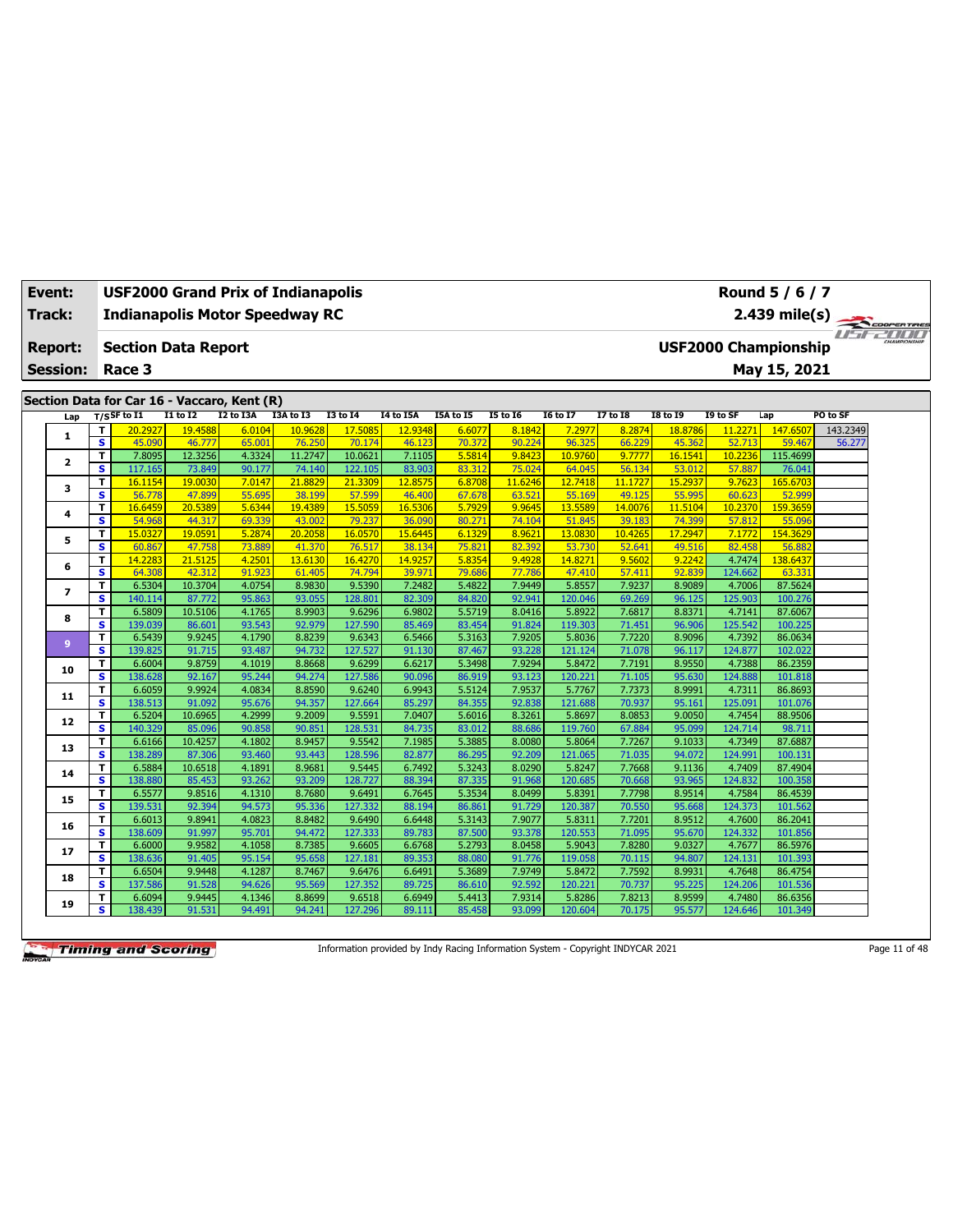| Event:                 | <b>USF2000 Grand Prix of Indianapolis</b> | Round 5 / 6 / 7                                        |
|------------------------|-------------------------------------------|--------------------------------------------------------|
| Track:                 | <b>Indianapolis Motor Speedway RC</b>     |                                                        |
| <b>Report:</b>         | <b>Section Data Report</b>                | -171717<br>CHAMPIONSHIP<br><b>USF2000 Championship</b> |
| <b>Session: Race 3</b> |                                           | May 15, 2021                                           |

**Section Data for Car 16 - Vaccaro, Kent (R)**

| Lap | ד / SF to I1 | <b>I1 to I2</b> | I2 to I3A | I3A to I3 | I3 to I4 | I4 to I5A | I5A to I5 | I5 to 16 | I6 to I7 | <b>I7 to I8</b> | <b>I8 to I9</b> | I9 to SF | Lap     | PO to SF |
|-----|--------------|-----------------|-----------|-----------|----------|-----------|-----------|----------|----------|-----------------|-----------------|----------|---------|----------|
| 20  | 6.6024       | 9.9850          | 4.1592    | 8.8257    | 9.6431   | 6.6395    | 5.4627    | 7.9504   | 5.8152   | 7.9802          | 8.9855          | 4.7500   | 86.7989 |          |
|     | 38.586       | 91.159          | 93.932    | 94.713    | 127.411  | 89.855    | 85.123    | 92.877   | 120.882  | 68.778          | 95.305          | 124.593  | 101.158 |          |
| 21  | 6.6268       |                 |           |           |          |           |           |          |          |                 |                 |          |         |          |
|     | .38.076      |                 |           |           |          |           |           |          |          |                 |                 |          |         |          |

**Timing and Scoring** 

Information provided by Indy Racing Information System - Copyright INDYCAR 2021 Page 12 of 48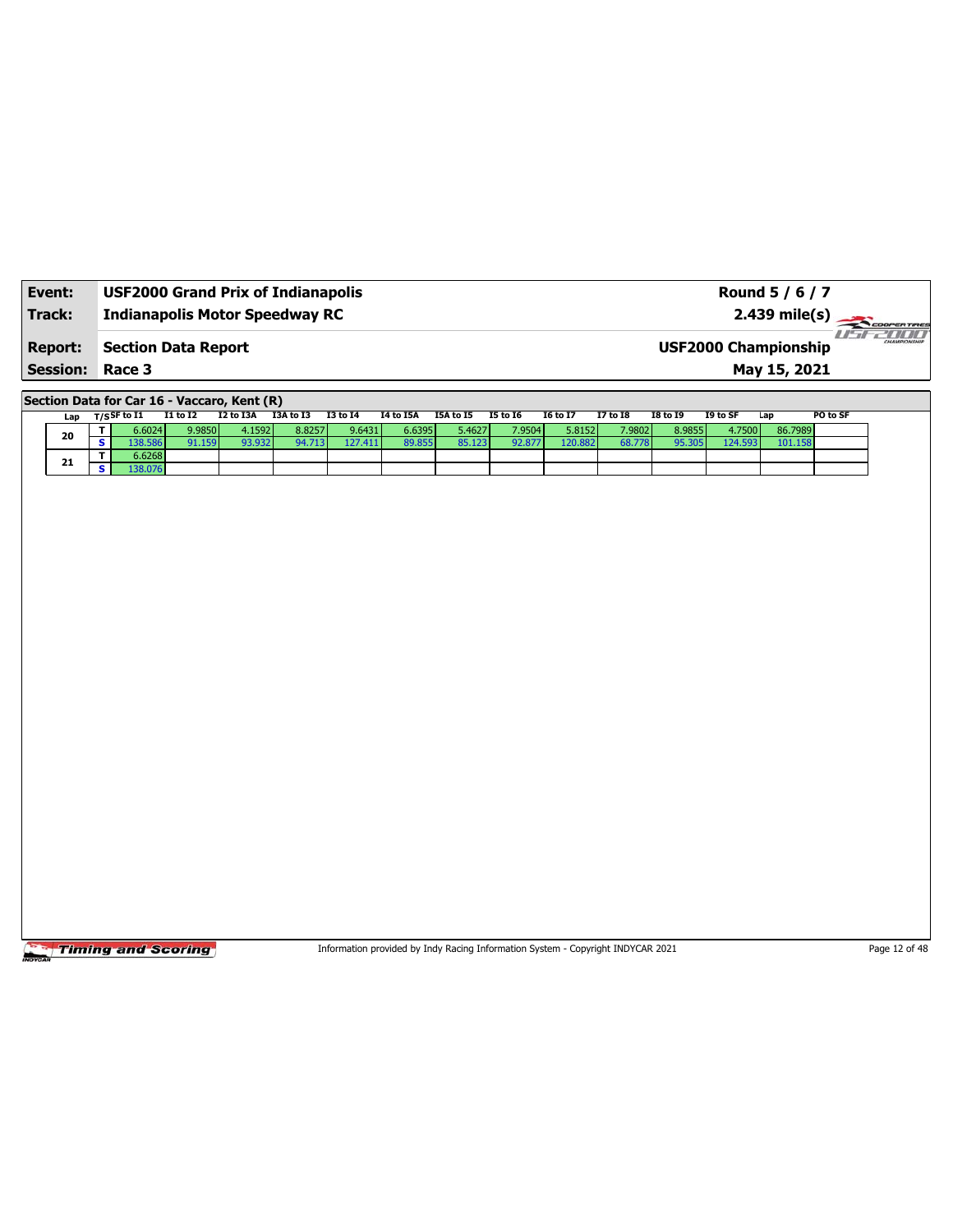| Event:          | <b>USF2000 Grand Prix of Indianapolis</b> | Round 5 / 6 / 7                                        |
|-----------------|-------------------------------------------|--------------------------------------------------------|
| Track:          | <b>Indianapolis Motor Speedway RC</b>     | $2.439 \text{ mile(s)}$                                |
| <b>Report:</b>  | <b>Section Data Report</b>                | $-1100$<br>CHAMPIONSHIP<br><b>USF2000 Championship</b> |
| <b>Session:</b> | Race 3                                    | May 15, 2021                                           |

**Section Data for Car 19 - Sikes, Simon**

| Lap | T/S <sup>SF to I1</sup> | <b>I1 to I2</b>         | I2 to I3A | I3A to I3    | <b>I3 to 14</b> | <b>I4 to I5A</b> | I5A to I5 | <b>15 to 16</b> | <b>16 to 17</b> | 17 to 18 | <b>I8 to I9</b> | I9 to SF      | Lap      | PO to SF | <b>SF to PI</b> |
|-----|-------------------------|-------------------------|-----------|--------------|-----------------|------------------|-----------|-----------------|-----------------|----------|-----------------|---------------|----------|----------|-----------------|
|     | 2.8777'                 | ∡5.9059 <mark>/</mark>  | 8.0239    | 11.7882      | 18.1798         | 2.2339           | 5.9264    | 3.5265          | 7.7656          | 9.9864   | 21.0198         | 1.7636        | 154.9977 | 146.1969 |                 |
|     | 39.995                  | <b>T7 226.</b><br>$-66$ | 18.690    | <b>U.J.L</b> | 7.583.          | 45.08            | 78.462    | 36.602          | 0.522           | 54.961   | 40.741          | <b>50.300</b> | 56.649   | 55.137   |                 |
|     | 7.8311                  | 12.0500                 | 4.2334    | 11.7004      | 11.4258         | 8.8104           | 8.2814    | $-1.7420$       | 9.2887          |          |                 |               | 130.8374 |          | 110.2133        |
|     |                         | 75.538                  | 92.286    | $-1.443$     | 107.532         | 67.714           | 56.150    | 52.886          | 75.678          |          |                 |               | 67.109   |          | 72.615          |

**Timing and Scoring** 

Information provided by Indy Racing Information System - Copyright INDYCAR 2021 Page 13 of 48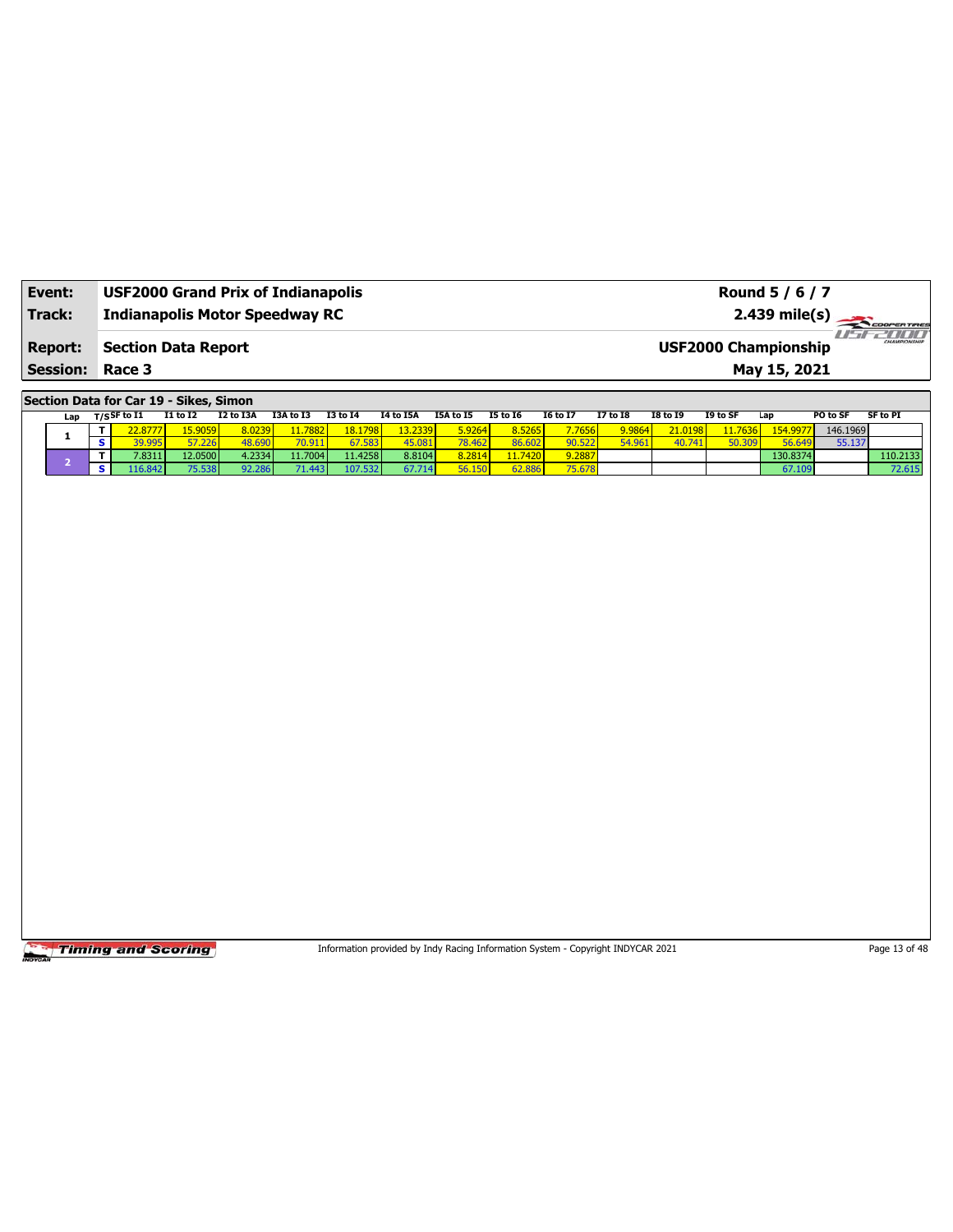| <b>Event:</b>   |              |                                                   | <b>USF2000 Grand Prix of Indianapolis</b>   |                  |                  |                   |                  |                  |                  |                   |                   |                   |                   | Round 5 / 6 / 7             |          |             |
|-----------------|--------------|---------------------------------------------------|---------------------------------------------|------------------|------------------|-------------------|------------------|------------------|------------------|-------------------|-------------------|-------------------|-------------------|-----------------------------|----------|-------------|
| Track:          |              |                                                   | <b>Indianapolis Motor Speedway RC</b>       |                  |                  |                   |                  |                  |                  |                   |                   |                   |                   | $2.439$ mile(s)             |          | COOPERTIRES |
| <b>Report:</b>  |              |                                                   | <b>Section Data Report</b>                  |                  |                  |                   |                  |                  |                  |                   |                   |                   |                   | <b>USF2000 Championship</b> |          |             |
| <b>Session:</b> |              | Race 3                                            |                                             |                  |                  |                   |                  |                  |                  |                   |                   |                   |                   | May 15, 2021                |          |             |
|                 |              |                                                   |                                             |                  |                  |                   |                  |                  |                  |                   |                   |                   |                   |                             |          |             |
|                 |              |                                                   | Section Data for Car 2 - Nepveu, Thomas (R) |                  |                  |                   |                  |                  |                  |                   |                   |                   |                   |                             |          |             |
|                 | Lap          | $T/S$ SF to $I1$                                  | $I1$ to $I2$                                | I2 to I3A        | I3A to I3        | <b>I3 to 14</b>   | <b>I4 to I5A</b> | I5A to I5        | <b>I5 to 16</b>  | <b>I6 to I7</b>   | <b>I7 to I8</b>   | <b>I8 to 19</b>   | I9 to SF          | Lap                         | PO to SF |             |
| $\mathbf{1}$    |              | т<br>21.5338                                      | 16.0065                                     | 6.7562           | 9.0948           | 19.5666           | 13.6789          | 5.9036           | 8.9180           | 12.5801           | 13.7670           | 21.4161           | 12.3934           | 161.6150                    | 147.9971 |             |
|                 |              | $\overline{\mathbf{s}}$<br>42.491<br>T.<br>8.0899 | 56.866                                      | 57.826<br>4.2695 | 91.911<br>9.1919 | 62.793<br>9.4392  | 43.614           | 78.765<br>5.5818 | 82,800<br>9.2858 | 55.878<br>10.3395 | 39.868            | 39.987            | 47.753<br>10.9243 | 54.329<br>112.6394          | 54.466   |             |
|                 | $\mathbf{2}$ | s<br>113.104                                      | 11.9500<br>76.170                           | 91.505           | 90.940           | 130.163           | 7.0990<br>84.039 | 83.306           | 79.520           | 67.987            | 10.6243<br>51.661 | 15.8442<br>54.049 | 54.174            | 77.951                      |          |             |
|                 |              | T<br>14.3825                                      | 18.0664                                     | 7.3749           | 21,5823          | 21,9492           | 13,6820          | 6.7081           | 12.2827          | 12.4360           | 11.4182           | 15,2683           | 9.1574            | 164.3080                    |          |             |
| 3               |              | s.<br>63.619                                      | 50.382                                      | 52.975           | 38.731           | 55.976            | 43.604           | 69.319           | 60.118           | 56.526            | 48.069            | 56.088            | 64.627            | 53.439                      |          |             |
|                 |              | T<br>15,5579                                      | 18.5266                                     | 6.2533           | 18.6352          | 18.2976           | 12.0714          | 7.5932           | 12.1949          | 13,1642           | 10.493            | 14,8609           | 10.0718           | 157.7202                    |          |             |
| 4               |              | S.<br>58.813                                      | 49.131                                      | 62.476           | 44.856           | 67.147            | 49.422           | 61.239           | 60.551           | 53.399            | 52.307            | 57.625            | 58.760            | 55.671                      |          |             |
|                 |              | т<br>14,7980                                      | 17.9446                                     | 6.4471           | 18.3795          | 17,8755           | 14.7907          | 5.8196           | 10.9754          | 11,9469           | 10.504            | 16.2688           | 8.8778            | 154.628                     |          |             |
| 5               |              | $\overline{\mathbf{s}}$<br>61.833                 | 50.724                                      | 60.598           | 45.481           | 68.733            | 40.336           | 79.902           | 67.279           | 58.840            | 52.250            | 52.638            | 66.663            | 56.784                      |          |             |
| 6               |              | т<br>15.0532                                      | 18.0814                                     | 4.7137           | 14.7751          | 17.4111           | 13.6229          | 6.0200           | 13.0155          | 14.6736           | 11.549            | 8.8319            | 4.6358            | 142.3834                    |          |             |
|                 |              | S<br>60.784                                       | 50.341                                      | 82.882           | 56.576           | 70.566            | 43.793           | 77.243           | 56.733           | 47.906            | 47.524            | 96.963            | 127.663           | 61.667                      |          |             |
| 7               |              | т<br>6.3431                                       | 10.5677                                     | 4.2496           | 8.9192           | 9.4125            | 6.8609           | 5.3687           | 7.8887           | 5.7646            | 7.7376            | 8.7477            | 4.6272            | 86.4875                     |          |             |
|                 |              | $\overline{\mathbf{s}}$<br>144.251                | 86.133                                      | 91.934           | 93.720           | 130.532           | 86.955           | 86.613           | 93.603           | 121.943           | 70.935            | 97.896            | 127.900           | 101.522                     |          |             |
| 8               |              | 6.3922<br>т                                       | 10.4325                                     | 4.0431           | 8.7263           | 9.4787            | 6.9857           | 5.4596           | 7.9291           | 5.7401            | 7.7222            | 8.8157            | 4.6611            | 86.3863                     |          |             |
|                 |              | $\overline{\mathbf{s}}$<br>143.143                | 87.249                                      | 96.629           | 95.792           | 129.621           | 85.402           | 85.171           | 93.126           | 122.464           | 71.076            | 97.141            | 126.970           | 101.641                     |          |             |
| 9               |              | 6.5668<br>т                                       | 10.4828                                     | 4.1051           | 8.7560           | 9.4074            | 6.7877           | 5.3376           | 7.8828           | 5.7739            | 7.7292            | 8.7343            | 4.6655            | 86.2291                     |          |             |
|                 |              | s.<br>139.337                                     | 86.831                                      | 95.170           | 95.467           | 130.603           | 87.893           | 87.118           | 93.673           | 121.747           | 71.012            | 98.046            | 126.850           | 101.826                     |          |             |
| 10              |              | 6.4550<br>T                                       | 10.1476                                     | 4.0850           | 8.8243           | 9.4439            | 6.8255           | 5.3915           | 7.8645           | 5.8147            | 7.9236            | 8.8320            | 4.6448            | 86.2524                     |          |             |
|                 |              | s.<br>141.751                                     | 89.699                                      | 95.638           | 94.728           | 130.098           | 87,406           | 86.247           | 93.891           | 120.893           | 69.269            | 96.961            | 127.415           | 101.799                     |          |             |
| 11              |              | 6.3953<br>T                                       | 10.2952                                     | 4.0711           | 8.7974           | 9.4005            | 6.9219           | 5.3645           | 7.8319           | 5.7778            | 7.6651            | 8.8226            | 4.6650            | 86.0083                     |          |             |
|                 |              | s<br>143.074                                      | 88.413                                      | 95.965           | 95.018           | 130.699           | 86.189           | 86.681           | 94.282           | 121.665           | 71,606            | 97.065            | 126.863           | 102.088                     |          |             |
| 12              |              | 6.4301<br>T<br>s<br>142.299                       | 10.1045<br>90.081                           | 4.0199<br>97.187 | 8.8546<br>94.404 | 9.4589<br>129.892 | 6.7728<br>88.086 | 5.3171<br>87.454 | 7.8357<br>94.237 | 5.8012<br>121.174 | 7.6719<br>71.542  | 8.7888<br>97.438  | 4.6871<br>126.265 | 85.7426<br>102.404          |          |             |
|                 |              | T<br>6.4805                                       | 10.0703                                     | 4.0334           | 8.7604           | 9.4331            | 6.7463           | 5.3276           | 7.9008           | 5.7820            | 7.6985            | 8.7768            | 4.6829            | 85.6926                     |          |             |
| 13              |              | $\overline{\mathbf{s}}$<br>141.193                | 90.387                                      | 96.862           | 95.419           | 130.247           | 88.432           | 87.281           | 93.460           | 121.576           | 71.295            | 97.571            | 126.379           | 102.464                     |          |             |
|                 |              | 6.4747<br>т                                       | 10.0500                                     | 4.0135           | 8.8470           | 9.4857            | 6.7045           | 5.2881           | 7.8699           | 5.7838            | 7.6944            | 8.7869            | 4.7023            | 85.7008                     |          |             |
| 14              |              | $\overline{\mathbf{s}}$<br>141.319                | 90.570                                      | 97.342           | 94.485           | 129.525           | 88.984           | 87.933           | 93.827           | 121.539           | 71.333            | 97.459            | 125.857           | 102.454                     |          |             |
|                 |              | 6.5074<br>T                                       | 10.0986                                     | 3.9791           | 8.8876           | 9.5302            | 6.7939           | 5.3486           | 7.8901           | 5.7870            | 7.6966            | 8.7855            | 4.7080            | 86.0126                     |          |             |
| 15              |              | s<br>140.609                                      | 90.134                                      | 98.183           | 94.053           | 128.920           | 87.813           | 86.939           | 93.587           | 121.471           | 71.312            | 97.475            | 125.705           | 102.083                     |          |             |
|                 |              | T.<br>6.5187                                      | 10.0890                                     | 3.9677           | 8.7627           | 9.5529            | 6.7142           | 5.2925           | 7.9190           | 5.8361            | 7.7472            | 8.8695            | 4.7018            | 85.9713                     |          |             |
| 16              |              | s<br>140.365                                      | 90.220                                      | 98.466           | 95.394           | 128.614           | 88.855           | 87.860           | 93.245           | 120.449           | 70.847            | 96.552            | 125.871           | 102.132                     |          |             |
|                 |              | T.<br>6.5274                                      | 10.1109                                     | 3.9984           | 8.7799           | 9.5858            | 6.8517           | 5.3011           | 7.9196           | 5.8176            | 7.6836            | 8.8080            | 4.7009            | 86.0849                     |          |             |
| 17              |              | S.<br>140.178                                     | 90.024                                      | 97.710           | 95.207           | 128.173           | 87.072           | 87.718           | 93.238           | 120.832           | 71.433            | 97.226            | 125.895           | 101.997                     |          |             |
| 18              |              | T<br>6.5441                                       | 10.1366                                     | 3.9713           | 8.7667           | 9.5371            | 6.7869           | 5.3205           | 7.8943           | 5.8209            | 7.6593            | 8.8252            | 4.7153            | 85.9782                     |          |             |
|                 |              | s<br>139.821                                      | 89.796                                      | 98.376           | 95.350           | 128.827           | 87.903           | 87.398           | 93.537           | 120.764           | 71.660            | 97.036            | 125.510           | 102.124                     |          |             |
| 19              |              | T<br>6.5516                                       | 10.1933                                     | 3.9740           | 8.7666           | 9.5621            | 6.8651           | 5.3125           | 7.9260           | 5.8145            | 7.6899            | 8.8975            | 4.7108            | 86.2639                     |          |             |
|                 |              | S.<br>139.661                                     | 89.297                                      | 98.309           | 95.352           | 128.490           | 86.902           | 87.529           | 93.163           | 120.897           | 71.375            | 96.248            | 125.630           | 101.785                     |          |             |

Information provided by Indy Racing Information System - Copyright INDYCAR 2021 Page 14 of 48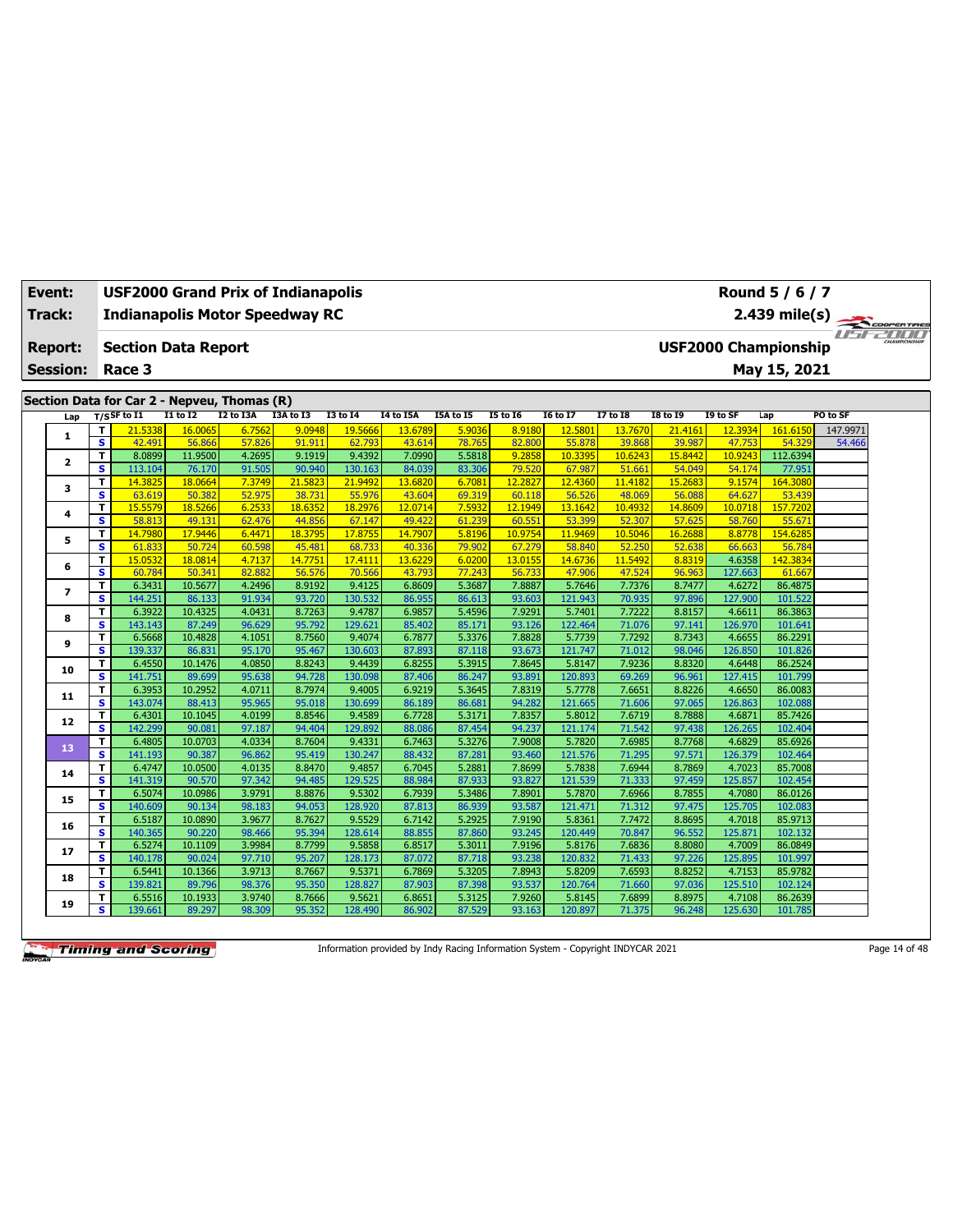| Event:                 | <b>USF2000 Grand Prix of Indianapolis</b> | Round 5 / 6 / 7                                        |
|------------------------|-------------------------------------------|--------------------------------------------------------|
| Track:                 | <b>Indianapolis Motor Speedway RC</b>     | $2.439 \text{ mile(s)}$                                |
| <b>Report:</b>         | <b>Section Data Report</b>                | -777777<br>CHAMPIONSHIP<br><b>USF2000 Championship</b> |
| <b>Session: Race 3</b> |                                           | May 15, 2021                                           |

**Section Data for Car 2 - Nepveu, Thomas (R)**

| Lap | $_{\rm T/S}$ SF to I1 | I1 to I2 | I2 to I3A | I3A to I3 | I3 to I4 | I4 to I5A | I5A to I5 | <b>I5 to 16</b> | <b>I6 to I7</b> | <b>I7 to I8</b> | <b>I8 to 19</b> | I9 to SF | Lap     | PO to SF |
|-----|-----------------------|----------|-----------|-----------|----------|-----------|-----------|-----------------|-----------------|-----------------|-----------------|----------|---------|----------|
| 20  | ا 5.5590.             | 10.0195  | 3.9865    | 8.7667    | 9.5407   | 6.7902    | 5.3096 l  | 7.9121          | 5.7837 <b>I</b> | 7.6803          | 8.8800          | 4.7050   | 85.9333 |          |
|     | 39.503                | 90.846   | 98.001    | 95.350    | 128.778  | 87.861    |           | 93.327          | 121.541         |                 | 96.437          | 125.785  | 102.177 |          |
| 21  | 6.6479                | 11.2813  | 4.2513    |           |          |           |           |                 |                 |                 |                 |          |         |          |
|     | 37.637                | 30.685   | 91.897    |           |          |           |           |                 |                 |                 |                 |          |         |          |

**Timing and Scoring** 

Information provided by Indy Racing Information System - Copyright INDYCAR 2021 Page 15 of 48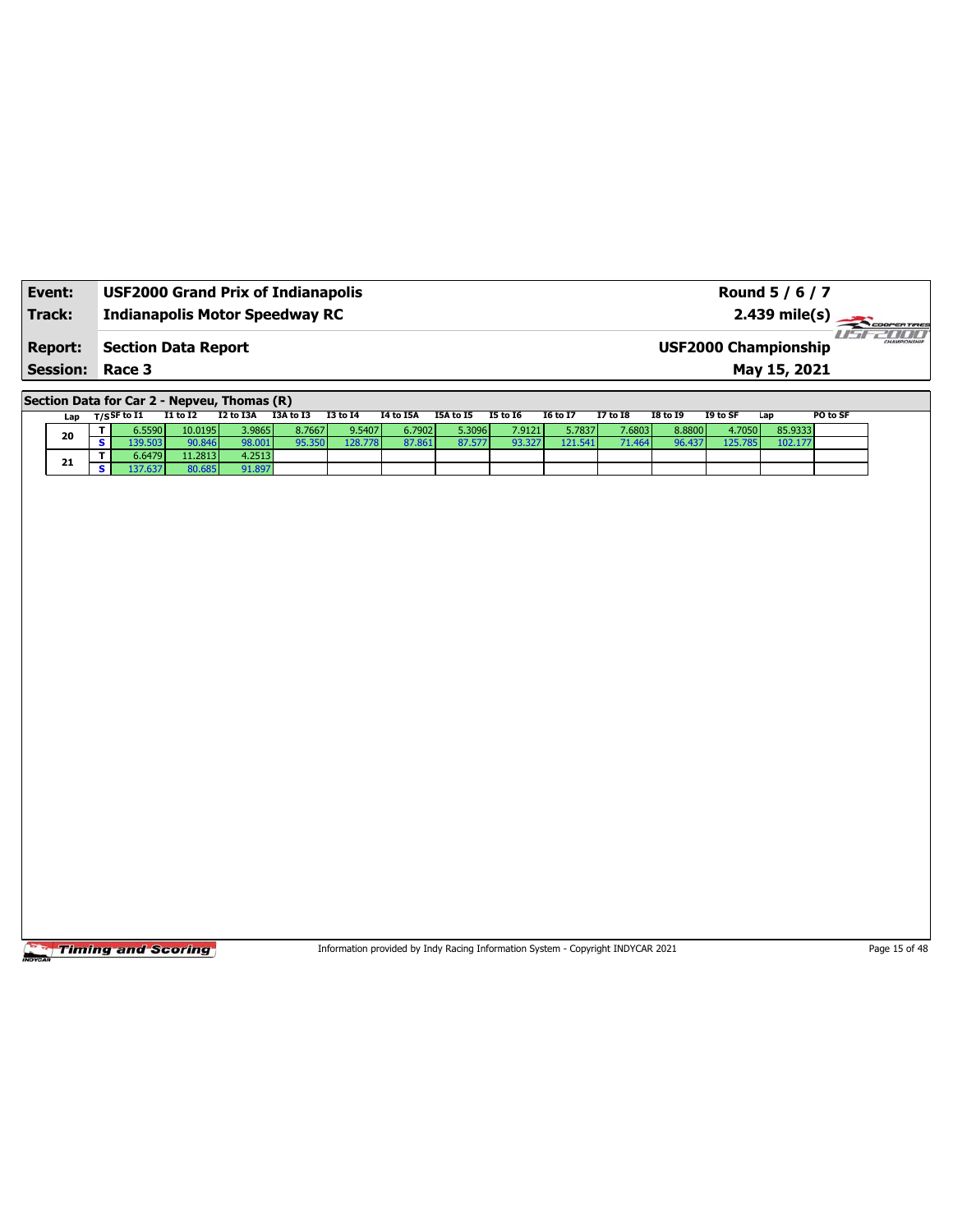| Event:          | USF2000 Grand Prix of Indianapolis              |                   |                  |                   |                   |                   |                  |                   |                   |                   |                   |                   | Round 5 / 6 / 7             |          |                                    |
|-----------------|-------------------------------------------------|-------------------|------------------|-------------------|-------------------|-------------------|------------------|-------------------|-------------------|-------------------|-------------------|-------------------|-----------------------------|----------|------------------------------------|
| Track:          | <b>Indianapolis Motor Speedway RC</b>           |                   |                  |                   |                   |                   |                  |                   |                   |                   |                   |                   | $2.439$ mile(s)             |          | COOPERTIRES                        |
| <b>Report:</b>  | <b>Section Data Report</b>                      |                   |                  |                   |                   |                   |                  |                   |                   |                   |                   |                   | <b>USF2000 Championship</b> |          | <i>I'n a community of the USUA</i> |
|                 |                                                 |                   |                  |                   |                   |                   |                  |                   |                   |                   |                   |                   |                             |          |                                    |
| <b>Session:</b> | Race 3                                          |                   |                  |                   |                   |                   |                  |                   |                   |                   |                   |                   | May 15, 2021                |          |                                    |
|                 | Section Data for Car 22 - Sundaramoorthy, Yuven |                   |                  |                   |                   |                   |                  |                   |                   |                   |                   |                   |                             |          |                                    |
| Lap             | $T/S$ SF to I1                                  | <b>I1 to I2</b>   | I2 to I3A        | I3A to I3         | <b>I3 to 14</b>   | I4 to I5A         | I5A to I5        | <b>I5 to 16</b>   | <b>16 to 17</b>   | $17$ to $18$      | <b>I8 to 19</b>   | I9 to SF          | Lap                         | PO to SF |                                    |
|                 | T<br>14.4479                                    | 16.8134           | 6.0116           | 13.6613           | 19.2309           | 10.8181           | 7.9545           | 12.9669           | 15.5286           | 14.2862           | 21.7084           | 12.7301           | 166.1579                    | 153.0174 |                                    |
| 1               | $\overline{\mathbf{s}}$<br>63.331               | 54.137            | 64.988           | 61.188            | 63.889            | 55.147            | 58.457           | 56.946            | 45.268            | 38.419            | 39.448            | 46.490            | 52.844                      | 52.679   |                                    |
| 2               | T<br>8.2988                                     | 11.1664           | 4.0854           | 9.0293            | 9.7024            | 6.9376            | 5.5782           | 8.8722            | 9.3473            | 10.7415           | 15.3741           | 9.3073            | 108.4405                    |          |                                    |
|                 | $\overline{\mathbf{s}}$<br>110.257              | 81.515            | 95.629           | 92.577            | 126.632           | 85.994            | 83.360           | 83.227            | 75.204            | 51.097            | 55.702            | 63.586            | 80.970                      |          |                                    |
| 3               | T<br>13.7650                                    | 17.9092           | 8.8757           | 20.5773           | 22.5569           | 11.4443           | 8.5881           | 13.1428           | 12.4060           | 11.2554           | 14.8624           | 9.6371            | 165.020                     |          |                                    |
|                 | s<br>66.473                                     | 50.825            | 44.017<br>7.4705 | 40.623            | 54.468            | 52.130            | 54.145           | 56.184<br>12,8203 | 56.662            | 48.764            | 57.619            | 61.410            | 53.208                      |          |                                    |
| 4               | 15.2342<br>T<br>s<br>60.062                     | 17.0594<br>53.356 | 52.297           | 17,4174<br>47.993 | 20.0865<br>61.167 | 11.3641<br>52.498 | 8.2302<br>56,499 | 57.597            | 11.7645<br>59.752 | 10.9261<br>50.234 | 14,7069<br>58.229 | 9.6920<br>61.063  | 156,7721<br>56.007          |          |                                    |
|                 | 15.0509<br>T                                    | 17.1067           | 6.8120           | 17.0793           | 19.5979           | 10.9599           | 8.2819           | 12.7114           | 12.0722           | 10.9379           | 14.5635           | 9.5572            | 154.7308                    |          |                                    |
| 5               | s<br>60.794                                     | 53.209            | 57.352           | 48.943            | 62.692            | 54.434            | 56.147           | 58,090            | 58.229            | 50.180            | 58.802            | 61.924            | 56.746                      |          |                                    |
|                 | T<br>14.7906                                    | 17.0539           | 6.3132           | 13.6961           | 18.9900           | 11.1270           | 8.6771           | 14.4604           | 15,0765           | 12.0482           | 8.7784            | 4.7806            | 145.7920                    |          |                                    |
| 6               | s<br>61.864                                     | 53.374            | 61.883           | 61.033            | 64.699            | 53.617            | 53.589           | 51.064            | 46.626            | 45.556            | 97.553            | 123.796           | 60.226                      |          |                                    |
|                 | T<br>6.7238                                     | 10.5658           | 4.0422           | 8.7737            | 9.5331            | 6.7824            | 5.4767           | 7.8768            | 5.7779            | 7.6052            | 8.7860            | 4.7036            | 86.6472                     |          |                                    |
| $\overline{ }$  | 136.084<br>s                                    | 86.148            | 96.651           | 95.274            | 128.881           | 87.962            | 84.905           | 93.745            | 121.663           | 72.170            | 97.469            | 125.822           | 101.335                     |          |                                    |
|                 | T<br>6.5426                                     | 10.4943           | 4.1883           | 8.7980            | 9.5084            | 6.7042            | 5.3473           | 7.8225            | 5.7997            | 7.6636            | 8.7880            | 4.7066            | 86.3635                     |          |                                    |
| 8               | s<br>139.853                                    | 86.735            | 93.279           | 95.011            | 129.216           | 88.988            | 86.960           | 94.396            | 121.205           | 71.620            | 97.447            | 125.742           | 101.668                     |          |                                    |
|                 | T<br>6.5640                                     | 10.5133           | 4.1217           | 8.9038            | 9.4730            | 6.8489            | 5.3925           | 7.9341            | 5.7828            | 7.6251            | 8.8214            | 4.6559            | 86.6365                     |          |                                    |
| 9               | s<br>139.397                                    | 86.579            | 94.787           | 93.882            | 129.699           | 87.108            | 86.231           | 93.068            | 121.560           | 71.981            | 97.078            | 127.111           | 101.348                     |          |                                    |
| 10              | T<br>6.4574                                     | 10.5324           | 3.9897           | 8.8674            | 9.3921            | 6.8790            | 5.6394           | 8.0187            | 5.7683            | 7.7416            | 8.8955            | 4.6821            | 86.8636                     |          |                                    |
|                 | s<br>141.698                                    | 86.422            | 97.923           | 94.268            | 130.816           | 86.726            | 82.456           | 92.086            | 121.865           | 70.898            | 96.269            | 126.400           | 101.083                     |          |                                    |
| 11              | T<br>6.5081                                     | 9.9436            | 4.0763           | 8.8581            | 9.5914            | 6.6409            | 5.3654           | 7.8182            | 5.7605            | 7.6351            | 8.8881            | 4.6910            | 85.7767                     |          |                                    |
|                 | s<br>140.594                                    | 91.539            | 95.842           | 94.367            | 128.098           | 89.836            | 86.666           | 94.447            | 122.030           | 71.887            | 96.349            | 126.160           | 102.363                     |          |                                    |
| 12              | 6.5460<br>т                                     | 9.9829            | 3.9959           | 8.7360            | 9.5379            | 6.6160            | 5.2851           | 7.7857            | 5.7730            | 7.5719            | 8.8912            | 4.6912            | 85.4128                     |          |                                    |
|                 | s<br>139.780                                    | 91.179            | 97.771           | 95.686            | 128.816           | 90.174            | 87.983           | 94.842            | 121.766           | 72.487            | 96.316            | 126.155           | 102.800                     |          |                                    |
| 13              | 6.5424<br>T<br>139.857<br>s                     | 9.9279            | 4.0692<br>96.009 | 8.7747            | 9.5543<br>128.595 | 6.6503            | 5.2896<br>87.908 | 7.8045<br>94.613  | 5.7737            | 7.5972<br>72.246  | 8.8874<br>96.357  | 4.6917            | 85.5629<br>102.619          |          |                                    |
|                 | 6.5342<br>т                                     | 91.684<br>9.9198  | 4.0434           | 95.264<br>8.6997  | 9.5121            | 89.709<br>6.6198  | 5.3000           | 7.8326            | 121.751<br>5.7688 | 7.5038            | 8.9031            | 126.142<br>4.6810 | 85.3183                     |          |                                    |
| 14              | S<br>140.032                                    | 91.759            | 96.622           | 96.085            | 129.166           | 90.122            | 87.736           | 94.274            | 121.855           | 73.145            | 96.187            | 126.430           | 102.913                     |          |                                    |
|                 | 6.4967<br>T                                     | 9.9260            | 4.0382           | 8.8275            | 9.5801            | 6.5946            | 5.3086           | 7.7540            | 5.7785            | 7.5497            | 8.8181            | 4.6841            | 85.3561                     |          |                                    |
| 15              | $\overline{\mathbf{s}}$<br>140.841              | 91.701            | 96.747           | 94.694            | 128.249           | 90.467            | 87.594           | 95.229            | 121.650           | 72.700            | 97.114            | 126.346           | 102.868                     |          |                                    |
|                 | T<br>6.4989                                     | 9.8901            | 4.0121           | 8.7615            | 9.5300            | 6.5924            | 5.2917           | 7.8630            | 5.8445            | 7.5657            | 8.8619            | 4.6862            | 85.3980                     |          |                                    |
| 16              | s<br>140.793                                    | 92.034            | 97.376           | 95.407            | 128.923           | 90.497            | 87.873           | 93.909            | 120.276           | 72.546            | 96.634            | 126.290           | 102.817                     |          |                                    |
|                 | 6.5044<br>T                                     | 9.9385            | 4.0278           | 8.7143            | 9.5236            | 6.5884            | 5.2642           | 7.9045            | 5.8013            | 7.5803            | 8.9133            | 4.6838            | 85.4444                     |          |                                    |
| 17              | $\overline{\mathbf{s}}$<br>140.674              | 91.586            | 96.996           | 95.924            | 129.010           | 90.552            | 88.333           | 93.416            | 121.172           | 72.407            | 96.077            | 126.354           | 102.762                     |          |                                    |
| 18              | 6.5022<br>т                                     | 9.9307            | 3.9844           | 8.7937            | 9.5409            | 6.6035            | 5.2966           | 7.7870            | 5.7553            | 7.5535            | 8.8770            | 4.6728            | 85.2976                     |          |                                    |
|                 | s<br>140.722                                    | 91.658            | 98.053           | 95.058            | 128.776           | 90.345            | 87.792           | 94.826            | 122.140           | 72.663            | 96.470            | 126.652           | 102.938                     |          |                                    |
| 19              | 6.4738<br>T                                     | 9.9694            | 4.0229           | 8.7526            | 9.4979            | 6.6075            | 5.2418           | 7.7928            | 5.7510            | 7.5562            | 8.8387            | 4.6355            | 85.1401                     |          |                                    |
|                 | s<br>141.339                                    | 91.302            | 97.114           | 95.504            | 129.359           | 90.290            | 88.710           | 94.755            | 122.232           | 72.638            | 96.888            | 127.671           | 103.129                     |          |                                    |

Information provided by Indy Racing Information System - Copyright INDYCAR 2021 Page 16 of 48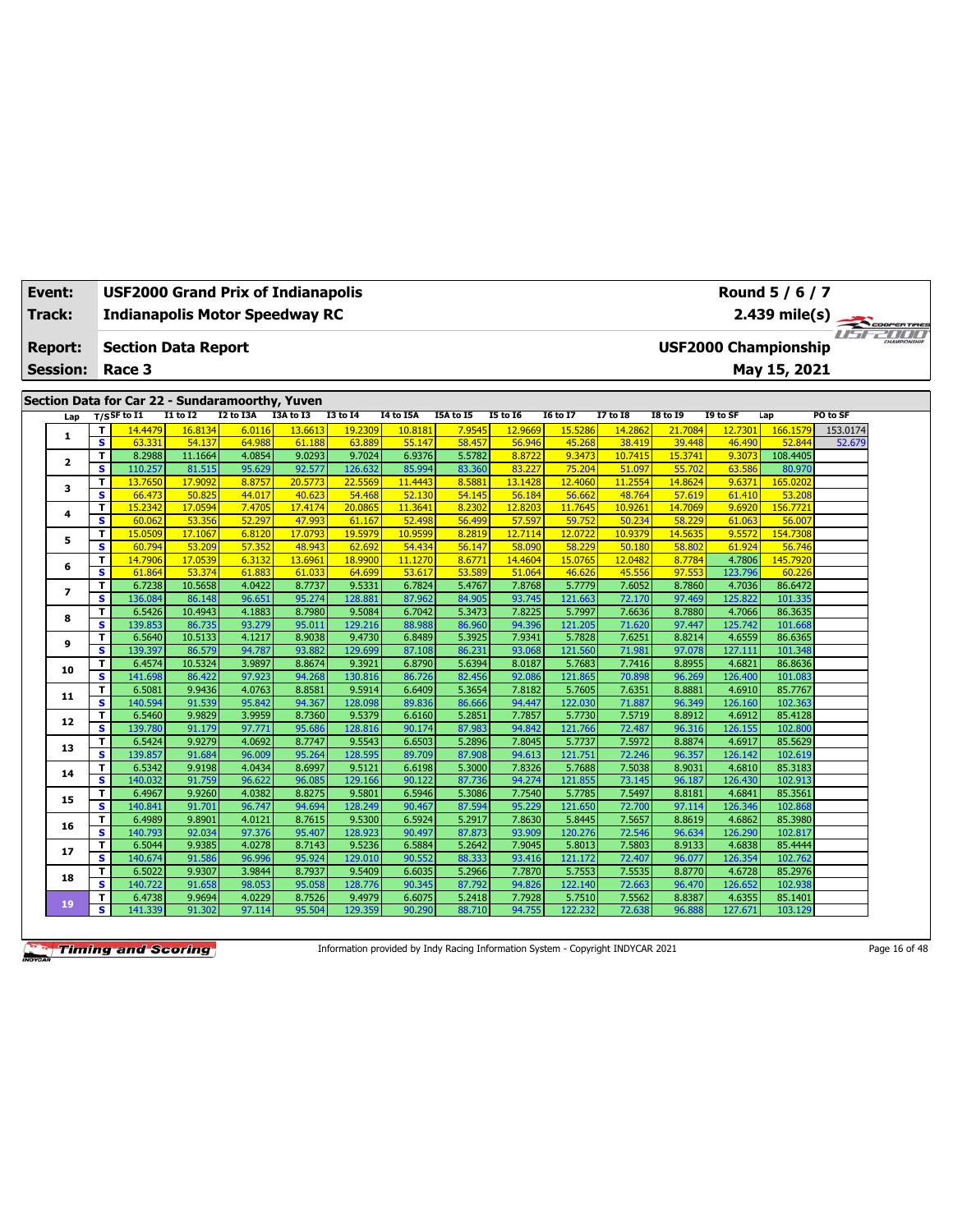| Event:                 | <b>USF2000 Grand Prix of Indianapolis</b> | Round 5 / 6 / 7                             |         |
|------------------------|-------------------------------------------|---------------------------------------------|---------|
| Track:                 | <b>Indianapolis Motor Speedway RC</b>     | $2.439 \text{ mile(s)}$                     |         |
| <b>Report:</b>         | Section Data Report                       | CHAMPIONSHIP<br><b>USF2000 Championship</b> | 7711717 |
| <b>Session: Race 3</b> |                                           | May 15, 2021                                |         |

**Section Data for Car 22 - Sundaramoorthy, Yuven**

| Lap |  | $_{\rm T/S}$ SF to I1 | <b>I1 to I2</b> | I2 to I3A   | I3A to I3 | <b>I3 to 14</b> | <b>I4 to I5A</b> | I5A to I5 | <b>I5 to 16</b> | <b>I6 to I7</b> | 17 to 18 | <b>I8 to I9</b> | I9 to SF | Lap     | PO to SF |
|-----|--|-----------------------|-----------------|-------------|-----------|-----------------|------------------|-----------|-----------------|-----------------|----------|-----------------|----------|---------|----------|
| 20  |  | 6.4360V               | 10.4362         | 4.1301      | 8.9987    | 9.6289          | 7.0751           | 5.4878 l  | 8.3861          | 5.8095          | 9.1415   | 9.2165          | 4.7140   | 89.4604 |          |
|     |  | 142.1691              | 37.218          | $0A$ 50 $A$ | 2.892     | 127.599         | 84.323           | 84.7331   | 88.052          | 121.001         | 60.041   | 92.916          | 125.545  | 98.148  |          |
| 21  |  | 6.5794 l              | 10.7886         | 4.9145      |           |                 |                  |           |                 |                 |          |                 |          |         |          |
|     |  |                       | 14.369          | 79.496      |           |                 |                  |           |                 |                 |          |                 |          |         |          |

Timing and Scoring

Information provided by Indy Racing Information System - Copyright INDYCAR 2021 Page 17 of 48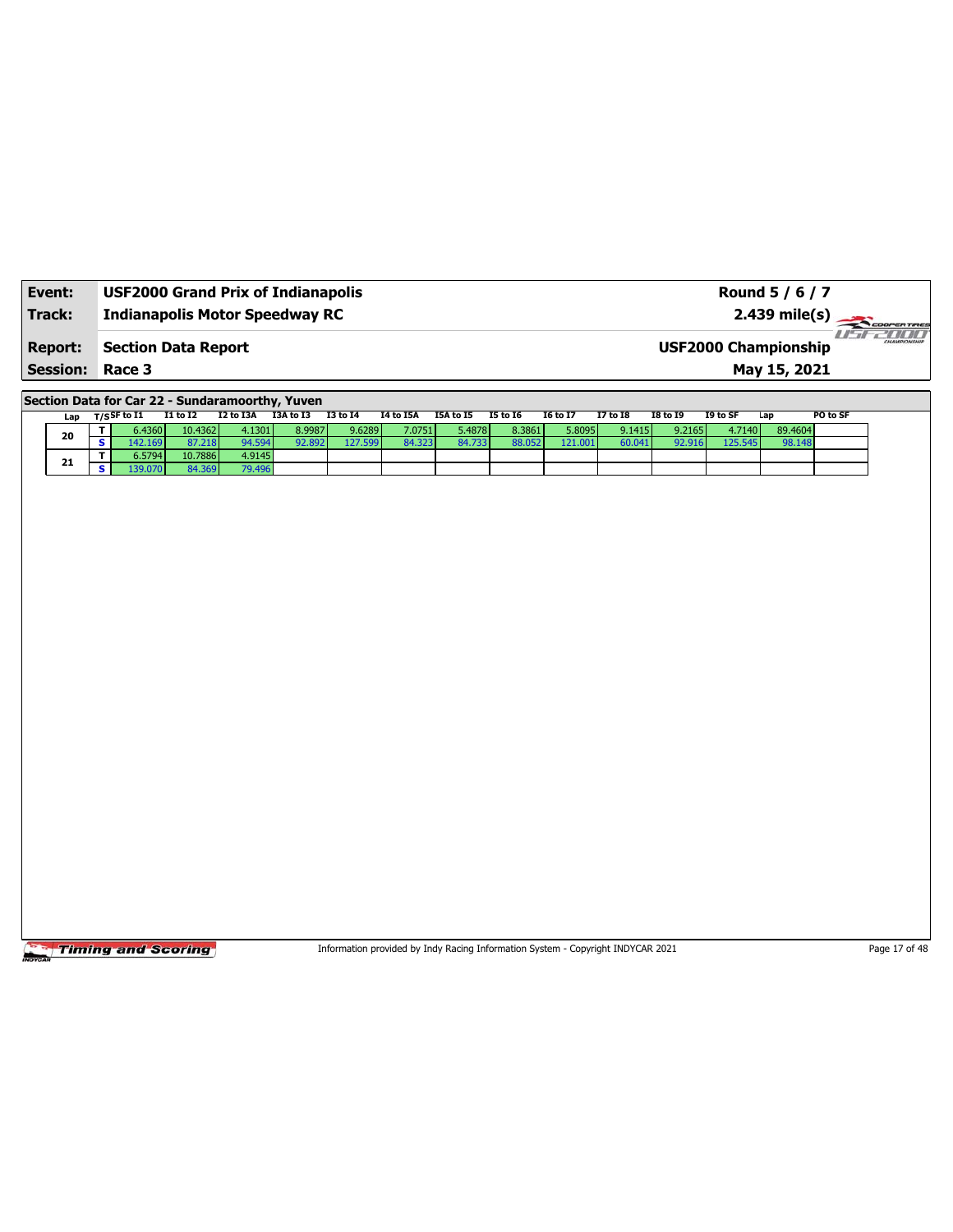| Event:          |                                                                     | USF2000 Grand Prix of Indianapolis          |                      |                  |                   |                   |                   |                  |                   |                   |                   |                   |                   | Round 5 / 6 / 7             |                                    |  |
|-----------------|---------------------------------------------------------------------|---------------------------------------------|----------------------|------------------|-------------------|-------------------|-------------------|------------------|-------------------|-------------------|-------------------|-------------------|-------------------|-----------------------------|------------------------------------|--|
| Track:          | <b>Indianapolis Motor Speedway RC</b><br><b>Section Data Report</b> |                                             |                      |                  |                   |                   |                   |                  |                   |                   |                   |                   |                   | $2.439$ mile(s)             | COOPERTIRES                        |  |
| <b>Report:</b>  |                                                                     |                                             |                      |                  |                   |                   |                   |                  |                   |                   |                   |                   |                   | <b>USF2000 Championship</b> | <i>I'n a community of the USUA</i> |  |
|                 |                                                                     |                                             |                      |                  |                   |                   |                   |                  |                   |                   |                   |                   |                   |                             |                                    |  |
| <b>Session:</b> |                                                                     | Race 3                                      |                      |                  |                   |                   |                   |                  |                   |                   |                   |                   |                   | May 15, 2021                |                                    |  |
|                 |                                                                     | Section Data for Car 23 - Denmark, Jace (R) |                      |                  |                   |                   |                   |                  |                   |                   |                   |                   |                   |                             |                                    |  |
| Lap             |                                                                     | $T/S$ SF to I1                              | <b>I1 to I2</b>      | I2 to I3A        | I3A to I3         | <b>I3 to 14</b>   | I4 to I5A         | I5A to I5        | <b>I5 to 16</b>   | <b>16 to 17</b>   | $17$ to $18$      | <b>I8 to 19</b>   | I9 to SF          | Lap                         | PO to SF                           |  |
|                 |                                                                     | T<br>20.2725                                | <mark>19.7493</mark> | 5.8063           | 11.1211           | 17.3631           | 13.0131           | 6.7633           | 8.2125            | 6.9785            | 8.5089            | 19.7051           | 11.4413           | 148.935                     | 144.0222                           |  |
| 1               |                                                                     | $\overline{\mathbf{s}}$<br>45.135           | 46.089               | 67.286           | 75.164            | 70.761            | 45.845            | 68.753           | 89.913            | 100.731           | 64.505            | 43.459            | 51.726            | 58.95                       | 55.969                             |  |
| 2               |                                                                     | 7.8176<br>т                                 | 12.3197              | 4.2447           | 10.8145           | 10.7341           | 7.4868            | 6.2006           | 9.9949            | 11.0817           | 9.9343            | 15.8093           | 10.1481           | 116.5863                    |                                    |  |
|                 |                                                                     | s<br>117.044                                | 73.884               | 92.040           | 77.295            | 114.461           | 79.686            | 74.993           | 73.879            | 63.434            | 55.249            | 54.168            | 58.318            | 75.312                      |                                    |  |
| 3               |                                                                     | T<br>16.6576                                | 19.1108              | 6.7816           | 23,9365           | 19.5313           | 12.6015           | 6.9685           | 11.7017           | 12.6412           | 10.8703           | 14.9802           | 10.2637           | 166.0449                    |                                    |  |
|                 |                                                                     | s<br>54.930<br>15.5885                      | 47.629<br>19,8739    | 57.609<br>5.4150 | 34.922<br>19.3352 | 62,906<br>15.8180 | 47.343<br>16.3260 | 66.729<br>5.6655 | 63.103<br>10.0938 | 55.608<br>13,5720 | 50.492<br>13.8364 | 57.166<br>11.5284 | 57.661<br>10.0928 | 52.880<br>157.1455          |                                    |  |
| 4               |                                                                     | T<br>s<br>58.697                            | 45,800               | 72.148           | 43.233            | 77.673            | 36.542            | 82.076           | 73.155            | 51.794            | 39.668            | 74.283            | 58.638            | 55.874                      |                                    |  |
|                 |                                                                     | 14.9371<br>T                                | 18.4772              | 5.9236           | 20.7506           | 15.8375           | 15.8382           | 6.0052           | 8.8748            | 13.0740           | 10.6306           | 17.1538           | 7.2217            | 154.7243                    |                                    |  |
| 5               |                                                                     | $\overline{\mathbf{s}}$<br>61.257           | 49.262               | 65.953           | 40.284            | 77.578            | 37.668            | 77,433           | 83.203            | 53.767            | 51.631            | 49.923            | 81.950            | 56.749                      |                                    |  |
|                 |                                                                     | T<br>14.3963                                | 21.0854              | 4.1682           | 14.0534           | 16.0825           | 15.1787           | 5.5286           | 9.9063            | 14.6487           | 9.8586            | 8.9810            | 4.6688            | 138.5565                    |                                    |  |
| 6               |                                                                     | s<br>63.558                                 | 43.169               | 93.729           | 59.481            | 76.396            | 39.304            | 84.108           | 74.539            | 47.988            | 55.674            | 95.353            | 126.760           | 63.371                      |                                    |  |
|                 |                                                                     | T<br>6.4438                                 | 10.6670              | 4.0842           | 8.9809            | 9.3963            | 8.9941            | 6.0567           | 7.9062            | 5.8242            | 7.7932            | 8.8757            | 4.6514            | 89.6737                     |                                    |  |
| $\overline{ }$  |                                                                     | s<br>141.997                                | 85.331               | 95.657           | 93.076            | 130.757           | 66.331            | 76.774           | 93.396            | 120.695           | 70.429            | 96.484            | 127.234           | 97.915                      |                                    |  |
|                 |                                                                     | T<br>6.4445                                 | 10.1465              | 4.1006           | 9.0031            | 9.3365            | 6.9392            | 5.6694           | 8.5240            | 5.8423            | 7.8830            | 8.8298            | 4.6332            | 87.3521                     |                                    |  |
| 8               |                                                                     | s<br>141.982                                | 89.708               | 95.274           | 92.847            | 131.595           | 85.974            | 82.019           | 86.627            | 120.322           | 69.626            | 96.986            | 127.734           | 100.517                     |                                    |  |
|                 |                                                                     | T<br>6.3711                                 | 10.4278              | 4.0553           | 8.8154            | 9.4298            | 6.7134            | 5.4183           | 7.9891            | 5.7801            | 7.7853            | 8.9180            | 4.6464            | 86.3500                     |                                    |  |
| 9               |                                                                     | s<br>143.617                                | 87.289               | 96.339           | 94.824            | 130.293           | 88.866            | 85.820           | 92.427            | 121.616           | 70.500            | 96.026            | 127.371           | 101.684                     |                                    |  |
| 10              |                                                                     | T<br>6.3738                                 | 10.3597              | 4.0575           | 8.7672            | 9.4905            | 6.6657            | 5.3651           | 7.8748            | 5.8303            | 7.7258            | 8.8584            | 4.6606            | 86.0294                     |                                    |  |
|                 |                                                                     | s<br>143.556                                | 87.862               | 96.286           | 95.345            | 129.460           | 89.502            | 86.671           | 93.769            | 120.569           | 71.043            | 96.672            | 126.983           | 102.063                     |                                    |  |
| 11              |                                                                     | T<br>6.4424                                 | 10.0221              | 4.0478           | 8.7771            | 9.4647            | 6.6714            | 5.4573           | 7.8744            | 5.8453            | 7.8756            | 8.8644            | 4.6464            | 85.9889                     |                                    |  |
|                 |                                                                     | s<br>142.028                                | 90.822               | 96.517           | 95.238            | 129.812           | 89.425            | 85.207           | 93.773            | 120.260           | 69.692            | 96.607            | 127.371           | 102.111                     |                                    |  |
| 12              |                                                                     | 6.3958<br>T                                 | 10.7702              | 4.0881           | 9.4507            | 9.4922            | 6.8914            | 5.6325           | 8.2415            | 5.8100            | 8.5097            | 8.9029            | 4.6332            | 88.8182                     |                                    |  |
|                 |                                                                     | s<br>143.063                                | 84.513               | 95.566           | 88.449            | 129.436           | 86.570            | 82.557           | 89.596            | 120.990           | 64.499            | 96.189            | 127.734           | 98.858                      |                                    |  |
| 13              |                                                                     | T<br>6.3470                                 | 10.1911              | 4.1216           | 8.7607            | 9.5191            | 6.6580            | 5.3408           | 7.8403            | 5.8176            | 7.6582            | 8.7997            | 4.7086            | 85.7627                     |                                    |  |
|                 |                                                                     | s<br>144.163                                | 89.316               | 94.789           | 95.416            | 129.071           | 89.605            | 87.066           | 94.181            | 120.832           | 71.670            | 97.317            | 125.689           | 102.380                     |                                    |  |
| 14              |                                                                     | 6.5289<br>T<br>s<br>140.146                 | 9.9317<br>91.649     | 4.0715<br>95.955 | 8.7676<br>95.341  | 9.4942<br>129.409 | 6.6172<br>90.158  | 5.3657<br>86.662 | 7.8393<br>94.193  | 5.7840<br>121.534 | 7.7297<br>71.007  | 8.8692<br>96.555  | 4.6804<br>126.446 | 85.6794<br>102.480          |                                    |  |
|                 |                                                                     | 6.4707<br>T                                 | 9.8705               | 4.0497           | 8.7939            | 9.4814            | 6.7870            | 5.4202           | 8.3417            | 5.8659            | 7.7342            | 8.8213            | 4.7144            | 86.3509                     |                                    |  |
| 15              |                                                                     | $\overline{\mathbf{s}}$<br>141.407          | 92.217               | 96.472           | 95.056            | 129.584           | 87,902            | 85.790           | 88.520            | 119.837           | 70.966            | 97.079            | 125.534           | 101.683                     |                                    |  |
|                 |                                                                     | T<br>6.5450                                 | 9.9838               | 4.0245           | 8.7149            | 9.5376            | 6.7471            | 5.3446           | 7.8146            | 5.8285            | 7.6699            | 8.8146            | 4.6874            | 85.7125                     |                                    |  |
| 16              |                                                                     | s<br>139.801                                | 91.170               | 97.076           | 95.917            | 128.820           | 88.422            | 87.004           | 94.491            | 120.606           | 71.561            | 97.153            | 126.257           | 102.440                     |                                    |  |
|                 |                                                                     | 6.5116<br>T                                 | 9.9569               | 4.0332           | 8.8318            | 9.5425            | 6.6149            | 5.3998           | 7.7944            | 5.7957            | 7.7014            | 8.8854            | 4.6645            | 85.7321                     |                                    |  |
| 17              |                                                                     | $\overline{\mathbf{s}}$<br>140.518          | 91.417               | 96.866           | 94.648            | 128.754           | 90.189            | 86.114           | 94.736            | 121.289           | 71.268            | 96.379            | 126.877           | 102.417                     |                                    |  |
|                 |                                                                     | 6.4666<br>т                                 | 10.0220              | 4.0678           | 8.8633            | 9.4754            | 6.7451            | 5.4243           | 8.2277            | 5.8860            | 7.8307            | 8.8979            | 4.7049            | 86.6117                     |                                    |  |
| 18              |                                                                     | s<br>141.496                                | 90.823               | 96.043           | 94.311            | 129.666           | 88.448            | 85.725           | 89.747            | 119.428           | 70.091            | 96.243            | 125.788           | 101.377                     |                                    |  |
|                 |                                                                     | 6.5273<br>T                                 | 9.9762               | 4.0622           | 8.9725            | 9.7242            | 6.6603            | 5.4353           | 7.8092            | 5.8309            | 7.6830            | 8.8187            | 4.7039            | 86.2037                     |                                    |  |
| 19              |                                                                     | s<br>140.180                                | 91.240               | 96.175           | 93.163            | 126.348           | 89.574            | 85.552           | 94.556            | 120.557           | 71.439            | 97.108            | 125.814           | 101.856                     |                                    |  |

Information provided by Indy Racing Information System - Copyright INDYCAR 2021 Page 18 of 48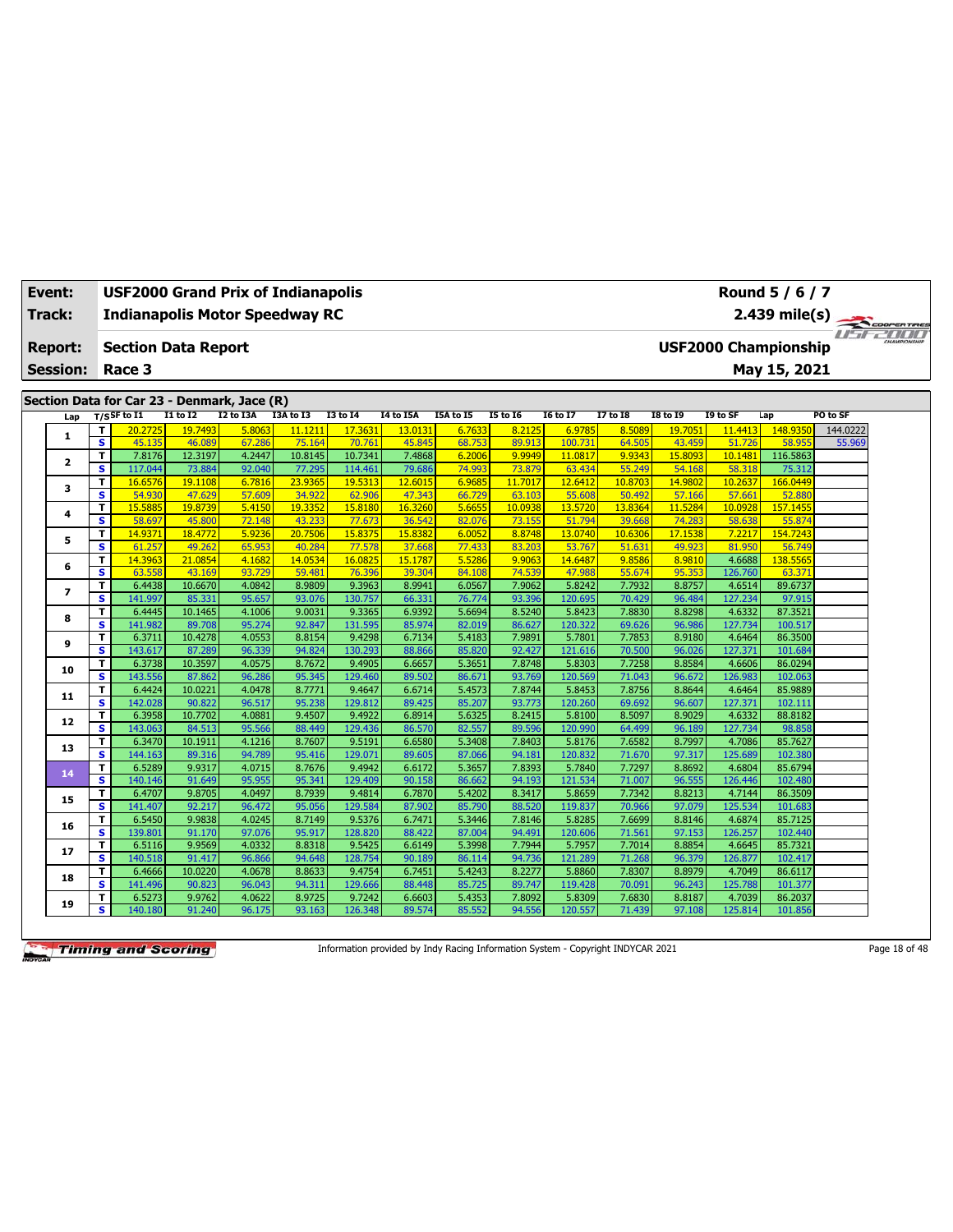| Event:                 | <b>USF2000 Grand Prix of Indianapolis</b> | Round 5 / 6 / 7                                        |
|------------------------|-------------------------------------------|--------------------------------------------------------|
| Track:                 | <b>Indianapolis Motor Speedway RC</b>     |                                                        |
| <b>Report:</b>         | <b>Section Data Report</b>                | -171717<br>CHAMPIONSHIP<br><b>USF2000 Championship</b> |
| <b>Session: Race 3</b> |                                           | May 15, 2021                                           |

**Section Data for Car 23 - Denmark, Jace (R)**

| Lap | T/S <sup>SF to I1</sup> | <b>I1 to I2</b> | I2 to I3A     | I3A to I3 | <b>I3 to I4</b> | I4 to I5A | I5A to I5 | <b>I5 to I6</b> | <b>16 to 17</b> | <b>I7 to I8</b> | <b>I8 to I9</b> | I9 to SF | Lap     | PO to SF |
|-----|-------------------------|-----------------|---------------|-----------|-----------------|-----------|-----------|-----------------|-----------------|-----------------|-----------------|----------|---------|----------|
| 20  | 6.5302                  | 9.9470          | 4.1405        | 8.8079 l  | 9.5480          | 6.6833    | 5.2413    | 7.8987          | 5.8171          | 7.7223          | 8.8821          | 4.6904   | 85.9088 |          |
|     | 140.1181                | 91.508          | <b>Q4 356</b> | 94.904    | 128.680         | 89.26     |           | 93.485          | 120.843         | אדר             | 96.415          | 126.176  | 102.20  |          |
| 21  | 6.5236                  |                 |               |           |                 |           |           |                 |                 |                 |                 |          |         |          |
|     | 140.260                 |                 |               |           |                 |           |           |                 |                 |                 |                 |          |         |          |

Timing and Scoring

Information provided by Indy Racing Information System - Copyright INDYCAR 2021 Page 19 of 48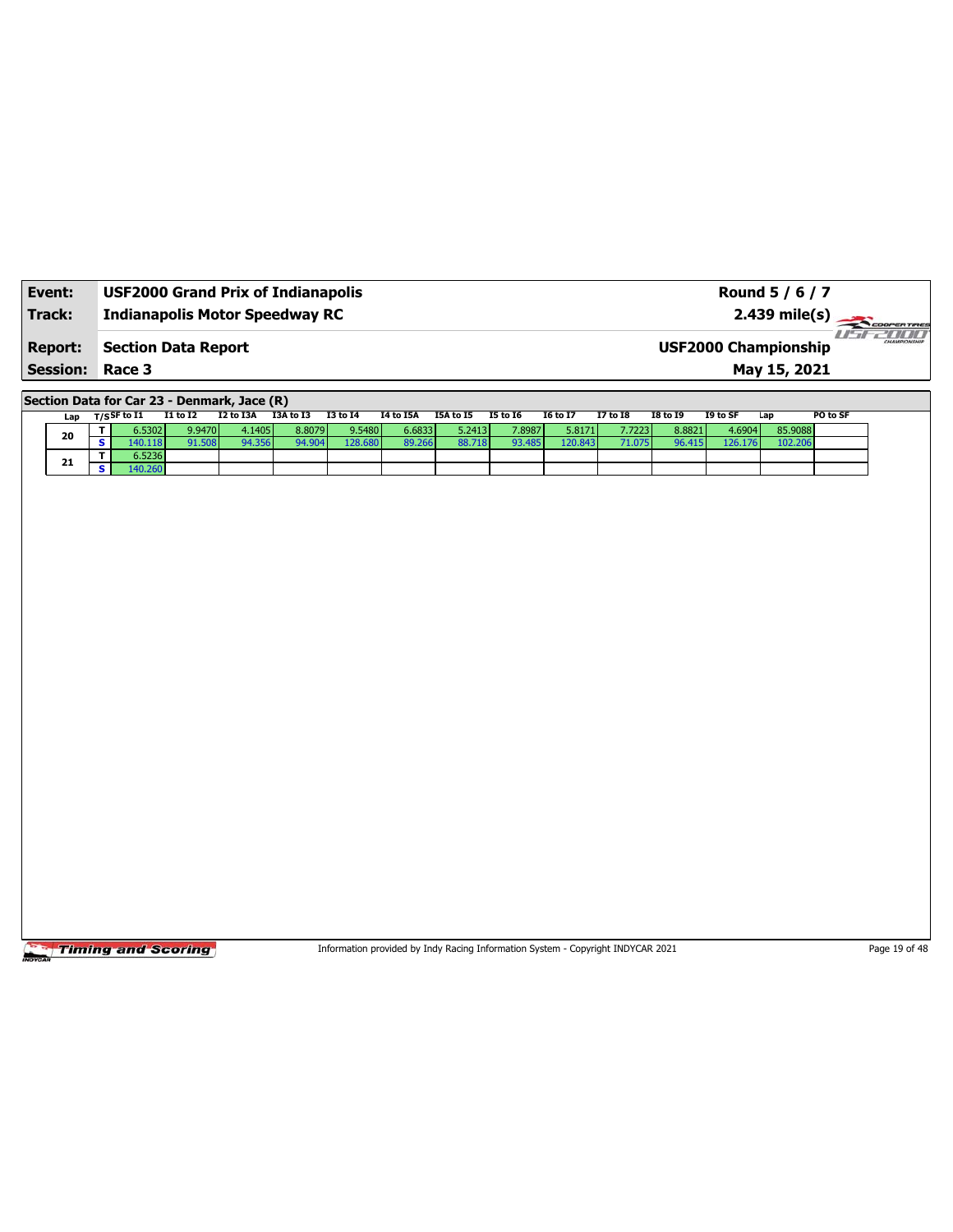| Event:<br>Track:        |                              |                   | <b>USF2000 Grand Prix of Indianapolis</b><br><b>Indianapolis Motor Speedway RC</b> |                  |                   |                   |                   |                  |                   |                   |                   |                   |                             | Round 5 / 6 / 7<br>2.439 mile(s) |                          |  |
|-------------------------|------------------------------|-------------------|------------------------------------------------------------------------------------|------------------|-------------------|-------------------|-------------------|------------------|-------------------|-------------------|-------------------|-------------------|-----------------------------|----------------------------------|--------------------------|--|
| <b>Report:</b>          |                              | Race 3            | <b>Section Data Report</b>                                                         |                  |                   |                   |                   |                  |                   |                   |                   |                   | <b>USF2000 Championship</b> | May 15, 2021                     | <b>TENTE COOPERTIRES</b> |  |
| <b>Session:</b>         |                              |                   |                                                                                    |                  |                   |                   |                   |                  |                   |                   |                   |                   |                             |                                  |                          |  |
|                         |                              |                   | Section Data for Car 24 - Pierson, Josh                                            |                  |                   |                   |                   |                  |                   |                   |                   |                   |                             |                                  |                          |  |
| Lap                     |                              | $T/S$ SF to I1    | I1 to I2                                                                           | I2 to I3A        | I3A to I3         | <b>I3 to 14</b>   | <b>I4 to I5A</b>  | <b>I5A</b> to 15 | <b>I5 to 16</b>   | <b>I6 to I7</b>   | <b>I7 to I8</b>   | <b>I8 to 19</b>   | I9 to SF                    | Lap                              | PO to SF                 |  |
| 1                       | T.                           | 14.4335           | 17.1086                                                                            | 6.1206           | 13.6915           | 19.0042           | 13,4167           | 6.1398           | 12.2034           | 14.9405           | 14.2812           | 21.5600           | 12.6043                     | 165.5043                         | 151.8924                 |  |
|                         | s                            | 63.394            | 53.203                                                                             | 63.831           | 61.053            | 64.651            | 44.466            | 75.735           | 60.508            | 47.050            | 38.433            | 39.720            | 46.954                      | 53.052                           | 53.069                   |  |
| $\overline{\mathbf{2}}$ | T.                           | 8.2023            | 11.4726                                                                            | 4.2024           | 8.9849            | 9.5082            | 7.0029            | 5.5442           | 8.7873            | 9.5899            | 10.7716           | 15.6274           | 10.2576                     | 109.9513                         |                          |  |
|                         | s                            | 111.554           | 79.339                                                                             | 92.966           | 93.035            | 129.219           | 85.192            | 83.871           | 84.031            | 73.302            | 50.955            | 54.799            | 57.696                      | 79.857                           |                          |  |
| 3                       | т                            | 13,6687           | 17.8213                                                                            | 8.7115           | 20.4543           | 22.5345           | 11.6883           | 8.6766           | 12.6820           | 12.7583           | 11.2904           | 14.6137           | 9.4946                      | 164.3942                         |                          |  |
|                         | s                            | 66.941            | 51.075                                                                             | 44.847           | 40.867            | 54.522            | 51.042            | 53.592           | 58,225            | 55.098            | 48.613            | 58.600            | 62.332                      | 53.411                           |                          |  |
| 4                       | T<br>$\overline{\mathbf{s}}$ | 15.2447<br>60.021 | 18.0028<br>50.560                                                                  | 6.8101<br>57.368 | 17.4227<br>47.978 | 19.7474<br>62.218 | 11.6007<br>51.427 | 8.3684<br>55.566 | 12.5041<br>59.053 | 12.1801<br>57.713 | 10.4354<br>52.596 | 14.8990<br>57.478 | 9.6231<br>61.500            | 156.8385<br>55.984               |                          |  |
|                         | T                            | 14.8453           | 17.3797                                                                            | 7.2027           | 16.9110           | 19.9126           | 12.9285           | 5.9192           | 12.4646           | 12.0490           | 10.7576           | 14.8289           | 9.6895                      | 154.8886                         |                          |  |
| 5                       | $\overline{\mathbf{s}}$      | 61.636            | 52,373                                                                             | 54.241           | 49.430            | 61.701            | 46.145            | 78.558           | 59.240            | 58.341            | 51.021            | 57.750            | 61.078                      | 56.688                           |                          |  |
|                         | T                            | 14.2951           | 17.8947                                                                            | 5.7856           | 13.6842           | 19.1284           | 12.9018           | 6.6167           | 14.2400           | 15.0383           | 11.9933           | 8.7983            | 4.7192                      | 145.0956                         |                          |  |
| 6                       | $\overline{\mathbf{s}}$      | 64.008            | 50.866                                                                             | 67.527           | 61.086            | 64.231            | 46.241            | 70.277           | 51.855            | 46.744            | 45.764            | 97.333            | 125.406                     | 60.51                            |                          |  |
|                         | T                            | 6.5621            | 10.5733                                                                            | 4.0717           | 8.9023            | 9.5298            | 6.6813            | 5.4163           | 8.0000            | 5.8224            | 7.5478            | 8.8250            | 4.6789                      | 86.6109                          |                          |  |
| 7                       | s                            | 139.437           | 86.087                                                                             | 95.951           | 93.898            | 128.926           | 89.293            | 85.852           | 92.301            | 120.733           | 72.718            | 97.038            | 126.487                     | 101.378                          |                          |  |
|                         | T.                           | 6.5016            | 10.2605                                                                            | 4.0590           | 8.8293            | 9.4482            | 6.7759            | 5.3495           | 7.9126            | 5.7719            | 7.6038            | 8.8116            | 4.6638                      | 85.9877                          |                          |  |
| 8                       | s.                           | 140.735           | 88.712                                                                             | 96.251           | 94.674            | 130.03            | 88.046            | 86.924           | 93.321            | 121.789           | 72.183            | 97.186            | 126.896                     | 102.112                          |                          |  |
|                         | T.                           | 6.4509            | 10.1992                                                                            | 4.1057           | 8.7939            | 9.5484            | 6.6716            | 5.2977           | 7.8918            | 5.7894            | 7.7436            | 8.9760            | 4.6587                      | 86.1269                          |                          |  |
| 9                       | s.                           | 141.841           | 89.245                                                                             | 95.156           | 95.056            | 128.675           | 89.422            | 87.774           | 93.567            | 121.421           | 70.880            | 95.406            | 127.035                     | 101.947                          |                          |  |
|                         | T.                           | 6.5141            | 10.4994                                                                            | 4.0495           | 8.9108            | 9.4937            | 6.9074            | 5.3825           | 7.9320            | 5.7833            | 7.5525            | 8.8997            | 4.6994                      | 86.6243                          |                          |  |
| 10                      | s.                           | 140.465           | 86.693                                                                             | 96.477           | 93.809            | 129.416           | 86.370            | 86.391           | 93.092            | 121.549           | 72.673            | 96.224            | 125.935                     | 101.362                          |                          |  |
|                         | T.                           | 6.5386            | 9.9908                                                                             | 4.0358           | 8.7187            | 9.5360            | 6.6194            | 5.2361           | 7.8747            | 5.7815            | 7.5474            | 8.9307            | 4.6980                      | 85.5077                          |                          |  |
| 11                      | $\overline{\mathbf{s}}$      | 139.938           | 91.107                                                                             | 96.804           | 95.875            | 128.842           | 90.128            | 88.807           | 93.770            | 121.587           | 72.722            | 95.890            | 125.972                     | 102.685                          |                          |  |
|                         | T.                           | 6.5454            | 10.0183                                                                            | 3.9967           | 8.7872            | 9.5562            | 6.6084            | 5.2578           | 7.7735            | 5.7816            | 7.5212            | 8.9051            | 4.6965                      | 85.4479                          |                          |  |
| 12                      | s                            | 139.793           | 90.856                                                                             | 97.751           | 95.128            | 128.570           | 90.278            | 88.440           | 94.991            | 121.585           | 72.976            | 96.166            | 126.013                     | 102.757                          |                          |  |
| 13                      | T.                           | 6.5430            | 9.9721                                                                             | 4.0092           | 8.7918            | 9.5592            | 6.6245            | 5.2658           | 7.8747            | 5.7734            | 7.5660            | 8.8914            | 4.7165                      | 85.5876                          |                          |  |
|                         | s                            | 139.844           | 91.277                                                                             | 97.446           | 95.078            | 128.529           | 90.058            | 88.306           | 93.770            | 121.757           | 72.543            | 96.314            | 125.478                     | 102.590                          |                          |  |
| 14                      | T.                           | 6.5720            | 9.9262                                                                             | 3.9954           | 8.7225            | 9.5659            | 6.5639            | 5.2543           | 7.8468            | 5.7670            | 7.5592            | 8.9683            | 4.7192                      | 85.4607                          |                          |  |
|                         | s                            | 139.227           | 91.699                                                                             | 97.783           | 95.834            | 128.439           | 90.890            | 88.499           | 94.103            | 121.893           | 72.609            | 95.488            | 125.406                     | 102.742                          |                          |  |
| 15                      | T.                           | 6.5669            | 9.8414                                                                             | 3.9840           | 8.7193            | 9.5689            | 6.5643            | 5.2566           | 7.8066            | 5.7778            | 7.5262            | 8.9198            | 4.7172                      | 85.2490                          |                          |  |
|                         | s                            | 139.335           | 92.490                                                                             | 98.063           | 95.869            | 128.399           | 90.884            | 88.460           | 94.588            | 121.665           | 72.927            | 96.007            | 125.460                     | 102.997                          |                          |  |
| 16                      | T.                           | 6.5668            | 9.9225                                                                             | 3.9918           | 8.7110            | 9.5786            | 6.5247            | 5.2634           | 7.8287            | 5.8238            | 7.5519            | 8.9313            | 4.7204                      | 85.4149                          |                          |  |
|                         | s                            | 139.337           | 91.734                                                                             | 97.871           | 95.960            | 128.269           | 91.436            | 88.346           | 94.321            | 120.704           | 72.679            | 95.883            | 125.375                     | 102.797                          |                          |  |
| 17                      | T.                           | 6.5707            | 9.8865                                                                             | 3.9743           | 8.7486            | 9.5812            | 6.6029            | 5.2822           | 7.8433            | 5.8216            | 7.5463            | 8.9245            | 4.7190                      | 85.5011                          |                          |  |
|                         | s.                           | 139.255           | 92.068                                                                             | 98.302           | 95.548            | 128.234           | 90.353            | 88.032           | 94.145            | 120.749           | 72.733            | 95.956            | 125.412                     | 102.693                          |                          |  |
| 18                      | T.<br>s.                     | 6.5778<br>139.104 | 9.8556<br>92.356                                                                   | 3.9890<br>97.940 | 8.7514<br>95.517  | 9.5855<br>128.177 | 6.5997<br>90.397  | 5.3016<br>87.709 | 7.8852<br>93.645  | 5.7996<br>121.207 | 7.5177<br>73.010  | 8.9258<br>95.943  | 4.7231<br>125.303           | 85.5120<br>102.680               |                          |  |
|                         | T.                           | 6.5809            | 9.8702                                                                             | 3.9955           | 8.7540            | 9.5870            | 6.5546            | 5.2419           | 7.8193            | 5.7780            | 7.5344            | 8.9711            | 4.7164                      | 85.4033                          |                          |  |
| 19                      | $\overline{\mathbf{s}}$      | 139.039           | 92.220                                                                             | 97.780           | 95.489            | 128.156           | 91.019            | 88.708           | 94.434            | 121.661           | 72.848            | 95.458            | 125.481                     | 102.811                          |                          |  |
|                         |                              |                   |                                                                                    |                  |                   |                   |                   |                  |                   |                   |                   |                   |                             |                                  |                          |  |

Information provided by Indy Racing Information System - Copyright INDYCAR 2021 Page 20 of 48

٦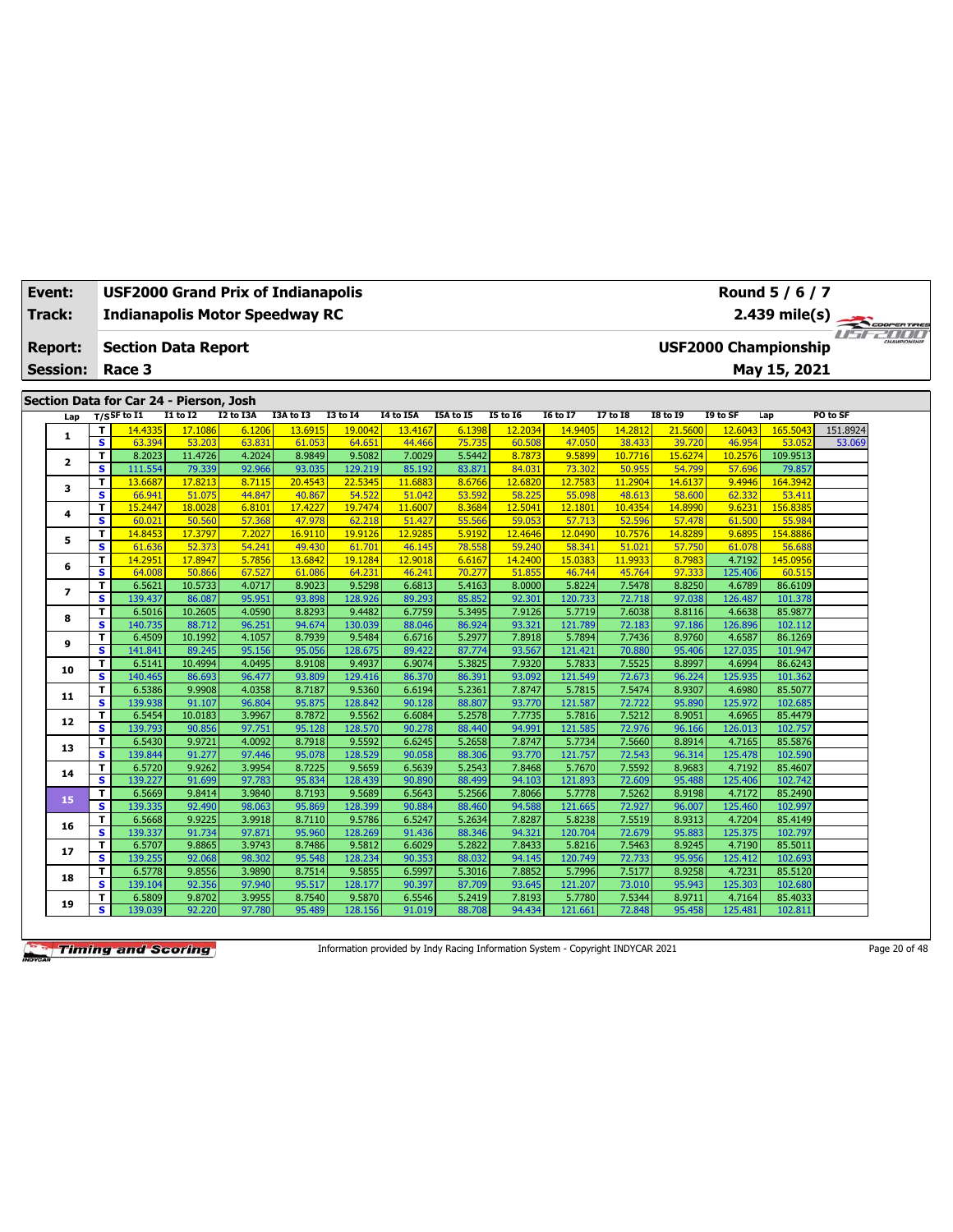| Event:<br>Track: | <b>USF2000 Grand Prix of Indianapolis</b><br><b>Indianapolis Motor Speedway RC</b> | Round 5 / 6 / 7<br>$2.439 \text{ mile(s)}$  |                |
|------------------|------------------------------------------------------------------------------------|---------------------------------------------|----------------|
| <b>Report:</b>   | Section Data Report                                                                | CHAMPIONSHIP<br><b>USF2000 Championship</b> | <b>HI HI H</b> |
| <b>Session:</b>  | Race 3                                                                             | May 15, 2021                                |                |

**Section Data for Car 24 - Pierson, Josh**

| Lap |  | ד/sSF to I1 | <b>I1 to I2</b> | I2 to I3A | I3A to I3 | I3 to I4 | I4 to I5A | I5A to I5 | I5 to I6 | <b>16 to 17</b> | <b>I7 to I8</b> | <b>I8 to I9</b> | I9 to SF | Lap     | PO to SF |
|-----|--|-------------|-----------------|-----------|-----------|----------|-----------|-----------|----------|-----------------|-----------------|-----------------|----------|---------|----------|
| 20  |  | 6.6059 l    | 10.5866         | 4.1164    | 9.0392    | 9.4623   | 7.0319    | 5.6046 l  | 8.4270   | 5.8379          | 8.2383          | 8.9188          | 4.6574   | 88.5263 |          |
|     |  |             | 85.979          | 94.909    | 92.476    | 129.845  | 84.841    |           | 87.624   | 120.412         | 66.6231         | 96.018          | 127.071  | 99.184  |          |
| 21  |  | 5.5300      | 10.7990         | 5.3158    |           |          |           |           |          |                 |                 |                 |          |         |          |
|     |  | 40.123      | 84.288          | 73.494    |           |          |           |           |          |                 |                 |                 |          |         |          |

**Timing and Scoring** 

Information provided by Indy Racing Information System - Copyright INDYCAR 2021 Page 21 of 48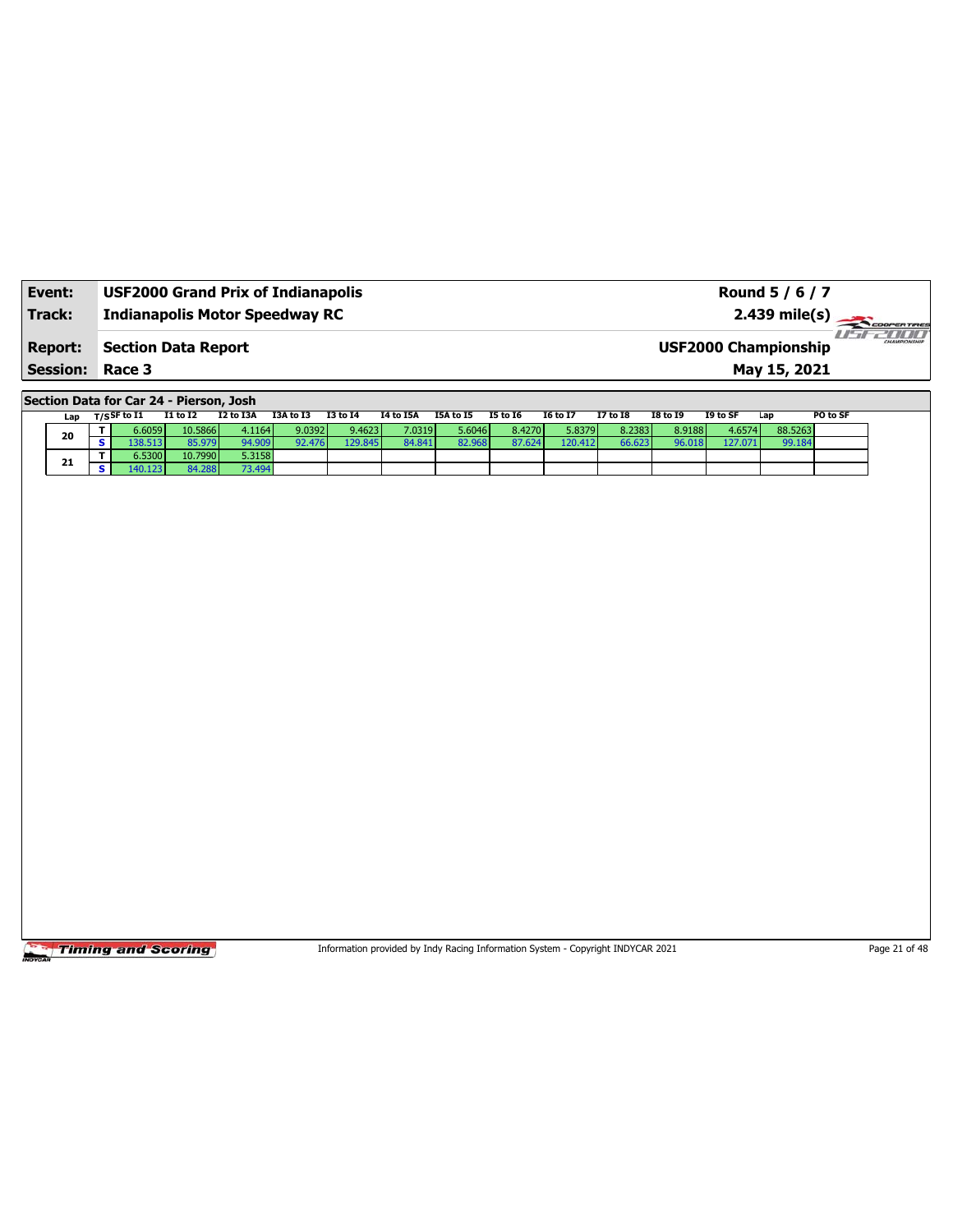| Event: |                 |                         | USF2000 Grand Prix of Indianapolis        |                   |                  |                   |                   |                   |                  |                   |                   |                   |                   |                   | Round 5 / 6 / 7             |             |  |
|--------|-----------------|-------------------------|-------------------------------------------|-------------------|------------------|-------------------|-------------------|-------------------|------------------|-------------------|-------------------|-------------------|-------------------|-------------------|-----------------------------|-------------|--|
| Track: |                 |                         | <b>Indianapolis Motor Speedway RC</b>     |                   |                  |                   |                   |                   |                  |                   |                   |                   |                   |                   | $2.439$ mile(s)             | COOPERTIRES |  |
|        |                 |                         |                                           |                   |                  |                   |                   |                   |                  |                   |                   |                   |                   |                   |                             |             |  |
|        | <b>Report:</b>  |                         | <b>Section Data Report</b>                |                   |                  |                   |                   |                   |                  |                   |                   |                   |                   |                   | <b>USF2000 Championship</b> |             |  |
|        | <b>Session:</b> |                         | Race 3                                    |                   |                  |                   |                   |                   |                  |                   |                   |                   |                   |                   | May 15, 2021                |             |  |
|        |                 |                         |                                           |                   |                  |                   |                   |                   |                  |                   |                   |                   |                   |                   |                             |             |  |
|        |                 |                         | Section Data for Car 29 - Evans, Erik (R) |                   |                  |                   |                   |                   |                  |                   |                   |                   |                   |                   |                             |             |  |
|        | Lap             |                         | $T/S$ SF to I1                            | $I1$ to $I2$      | I2 to I3A        | I3A to I3         | <b>I3 to 14</b>   | <b>I4 to I5A</b>  | I5A to I5        | <b>I5 to 16</b>   | <b>I6 to I7</b>   | <b>I7 to 18</b>   | <b>I8 to 19</b>   | I9 to SF          | Lap                         | PO to SF    |  |
|        | 1               | т                       | 23.1209                                   | 14.9504           | 8.971            | 10.8924           | 16.3601           | 15.2124           | 5.7020           | 8.2558            | 8.2810            | 12.6770           | 21.2637           | 12.0181           | 157.7049                    | 146.0194    |  |
|        |                 | $\overline{\mathbf{s}}$ | 39.575                                    | 60.883            | 43.549           | 76.742            | 75.100            | 39.217            | 81.550           | 89.441            | 84.888            | 43.296            | 40.274            | 49.244            | 55.676                      | 55.204      |  |
|        | 2               | T.                      | 7.9148                                    | 12.4877           | 4.2759           | 10.0761           | 9.5554            | 6.8966            | 5.7789           | 9.3191            | 10.5292           | 10.3941           | 16.0840           | 10.8342           | 114.1460                    |             |  |
|        |                 | s                       | 115.606                                   | 72.890            | 91.368           | 82.960            | 128.580           | 86.505            | 80.465           | 79.236            | 66.762            | 52.805            | 53.243            | 54.625            | 76.923                      |             |  |
|        | 3               | T<br>s.                 | 15.6847                                   | 18.2590           | 6.8979           | 21.4307           | 22.2230           | 13.8124           | 6.1580           | 12.3681           | 12.2405<br>57.429 | 11.3177           | 15,3845           | 9.6265            | 165.4030                    |             |  |
|        |                 | T                       | 58.337<br>14.8466                         | 49.851<br>19.4607 | 56.638<br>5.9558 | 39.005<br>18.5962 | 55.287<br>18.057  | 43.192<br>14.0595 | 75.512<br>5.7688 | 59.703<br>11.6688 | 13.3433           | 48.496<br>11.3712 | 55.664<br>13.6505 | 61.478<br>10.3537 | 53.085<br>157.1323          |             |  |
|        | 4               | $\overline{\mathbf{s}}$ | 61.630                                    | 46.773            | 65.597           | 44.951            | 68.041            | 42.433            | 80.606           | 63.281            | 52.682            | 48.268            | 62.735            | 57.160            | 55.879                      |             |  |
|        |                 | T                       | 15.3373                                   | 17.3158           | 6.7487           | 21.4489           | 15.5217           | 15.4741           | 5.9318           | 9.8032            | 11,8660           | 11,9277           | 16.4971           | 7.1539            | 155.0262                    |             |  |
|        | 5               | s                       | 59.658                                    | 52.566            | 57,890           | 38.972            | 79.156            | 38.554            | 78.391           | 75.323            | 59.241            | 46.016            | 51.910            | 82.727            | 56.638                      |             |  |
|        |                 | T.                      | 14.5759                                   | 19.8370           | 4.5653           | 15,6298           | 15.1889           | 14.0076           | 5.8313           | 11.9930           | 14.2872           | 11.1426           | 9.0178            | 4.6819            | 140.7583                    |             |  |
|        | 6               | S                       | 62.775                                    | 45.885            | 85.576           | 53.482            | 80.890            | 42.591            | 79.742           | 61.570            | 49.202            | 49.258            | 94.964            | 126.406           | 62.379                      |             |  |
|        |                 | T.                      | 6.4737                                    | 10.2015           | 4.1686           | 8.8837            | 9.3899            | 7.0479            | 5.4938           | 7.9636            | 5.8236            | 7.8908            | 8.7889            | 4.6483            | 86.7743                     |             |  |
|        | $\overline{ }$  | s                       | 141.341                                   | 89.225            | 93.720           | 94.095            | 130.847           | 84.648            | 84.641           | 92.723            | 120.708           | 69.557            | 97.437            | 127.319           | 101.187                     |             |  |
|        |                 | T.                      | 6.4053                                    | 10.2187           | 4.0928           | 8.8716            | 9.4016            | 6.8464            | 5.4688           | 7.8387            | 5.8048            | 7.8877            | 8.7959            | 4.6353            | 86.2676                     |             |  |
|        | 8               | s                       | 142.850                                   | 89.075            | 95.456           | 94.223            | 130.684           | 87.139            | 85.028           | 94.200            | 121.099           | 69.585            | 97.359            | 127.676           | 101.781                     |             |  |
|        | 9               | T                       | 6.3639                                    | 10.2888           | 4.1056           | 8.8258            | 9.4987            | 6.6805            | 5.4705           | 7.8934            | 5.7694            | 7.6782            | 8.8693            | 4.6395            | 86.0836                     |             |  |
|        |                 | $\overline{\mathbf{s}}$ | 143.780                                   | 88.468            | 95.158           | 94.712            | 129.348           | 89.303            | 85.001           | 93.548            | 121.842           | 71.483            | 96.554            | 127.561           | 101.999                     |             |  |
|        | 10              | T.                      | 6.4112                                    | 10.0833           | 4.0996           | 8.8101            | 9.4240            | 6.8114            | 5.4105           | 7.9088            | 5.7618            | 7.7107            | 8.8595            | 4.6478            | 85.9387                     |             |  |
|        |                 | s.                      | 142.719                                   | 90.271            | 95.298           | 94.881            | 130.373           | 87.587            | 85.944           | 93.366            | 122.003           | 71.182            | 96.660            | 127.333           | 102.171                     |             |  |
|        | 11              | T.                      | 6.4440                                    | 10.2960           | 4.0980           | 8.8112            | 9.3885            | 6.8957            | 5.5264           | 7.8223            | 5.8093            | 7.7587            | 8.8157            | 4.6181            | 86.2839                     |             |  |
|        |                 | $\overline{\mathbf{s}}$ | 141.993                                   | 88.406            | 95.335           | 94.869            | 130.866           | 86.516            | 84.142           | 94.398            | 121.005           | 70.742            | 97.141            | 128.152           | 101.762                     |             |  |
|        | 12              | T.                      | 6.3784                                    | 10.2312           | 4.0817           | 8.9966            | 9.3937            | 6.8756            | 5.4414           | 7.9158            | 5.7593            | 7.7500            | 8.8155            | 4.6275            | 86.2667                     |             |  |
|        |                 | s                       | 143.453                                   | 88.966            | 95.715           | 92.914            | 130.794           | 86.769            | 85.456           | 93.283            | 122.056           | 70.821            | 97.143            | 127.892           | 101.782                     |             |  |
|        | 13              | т                       | 6.3635                                    | 10.2274           | 4.0276           | 9.1051            | 9.5323            | 6.8676            | 5.3989           | 7.8379            | 5.7547            | 7.5899            | 8.8666            | 4.6639            | 86.2354                     |             |  |
|        |                 | s                       | 143.789                                   | 88.999            | 97.001           | 91.807            | 128.892           | 86.870            | 86.129           | 94.210<br>7.8338  | 122.153           | 72.315            | 96.583            | 126.893           | 101.819                     |             |  |
|        | 14              | T<br>s                  | 6.4624<br>141.588                         | 9.9835            | 4.1083<br>95.096 | 8.8270<br>94.699  | 9.5065<br>129.242 | 6.6564            | 5.4398<br>85.481 | 94.259            | 5.7675<br>121.882 | 7.7099            | 8.7730<br>97.614  | 4.6818<br>126.408 | 85.7499<br>102.395          |             |  |
|        |                 | T                       | 6.4727                                    | 91.173<br>10.0588 | 4.0679           | 8.8750            | 9.5766            | 89.627<br>6.6797  | 5.3435           | 7.9213            | 5.8254            | 71.189<br>7.7526  | 8.8248            | 4.6970            | 86.0953                     |             |  |
|        | 15              | s.                      | 141.363                                   | 90.491            | 96.040           | 94.187            | 128.296           | 89.314            | 87.022           | 93.218            | 120.671           | 70.797            | 97.041            | 125.999           | 101.985                     |             |  |
|        |                 | T                       | 6.5121                                    | 10.3438           | 4.0550           | 8.8867            | 9.6119            | 7.1069            | 5.6765           | 8.1094            | 5.8282            | 7.7571            | 8.8794            | 4.7022            | 87.4692                     |             |  |
|        | 16              | $\overline{\mathbf{s}}$ | 140.508                                   | 87.997            | 96.346           | 94.063            | 127.825           | 83.945            | 81.917           | 91.056            | 120.613           | 70.756            | 96.444            | 125.860           | 100.383                     |             |  |
|        |                 | T.                      | 6.5050                                    | 10.4483           | 3.9473           | 8.9297            | 9.6436            | 6.8752            | 5.4513           | 7.9073            | 5.7682            | 7.8937            | 8.9787            | 4.7079            | 87.0562                     |             |  |
|        | 17              | $\overline{\mathbf{s}}$ | 140.661                                   | 87.117            | 98.974           | 93.610            | 127.404           | 86.774            | 85.301           | 93.383            | 121.867           | 69.532            | 95.377            | 125.707           | 100.859                     |             |  |
|        |                 | T                       | 6.4970                                    | 10.4819           | 4.0498           | 9.2979            | 9.6306            | 7.0903            | 5.4038           | 7.9020            | 5.7642            | 7.7778            | 8.8079            | 4.6975            | 87.4007                     |             |  |
|        | 18              | s                       | 140.834                                   | 86.838            | 96.469           | 89.903            | 127.576           | 84.142            | 86.05            | 93.446            | 121.952           | 70.568            | 97.227            | 125.986           | 100.461                     |             |  |
|        |                 | т                       | 6.5119                                    | 10.0395           | 4.0404           | 8.7772            | 9.5179            | 6.6296            | 5.4560           | 7.8846            | 5.7633            | 7.7035            | 8.9530            | 4.6930            | 85.9699                     |             |  |
|        | 19              | s                       | 140.512                                   | 90.665            | 96.694           | 95.236            | 129.087           | 89.989            | 85.227           | 93.652            | 121.971           | 71.249            | 95.651            | 126.107           | 102.133                     |             |  |
|        |                 |                         |                                           |                   |                  |                   |                   |                   |                  |                   |                   |                   |                   |                   |                             |             |  |

Information provided by Indy Racing Information System - Copyright INDYCAR 2021 Page 22 of 48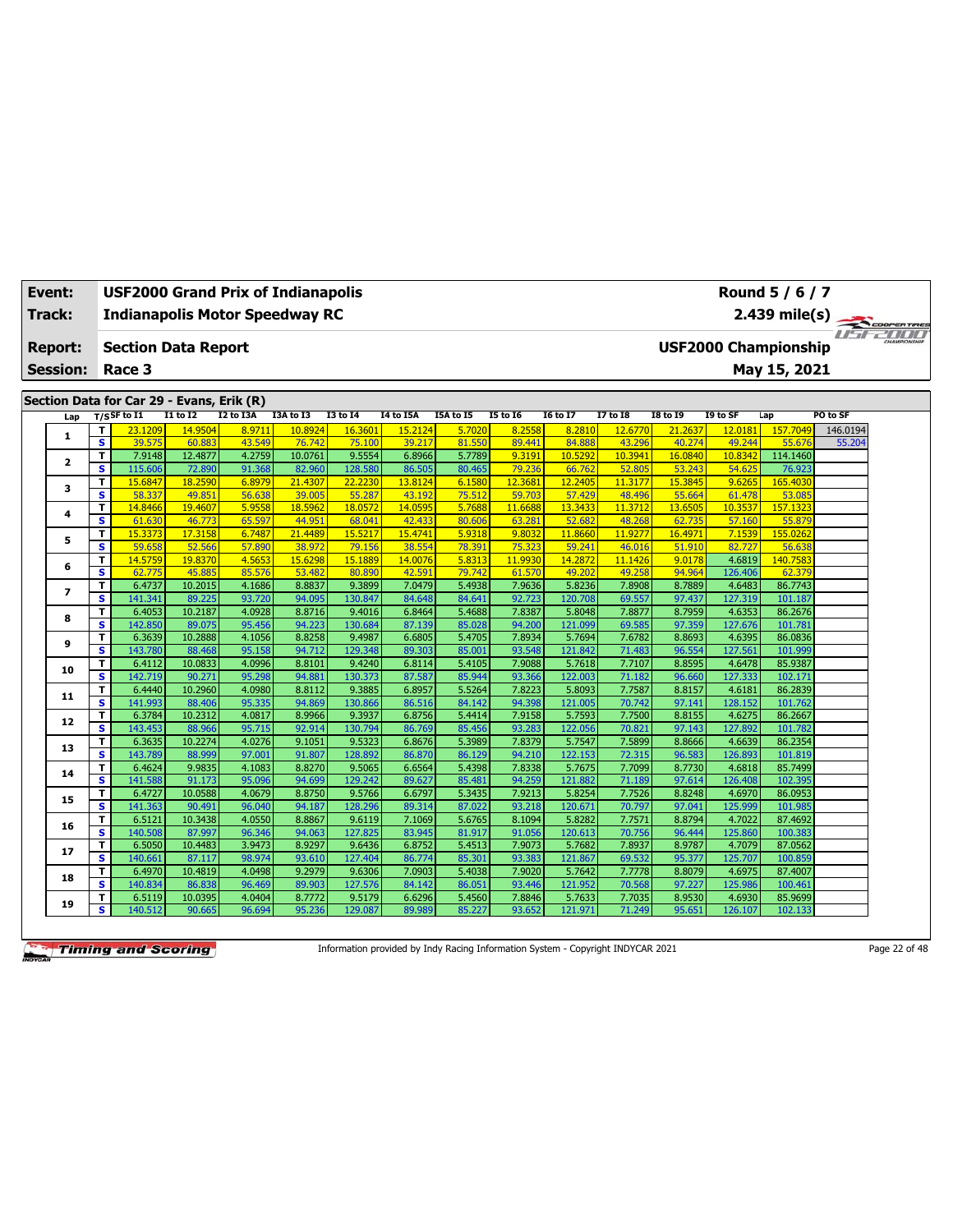| Event:                 | <b>USF2000 Grand Prix of Indianapolis</b> | Round 5 / 6 / 7                                        |
|------------------------|-------------------------------------------|--------------------------------------------------------|
| Track:                 | <b>Indianapolis Motor Speedway RC</b>     |                                                        |
| <b>Report:</b>         | <b>Section Data Report</b>                | -171717<br>CHAMPIONSHIP<br><b>USF2000 Championship</b> |
| <b>Session: Race 3</b> |                                           | May 15, 2021                                           |

**Section Data for Car 29 - Evans, Erik (R)**

| Lap | T/S <sup>SF to I1</sup> | I1 to I2 | I2 to I3A | I3A to I3 | I3 to I4 | I4 to I5A | I5A to I5 | <b>I5 to 16</b> | <b>I6 to I7</b> | <b>I7 to I8</b> | <b>I8 to I9</b> | I9 to SF | Lap     | PO to SF |
|-----|-------------------------|----------|-----------|-----------|----------|-----------|-----------|-----------------|-----------------|-----------------|-----------------|----------|---------|----------|
| 20  | 6.4961                  | 9.9925   | 4.0415    | 8.7803    | 9.5474   | 6.6481    | 5.4822    | 7.8304          | 5.7312          | 7.6624          | 8.8245          | 4.6878   | 85.7244 |          |
|     | $.0.854$ <sup>r</sup>   | 1.091    | 96.668    | 95.203    | 128.688  | 89.739    | 84.820    | 94.300          | 122.654         |                 | 97.044          | 126.246  | 102.426 |          |
| 21  | 6.5064                  | 10.8601  |           |           |          |           |           |                 |                 |                 |                 |          |         |          |
|     | $+0.631$                | 83.814   |           |           |          |           |           |                 |                 |                 |                 |          |         |          |

**Timing and Scoring** 

Information provided by Indy Racing Information System - Copyright INDYCAR 2021 Page 23 of 48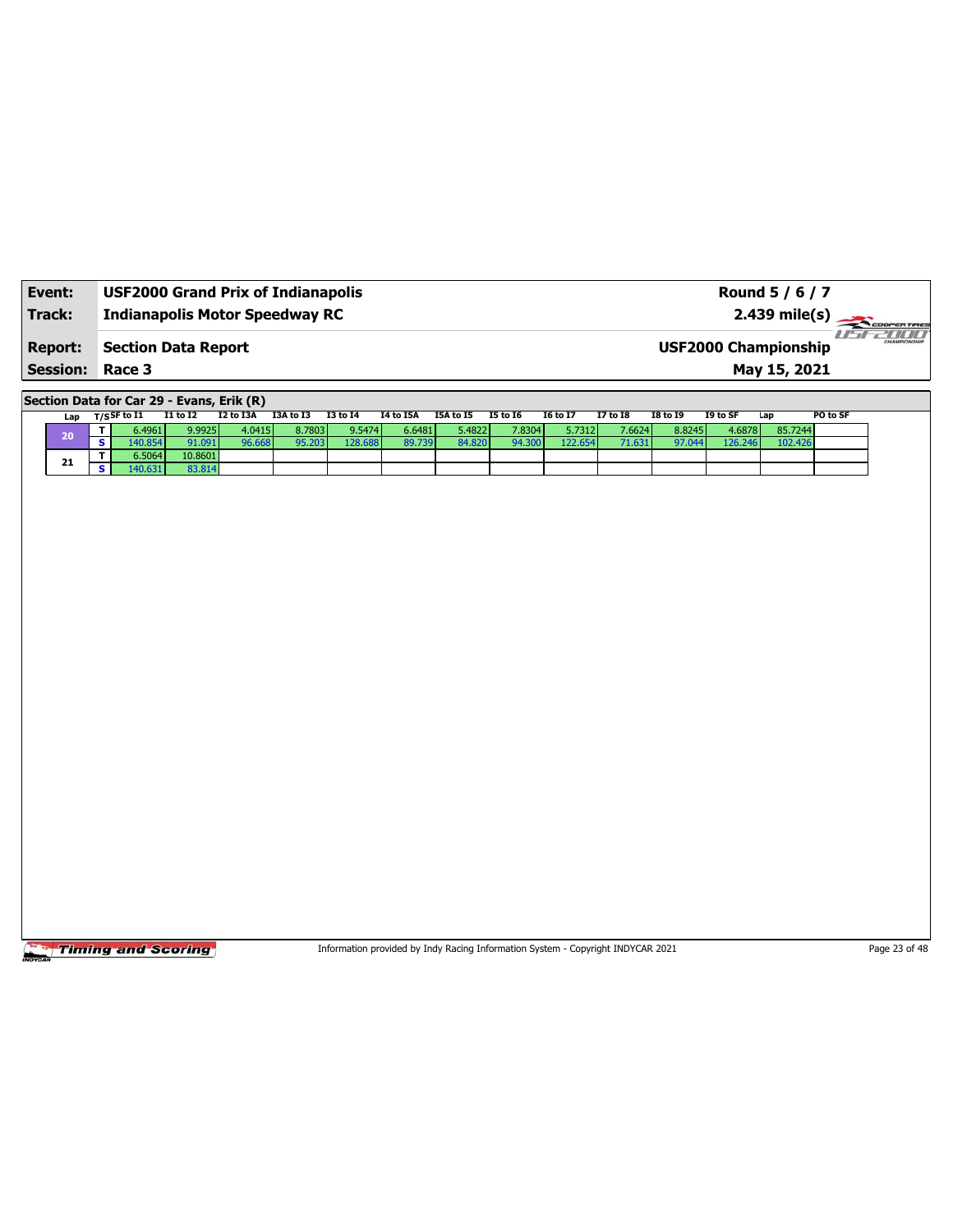| Event:<br>Track: |                 |                              |                    |                                           |                  | <b>USF2000 Grand Prix of Indianapolis</b><br><b>Indianapolis Motor Speedway RC</b> |                    |                   |                  |                   |                   |                  |                   |                             | Round 5 / 6 / 7<br>2.439 mile(s) |          | COOPERTIRES           |
|------------------|-----------------|------------------------------|--------------------|-------------------------------------------|------------------|------------------------------------------------------------------------------------|--------------------|-------------------|------------------|-------------------|-------------------|------------------|-------------------|-----------------------------|----------------------------------|----------|-----------------------|
| <b>Report:</b>   |                 |                              |                    | <b>Section Data Report</b>                |                  |                                                                                    |                    |                   |                  |                   |                   |                  |                   | <b>USF2000 Championship</b> |                                  |          | <b>Fiftee All III</b> |
|                  | <b>Session:</b> |                              | Race 3             |                                           |                  |                                                                                    |                    |                   |                  |                   |                   |                  |                   |                             | May 15, 2021                     |          |                       |
|                  |                 |                              |                    |                                           |                  |                                                                                    |                    |                   |                  |                   |                   |                  |                   |                             |                                  |          |                       |
|                  |                 |                              |                    | Section Data for Car 3 - Stamer, Evan (R) |                  |                                                                                    |                    |                   |                  |                   |                   |                  |                   |                             |                                  |          |                       |
|                  | Lap             | $T/S$ SF to I1               |                    | $I1$ to $I2$                              | <b>I2 to I3A</b> | I3A to I3                                                                          | $I3$ to $I4$       | <b>I4 to I5A</b>  | I5A to I5        | <b>I5 to 16</b>   | <b>I6 to I7</b>   | <b>I7 to 18</b>  | <b>I8 to 19</b>   | I9 to SF                    | Lap                              | PO to SF |                       |
|                  | $\mathbf{1}$    | T.                           | 19.8494            | 18.9233                                   | 6.3794           | 11,8122                                                                            | 17.4457            | 12.5776           | 6.8141           | 8.2259            | 7.4222            | 8.473            | 19,6891           | 11.5435                     | 149.1559                         | 144.7958 |                       |
|                  |                 | $\overline{\mathbf{s}}$      | 46.097             | 48.101                                    | 61.241           | 70.767                                                                             | 70.426             | 47.433            | 68.241           | 89.766            | 94.710            | 64.774           | 43.494            | 51.269                      | 58.867                           | 55.670   |                       |
|                  | $\mathbf{z}$    | T<br>$\overline{\mathbf{s}}$ | 7.8770             | 12.3503                                   | 4.2319<br>92.318 | 10.6183                                                                            | 10.0778<br>121.915 | 7.2350            | 5.9088           | 9.8383            | 10.7763<br>65.232 | 10.007<br>54.844 | 16.2679           | 10.4004                     | 115.5897                         |          |                       |
|                  |                 | т                            | 116.161<br>16.0748 | 73.701<br>19.0975                         | 6.7317           | 78.723<br>22.0746                                                                  | 21.0446            | 82.459<br>13.0683 | 78.696<br>6.9325 | 75.055<br>11.6811 | 12.4032           | 11.182           | 52.641<br>15.4503 | 56.903<br>9.6484            | 75.962<br>165.389                |          |                       |
|                  | 3               | $\overline{\mathbf{s}}$      | 56.921             | 47.662                                    | 58.036           | 37.867                                                                             | 58.383             | 45.652            | 67.075           | 63.214            | 56.675            | 49.082           | 55.427            | 61.338                      | 53.089                           |          |                       |
|                  |                 | T.                           | 15.2876            | 20.6369                                   | 5.5382           | 18.3863                                                                            | 17.2202            | 15.2923           | 6.2568           | 10.3877           | 13.2723           | 12.028           | 13.3673           | 10.3941                     | 158.0683                         |          |                       |
|                  | 4               | S                            | 59.852             | 44.107                                    | 70.543           | 45.464                                                                             | 71.349             | 39.013            | 74.319           | 71.085            | 52.964            | 45.630           | 64.064            | 56.938                      | 55.548                           |          |                       |
|                  |                 | т                            | 14.7426            | 17.9447                                   | 6.3484           | 20.9049                                                                            | 15.9730            | 15.6555           | 5.9788           | 9.1969            | 12.3470           | 11.2392          | 16.8993           | 7.3799                      | 154.6102                         |          |                       |
|                  | 5               | $\overline{\mathbf{s}}$      | 62.065             | 50.724                                    | 61.540           | 39.986                                                                             | 76.920             | 38.107            | 77.775           | 80.289            | 56.933            | 48.835           | 50.675            | 80.193                      | 56.791                           |          |                       |
|                  | 6               | T                            | 14.2408            | 20.7663                                   | 4.2560           | 14.5316                                                                            | 16.0217            | 13.7614           | 6.1636           | 10.7402           | 14.6154           | 10.3835          | 9.0387            | 4.6971                      | 139.2163                         |          |                       |
|                  |                 | S                            | 64.252             | 43.832                                    | 91.796           | 57.524                                                                             | 76.686             | 43.352            | 75.443           | 68.752            | 48.097            | 52.859           | 94.744            | 125.997                     | 63.070                           |          |                       |
|                  | 7               | T                            | 6.4632             | 10.5855                                   | 4.0355           | 9.0756                                                                             | 9.6477             | 7.0585            | 5.5013           | 7.9094            | 5.8795            | 7.8071           | 8.8707            | 4.7139                      | 87.5479                          |          |                       |
|                  |                 | $\overline{\mathbf{s}}$      | 141.571            | 85.988                                    | 96.811           | 92.105                                                                             | 127,350            | 84.521            | 84.525           | 93.358            | 119.560           | 70.303           | 96.538            | 125.547                     | 100.293                          |          |                       |
|                  | 8               | т                            | 6.6181             | 10.3390                                   | 4.1115           | 8.7133                                                                             | 9.5473             | 6.8500            | 5.3211           | 7.8304            | 5.8072            | 7.6730           | 8.8583            | 4.7137                      | 86.3829                          |          |                       |
|                  |                 | $\overline{\mathbf{s}}$      | 138.257            | 88.038                                    | 95.022           | 95.935                                                                             | 128.689            | 87.094            | 87.388           | 94.300            | 121.049           | 71.532           | 96.674            | 125.553                     | 101.645                          |          |                       |
|                  | 9               | T.                           | 6.5211             | 10.0508                                   | 4.0963           | 8.8046                                                                             | 9.4821             | 6.9344            | 5.3752           | 8.0377            | 5.7968            | 7.7145           | 8.8548            | 4.6582                      | 86.3265                          |          |                       |
|                  |                 | s                            | 140.314            | 90.563                                    | 95.374           | 94.940                                                                             | 129.574            | 86.034            | 86.508           | 91.868            | 121.266           | 71.147           | 96.712            | 127.049                     | 101.712                          |          |                       |
|                  | 10              | т<br>s                       | 6.4456<br>141.957  | 10.0792<br>90.307                         | 4.0824<br>95.699 | 8.7662<br>95.356                                                                   | 9.4773<br>129.640  | 6.8498<br>87.096  | 5.4002<br>86.108 | 7.9650<br>92.707  | 5.7992<br>121.216 | 7.6647<br>71.609 | 8.8932<br>96.294  | 4.6796<br>126.468           | 86.1024<br>101.976               |          |                       |
|                  |                 | T                            | 6.4739             | 10.0896                                   | 4.0489           | 8.9512                                                                             | 9.6298             | 6.8337            | 5.4511           | 7.9310            | 5.8424            | 7.6863           | 8.9018            | 4.6993                      | 86.5390                          |          |                       |
|                  | 11              | s                            | 141.337            | 90.214                                    | 96.491           | 93.385                                                                             | 127.587            | 87.301            | 85.304           | 93.104            | 120.319           | 71.408           | 96.201            | 125.938                     | 101.462                          |          |                       |
|                  |                 | т                            | 6.5471             | 10.3584                                   | 4.1012           | 8.9410                                                                             | 9.4965             | 6.8023            | 5.5193           | 8.0540            | 5.8201            | 7.6964           | 8.8889            | 4.6875                      | 86.9127                          |          |                       |
|                  | 12              | $\overline{\mathbf{s}}$      | 139.757            | 87,873                                    | 95.260           | 93.492                                                                             | 129.378            | 87.704            | 84.250           | 91.682            | 120.780           | 71.314           | 96.341            | 126.255                     | 101.026                          |          |                       |
|                  |                 | T.                           | 6.4859             | 10.0115                                   | 4.0176           | 8.8059                                                                             | 9.4864             | 6.7110            | 5.4024           | 7.9715            | 5.8214            | 7.6704           | 8.9459            | 4.6955                      | 86.0254                          |          |                       |
|                  | 13              | s                            | 141.075            | 90.918                                    | 97.243           | 94.926                                                                             | 129,516            | 88.897            | 86.073           | 92.631            | 120.754           | 71.556           | 95.727            | 126.039                     | 102.068                          |          |                       |
|                  | 14              | T.                           | 6.5304             | 10.1730                                   | 4.0228           | 8.8309                                                                             | 9.4544             | 6.8442            | 5.5535           | 7.9334            | 5.8459            | 7.8794           | 8.9119            | 4.6738                      | 86.6536                          |          |                       |
|                  |                 | s.                           | 140.114            | 89.475                                    | 97.117           | 94.657                                                                             | 129.954            | 87.167            | 83.731           | 93.076            | 120.247           | 69.658           | 96.092            | 126.625                     | 101.328                          |          |                       |
|                  | 15              | T                            | 6.4586             | 10.1989                                   | 4.0670           | 8.9372                                                                             | 9.5611             | 6.8519            | 5.3509           | 7.8990            | 5.8094            | 7.7109           | 8.8634            | 4.6814                      | 86.3897                          |          |                       |
|                  |                 | s.                           | 141.672            | 89.248                                    | 96.061           | 93.531                                                                             | 128.504            | 87.069            | 86.901           | 93.481            | 121.003           | 71.180           | 96.618            | 126.419                     | 101.637                          |          |                       |
|                  | 16              | T.                           | 6.4725             | 10.0715                                   | 4.0165           | 9.1179                                                                             | 9.5218             | 6.8278            | 5.8474           | 7.9835            | 5.8176            | 8.0588           | 8.9641            | 4.6602                      | 87.3596                          |          |                       |
|                  |                 | s                            | 141.367            | 90.377                                    | 97.269           | 91.678                                                                             | 129.034            | 87.377            | 79.523           | 92.492            | 120.832           | 68.107           | 95.533            | 126.994                     | 100.509                          |          |                       |
|                  | 17              | T<br>S.                      | 6.4202<br>142.519  | 10.4754<br>86.892                         | 4.0469<br>96.539 | 8.9848<br>93.036                                                                   | 9.5976<br>128.015  | 6.7950<br>87.799  | 5.4446<br>85.406 | 7.8364<br>94.228  | 5.8329<br>120.515 | 7.6977<br>71.302 | 8.9533<br>95.648  | 4.7101<br>125.649           | 86.7949<br>101.163               |          |                       |
|                  |                 | T                            | 6.5420             | 10.2230                                   | 4.0211           | 8.8924                                                                             | 9.6259             | 6.8840            | 5.6482           | 8.2322            | 5.9274            | 8.2230           | 9.0901            | 4.6793                      | 87.9886                          |          |                       |
|                  | 18              | s                            | 139.865            | 89.037                                    | 97.158           | 94.003                                                                             | 127.639            | 86.663            | 82.327           | 89.698            | 118.594           | 66.747           | 94.208            | 126.476                     | 99.790                           |          |                       |
|                  |                 | T                            | 6.4925             | 10.4333                                   | 4.1298           | 8.8395                                                                             | 9.5847             | 6.7601            | 5.3824           | 7.9396            | 5.8466            | 7.8941           | 9.1215            | 4.7317                      | 87.1558                          |          |                       |
|                  | 19              | S.                           | 140.932            | 87.243                                    | 94.601           | 94.565                                                                             | 128.187            | 88.252            | 86.393           | 93.003            | 120.233           | 69.528           | 93.884            | 125.075                     | 100.744                          |          |                       |

Information provided by Indy Racing Information System - Copyright INDYCAR 2021 Page 24 of 48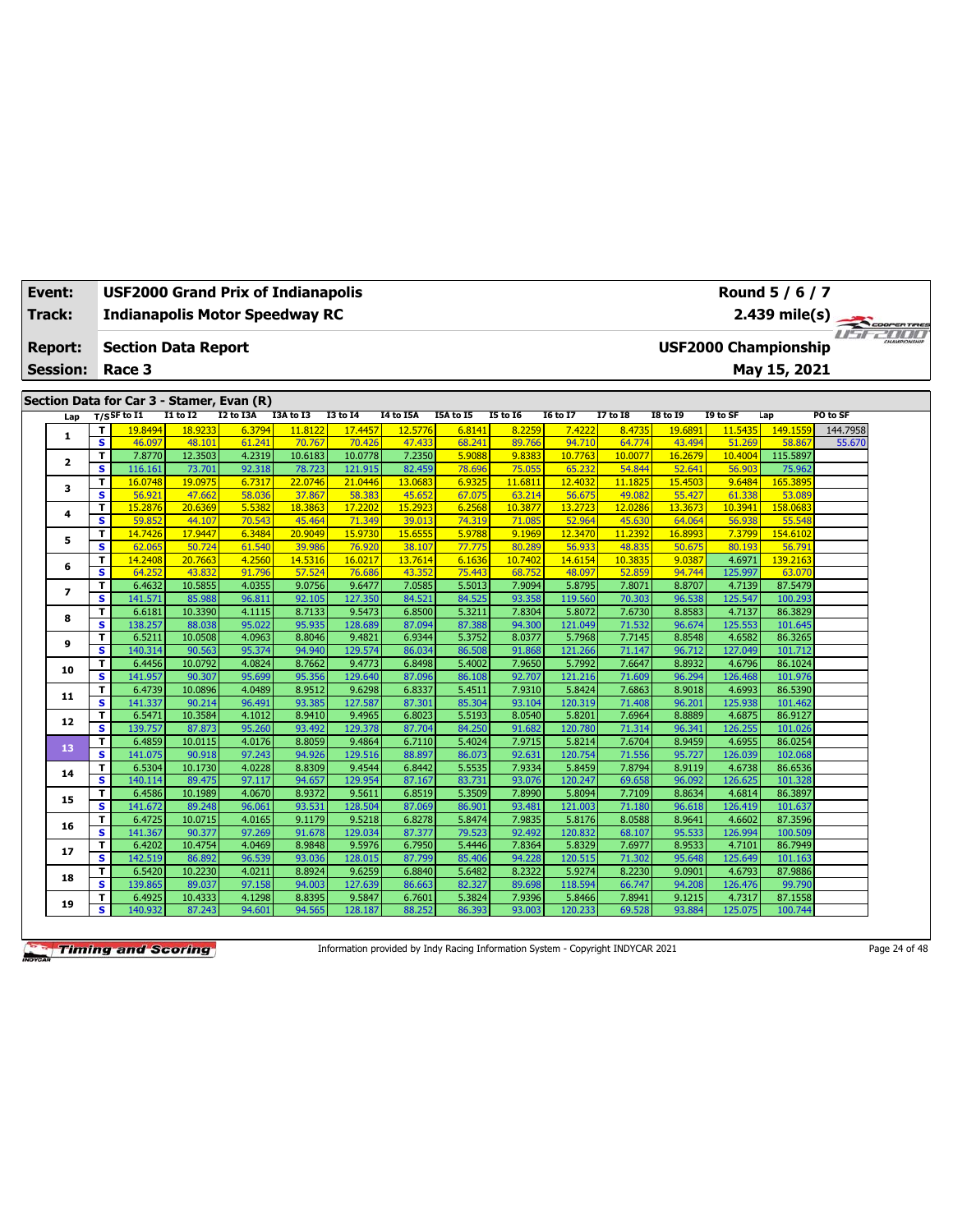| Event:          | <b>USF2000 Grand Prix of Indianapolis</b> | Round 5 / 6 / 7                                               |
|-----------------|-------------------------------------------|---------------------------------------------------------------|
| Track:          | <b>Indianapolis Motor Speedway RC</b>     | $2.439 \text{ mile(s)}$                                       |
| <b>Report:</b>  | Section Data Report                       | <i>USE2000</i><br>CHAMPIONSHIP<br><b>USF2000 Championship</b> |
| <b>Session:</b> | Race 3                                    | May 15, 2021                                                  |

**Section Data for Car 3 - Stamer, Evan (R)**

|  | Lap | $_{\rm T/S}$ SF to I1 | I1 to I2 | I2 to I3A | I3A to I3 | <b>I3 to 14</b> | I4 to I5A | I5A to I5 | <b>I5 to 16</b> | <b>I6 to I7</b> | 17 to 18 | <b>I8 to 19</b> | I9 to SF | Lap     | PO to SF |
|--|-----|-----------------------|----------|-----------|-----------|-----------------|-----------|-----------|-----------------|-----------------|----------|-----------------|----------|---------|----------|
|  | 20  | 6.5706 l              | 10.3873  | 4.0566    | 8.9645    | 9.6594          |           |           | 8.1710          | 5.9427          | 7.8241   | 8.9779          | 4.6672   | 91.1842 |          |
|  |     |                       |          | 96.30c    | 93.247    | 127.196         |           |           | 90.369          | 118.289         | 70.150   | <b>15.386</b>   | 126.804  |         |          |
|  | 21  | 7.6224                |          |           |           |                 |           |           |                 |                 |          |                 |          |         |          |
|  |     | 20.041                |          |           |           |                 |           |           |                 |                 |          |                 |          |         |          |

**Timing and Scoring** 

Information provided by Indy Racing Information System - Copyright INDYCAR 2021 Page 25 of 48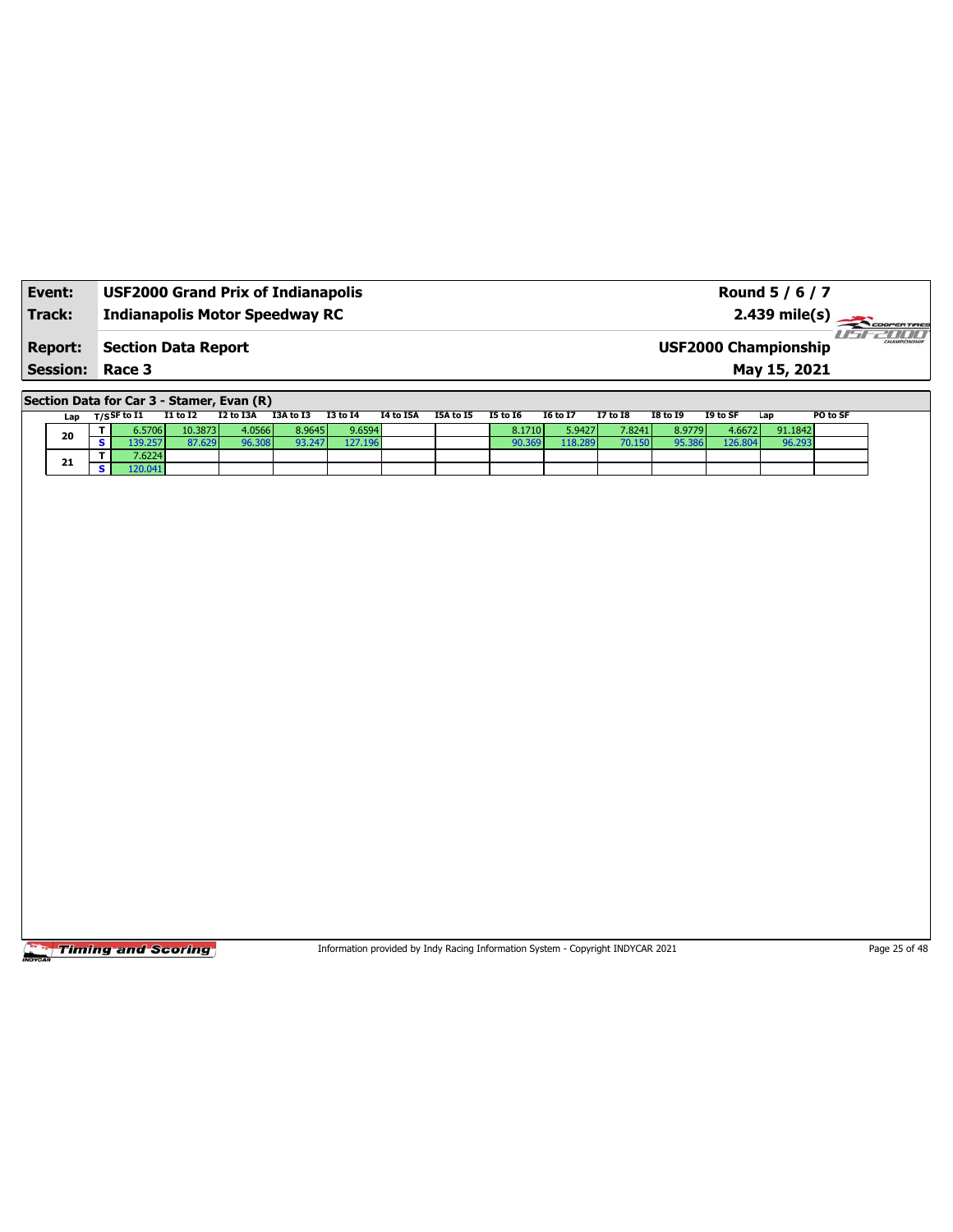| Event:<br><b>USF2000 Grand Prix of Indianapolis</b><br>Track:<br><b>Indianapolis Motor Speedway RC</b> |                              |                                       |                   |                  |                   |                   |                   |                  |                   |                   |                   |                   |                                                                                                                                                                                                                                                                                                                                                                                                                                                                                                                                                                                           |             |                    |
|--------------------------------------------------------------------------------------------------------|------------------------------|---------------------------------------|-------------------|------------------|-------------------|-------------------|-------------------|------------------|-------------------|-------------------|-------------------|-------------------|-------------------------------------------------------------------------------------------------------------------------------------------------------------------------------------------------------------------------------------------------------------------------------------------------------------------------------------------------------------------------------------------------------------------------------------------------------------------------------------------------------------------------------------------------------------------------------------------|-------------|--------------------|
|                                                                                                        |                              |                                       |                   |                  |                   |                   |                   |                  |                   |                   |                   |                   | Round 5 / 6 / 7<br>$2.439$ mile(s)<br><b>USF2000 Championship</b><br>May 15, 2021<br>I9 to SF<br>Lap<br>12.5320<br>164.045<br>47.225<br>53.524<br>10.8210<br>111.8944<br>54.692<br>78.470<br>8.4404<br>163.0635<br>70.117<br>53.847<br>9.3063<br>157.6332<br>63.593<br>55.701<br>8.3520<br>154.7987<br>70.859<br>56.721<br>4.7179<br>144.0888<br>125.441<br>60.937<br>4.7060<br>86.6627<br>125.758<br>101.317<br>86.5948<br>4.7609<br>124.308<br>101.396<br>4.6997<br>86.7186<br>125.927<br>101.252<br>4.6959<br>86.1736<br>126.029<br>101.892<br>4.6859<br>86.7133<br>126.298<br>101.258 | COOPERTIRES |                    |
|                                                                                                        |                              |                                       |                   |                  |                   |                   |                   |                  |                   |                   |                   |                   |                                                                                                                                                                                                                                                                                                                                                                                                                                                                                                                                                                                           |             | use zoo            |
| <b>Report:</b>                                                                                         |                              | <b>Section Data Report</b>            |                   |                  |                   |                   |                   |                  |                   |                   |                   |                   |                                                                                                                                                                                                                                                                                                                                                                                                                                                                                                                                                                                           |             |                    |
| <b>Session:</b>                                                                                        |                              | Race 3                                |                   |                  |                   |                   |                   |                  |                   |                   |                   |                   |                                                                                                                                                                                                                                                                                                                                                                                                                                                                                                                                                                                           |             |                    |
|                                                                                                        |                              |                                       |                   |                  |                   |                   |                   |                  |                   |                   |                   |                   |                                                                                                                                                                                                                                                                                                                                                                                                                                                                                                                                                                                           |             |                    |
|                                                                                                        |                              | Section Data for Car 33 - Green, Josh |                   |                  |                   |                   |                   |                  |                   |                   |                   |                   |                                                                                                                                                                                                                                                                                                                                                                                                                                                                                                                                                                                           |             |                    |
| Lap                                                                                                    |                              | $T/S$ SF to I1                        | <b>I1 to I2</b>   | I2 to I3A        | I3A to I3         | <b>I3 to 14</b>   | <b>I4 to I5A</b>  | I5A to I5        | <b>I5 to 16</b>   | <b>I6 to I7</b>   | <b>I7 to 18</b>   | <b>I8 to 19</b>   |                                                                                                                                                                                                                                                                                                                                                                                                                                                                                                                                                                                           |             | PO to SF           |
| 1                                                                                                      | T<br>$\overline{\mathbf{s}}$ | 15.3005<br>59.802                     | 16.9647<br>53.654 | 5.5273<br>70.682 | 13.4680<br>62.066 | 18.7446<br>65.546 | 14.3142<br>41.678 | 5.5258<br>84.151 | 11.4926<br>64.251 | 14.4068<br>48.793 | 14.1914<br>38.676 | 21.5773<br>39.688 |                                                                                                                                                                                                                                                                                                                                                                                                                                                                                                                                                                                           |             | 150.7700<br>53.464 |
|                                                                                                        | $\overline{\mathsf{r}}$      | 8.1285                                | 11.9675           | 4.0879           | 9.1121            | 9.5088            | 6.8051            | 5.5447           | 9.0588            | 10.3018           | 10.7074           | 15.8508           |                                                                                                                                                                                                                                                                                                                                                                                                                                                                                                                                                                                           |             |                    |
| $\mathbf{z}$                                                                                           | s                            | 112.567                               | 76.058            | 95.570           | 91.736            | 129.210           | 87.668            | 83.864           | 81.513            | 68.236            | 51.260            | 54.027            |                                                                                                                                                                                                                                                                                                                                                                                                                                                                                                                                                                                           |             |                    |
|                                                                                                        | $\mathbf T$                  | 13.8578                               | 17.4570           | 7.8039           | 21.7457           | 22.0756           | 13.7600           | 5.9904           | 12.8373           | 12.6552           | 11.3692           | 15,0710           |                                                                                                                                                                                                                                                                                                                                                                                                                                                                                                                                                                                           |             |                    |
| з                                                                                                      | s                            | 66.028                                | 52.141            | 50.062           | 38,440            | 55.656            | 43.357            | 77.624           | 57.521            | 55.547            | 48.276            | 56.822            |                                                                                                                                                                                                                                                                                                                                                                                                                                                                                                                                                                                           |             |                    |
|                                                                                                        | $\mathbf T$                  | 16.3042                               | 17.7853           | 6.2943           | 17.6702           | 19.7194           | 12.1796           | 7.8409           | 12.2476           | 12.9165           | 9.9269            | 15.4420           |                                                                                                                                                                                                                                                                                                                                                                                                                                                                                                                                                                                           |             |                    |
| 4                                                                                                      | $\overline{\mathbf{s}}$      | 56.121                                | 51.179            | 62.069           | 47,306            | 62.306            | 48.983            | 59.304           | 60.290            | 54.423            | 55.291            | 55.457            |                                                                                                                                                                                                                                                                                                                                                                                                                                                                                                                                                                                           |             |                    |
| 5                                                                                                      | $\mathbf T$                  | 15.4403                               | 16.9257           | 6.9127           | 17.6949           | 19.1912           | 13.9619           | 5.4963           | 11.5887           | 12.1032           | 10.8120           | 16.3198           |                                                                                                                                                                                                                                                                                                                                                                                                                                                                                                                                                                                           |             |                    |
|                                                                                                        | $\overline{\mathbf{s}}$      | 59.261                                | 53.778            | 56.517           | 47.240            | 64.02             | 42.730            | 84.602           | 63.718            | 58.080            | 50.764            | 52.474            |                                                                                                                                                                                                                                                                                                                                                                                                                                                                                                                                                                                           |             |                    |
| 6                                                                                                      | T.                           | 14.7141                               | 18.5207           | 4.5488           | 13.9194           | 18.868            | 13.5764           | 5.7071           | 13.9939           | 14.8776           | 11.7877           | 8.8566            |                                                                                                                                                                                                                                                                                                                                                                                                                                                                                                                                                                                           |             |                    |
|                                                                                                        | S                            | 62.185                                | 49.146            | 85.887           | 60.054            | 65.115            | 43.943            | 81.477           | 52.766            | 47.249            | 46.562            | 96.692            |                                                                                                                                                                                                                                                                                                                                                                                                                                                                                                                                                                                           |             |                    |
| 7                                                                                                      | T                            | 6.5130                                | 10.6629           | 4.2145           | 8.7742            | 9.5715            | 6.6983            | 5.4040           | 7.8170            | 5.7751            | 7.7326            | 8.7936            |                                                                                                                                                                                                                                                                                                                                                                                                                                                                                                                                                                                           |             |                    |
|                                                                                                        | s                            | 140.488                               | 85.364            | 92.699           | 95.269            | 128.364           | 89.066            | 86.047           | 94.462            | 121.722           | 70.980            | 97.385            |                                                                                                                                                                                                                                                                                                                                                                                                                                                                                                                                                                                           |             |                    |
| 8                                                                                                      | T                            | 6.5435                                | 10.2706           | 4.0666           | 8.8518            | 9.5990            | 6.8065            | 5.3826           | 7.9129            | 5.7436            | 7.7940            | 8.8628            |                                                                                                                                                                                                                                                                                                                                                                                                                                                                                                                                                                                           |             |                    |
|                                                                                                        | s                            | 139.833                               | 88.625            | 96.071           | 94.434            | 127.996           | 87.650            | 86.389           | 93.317            | 122.389           | 70.421            | 96.625            |                                                                                                                                                                                                                                                                                                                                                                                                                                                                                                                                                                                           |             |                    |
| 9                                                                                                      | T                            | 6.6452                                | 10.5919           | 4.0950           | 8.8674            | 9.4329            | 6.8142            | 5.3294           | 7.9450            | 5.7475            | 7.7224            | 8.8280            |                                                                                                                                                                                                                                                                                                                                                                                                                                                                                                                                                                                           |             |                    |
|                                                                                                        | <b>S</b><br>T                | 137.693<br>6.4899                     | 85.936<br>10.0709 | 95.405<br>4.0525 | 94.268<br>8.7338  | 130.250<br>9.4299 | 87.551<br>6.7495  | 87.252           | 92.940<br>7.9472  | 122.306<br>5.8110 | 71.074            | 97.005<br>8.8648  |                                                                                                                                                                                                                                                                                                                                                                                                                                                                                                                                                                                           |             |                    |
| 10                                                                                                     | $\overline{\mathbf{s}}$      | 140.988                               | 90.382            | 96.405           | 95.710            | 130.292           | 88.390            | 5.4930<br>84.653 | 92.914            | 120.970           | 7.8352<br>70.051  | 96.603            |                                                                                                                                                                                                                                                                                                                                                                                                                                                                                                                                                                                           |             |                    |
|                                                                                                        | T.                           | 6.5960                                | 10.4589           | 4.0779           | 8.7610            | 9.4117            | 6.9165            | 5.4119           | 7.8998            | 5.7645            | 7.8357            | 8.8935            |                                                                                                                                                                                                                                                                                                                                                                                                                                                                                                                                                                                           |             |                    |
| 11                                                                                                     | $\overline{\mathbf{s}}$      | 138.720                               | 87.029            | 95.805           | 95.413            | 130.544           | 86.256            | 85.922           | 93.472            | 121.945           | 70.047            | 96.291            |                                                                                                                                                                                                                                                                                                                                                                                                                                                                                                                                                                                           |             |                    |
|                                                                                                        | T                            | 6.4839                                | 10.2480           | 4.1148           | 8.9605            | 9.4667            | 6.8013            | 5.4554           | 7.8660            | 5.7850            | 7.7330            | 8.8556            | 4.6763                                                                                                                                                                                                                                                                                                                                                                                                                                                                                                                                                                                    | 86.4465     |                    |
| 12                                                                                                     | s                            | 141.119                               | 88.820            | 94.946           | 93.288            | 129.785           | 87.717            | 85.237           | 93.874            | 121.513           | 70.977            | 96.703            | 126.557                                                                                                                                                                                                                                                                                                                                                                                                                                                                                                                                                                                   | 101.570     |                    |
|                                                                                                        | T                            | 6.4597                                | 10.1444           | 4.0675           | 8.8487            | 9.5129            | 6.6079            | 5.3085           | 7.8801            | 5.7674            | 7.6871            | 8.8657            | 4.7011                                                                                                                                                                                                                                                                                                                                                                                                                                                                                                                                                                                    | 85.8510     |                    |
| 13                                                                                                     | s                            | 141.647                               | 89.727            | 96.050           | 94.467            | 129.155           | 90.284            | 87.595           | 93.706            | 121.884           | 71.401            | 96.593            | 125.889                                                                                                                                                                                                                                                                                                                                                                                                                                                                                                                                                                                   | 102.275     |                    |
|                                                                                                        | T                            | 6.5056                                | 9.9968            | 4.0744           | 8.7538            | 9.5134            | 6.6427            | 5.3028           | 7.8734            | 5.7843            | 7.7241            | 8.8398            | 4.7196                                                                                                                                                                                                                                                                                                                                                                                                                                                                                                                                                                                    | 85.7307     |                    |
| 14                                                                                                     | $\overline{\mathbf{s}}$      | 140.648                               | 91.052            | 95.887           | 95.491            | 129.148           | 89.812            | 87.690           | 93.785            | 121.528           | 71.059            | 96.876            | 125.396                                                                                                                                                                                                                                                                                                                                                                                                                                                                                                                                                                                   | 102.418     |                    |
| 15                                                                                                     | $\mathbf T$                  | 6.5190                                | 9.9985            | 4.0521           | 8.7215            | 9.5079            | 6.6309            | 5.2792           | 7.9237            | 5.7974            | 7.7075            | 8.8648            | 4.7174                                                                                                                                                                                                                                                                                                                                                                                                                                                                                                                                                                                    | 85.7199     |                    |
|                                                                                                        | s                            | 140.359                               | 91.036            | 96.415           | 95.845            | 129.223           | 89.971            | 88.082           | 93.190            | 121.253           | 71.212            | 96.603            | 125.454                                                                                                                                                                                                                                                                                                                                                                                                                                                                                                                                                                                   | 102.431     |                    |
| 16                                                                                                     | T                            | 6.5100                                | 9.9664            | 4.0686           | 8.7197            | 9.4933            | 6.6482            | 5.2671           | 7.8680            | 5.7912            | 7.7278            | 8.8764            | 4.6877                                                                                                                                                                                                                                                                                                                                                                                                                                                                                                                                                                                    | 85.6244     |                    |
|                                                                                                        | $\overline{\mathbf{s}}$      | 140.553                               | 91.330            | 96.024           | 95.864            | 129.421           | 89.737            | 88.284           | 93.850            | 121.383           | 71.025            | 96.476            | 126.249                                                                                                                                                                                                                                                                                                                                                                                                                                                                                                                                                                                   | 102.546     |                    |
| 17                                                                                                     | $\mathbf{T}$                 | 6.4626                                | 10.0201           | 4.0472           | 8.7762            | 9.4839            | 6.6823            | 5.3168           | 7.8934            | 5.8184            | 7.8290            | 8.8856            | 4.6606                                                                                                                                                                                                                                                                                                                                                                                                                                                                                                                                                                                    | 85.8761     |                    |
|                                                                                                        | $\overline{\mathbf{s}}$      | 141.584                               | 90.840            | 96.531           | 95.247            | 129.550           | 89.279            | 87.459           | 93.548            | 120.816           | 70.106            | 96.377            | 126.983                                                                                                                                                                                                                                                                                                                                                                                                                                                                                                                                                                                   | 102.245     |                    |
| 18                                                                                                     | T.                           | 6.4300                                | 10.1824           | 4.0429           | 8.9009            | 9.5120            | 6.7155            | 5.3367           | 7.9528            | 5.7711            | 7.7178            | 8.9471            | 4.6829                                                                                                                                                                                                                                                                                                                                                                                                                                                                                                                                                                                    | 86.1921     |                    |
|                                                                                                        | s                            | 142.302                               | 89.392            | 96.634           | 93.913            | 129.167           | 88.838            | 87.132           | 92.849            | 121.806           | 71.117            | 95.714            | 126.379                                                                                                                                                                                                                                                                                                                                                                                                                                                                                                                                                                                   | 101.870     |                    |
| 19                                                                                                     | т                            | 6.4416                                | 10.0769           | 4.0650           | 8.8253            | 9.4699            | 6.6689            | 5.3691           | 7.9977            | 5.7879            | 7.7451            | 8.9075            | 4.6789                                                                                                                                                                                                                                                                                                                                                                                                                                                                                                                                                                                    | 86.0338     |                    |
|                                                                                                        | s                            | 142.045                               | 90.328            | 96.109           | 94.717            | 129.741           | 89.459            | 86.607           | 92.328            | 121.452           | 70.866            | 96.140            | 126.487                                                                                                                                                                                                                                                                                                                                                                                                                                                                                                                                                                                   | 102.058     |                    |

Information provided by Indy Racing Information System - Copyright INDYCAR 2021 Page 26 of 48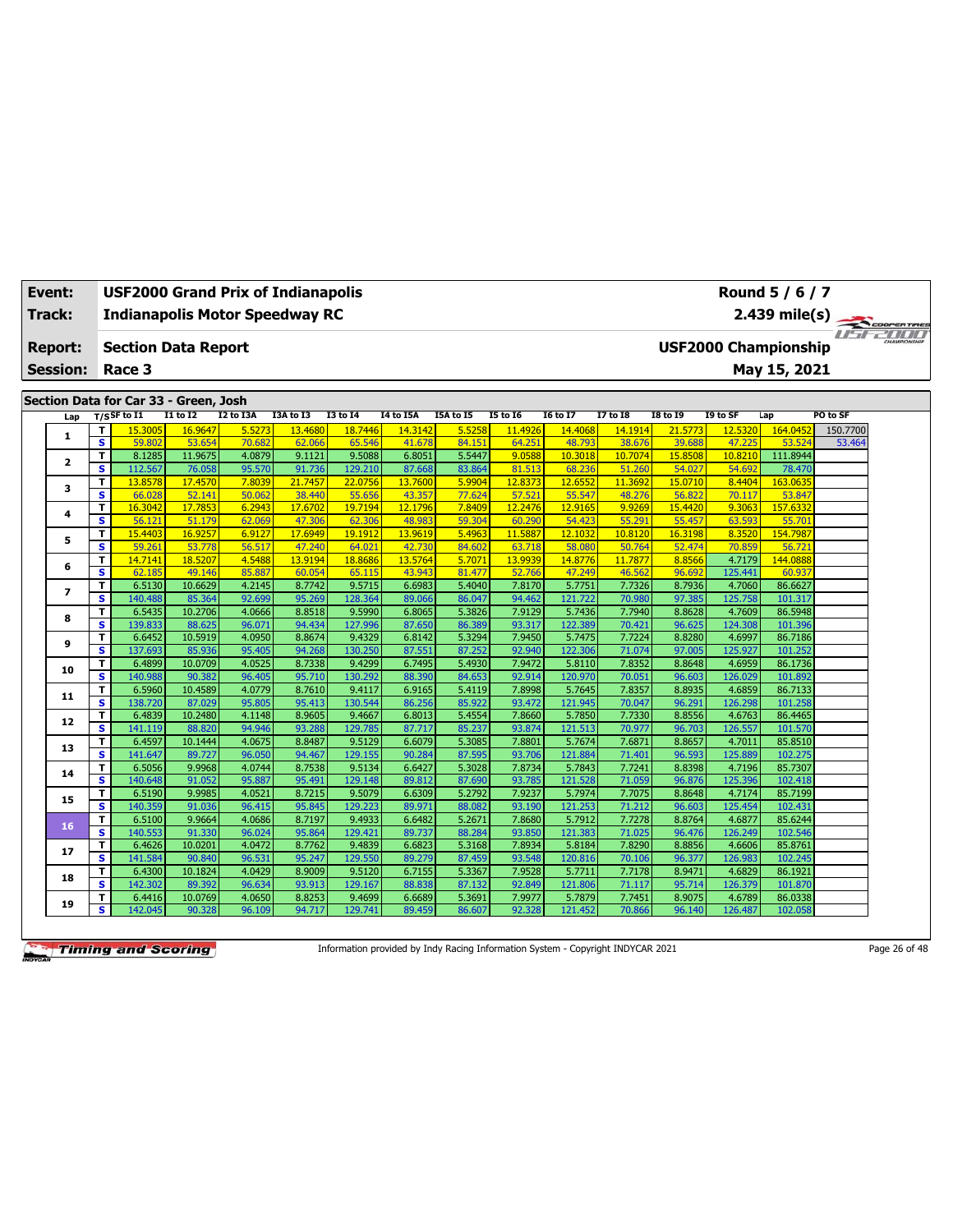| Event:                                   | <b>USF2000 Grand Prix of Indianapolis</b> | Round 5 / 6 / 7                                                        |
|------------------------------------------|-------------------------------------------|------------------------------------------------------------------------|
| Track:                                   | <b>Indianapolis Motor Speedway RC</b>     |                                                                        |
| <b>Report:</b><br><b>Session: Race 3</b> | <b>Section Data Report</b>                | 76 BI B<br>CHAMPIONSHIP<br><b>USF2000 Championship</b><br>May 15, 2021 |

**Section Data for Car 33 - Green, Josh**

|  | Lap | $T/S$ SF to I1 | <b>I1 to I2</b> | I2 to I3A | I3A to I3 | <b>I3 to I4</b> | I4 to I5A | I5A to I5 | <b>I5 to 16</b> | <b>16 to 17</b> | <b>I7 to I8</b> | <b>I8 to 19</b> | I9 to SF | Lap     | PO to SF |
|--|-----|----------------|-----------------|-----------|-----------|-----------------|-----------|-----------|-----------------|-----------------|-----------------|-----------------|----------|---------|----------|
|  | 20  | 6.4522         | 9.9980          | 4.0415    | 8.8353    | 9.4325          | 6.8418    | 5.3806 l  | 8.0390          | 5.7685          | 7.7868          | 8.9084          | 4.6564   | 86.1410 |          |
|  |     | 41.812         | 91.041          |           | 94.610    | 130.256         | 87.198    | 86.422    | 91.853          | 121.861         |                 | 96.130          | 127.09   | 101.931 |          |
|  | 21  | 7.2148         | 13.9554         |           |           |                 |           |           |                 |                 |                 |                 |          |         |          |
|  |     | 26.823         | 55.224          |           |           |                 |           |           |                 |                 |                 |                 |          |         |          |

Timing and Scoring

Information provided by Indy Racing Information System - Copyright INDYCAR 2021 Page 27 of 48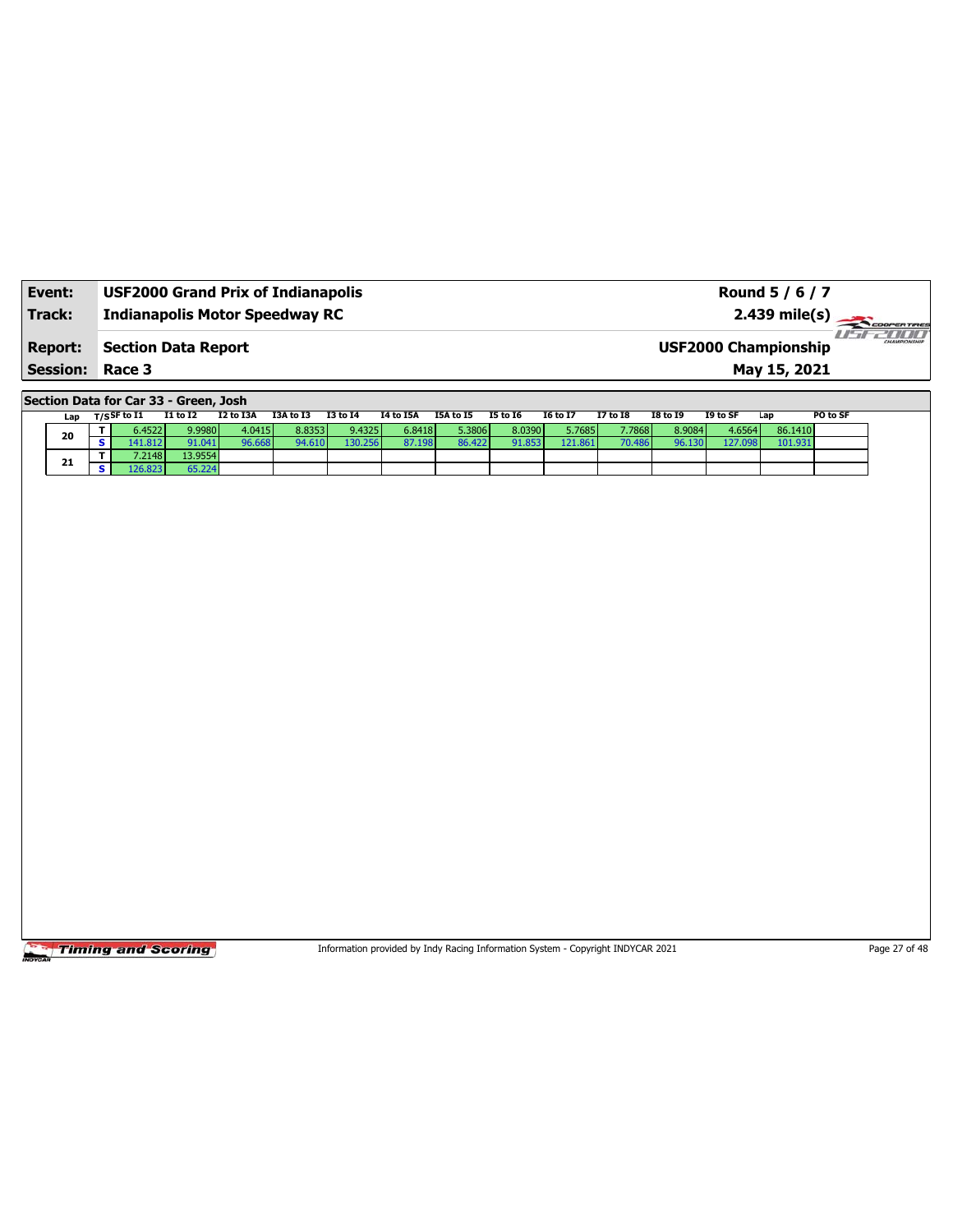| Event:                 | <b>USF2000 Grand Prix of Indianapolis</b> | Round 5 / 6 / 7                                            |
|------------------------|-------------------------------------------|------------------------------------------------------------|
| Track:                 | <b>Indianapolis Motor Speedway RC</b>     | $2.439 \text{ mile(s)}$                                    |
| <b>Report:</b>         | <b>Section Data Report</b>                | <b>HIMI</b><br>CHAMPIONSHIP<br><b>USF2000 Championship</b> |
| <b>Session: Race 3</b> |                                           | May 15, 2021                                               |

**Section Data for Car 34 - Christie, Dylan (R)**

| Lap | ד/sSF to I1     | <b>I1 to I2</b> | I2 to I3A | I3A to I3 | <b>I3 to 14</b> | I4 to I5A | I5A to I5 | <b>I5 to 16</b> | <b>I6 to I7</b> | <b>I7 to I8</b> | <b>I8 to I9</b> | I9 to SF | Lap      | PO to SF |
|-----|-----------------|-----------------|-----------|-----------|-----------------|-----------|-----------|-----------------|-----------------|-----------------|-----------------|----------|----------|----------|
|     | 1.3950 <b>1</b> | 16.5492         | 7.2735h   | 9.2619    | 19.0847         | 13.0340   | 6.1575    | 8.6439          | 12.2697         | 3.6260          | 21.4037         | 2.3266   | 161.0257 | 147.4461 |
|     | 42 767          | 55.001          |           | 90.252    | 64.378          | 45.77.    | 75.518    | 85.425          | 57.292          | 40.281          | 40.01           | 48.01.   | 54.528   | 54.669   |
|     | 8.0373          | 12.1493         | 4.3306    |           |                 |           |           |                 |                 |                 |                 |          |          |          |
|     | .13.844         | 74.920          | 90.214    |           |                 |           |           |                 |                 |                 |                 |          |          |          |

**Timing and Scoring** 

Information provided by Indy Racing Information System - Copyright INDYCAR 2021 Page 28 of 48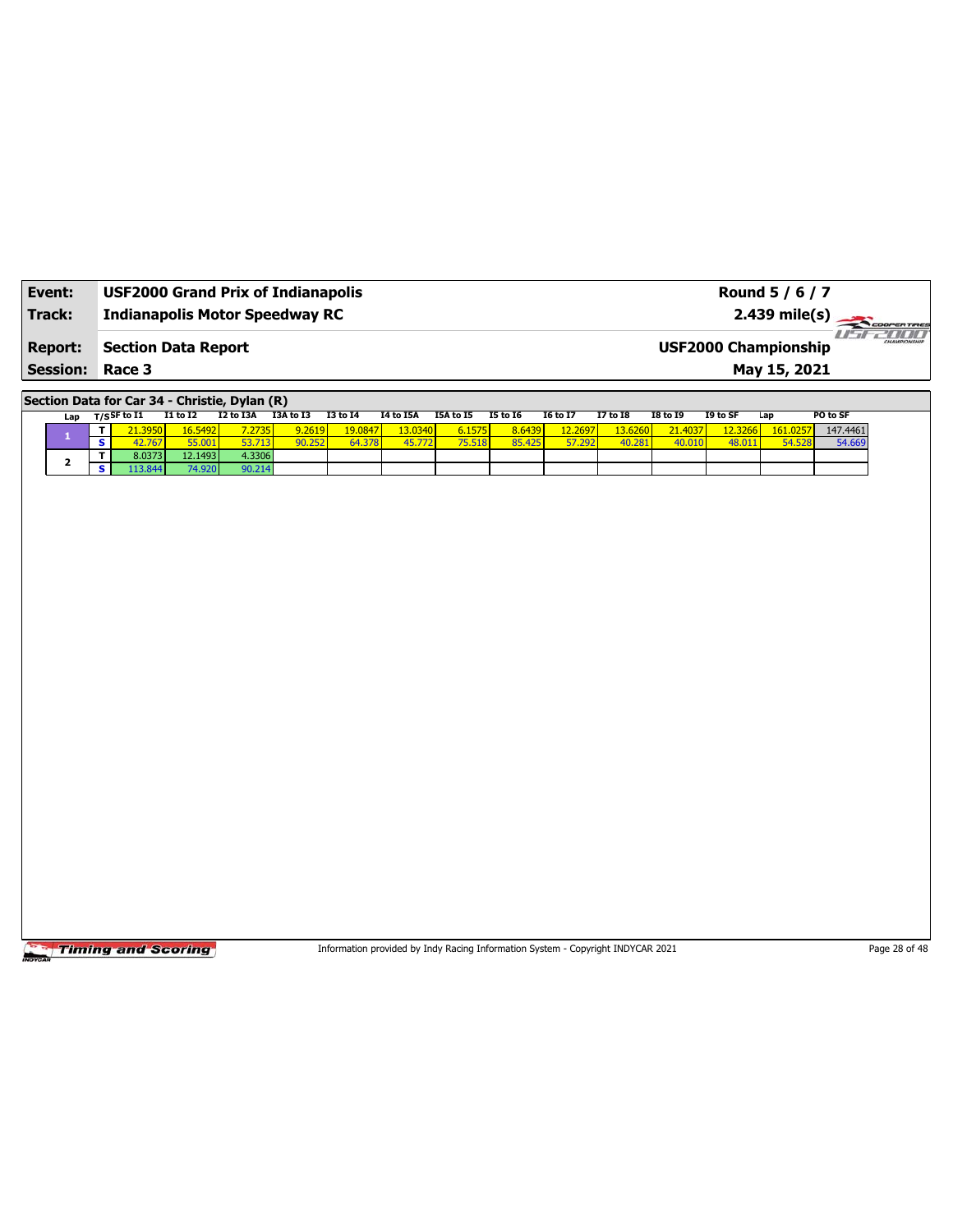| Event:<br>Track: |                 |                              | <b>USF2000 Grand Prix of Indianapolis</b><br><b>Indianapolis Motor Speedway RC</b> |                   |                  |                  |                   |                   |                  |                                                                                                                                                                                                                                                                                                                                                                                                                                                                                                                                                                                                                                                                                                                                                                                                                                                                                                                                                                                                                                                                                                                                                                                                                                                                                                                                                                                                                                                                                                                                    |         |        |        |                                                                                                                                                                                                                                                                                                                                                                                                                                                                                                                                                                                                                                                                                                                                                                                             |         |  |  |
|------------------|-----------------|------------------------------|------------------------------------------------------------------------------------|-------------------|------------------|------------------|-------------------|-------------------|------------------|------------------------------------------------------------------------------------------------------------------------------------------------------------------------------------------------------------------------------------------------------------------------------------------------------------------------------------------------------------------------------------------------------------------------------------------------------------------------------------------------------------------------------------------------------------------------------------------------------------------------------------------------------------------------------------------------------------------------------------------------------------------------------------------------------------------------------------------------------------------------------------------------------------------------------------------------------------------------------------------------------------------------------------------------------------------------------------------------------------------------------------------------------------------------------------------------------------------------------------------------------------------------------------------------------------------------------------------------------------------------------------------------------------------------------------------------------------------------------------------------------------------------------------|---------|--------|--------|---------------------------------------------------------------------------------------------------------------------------------------------------------------------------------------------------------------------------------------------------------------------------------------------------------------------------------------------------------------------------------------------------------------------------------------------------------------------------------------------------------------------------------------------------------------------------------------------------------------------------------------------------------------------------------------------------------------------------------------------------------------------------------------------|---------|--|--|
|                  | <b>Report:</b>  |                              | <b>Section Data Report</b>                                                         |                   |                  |                  |                   |                   |                  |                                                                                                                                                                                                                                                                                                                                                                                                                                                                                                                                                                                                                                                                                                                                                                                                                                                                                                                                                                                                                                                                                                                                                                                                                                                                                                                                                                                                                                                                                                                                    |         |        |        |                                                                                                                                                                                                                                                                                                                                                                                                                                                                                                                                                                                                                                                                                                                                                                                             |         |  |  |
|                  | <b>Session:</b> |                              | Race 3                                                                             |                   |                  |                  |                   |                   |                  |                                                                                                                                                                                                                                                                                                                                                                                                                                                                                                                                                                                                                                                                                                                                                                                                                                                                                                                                                                                                                                                                                                                                                                                                                                                                                                                                                                                                                                                                                                                                    |         |        |        | Round 5 / 6 / 7<br>2.439 mile(s)<br>May 15, 2021<br>I9 to SF<br>PO to SF<br>Lap<br>12.1184<br>159.5801<br>147.1104<br>54.794<br>48.836<br>55.022<br>112.6014<br>10.688<br>55.372<br>77,978<br>9.5731<br>164.5099<br>61.821<br>53.373<br>10.0888<br>157.6530<br>55.694<br>58.661<br>8.8954<br>154.8744<br>66.531<br>56.694<br>4.6180<br>141.7514<br>128.155<br>61.942<br>4.6400<br>86.6232<br>127.547<br>101.363<br>4.6709<br>86.3832<br>126.703<br>101.645<br>4.6783<br>85.4842<br>126.503<br>102.714<br>4.6566<br>86.4692<br>127.092<br>101.544<br>4.6587<br>85.8516<br>127.035<br>102.274<br>4.6709<br>85.4814<br>126.703<br>102.717<br>4.6754<br>85.6285<br>126.58<br>102.541<br>4.6823<br>85.3628<br>126.395<br>102.860<br>85.4349<br>4.6811<br>126,427<br>102.773<br>85.3347<br>4.6751 |         |  |  |
|                  |                 |                              |                                                                                    |                   |                  |                  |                   |                   |                  | COOPERTIRES<br><b>Fiftee All All</b><br><b>USF2000 Championship</b><br><b>I5 to 16</b><br><b>I6 to I7</b><br><b>17 to 18</b><br><b>I8 to 19</b><br>8.5170<br>10.3784<br>13,4208<br>21.3599<br>86.698<br>67.732<br>40.896<br>40.092<br>9.2494<br>10.3938<br>10.605<br>16.0529<br>79.833<br>67.632<br>51.751<br>53.346<br>12,3202<br>12.5041<br>11,5300<br>14.7968<br>59.053<br>57.057<br>47.603<br>57.875<br>12.9561<br>12.4945<br>10.408<br>14.9055<br>59.099<br>54.257<br>52.734<br>57.453<br>11.0583<br>11.8745<br>10.5972<br>16.2554<br>66,774<br>59.199<br>51.793<br>52.682<br>13.0333<br>14.5864<br>11.4165<br>8.7371<br>56.656<br>48.192<br>48.076<br>98.015<br>7.8242<br>5.8151<br>7.7271<br>8.7212<br>94.375<br>120.884<br>71.031<br>98.193<br>7.6943<br>8.0110<br>5.8257<br>8.7176<br>92.174<br>120.664<br>71.334<br>98.234<br>7.8151<br>7.6591<br>5.7688<br>8.7697<br>94.485<br>121.855<br>71.662<br>97.650<br>7.9896<br>5.8024<br>7.8636<br>8.8404<br>92.421<br>69.798<br>121.149<br>96.869<br>7.9174<br>5.8112<br>7.5864<br>8.7977<br>93.264<br>120.965<br>72.348<br>97.339<br>7.8113<br>5.7907<br>7.5647<br>8.8546<br>94.531<br>121.394<br>72.556<br>96.714<br>7.8716<br>5.7687<br>7.5800<br>8.8277<br>93.807<br>121.857<br>72.409<br>97.009<br>7.7835<br>5.7672<br>7.5730<br>8.9130<br>94.869<br>121.888<br>96.080<br>72.476<br>7.9093<br>5.7956<br>7.5509<br>8.8406<br>93.360<br>121.291<br>72.689<br>96.867<br>7.8210<br>5.7894<br>7.6353<br>8.8273<br>94.414<br>121.421<br>102.894<br>71.885<br>97.013<br>126.589 |         |        |        |                                                                                                                                                                                                                                                                                                                                                                                                                                                                                                                                                                                                                                                                                                                                                                                             |         |  |  |
|                  |                 |                              | Section Data for Car 4 - d'Orlando, Michael                                        |                   |                  |                  |                   |                   |                  |                                                                                                                                                                                                                                                                                                                                                                                                                                                                                                                                                                                                                                                                                                                                                                                                                                                                                                                                                                                                                                                                                                                                                                                                                                                                                                                                                                                                                                                                                                                                    |         |        |        |                                                                                                                                                                                                                                                                                                                                                                                                                                                                                                                                                                                                                                                                                                                                                                                             |         |  |  |
|                  | Lap             |                              | $T/S$ SF to I1                                                                     | $I1$ to $I2$      | I2 to I3A        | I3A to I3        | <b>I3 to 14</b>   | <b>I4 to I5A</b>  | I5A to I5        |                                                                                                                                                                                                                                                                                                                                                                                                                                                                                                                                                                                                                                                                                                                                                                                                                                                                                                                                                                                                                                                                                                                                                                                                                                                                                                                                                                                                                                                                                                                                    |         |        |        |                                                                                                                                                                                                                                                                                                                                                                                                                                                                                                                                                                                                                                                                                                                                                                                             |         |  |  |
|                  | $\mathbf{1}$    | T<br>$\overline{\mathbf{s}}$ | 20.9469<br>43.682                                                                  | 16.7593<br>54.312 | 8.1270<br>48.072 | 9.1199<br>91.658 | 18.6092<br>66.023 | 13,2960<br>44.870 | 6.9273<br>67.126 |                                                                                                                                                                                                                                                                                                                                                                                                                                                                                                                                                                                                                                                                                                                                                                                                                                                                                                                                                                                                                                                                                                                                                                                                                                                                                                                                                                                                                                                                                                                                    |         |        |        |                                                                                                                                                                                                                                                                                                                                                                                                                                                                                                                                                                                                                                                                                                                                                                                             |         |  |  |
|                  |                 | T                            | 8.0101                                                                             | 11.7022           | 4.1736           | 9.3834           | 9.6470            | 7.1256            | 5.5694           |                                                                                                                                                                                                                                                                                                                                                                                                                                                                                                                                                                                                                                                                                                                                                                                                                                                                                                                                                                                                                                                                                                                                                                                                                                                                                                                                                                                                                                                                                                                                    |         |        |        |                                                                                                                                                                                                                                                                                                                                                                                                                                                                                                                                                                                                                                                                                                                                                                                             |         |  |  |
|                  | $\mathbf{z}$    | s.                           | 114.231                                                                            | 77.783            | 93.608           | 89.084           | 127.359           | 83.725            | 83.492           |                                                                                                                                                                                                                                                                                                                                                                                                                                                                                                                                                                                                                                                                                                                                                                                                                                                                                                                                                                                                                                                                                                                                                                                                                                                                                                                                                                                                                                                                                                                                    |         |        |        |                                                                                                                                                                                                                                                                                                                                                                                                                                                                                                                                                                                                                                                                                                                                                                                             |         |  |  |
|                  |                 | T                            | 14,7290                                                                            | 18.2714           | 6.9924           | 21,5632          | 22.1140           | 13.6861           | 6.4296           |                                                                                                                                                                                                                                                                                                                                                                                                                                                                                                                                                                                                                                                                                                                                                                                                                                                                                                                                                                                                                                                                                                                                                                                                                                                                                                                                                                                                                                                                                                                                    |         |        |        |                                                                                                                                                                                                                                                                                                                                                                                                                                                                                                                                                                                                                                                                                                                                                                                             |         |  |  |
|                  | 3               | s                            | 62.122                                                                             | 49.817            | 55.872           | 38.766           | 55.559            | 43.591            | 72.322           |                                                                                                                                                                                                                                                                                                                                                                                                                                                                                                                                                                                                                                                                                                                                                                                                                                                                                                                                                                                                                                                                                                                                                                                                                                                                                                                                                                                                                                                                                                                                    |         |        |        |                                                                                                                                                                                                                                                                                                                                                                                                                                                                                                                                                                                                                                                                                                                                                                                             |         |  |  |
|                  |                 | т                            | 15,4727                                                                            | 18.509            | 6.7455           | 18.2244          | 18.595            | 11.8112           | 7.4420           |                                                                                                                                                                                                                                                                                                                                                                                                                                                                                                                                                                                                                                                                                                                                                                                                                                                                                                                                                                                                                                                                                                                                                                                                                                                                                                                                                                                                                                                                                                                                    |         |        |        |                                                                                                                                                                                                                                                                                                                                                                                                                                                                                                                                                                                                                                                                                                                                                                                             |         |  |  |
|                  | 4               | s                            | 59.136                                                                             | 49.177            | 57.917           | 45.868           | 66.073            | 50.511            | 62.483           |                                                                                                                                                                                                                                                                                                                                                                                                                                                                                                                                                                                                                                                                                                                                                                                                                                                                                                                                                                                                                                                                                                                                                                                                                                                                                                                                                                                                                                                                                                                                    |         |        |        |                                                                                                                                                                                                                                                                                                                                                                                                                                                                                                                                                                                                                                                                                                                                                                                             |         |  |  |
|                  |                 | T                            | 14.9649                                                                            | 17.6367           | 6.5498           | 18,5220          | 18.1397           | 14.8793           | 5.5012           |                                                                                                                                                                                                                                                                                                                                                                                                                                                                                                                                                                                                                                                                                                                                                                                                                                                                                                                                                                                                                                                                                                                                                                                                                                                                                                                                                                                                                                                                                                                                    |         |        |        |                                                                                                                                                                                                                                                                                                                                                                                                                                                                                                                                                                                                                                                                                                                                                                                             |         |  |  |
|                  | 5               | $\overline{\mathbf{s}}$      | 61.143                                                                             | 51.610            | 59.648           | 45.131           | 67.732            | 40.095            | 84.527           |                                                                                                                                                                                                                                                                                                                                                                                                                                                                                                                                                                                                                                                                                                                                                                                                                                                                                                                                                                                                                                                                                                                                                                                                                                                                                                                                                                                                                                                                                                                                    |         |        |        |                                                                                                                                                                                                                                                                                                                                                                                                                                                                                                                                                                                                                                                                                                                                                                                             |         |  |  |
|                  | 6               | T                            | 15.0293                                                                            | 17.7719           | 5.5222           | 14.3710          | 17.5902           | 13.5399           | 5.5356           |                                                                                                                                                                                                                                                                                                                                                                                                                                                                                                                                                                                                                                                                                                                                                                                                                                                                                                                                                                                                                                                                                                                                                                                                                                                                                                                                                                                                                                                                                                                                    |         |        |        |                                                                                                                                                                                                                                                                                                                                                                                                                                                                                                                                                                                                                                                                                                                                                                                             |         |  |  |
|                  |                 | $\overline{\mathbf{s}}$      | 60.881                                                                             | 51.217            | 70.747           | 58.166           | 69.848            | 44.062            | 84.002           |                                                                                                                                                                                                                                                                                                                                                                                                                                                                                                                                                                                                                                                                                                                                                                                                                                                                                                                                                                                                                                                                                                                                                                                                                                                                                                                                                                                                                                                                                                                                    |         |        |        |                                                                                                                                                                                                                                                                                                                                                                                                                                                                                                                                                                                                                                                                                                                                                                                             |         |  |  |
|                  | $\overline{ }$  | T                            | 6.3226                                                                             | 10.7006           | 4.1606           | 8.9400           | 9.3529            | 6.9384            | 5.4805           |                                                                                                                                                                                                                                                                                                                                                                                                                                                                                                                                                                                                                                                                                                                                                                                                                                                                                                                                                                                                                                                                                                                                                                                                                                                                                                                                                                                                                                                                                                                                    |         |        |        |                                                                                                                                                                                                                                                                                                                                                                                                                                                                                                                                                                                                                                                                                                                                                                                             |         |  |  |
|                  |                 | s                            | 144.719                                                                            | 85.063            | 93.900           | 93.502           | 131.364           | 85.984            | 84.846           |                                                                                                                                                                                                                                                                                                                                                                                                                                                                                                                                                                                                                                                                                                                                                                                                                                                                                                                                                                                                                                                                                                                                                                                                                                                                                                                                                                                                                                                                                                                                    |         |        |        |                                                                                                                                                                                                                                                                                                                                                                                                                                                                                                                                                                                                                                                                                                                                                                                             |         |  |  |
|                  | 8               | T                            | 6.4113                                                                             | 10.2887           | 4.0513           | 8.8176           | 9.4225            | 6.9540            | 5.5183           |                                                                                                                                                                                                                                                                                                                                                                                                                                                                                                                                                                                                                                                                                                                                                                                                                                                                                                                                                                                                                                                                                                                                                                                                                                                                                                                                                                                                                                                                                                                                    |         |        |        |                                                                                                                                                                                                                                                                                                                                                                                                                                                                                                                                                                                                                                                                                                                                                                                             |         |  |  |
|                  |                 | s                            | 142.717                                                                            | 88.469            | 96.434           | 94.800           | 130.394           | 85.791            | 84.265           |                                                                                                                                                                                                                                                                                                                                                                                                                                                                                                                                                                                                                                                                                                                                                                                                                                                                                                                                                                                                                                                                                                                                                                                                                                                                                                                                                                                                                                                                                                                                    |         |        |        |                                                                                                                                                                                                                                                                                                                                                                                                                                                                                                                                                                                                                                                                                                                                                                                             |         |  |  |
|                  | 9               | T                            | 6.4749                                                                             | 10.0230           | 4.0724           | 8.7471           | 9.5460            | 6.6755            | 5.2543           |                                                                                                                                                                                                                                                                                                                                                                                                                                                                                                                                                                                                                                                                                                                                                                                                                                                                                                                                                                                                                                                                                                                                                                                                                                                                                                                                                                                                                                                                                                                                    |         |        |        |                                                                                                                                                                                                                                                                                                                                                                                                                                                                                                                                                                                                                                                                                                                                                                                             |         |  |  |
|                  |                 | s.                           | 141.315                                                                            | 90.814            | 95.934           | 95.564           | 128,707           | 89.370            | 88.499           |                                                                                                                                                                                                                                                                                                                                                                                                                                                                                                                                                                                                                                                                                                                                                                                                                                                                                                                                                                                                                                                                                                                                                                                                                                                                                                                                                                                                                                                                                                                                    |         |        |        |                                                                                                                                                                                                                                                                                                                                                                                                                                                                                                                                                                                                                                                                                                                                                                                             |         |  |  |
|                  | 10              | T                            | 6.4919                                                                             | 10.1266           | 4.0198           | 8.8496           | 9.4375            | 6.8030            | 5.5882           |                                                                                                                                                                                                                                                                                                                                                                                                                                                                                                                                                                                                                                                                                                                                                                                                                                                                                                                                                                                                                                                                                                                                                                                                                                                                                                                                                                                                                                                                                                                                    |         |        |        |                                                                                                                                                                                                                                                                                                                                                                                                                                                                                                                                                                                                                                                                                                                                                                                             |         |  |  |
|                  |                 | s.                           | 140.945                                                                            | 89.885            | 97.189           | 94.457           | 130.187           | 87.695            | 83.211           |                                                                                                                                                                                                                                                                                                                                                                                                                                                                                                                                                                                                                                                                                                                                                                                                                                                                                                                                                                                                                                                                                                                                                                                                                                                                                                                                                                                                                                                                                                                                    |         |        |        |                                                                                                                                                                                                                                                                                                                                                                                                                                                                                                                                                                                                                                                                                                                                                                                             |         |  |  |
|                  | 11              | T                            | 6.4298                                                                             | 10.2777           | 4.0854           | 8.7183           | 9.4606            | 6.7502            | 5.3582           |                                                                                                                                                                                                                                                                                                                                                                                                                                                                                                                                                                                                                                                                                                                                                                                                                                                                                                                                                                                                                                                                                                                                                                                                                                                                                                                                                                                                                                                                                                                                    |         |        |        |                                                                                                                                                                                                                                                                                                                                                                                                                                                                                                                                                                                                                                                                                                                                                                                             |         |  |  |
|                  |                 | s.                           | 142.306                                                                            | 88.563            | 95.629           | 95.880           | 129.869           | 88.381            | 86.783           |                                                                                                                                                                                                                                                                                                                                                                                                                                                                                                                                                                                                                                                                                                                                                                                                                                                                                                                                                                                                                                                                                                                                                                                                                                                                                                                                                                                                                                                                                                                                    |         |        |        |                                                                                                                                                                                                                                                                                                                                                                                                                                                                                                                                                                                                                                                                                                                                                                                             |         |  |  |
|                  | 12              | T<br>s                       | 6.4480                                                                             | 10.1021           | 4.0313<br>96.912 | 8.7383<br>95.660 | 9.4782            | 6.6894            | 5.3019           |                                                                                                                                                                                                                                                                                                                                                                                                                                                                                                                                                                                                                                                                                                                                                                                                                                                                                                                                                                                                                                                                                                                                                                                                                                                                                                                                                                                                                                                                                                                                    |         |        |        |                                                                                                                                                                                                                                                                                                                                                                                                                                                                                                                                                                                                                                                                                                                                                                                             |         |  |  |
|                  |                 |                              | 141.904<br>6.4652                                                                  | 90.103            | 4.0205           | 8.9665           | 129.628<br>9.5408 | 89.185<br>6.6462  | 87.704<br>5.2781 |                                                                                                                                                                                                                                                                                                                                                                                                                                                                                                                                                                                                                                                                                                                                                                                                                                                                                                                                                                                                                                                                                                                                                                                                                                                                                                                                                                                                                                                                                                                                    |         |        |        |                                                                                                                                                                                                                                                                                                                                                                                                                                                                                                                                                                                                                                                                                                                                                                                             |         |  |  |
|                  | 13              | T<br>s.                      | 141.527                                                                            | 9.9878<br>91.134  | 97.172           | 93.226           | 128,777           | 89.764            | 88.100           |                                                                                                                                                                                                                                                                                                                                                                                                                                                                                                                                                                                                                                                                                                                                                                                                                                                                                                                                                                                                                                                                                                                                                                                                                                                                                                                                                                                                                                                                                                                                    |         |        |        |                                                                                                                                                                                                                                                                                                                                                                                                                                                                                                                                                                                                                                                                                                                                                                                             |         |  |  |
|                  |                 | T                            | 6.4676                                                                             | 9.9255            | 4.0386           | 8.7880           | 9.4793            | 6.6484            | 5.2964           |                                                                                                                                                                                                                                                                                                                                                                                                                                                                                                                                                                                                                                                                                                                                                                                                                                                                                                                                                                                                                                                                                                                                                                                                                                                                                                                                                                                                                                                                                                                                    |         |        |        |                                                                                                                                                                                                                                                                                                                                                                                                                                                                                                                                                                                                                                                                                                                                                                                             |         |  |  |
|                  | 14              | s.                           | 141.474                                                                            | 91.706            | 96.737           | 95.119           | 129.613           | 89.735            | 87.795           |                                                                                                                                                                                                                                                                                                                                                                                                                                                                                                                                                                                                                                                                                                                                                                                                                                                                                                                                                                                                                                                                                                                                                                                                                                                                                                                                                                                                                                                                                                                                    |         |        |        |                                                                                                                                                                                                                                                                                                                                                                                                                                                                                                                                                                                                                                                                                                                                                                                             |         |  |  |
|                  |                 | T                            | 6.4819                                                                             | 9.9858            | 3.9893           | 8.6975           | 9.4488            | 6.6883            | 5.3658           |                                                                                                                                                                                                                                                                                                                                                                                                                                                                                                                                                                                                                                                                                                                                                                                                                                                                                                                                                                                                                                                                                                                                                                                                                                                                                                                                                                                                                                                                                                                                    |         |        |        |                                                                                                                                                                                                                                                                                                                                                                                                                                                                                                                                                                                                                                                                                                                                                                                             |         |  |  |
|                  | 15              | s.                           | 141.162                                                                            | 91.152            | 97.932           | 96.109           | 130.031           | 89.199            | 86.660           |                                                                                                                                                                                                                                                                                                                                                                                                                                                                                                                                                                                                                                                                                                                                                                                                                                                                                                                                                                                                                                                                                                                                                                                                                                                                                                                                                                                                                                                                                                                                    |         |        |        |                                                                                                                                                                                                                                                                                                                                                                                                                                                                                                                                                                                                                                                                                                                                                                                             |         |  |  |
|                  |                 | T.                           | 6.4759                                                                             | 9.8916            | 3.9994           | 8.7896           | 9.5237            | 6.6323            | 5.2741           |                                                                                                                                                                                                                                                                                                                                                                                                                                                                                                                                                                                                                                                                                                                                                                                                                                                                                                                                                                                                                                                                                                                                                                                                                                                                                                                                                                                                                                                                                                                                    |         |        |        |                                                                                                                                                                                                                                                                                                                                                                                                                                                                                                                                                                                                                                                                                                                                                                                             |         |  |  |
|                  | 16              | s.                           | 141.293                                                                            | 92.020            | 97.685           | 95.102           | 129,008           | 89.952            | 88.167           |                                                                                                                                                                                                                                                                                                                                                                                                                                                                                                                                                                                                                                                                                                                                                                                                                                                                                                                                                                                                                                                                                                                                                                                                                                                                                                                                                                                                                                                                                                                                    |         |        |        |                                                                                                                                                                                                                                                                                                                                                                                                                                                                                                                                                                                                                                                                                                                                                                                             |         |  |  |
|                  |                 | T.                           | 6.4759                                                                             | 9.9081            | 4.0257           | 8.8082           | 9.5268            | 6.6824            | 5.2627           | 7.8400                                                                                                                                                                                                                                                                                                                                                                                                                                                                                                                                                                                                                                                                                                                                                                                                                                                                                                                                                                                                                                                                                                                                                                                                                                                                                                                                                                                                                                                                                                                             | 5.7792  | 7.5480 | 8.8283 | 4.6660                                                                                                                                                                                                                                                                                                                                                                                                                                                                                                                                                                                                                                                                                                                                                                                      | 85.3513 |  |  |
|                  | 17              | s.                           | 141.293                                                                            | 91.867            | 97.047           | 94.901           | 128.966           | 89.278            | 88.358           | 94.185                                                                                                                                                                                                                                                                                                                                                                                                                                                                                                                                                                                                                                                                                                                                                                                                                                                                                                                                                                                                                                                                                                                                                                                                                                                                                                                                                                                                                                                                                                                             | 121.635 | 72.716 | 97.002 | 126.836                                                                                                                                                                                                                                                                                                                                                                                                                                                                                                                                                                                                                                                                                                                                                                                     | 102.874 |  |  |
|                  |                 | T.                           | 6.4605                                                                             | 9.9746            | 4.0513           | 8.8705           | 9.5380            | 6.6553            | 5.3016           | 7.8638                                                                                                                                                                                                                                                                                                                                                                                                                                                                                                                                                                                                                                                                                                                                                                                                                                                                                                                                                                                                                                                                                                                                                                                                                                                                                                                                                                                                                                                                                                                             | 5.7696  | 7.5560 | 8.8415 | 4.6923                                                                                                                                                                                                                                                                                                                                                                                                                                                                                                                                                                                                                                                                                                                                                                                      | 85.5750 |  |  |
|                  | 18              | s.                           | 141.630                                                                            | 91.255            | 96.434           | 94.235           | 128.815           | 89.641            | 87.709           | 93.900                                                                                                                                                                                                                                                                                                                                                                                                                                                                                                                                                                                                                                                                                                                                                                                                                                                                                                                                                                                                                                                                                                                                                                                                                                                                                                                                                                                                                                                                                                                             | 121.838 | 72.639 | 96.857 | 126.125                                                                                                                                                                                                                                                                                                                                                                                                                                                                                                                                                                                                                                                                                                                                                                                     | 102.605 |  |  |
|                  | 19              | T.                           | 6.5095                                                                             | 9.9272            | 4.0293           | 8.8500           | 9.5909            | 6.6723            | 5.3191           | 7.7834                                                                                                                                                                                                                                                                                                                                                                                                                                                                                                                                                                                                                                                                                                                                                                                                                                                                                                                                                                                                                                                                                                                                                                                                                                                                                                                                                                                                                                                                                                                             | 5.8185  | 7.6258 | 8.7945 | 4.6993                                                                                                                                                                                                                                                                                                                                                                                                                                                                                                                                                                                                                                                                                                                                                                                      | 85.6198 |  |  |
|                  |                 | S.                           | 140.564                                                                            | 91.690            | 96.960           | 94.453           | 128.104           | 89.413            | 87.421           | 94.870                                                                                                                                                                                                                                                                                                                                                                                                                                                                                                                                                                                                                                                                                                                                                                                                                                                                                                                                                                                                                                                                                                                                                                                                                                                                                                                                                                                                                                                                                                                             | 120.814 | 71.975 | 97.375 | 125.938                                                                                                                                                                                                                                                                                                                                                                                                                                                                                                                                                                                                                                                                                                                                                                                     | 102.551 |  |  |

Information provided by Indy Racing Information System - Copyright INDYCAR 2021 Page 29 of 48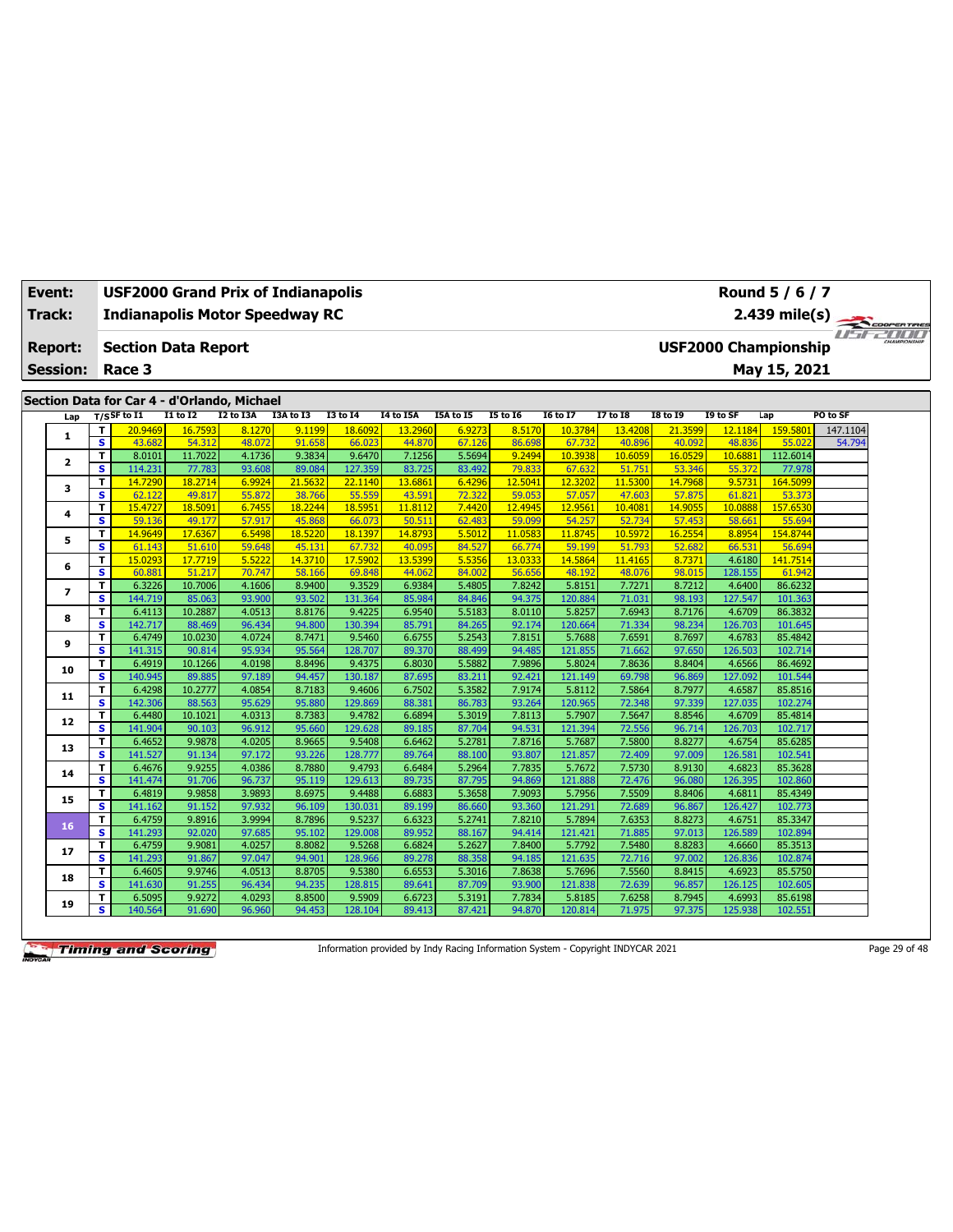| Event:                                   | <b>USF2000 Grand Prix of Indianapolis</b> | Round 5 / 6 / 7                             |                        |
|------------------------------------------|-------------------------------------------|---------------------------------------------|------------------------|
| Track:                                   | <b>Indianapolis Motor Speedway RC</b>     | $2.439 \text{ mile(s)}$                     | 711111<br>CHAMPIONSHIP |
| <b>Report:</b><br><b>Session: Race 3</b> | <b>Section Data Report</b>                | <b>USF2000 Championship</b><br>May 15, 2021 |                        |

**Section Data for Car 4 - d'Orlando, Michael**

|  | Lap |            | T/S <sup>SF to I1</sup> | I1 to I2 | I2 to I3A | I3A to I3 | <b>I3 to 14</b> | <b>I4 to I5A</b> | I5A to I5 | <b>I5 to I6</b> | <b>I6 to I7</b> | <b>I7 to I8</b> | <b>I8 to 19</b> | I9 to SF | Lap     | PO to SF |
|--|-----|------------|-------------------------|----------|-----------|-----------|-----------------|------------------|-----------|-----------------|-----------------|-----------------|-----------------|----------|---------|----------|
|  | 20  |            | 6.5377                  | 9.8998   | 4.0179    | 8.8408    | 9.4306          | 6.9644 l         | ،65821.   | 8.1798          | 5.7898          | 8.0193          | 8.9728          | 4.7257   | 87.0368 |          |
|  |     | $\epsilon$ | 39.957                  | 91.944   | 97.235    | 94.551 I  | 130.282         | 85.663           | 82.182    | 90.272          | 121.413         | 68.443          | 95.440          | 125.234  | 100.881 |          |
|  | 21  |            | 6.8279                  | 11.2927  | 4.9231    |           |                 |                  |           |                 |                 |                 |                 |          |         |          |
|  |     | e          |                         | 80.603   | 79.357    |           |                 |                  |           |                 |                 |                 |                 |          |         |          |

**Timing and Scoring** 

Information provided by Indy Racing Information System - Copyright INDYCAR 2021 Page 30 of 48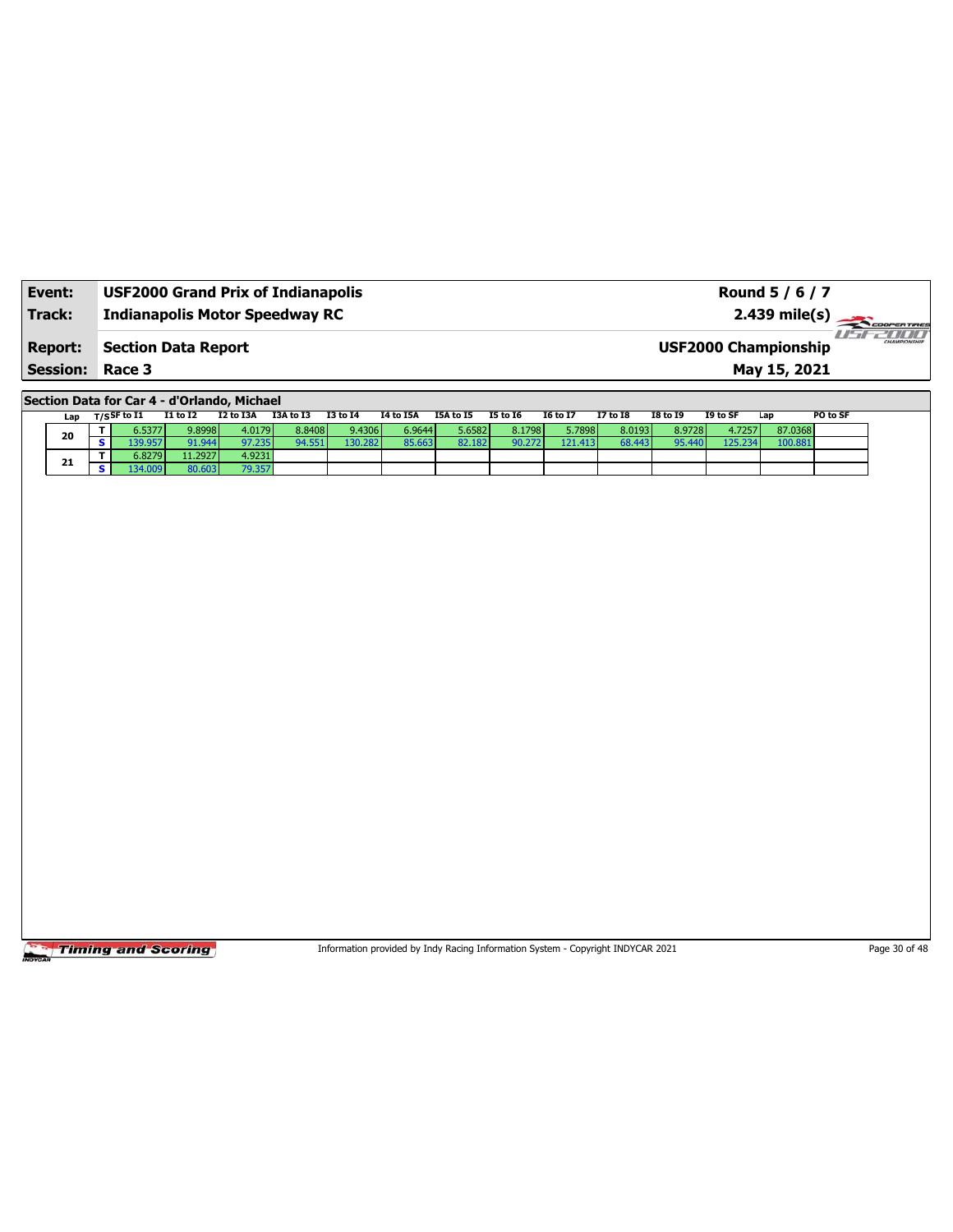| Event:<br><b>Track:</b>                                                                                                                                                                                                                                                                                                                                                                                  | <b>USF2000 Grand Prix of Indianapolis</b> |                            |                   |                  |                   |                    |                   |                  |                   |                   |                   |                   | Round 5 / 6 / 7   |                             |          |
|----------------------------------------------------------------------------------------------------------------------------------------------------------------------------------------------------------------------------------------------------------------------------------------------------------------------------------------------------------------------------------------------------------|-------------------------------------------|----------------------------|-------------------|------------------|-------------------|--------------------|-------------------|------------------|-------------------|-------------------|-------------------|-------------------|-------------------|-----------------------------|----------|
| <b>Report:</b><br><b>Session:</b><br>Section Data for Car 42 - Myers, Michael<br>Lap<br>T<br>1<br>$\overline{\mathbf{s}}$<br>$\mathbf T$<br>$\mathbf{z}$<br>s<br>$\mathbf T$<br>з<br>$\overline{\mathbf{s}}$<br>$\mathbf T$<br>4<br>$\overline{\mathbf{s}}$<br>T<br>5<br>s<br>T<br>6<br>S<br>T<br>$\overline{ }$<br>s<br>T<br>8<br><b>S</b><br>T<br>9<br>$\overline{\mathbf{s}}$<br>T.<br>10<br><b>S</b> | <b>Indianapolis Motor Speedway RC</b>     |                            |                   |                  |                   |                    |                   |                  |                   |                   |                   |                   | $2.439$ mile(s)   | COOPERTIRES                 |          |
|                                                                                                                                                                                                                                                                                                                                                                                                          |                                           |                            |                   |                  |                   |                    |                   |                  |                   |                   |                   |                   |                   |                             |          |
|                                                                                                                                                                                                                                                                                                                                                                                                          |                                           | <b>Section Data Report</b> |                   |                  |                   |                    |                   |                  |                   |                   |                   |                   |                   | <b>USF2000 Championship</b> |          |
|                                                                                                                                                                                                                                                                                                                                                                                                          |                                           | Race 3                     |                   |                  |                   |                    |                   |                  |                   |                   |                   |                   |                   | May 15, 2021                |          |
|                                                                                                                                                                                                                                                                                                                                                                                                          |                                           |                            |                   |                  |                   |                    |                   |                  |                   |                   |                   |                   |                   |                             |          |
|                                                                                                                                                                                                                                                                                                                                                                                                          |                                           |                            |                   |                  |                   |                    |                   |                  |                   |                   |                   |                   |                   |                             |          |
|                                                                                                                                                                                                                                                                                                                                                                                                          |                                           | $T/S$ SF to I1             | I1 to I2          | I2 to I3A        | I3A to I3         | <b>I3 to 14</b>    | <b>I4 to I5A</b>  | I5A to I5        | <b>I5 to 16</b>   | <b>I6 to I7</b>   | <b>I7 to 18</b>   | <b>I8 to 19</b>   | I9 to SF          | Lap                         | PO to SF |
|                                                                                                                                                                                                                                                                                                                                                                                                          |                                           | 21.3291                    | 17.4818           | 7.6737           | 12.3216           | 16.9316            | 12,6922           | 7.2173           | 8.3302            | 7.2834            | 8.7425            | 20.1076           | 11.5201           | 151.6311                    | 145.2045 |
|                                                                                                                                                                                                                                                                                                                                                                                                          |                                           | 42.899                     | 52.067            | 50.912           | 67.841            | 72.565             | 47,005            | 64.429           | 88.642            | 96.515            | 62.781            | 42.589            | 51,373            | 57,906                      | 55.513   |
|                                                                                                                                                                                                                                                                                                                                                                                                          |                                           | 7.9943                     | 12.3579           | 4.2329<br>92.296 | 10.5536           | 10.0174            | 7.2019            | 5.7452           | 9.7817            | 10.4546           | 10.4142           | 15.9170           | 10.7433           | 115.4140                    |          |
|                                                                                                                                                                                                                                                                                                                                                                                                          |                                           | 114.457<br>16.2440         | 73.655            | 6.7356           | 79.206<br>22.3638 | 122.650<br>21.2326 | 82.838            | 80.937<br>6.8791 | 75.489<br>11.8996 | 67.239<br>12.1004 | 52.703<br>11.3689 | 53.802<br>15.3888 | 55.087<br>9.7140  | 76.077<br>165.3601          |          |
|                                                                                                                                                                                                                                                                                                                                                                                                          |                                           | 56.328                     | 18.2906<br>49.765 | 58.003           | 37,378            | 57.866             | 13.1427<br>45.393 | 67.596           | 62.053            | 58.093            | 48.278            | 55.648            | 60.924            | 53.099                      |          |
|                                                                                                                                                                                                                                                                                                                                                                                                          |                                           | 15.2697                    | 20.5588           | 5.2088           | 18,7372           | 17,2510            | 15.3369           | 6.2211           | 10.3471           | 12.7845           | 12.5598           | 13.2153           | 10.5033           | 157.9935                    |          |
|                                                                                                                                                                                                                                                                                                                                                                                                          |                                           | 59.923                     | 44.274            | 75.004           | 44.612            | 71.22:             | 38.899            | 74.746           | 71.364            | 54.985            | 43.700            | 64.801            | 56.346            | 55.574                      |          |
|                                                                                                                                                                                                                                                                                                                                                                                                          |                                           | 14.8427                    | 17.6356           | 6.2135           | 21.4619           | 15.9178            | 15,2928           | 6.0758           | 9.3272            | 12.1301           | 11.4768           | 16.7872           | 7.3973            | 154.5587                    |          |
|                                                                                                                                                                                                                                                                                                                                                                                                          |                                           | 61.646                     | 51.613            | 62.876           | 38.949            | 77.186             | 39.011            | 76.533           | 79.167            | 57.951            | 47.824            | 51.013            | 80.005            | 56.809                      |          |
|                                                                                                                                                                                                                                                                                                                                                                                                          |                                           | 14.4206                    | 20.6522           | 4.2759           | 14.7125           | 16.1408            | 13.6965           | 6.1067           | 10.6197           | 14.4938           | 10.7382           | 8.9711            | 4.6853            | 139.5133                    |          |
|                                                                                                                                                                                                                                                                                                                                                                                                          |                                           | 63.451                     | 44.074            | 91.368           | 56.816            | 76.120             | 43.558            | 76.146           | 69.532            | 48.500            | 51.113            | 95.458            | 126.314           | 62.936                      |          |
|                                                                                                                                                                                                                                                                                                                                                                                                          |                                           | 6.4612                     | 10.3764           | 4.0574           | 8.9841            | 9.4307             | 7.1305            | 5.5136           | 8.0022            | 5.8236            | 7.9068            | 8.7219            | 4.6487            | 87.0571                     |          |
|                                                                                                                                                                                                                                                                                                                                                                                                          |                                           | 141.615                    | 87.721            | 96.289           | 93.043            | 130.281            | 83.667            | 84.337           | 92.276            | 120.708           | 69.417            | 98.185            | 127.308           | 100.858                     |          |
|                                                                                                                                                                                                                                                                                                                                                                                                          |                                           | 6.4487                     | 10.1332           | 4.0276           | 8.9101            | 9.4401             | 6.9629            | 5.4451           | 7.9167            | 5.8665            | 7.8615            | 8.7459            | 4.6664            | 86.4247                     |          |
|                                                                                                                                                                                                                                                                                                                                                                                                          |                                           | 141.889                    | 89.826            | 97.001           | 93.816            | 130.151            | 85.681            | 85.398           | 93.272            | 119.825           | 69.817            | 97.916            | 126.825           | 101.596                     |          |
|                                                                                                                                                                                                                                                                                                                                                                                                          |                                           | 6.4562                     | 10.4215           | 4.1099           | 8.9149            | 9.4614             | 7.0243            | 5.3748           | 8.0549            | 5.8007            | 7.7010            | 8.7582            | 4.6583            | 86.7361                     |          |
|                                                                                                                                                                                                                                                                                                                                                                                                          |                                           | 141.724                    | 87.341            | 95.059           | 93.765            | 129.858            | 84.932            | 86.515           | 91.672            | 121.184           | 71.272            | 97.778            | 127.046           | 101.231                     |          |
|                                                                                                                                                                                                                                                                                                                                                                                                          |                                           | 6.4867                     | 10.0341           | 4.0580           | 8.8102            | 9.5217             | 6.8071            | 5.3653           | 7.9343            | 5.7781            | 7.7301            | 8.7797            | 4.6787            | 85.9840                     |          |
|                                                                                                                                                                                                                                                                                                                                                                                                          |                                           | 141.058                    | 90.713            | 96.274           | 94.880            | 129.035            | 87.642            | 86.668           | 93.065            | 121.658           | 71.003            | 97.539            | 126.492           | 102.117                     |          |
| 11                                                                                                                                                                                                                                                                                                                                                                                                       | T                                         | 6.5019                     | 10.0460           | 4.0529           | 8.8685            | 9.4750             | 6.8135            | 5.3749           | 7.9634            | 5.7974            | 7.7406            | 8.8308            | 4.6700            | 86.1349                     |          |
|                                                                                                                                                                                                                                                                                                                                                                                                          | s                                         | 140.728                    | 90.606            | 96.396           | 94.256            | 129.671            | 87.560            | 86.513           | 92.725            | 121.253           | 70.907            | 96.975            | 126.728           | 101.938                     |          |
| 12                                                                                                                                                                                                                                                                                                                                                                                                       | T                                         | 6.4928                     | 10.1516           | 4.0185           | 8.8965            | 9.4703             | 6.7482            | 5.3799           | 7.9136            | 5.8272            | 7.8325            | 8.7577            | 4.6454            | 86.1342                     |          |
|                                                                                                                                                                                                                                                                                                                                                                                                          | s                                         | 140.925                    | 89.663            | 97.221           | 93.959            | 129.736            | 88.407            | 86.433           | 93.309<br>7.9392  | 120.633           | 70.075            | 97.784            | 127.399           | 101.939                     |          |
| 13                                                                                                                                                                                                                                                                                                                                                                                                       | T<br>$\overline{\mathbf{s}}$              | 6.3949<br>143.083          | 10.3612<br>87.850 | 4.1936<br>93.161 | 8.9821<br>93.064  | 9.4637<br>129.826  | 6.8961<br>86.511  | 5.3753<br>86.507 | 93.008            | 5.7852<br>121.509 | 7.6557<br>71.693  | 8.8456<br>96.812  | 4.6398<br>127.553 | 86.5324<br>101.470          |          |
|                                                                                                                                                                                                                                                                                                                                                                                                          | T                                         | 6.4065                     | 10.5118           | 4.2318           | 9.0264            | 9.4313             | 6.9688            | 5.4358           | 7.9503            | 5.7890            | 7.7996            | 8.7530            | 4.6335            | 86.9378                     |          |
| 14                                                                                                                                                                                                                                                                                                                                                                                                       | s.                                        | 142.824                    | 86.591            | 92.320           | 92.607            | 130.272            | 85.609            | 85.544           | 92.878            | 121.429           | 70.371            | 97.837            | 127.726           | 100.996                     |          |
|                                                                                                                                                                                                                                                                                                                                                                                                          | T                                         | 6.3982                     | 9.9473            | 4.0502           | 8.8207            | 9.5798             | 6.7428            | 5.3818           | 8.0544            | 5.7880            | 7.6870            | 8.7241            | 4.6966            | 85.8709                     |          |
| 15                                                                                                                                                                                                                                                                                                                                                                                                       | $\overline{\mathbf{s}}$                   | 143.009                    | 91.505            | 96.460           | 94.767            | 128.253            | 88.478            | 86.402           | 91.678            | 121.450           | 71,402            | 98.161            | 126.010           | 102.251                     |          |
|                                                                                                                                                                                                                                                                                                                                                                                                          | T                                         | 6.5270                     | 9.9604            | 4.0242           | 8.7763            | 9.5483             | 6.8707            | 5.3995           | 7.9634            | 5.7885            | 7.7504            | 8.8104            | 4.6757            | 86.0948                     |          |
| 16                                                                                                                                                                                                                                                                                                                                                                                                       | $\overline{\mathbf{s}}$                   | 140.187                    | 91.385            | 97.083           | 95.246            | 128.676            | 86.831            | 86.119           | 92.725            | 121.440           | 70.817            | 97.199            | 126.573           | 101.985                     |          |
|                                                                                                                                                                                                                                                                                                                                                                                                          | T.                                        | 6.5371                     | 10.0539           | 3.9895           | 8.9668            | 9.4843             | 6.9823            | 5.5151           | 7.9867            | 5.7632            | 7.7053            | 8.7549            | 4.7056            | 86.4447                     |          |
| 17                                                                                                                                                                                                                                                                                                                                                                                                       | $\overline{\mathbf{s}}$                   | 139.970                    | 90.535            | 97.928           | 93.223            | 129.544            | 85.443            | 84.314           | 92.455            | 121.973           | 71.232            | 97.815            | 125.769           | 101.572                     |          |
|                                                                                                                                                                                                                                                                                                                                                                                                          | T                                         | 6.5192                     | 10.1890           | 4.0230           | 9.0130            | 9.4894             | 7.1674            | 5.4923           | 8.0417            | 5.7924            | 7.7709            | 8.7787            | 4.6478            | 86.9248                     |          |
| 18                                                                                                                                                                                                                                                                                                                                                                                                       | s                                         | 140.355                    | 89.334            | 97.112           | 92.745            | 129.475            | 83.237            | 84.664           | 91.823            | 121.358           | 70.631            | 97.550            | 127.333           | 101.011                     |          |
| 19                                                                                                                                                                                                                                                                                                                                                                                                       | T                                         | 6.4007                     | 10.2052           | 4.0231           | 8.9105            | 9.4542             | 6.6824            | 5.4541           | 7.9636            | 5.7267            | 7.8381            | 8.7507            | 4.6485            | 86.0578                     |          |
|                                                                                                                                                                                                                                                                                                                                                                                                          | s.                                        | 142.953                    | 89.192            | 97.110           | 93.812            | 129.957            | 89.278            | 85.257           | 92.723            | 122.750           | 70.025            | 97.862            | 127.314           | 102.029                     |          |

Information provided by Indy Racing Information System - Copyright INDYCAR 2021 Page 31 of 48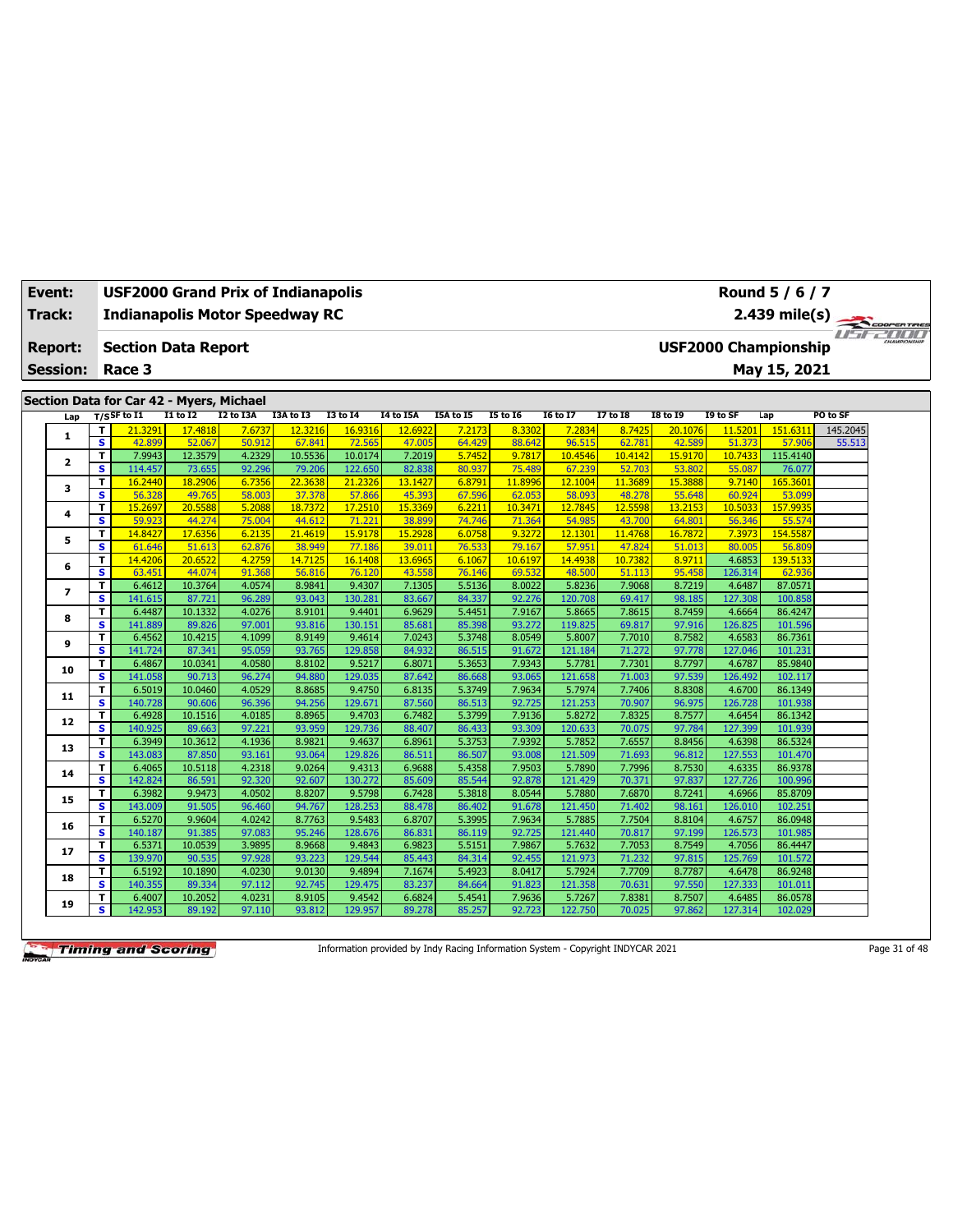| Event:                                   | <b>USF2000 Grand Prix of Indianapolis</b> | Round 5 / 6 / 7                                                            |
|------------------------------------------|-------------------------------------------|----------------------------------------------------------------------------|
| Track:                                   | <b>Indianapolis Motor Speedway RC</b>     |                                                                            |
| <b>Report:</b><br><b>Session: Race 3</b> | <b>Section Data Report</b>                | <b>HIHH</b><br>CHAMPIONSHIP<br><b>USF2000 Championship</b><br>May 15, 2021 |

**Section Data for Car 42 - Myers, Michael**

|  | Lap | $T/S$ SF to I1 | <b>I1 to I2</b> | I2 to I3A | I3A to I3 | <b>I3 to 14</b> | <b>I4 to I5A</b> | I5A to I5 | <b>I5 to I6</b> | <b>16 to 17</b> | <b>I7 to I8</b> | <b>I8 to 19</b> | I9 to SF | Lap     | PO to SF |
|--|-----|----------------|-----------------|-----------|-----------|-----------------|------------------|-----------|-----------------|-----------------|-----------------|-----------------|----------|---------|----------|
|  | 20  | 6.4166         | 10.0724         | 4.0190    | 8.8887    | 9.4950          | 6.6268           | 5.3967    | 7.9814          | 5.7336          | 7.72951         | 8.7476          | 4.6466   | 85.7539 |          |
|  |     |                | 90.368          | 97.209    | 94.042    | 129.398         | 90.027           |           | 92.516          | 122.603         |                 | 97.897          | 127.366  | 102.391 |          |
|  | 21  | 6.5493         | 11.4505         |           |           |                 |                  |           |                 |                 |                 |                 |          |         |          |
|  |     | 39.710 l       | 79.492          |           |           |                 |                  |           |                 |                 |                 |                 |          |         |          |

Timing and Scoring

Information provided by Indy Racing Information System - Copyright INDYCAR 2021 Page 32 of 48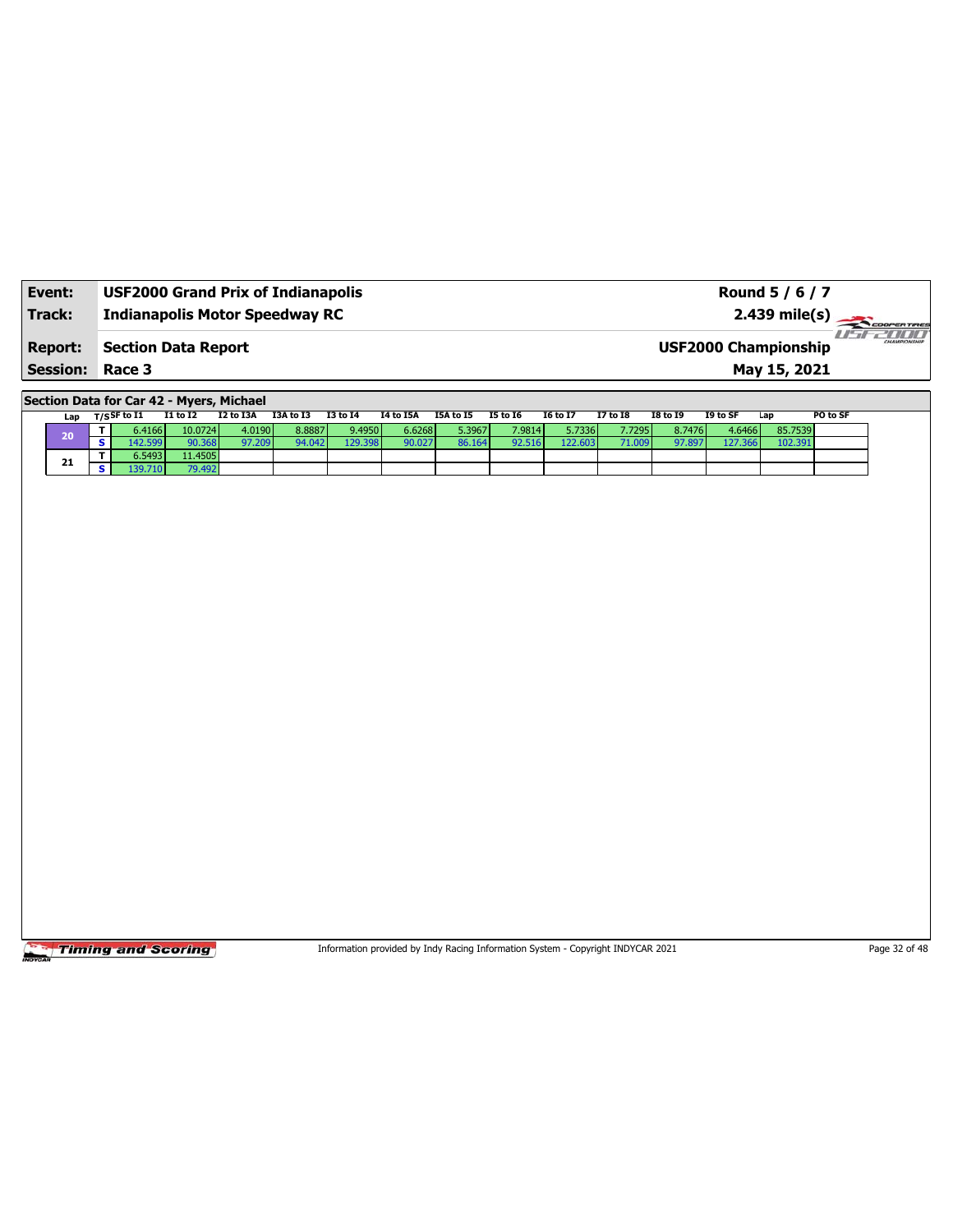| Event:          | <b>USF2000 Grand Prix of Indianapolis</b>                                                   |                                                                                 |                                      |                                                       | Round 5 / 6 / 7                                            |               |
|-----------------|---------------------------------------------------------------------------------------------|---------------------------------------------------------------------------------|--------------------------------------|-------------------------------------------------------|------------------------------------------------------------|---------------|
| <b>Track:</b>   | <b>Indianapolis Motor Speedway RC</b>                                                       |                                                                                 |                                      |                                                       | 2.439 mile(s)                                              | COOPER TIRES  |
| <b>Report:</b>  | <b>Section Data Report</b>                                                                  |                                                                                 |                                      |                                                       | <b>USF2000 Championship</b>                                | 2000          |
| <b>Session:</b> | Race 3                                                                                      |                                                                                 |                                      |                                                       | May 15, 2021                                               |               |
|                 | Section Data for Car 44 - Brooks, Christian                                                 |                                                                                 |                                      |                                                       |                                                            |               |
| Lap             | $T/S$ SF to $I1$<br><b>I1 to I2</b><br>I2 to I3A                                            | I3A to I3<br><b>I3 to 14</b><br><b>I4 to I5A</b>                                | I5A to I5<br><b>I5 to 16</b>         | <b>I6 to I7</b><br><b>I7 to 18</b><br><b>I8 to 19</b> | PO to SF<br>I9 to SF                                       |               |
| $\mathbf{1}$    | 14.3523<br>13.7624<br>5.6811<br>T.<br>$\overline{\mathbf{s}}$<br>63.753<br>66.139<br>68.769 | 8.6835<br>9.5666<br>6.5086<br>96.264<br>128.430<br>91.662                       | 5.2443<br>7.9349<br>88.668<br>93.058 | 5.7777<br>7.3397<br>121.667<br>74.780                 | 152.5763<br>9.2355<br>8.4282<br>92.725<br>70.219<br>52.831 |               |
|                 |                                                                                             |                                                                                 |                                      |                                                       |                                                            |               |
|                 |                                                                                             |                                                                                 |                                      |                                                       |                                                            |               |
|                 |                                                                                             |                                                                                 |                                      |                                                       |                                                            |               |
|                 |                                                                                             |                                                                                 |                                      |                                                       |                                                            |               |
|                 |                                                                                             |                                                                                 |                                      |                                                       |                                                            |               |
|                 |                                                                                             |                                                                                 |                                      |                                                       |                                                            |               |
|                 |                                                                                             |                                                                                 |                                      |                                                       |                                                            |               |
|                 |                                                                                             |                                                                                 |                                      |                                                       |                                                            |               |
|                 |                                                                                             |                                                                                 |                                      |                                                       |                                                            |               |
|                 |                                                                                             |                                                                                 |                                      |                                                       |                                                            |               |
|                 |                                                                                             |                                                                                 |                                      |                                                       |                                                            |               |
|                 |                                                                                             |                                                                                 |                                      |                                                       |                                                            |               |
|                 |                                                                                             |                                                                                 |                                      |                                                       |                                                            |               |
|                 |                                                                                             |                                                                                 |                                      |                                                       |                                                            |               |
|                 |                                                                                             |                                                                                 |                                      |                                                       |                                                            |               |
|                 |                                                                                             |                                                                                 |                                      |                                                       |                                                            |               |
|                 |                                                                                             |                                                                                 |                                      |                                                       |                                                            |               |
|                 | <b>Timing and Scoring</b>                                                                   | Information provided by Indy Racing Information System - Copyright INDYCAR 2021 |                                      |                                                       |                                                            | Page 33 of 48 |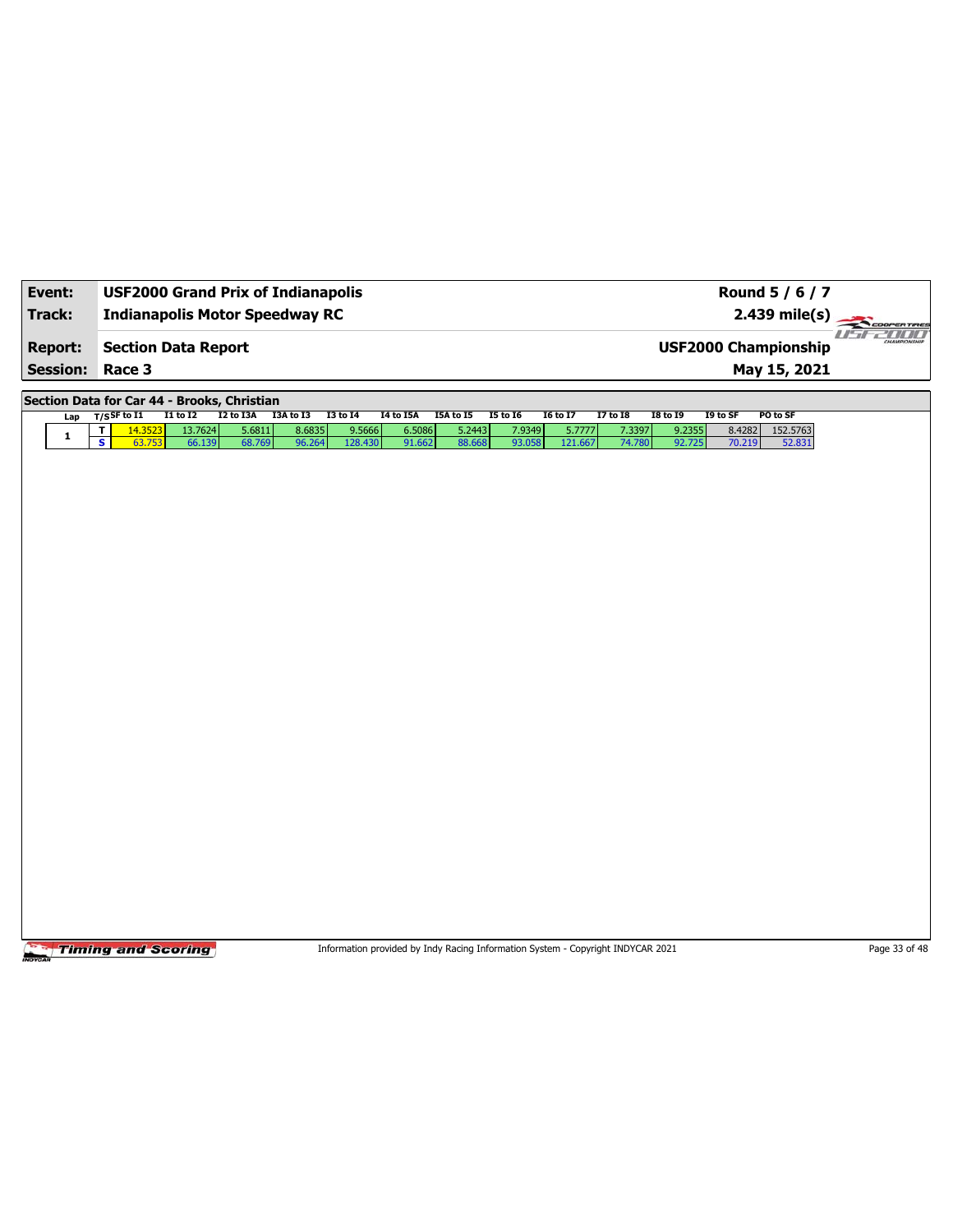| Event:          |                              | <b>USF2000 Grand Prix of Indianapolis</b>      |                   |                  |                   |                   |                   |                  |                   |                   |                   |                   |                   | Round 5 / 6 / 7             |             |
|-----------------|------------------------------|------------------------------------------------|-------------------|------------------|-------------------|-------------------|-------------------|------------------|-------------------|-------------------|-------------------|-------------------|-------------------|-----------------------------|-------------|
| Track:          |                              | <b>Indianapolis Motor Speedway RC</b>          |                   |                  |                   |                   |                   |                  |                   |                   |                   |                   |                   | $2.439$ mile(s)             | COOPERTIRES |
| <b>Report:</b>  |                              | <b>Section Data Report</b>                     |                   |                  |                   |                   |                   |                  |                   |                   |                   |                   |                   | <b>USF2000 Championship</b> |             |
|                 |                              |                                                |                   |                  |                   |                   |                   |                  |                   |                   |                   |                   |                   |                             |             |
| <b>Session:</b> |                              | Race 3                                         |                   |                  |                   |                   |                   |                  |                   |                   |                   |                   |                   | May 15, 2021                |             |
|                 |                              | Section Data for Car 5 - Kohlbecker, Spike (R) |                   |                  |                   |                   |                   |                  |                   |                   |                   |                   |                   |                             |             |
| Lap             |                              | $T/S$ SF to I1                                 | $I1$ to $I2$      | I2 to I3A        | I3A to I3         | $I3$ to $I4$      | <b>I4 to I5A</b>  | <b>I5A to 15</b> | <b>I5 to 16</b>   | I6 to I7          | <b>I7 to I8</b>   | <b>I8 to 19</b>   | I9 to SF          | Lap                         | PO to SF    |
|                 | т                            | 14.5429                                        | 17.5298           | 5.8096           | 13.3947           | 19.0741           | 13.6291           | 5.9879           | 11.7538           | 14.5748           | 14.1742           | 21.7085           | 12.6729           | 164.8523                    | 151.4643    |
| 1               | $\overline{\mathbf{s}}$      | 62.917                                         | 51,925            | 67.248           | 62.406            | 64.414            | 43.773            | 77.657           | 62.823            | 48.231            | 38.723            | 39.448            | 46.700            | 53.262                      | 53.219      |
| 2               | T                            | 8.2304                                         | 12.1551           | 4.2290           | 9.1629            | 9.4549            | 7.0282            | 5.4905           | 9.1414            | 10.3231           | 10.7575           | 15.8225           | 10.9240           | 112.7195                    |             |
|                 | s                            | 111.173                                        | 74.884            | 92.382           | 91.228            | 129.947           | 84.885            | 84.692           | 80.776            | 68.095            | 51.021            | 54.123            | 54.176            | 77,896                      |             |
| з               | T                            | 13.8714                                        | 18.1223           | 7.1837           | 21.7275           | 22.0381           | 13.8199           | 6.7540           | 12.0872           | 12.7229           | 11.3296           | 15.1946           | 9.0775            | 163.9287                    |             |
|                 | s<br>T                       | 65.963<br>15.5688                              | 50.227<br>18.5762 | 54.384<br>6.0805 | 38.472<br>17.6545 | 55,751<br>19.1740 | 43.169<br>12.5860 | 68.848<br>7.5114 | 61.090<br>11.9952 | 55.251<br>13.0470 | 48,445<br>10.2071 | 56.360<br>15.2230 | 65.196<br>9.8129  | 53.562<br>157.4366          |             |
| 4               | $\overline{\mathbf{s}}$      | 58.771                                         | 49.000            | 64.252           | 47.348            | 64.078            | 47.401            | 61.906           | 61.559            | 53.879            | 53.773            | 56.255            | 60.310            | 55.771                      |             |
|                 | T                            | 14.8960                                        | 17.4357           | 6.5491           | 18.1227           | 18.5875           | 14.4520           | 5.9882           | 11.0596           | 12.1157           | 10.4766           | 16.1663           | 8.4970            | 154.3464                    |             |
| 5               | s                            | 61.426                                         | 52.205            | 59.654           | 46.125            | 66.100            | 41.281            | 77.653           | 66.766            | 58.020            | 52.389            | 52.972            | 69.650            | 56.888                      |             |
|                 | T                            | 14.7737                                        | 18.9456           | 4.7426           | 13.2586           | 18,8035           | 13.7716           | 5.9513           | 13.3550           | 14.6891           | 11.7065           | 8.8741            | 4.6747            | 143.546                     |             |
| 6               | s                            | 61.934                                         | 48.044            | 82.377           | 63.047            | 65.341            | 43.320            | 78.134           | 55.291            | 47.856            | 46.885            | 96.50             | 126.600           | 61.168                      |             |
|                 | T                            | 6.4332                                         | 11.0189           | 4.1596           | 8.9476            | 9.3351            | 6.8737            | 5.6171           | 7.9193            | 5.8013            | 7.7353            | 8.7948            | 4.6585            | 87.2944                     |             |
| $\overline{ }$  | s                            | 142.231                                        | 82.606            | 93.923           | 93.423            | 131.615           | 86.793            | 82.783           | 93.242            | 121.172           | 70.956            | 97.372            | 127.041           | 100.584                     |             |
|                 | T                            | 6.4622                                         | 10.4160           | 4.1178           | 9.1296            | 9.4442            | 6.8488            | 5.4654           | 7.8405            | 5.7546            | 7.6891            | 8.7773            | 4.6137            | 86.5592                     |             |
| 8               | s                            | 141.593                                        | 87.387            | 94.876           | 91.560            | 130.094           | 87.109            | 85.081           | 94.179            | 122.155           | 71.382            | 97.566            | 128.274           | 101.438                     |             |
| 9               | T                            | 6.4017                                         | 10.4265           | 4.0791           | 8.9263            | 9.4041            | 6.9120            | 5.5080           | 7.9132            | 5.7335            | 7.7012            | 8.8548            | 4.6457            | 86.5061                     |             |
|                 | $\overline{\mathbf{s}}$      | 142.931                                        | 87.299            | 95.776           | 93.646            | 130.649           | 86.312            | 84.423           | 93.314            | 122.605           | 71.270            | 96.712            | 127.391           | 101.500                     |             |
| 10              | т                            | 6.4207                                         | 10.0813           | 4.0993           | 8.8380            | 9.5115            | 6.7475            | 5.3888           | 7.8759            | 5.7640            | 7.7294            | 8.8149            | 4.6478            | 85.9191                     |             |
|                 | s                            | 142.508                                        | 90.289            | 95.305           | 94.581            | 129.174           | 88.417            | 86.290           | 93.756            | 121.956           | 71.010            | 97.150            | 127.333           | 102.194                     |             |
| 11              | T                            | 6.4748                                         | 10.3968           | 4.0885           | 8.8521            | 9.4688            | 6.8365            | 5.4065           | 7.8968            | 5.7669            | 7.7490            | 8.8832            | 4.6310            | 86.4509                     |             |
|                 | s                            | 141.317                                        | 87.549            | 95.556           | 94.431            | 129.756           | 87.266            | 86.008           | 93.507            | 121.895           | 70.830            | 96.403            | 127.795           | 101.565                     |             |
| 12              | T                            | 6.3770                                         | 10.0807           | 4.0875           | 8.8825            | 9.5899            | 6.7293            | 5.3860           | 7.8410            | 5.7767            | 7.6063            | 8.8602            | 4.6850            | 85.9021                     |             |
|                 | s                            | 143.484                                        | 90.294            | 95.580           | 94.107            | 128.118           | 88.656            | 86.335           | 94.173            | 121.688           | 72.159            | 96.653            | 126.322           | 102.214                     |             |
| 13              | T<br>$\overline{\mathbf{s}}$ | 6.5126<br>140.497                              | 9.9652<br>91.341  | 4.0325<br>96.883 | 8.7975<br>95.017  | 9.5303<br>128.919 | 6.6312<br>89.967  | 5.3894<br>86.280 | 7.8547<br>94.009  | 5.7771<br>121.679 | 7.6024<br>72.196  | 8.8702<br>96.544  | 4.6567<br>127.090 | 85.6198<br>102.551          |             |
|                 | T                            | 6.4589                                         | 9.9878            | 4.0593           | 8.7382            | 9.4723            | 6.5825            | 5.3945           | 7.8511            | 5.7499            | 7.6695            | 8.8822            | 4.6615            | 85.5077                     |             |
| 14              | s                            | 141.665                                        | 91.134            | 96.244           | 95.661            | 129.708           | 90.633            | 86.199           | 94.052            | 122.255           | 71.564            | 96.413            | 126.959           | 102.685                     |             |
|                 | T                            | 6.4310                                         | 10.0827           | 4.0580           | 8.7879            | 9.4610            | 6.6373            | 5.3587           | 7.9640            | 5.7999            | 7.6443            | 8.8639            | 4.6920            | 85.7807                     |             |
| 15              | s                            | 142.280                                        | 90.276            | 96.274           | 95.120            | 129.863           | 89.885            | 86.775           | 92.718            | 121.201           | 71.800            | 96.613            | 126.133           | 102.359                     |             |
|                 | T                            | 6.4883                                         | 10.0485           | 4.0579           | 8.8637            | 9.5692            | 6.6729            | 5.3260           | 7.8846            | 5.7930            | 7.6711            | 8.8909            | 4.6743            | 85.9404                     |             |
| 16              | s                            | 141.023                                        | 90.583            | 96.277           | 94.307            | 128.395           | 89.405            | 87,308           | 93.652            | 121.346           | 71.550            | 96.319            | 126.611           | 102.168                     |             |
|                 | T                            | 6.4552                                         | 10.0163           | 4.0329           | 8.7385            | 9.4377            | 6.8684            | 5.3739           | 8.0493            | 5.7892            | 7.7012            | 8.8781            | 4.6604            | 86.0011                     |             |
| 17              | s                            | 141.746                                        | 90.875            | 96.874           | 95.658            | 130.184           | 86.860            | 86.529           | 91.736            | 121.425           | 71.270            | 96.458            | 126.989           | 102.096                     |             |
|                 | T                            | 6.4414                                         | 10.1357           | 4.0428           | 8.7661            | 9.4419            | 6.8104            | 5.4150           | 7.9915            | 5.7569            | 7.8171            | 8.8960            | 4.6856            | 86.2004                     |             |
| 18              | s                            | 142.050                                        | 89.804            | 96.636           | 95.357            | 130.126           | 87.600            | 85.873           | 92.399            | 122.106           | 70.213            | 96.264            | 126.306           | 101.860                     |             |
|                 | т                            | 6.4761                                         | 10.0507           | 4.0643           | 8.7440            | 9.4296            | 6.8529            | 5.3449           | 7.9370            | 5.7816            | 7.7426            | 8.8561            | 4.6629            | 85.9427                     |             |
| 19              | s                            | 141.289                                        | 90.564            | 96.125           | 95.598            | 130.296           | 87.057            | 86.999           | 93.034            | 121.585           | 70.889            | 96.698            | 126.921           | 102.166                     |             |

Information provided by Indy Racing Information System - Copyright INDYCAR 2021 Page 34 of 48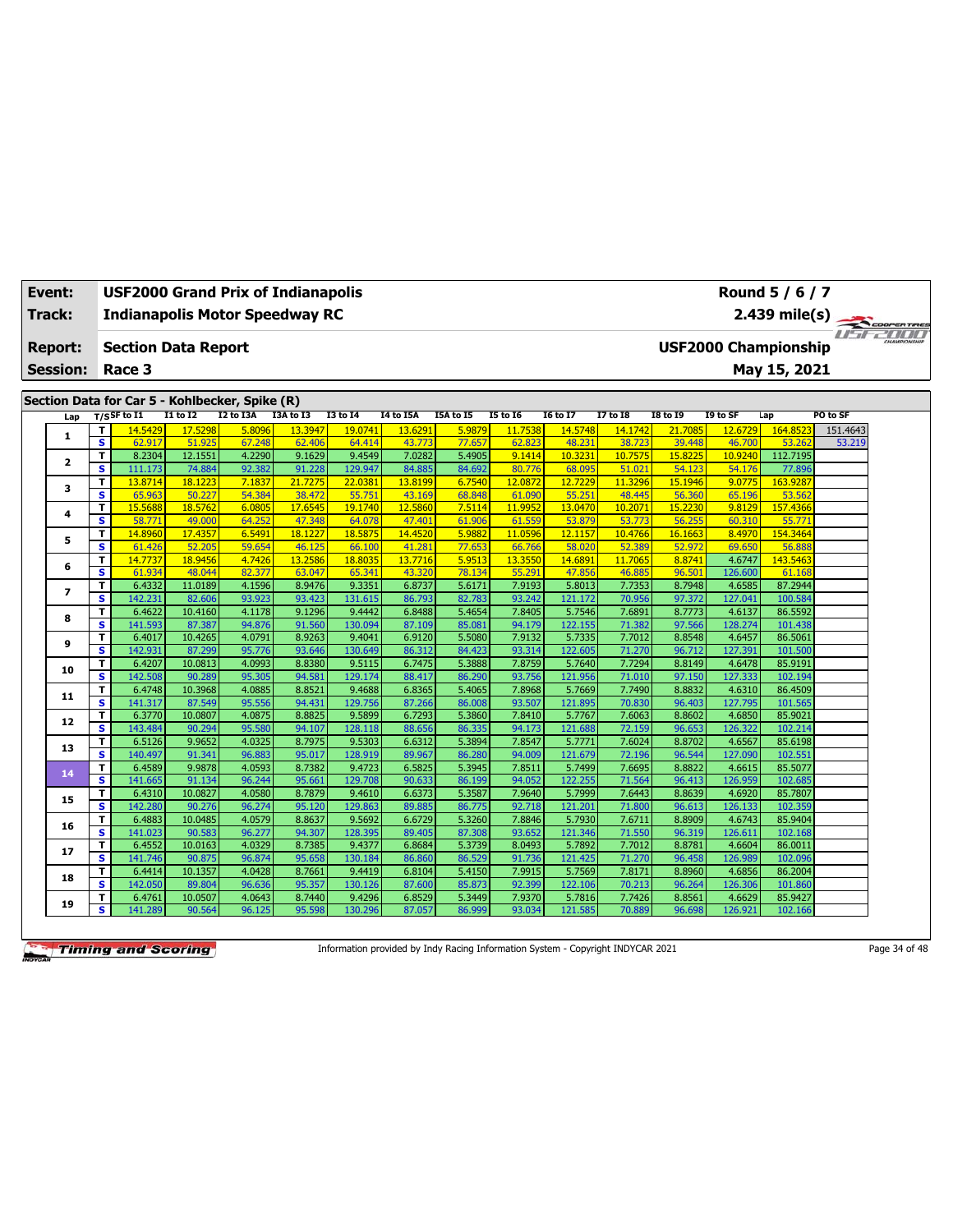| Event:                 | <b>USF2000 Grand Prix of Indianapolis</b> | Round 5 / 6 / 7                                        |
|------------------------|-------------------------------------------|--------------------------------------------------------|
| Track:                 | <b>Indianapolis Motor Speedway RC</b>     | $2.439 \text{ mile(s)}$                                |
| <b>Report:</b>         | Section Data Report                       | 78 BU B<br>CHAMPIONSHIP<br><b>USF2000 Championship</b> |
| <b>Session: Race 3</b> |                                           | May 15, 2021                                           |

**Section Data for Car 5 - Kohlbecker, Spike (R)**

| Lap | T/S <sup>SF to I1</sup> | I1 to I2 | I2 to I3A | I3A to I3 | <b>I3 to 14</b> | I4 to I5A | I5A to I5 | <b>I5 to 16</b> | <b>16 to 17</b> | 17 to 18 | <b>I8 to 19</b> | I9 to SF | Lap     | PO to SF |
|-----|-------------------------|----------|-----------|-----------|-----------------|-----------|-----------|-----------------|-----------------|----------|-----------------|----------|---------|----------|
| 20  | 6.4341                  | 10.1519  | 4.0384    | 8.8489    | 9.4482          | 6.9096    | 5.3497    | 7.9878          | 5.7868          | 7.7172   | 8.8680          | 4.6574   | 86.1980 |          |
|     | 42.211                  | 89.661   | 96.742    | 94.465    | 130.039         | 86.342    | 86.921    | 92.442          | 121.476         | 71.122 l | 96.568          | 127.071  | 101.863 |          |
| 21  | 7.4121                  | 13.0112  |           |           |                 |           |           |                 |                 |          |                 |          |         |          |
|     | 23.447                  | 69.957   |           |           |                 |           |           |                 |                 |          |                 |          |         |          |

**Timing and Scoring** 

Information provided by Indy Racing Information System - Copyright INDYCAR 2021 Page 35 of 48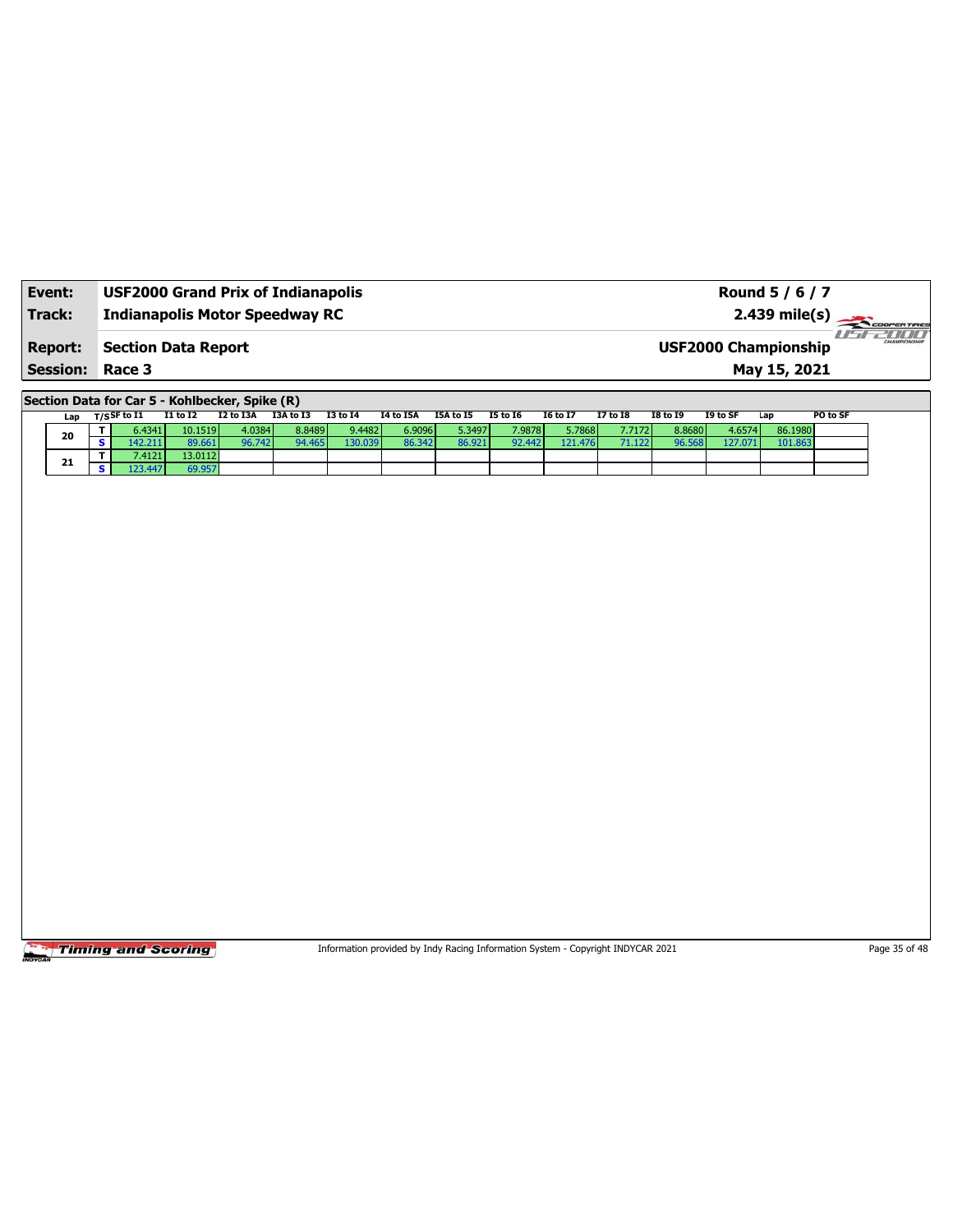| Event:          | <b>USF2000 Grand Prix of Indianapolis</b> | Round 5 / 6 / 7                                            |
|-----------------|-------------------------------------------|------------------------------------------------------------|
| Track:          | <b>Indianapolis Motor Speedway RC</b>     | $2.439 \text{ mile(s)}$                                    |
| <b>Report:</b>  | Section Data Report                       | <b>HIMI</b><br>CHAMPIONSHIP<br><b>USF2000 Championship</b> |
| <b>Session:</b> | Race 3                                    | May 15, 2021                                               |

**Section Data for Car 6 - Garg, Bijoy**

|     |  |             |                 | ___          |           |                 |           |           |                 |                 |                 |                 |          |          |          |
|-----|--|-------------|-----------------|--------------|-----------|-----------------|-----------|-----------|-----------------|-----------------|-----------------|-----------------|----------|----------|----------|
| Lap |  | T/SSF to I1 | <b>I1 to I2</b> | I2 to I3A    | I3A to I3 | <b>I3 to 14</b> | I4 to I5A | I5A to I5 | <b>I5 to 16</b> | <b>I6 to I7</b> | <b>I7 to I8</b> | <b>I8 to I9</b> | I9 to SF | Lap      | PO to SF |
|     |  | 20.0252     | 19.8049         | 6.2864       | 10.9360   | 17.2460         | 12.9736 l | 6.6539    | 8.3357          | 7.2108          | 8.5057          | 18,7822         | 11.3704  | 148.1308 | 143.5068 |
|     |  | 45.692      | 45.960          | 147'<br>62.1 | 76.436    | 71.242          | 45.985    | 69.884    | 88.584          | 97.486          | 64.529          | 45.594          | 52.049   | 59.275   | 56.170   |
|     |  | 7.8488      | 12.0911         | 4.3404       |           |                 |           |           |                 |                 |                 |                 |          |          |          |
|     |  | 16.578      | 75.281          | 90.011       |           |                 |           |           |                 |                 |                 |                 |          |          |          |

**Timing and Scoring** 

Information provided by Indy Racing Information System - Copyright INDYCAR 2021 Page 36 of 48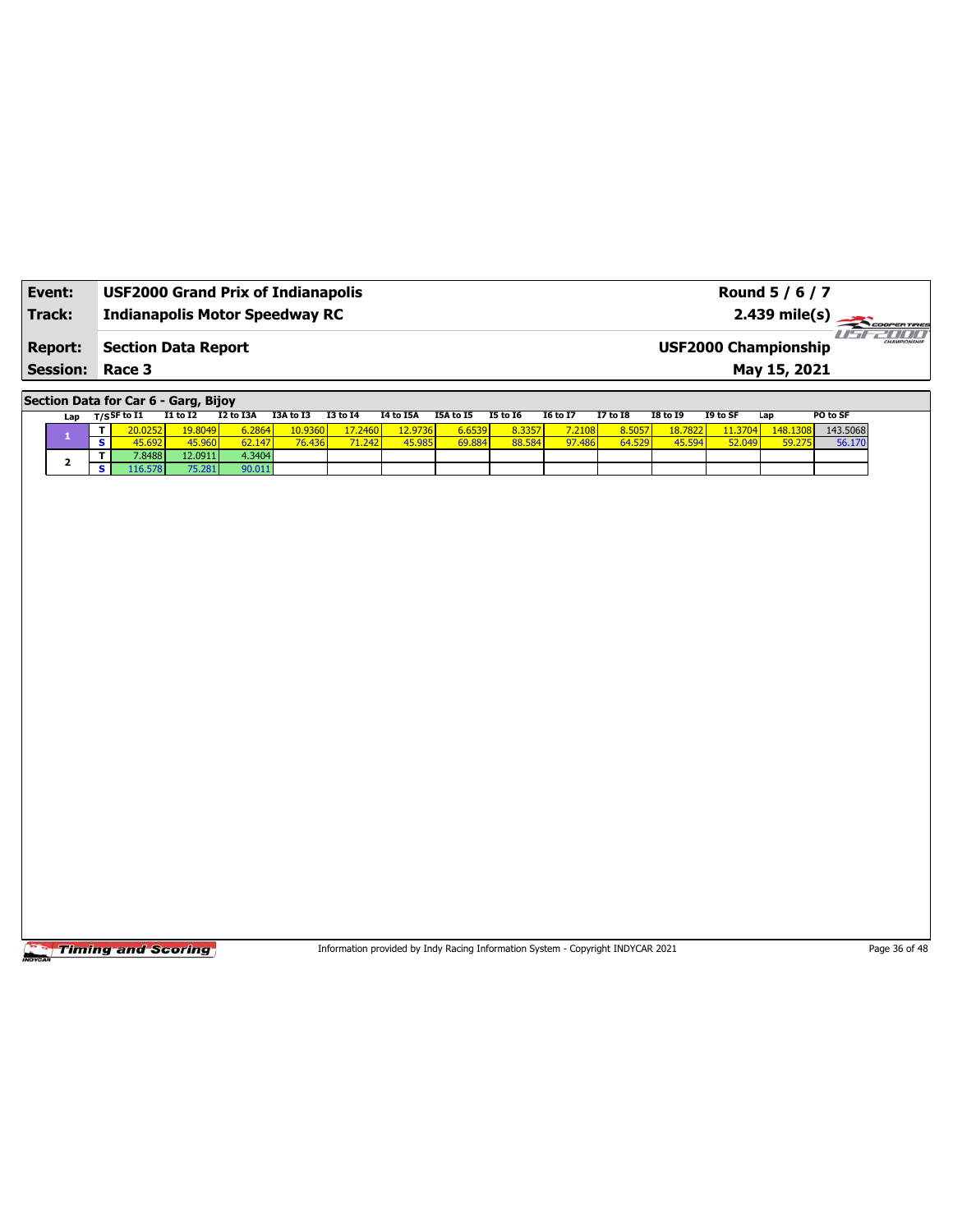| Event:<br>Track:         |                               | <b>USF2000 Grand Prix of Indianapolis</b><br><b>Indianapolis Motor Speedway RC</b> |                   |                  |                   |                   |                  |                  |                   |                   |                  |                   |                             | Round 5 / 6 / 7<br>2.439 mile(s) | COOPERTIRES           |  |
|--------------------------|-------------------------------|------------------------------------------------------------------------------------|-------------------|------------------|-------------------|-------------------|------------------|------------------|-------------------|-------------------|------------------|-------------------|-----------------------------|----------------------------------|-----------------------|--|
| <b>Report:</b>           |                               | <b>Section Data Report</b>                                                         |                   |                  |                   |                   |                  |                  |                   |                   |                  |                   | <b>USF2000 Championship</b> |                                  | <b>Fiftee All III</b> |  |
| <b>Session:</b>          |                               | Race 3                                                                             |                   |                  |                   |                   |                  |                  |                   |                   |                  |                   |                             | May 15, 2021                     |                       |  |
|                          |                               |                                                                                    |                   |                  |                   |                   |                  |                  |                   |                   |                  |                   |                             |                                  |                       |  |
|                          |                               | Section Data for Car 63 - Burke, Trey (R)                                          |                   |                  |                   |                   |                  |                  |                   |                   |                  |                   |                             |                                  |                       |  |
| Lap                      |                               | $T/S$ SF to I1                                                                     | I1 to I2          | I2 to I3A        | I3A to I3         | <b>I3 to 14</b>   | <b>I4 to I5A</b> | I5A to I5        | <b>I5 to 16</b>   | <b>I6 to I7</b>   | <b>17 to 18</b>  | <b>I8 to 19</b>   | I9 to SF                    | Lap                              | PO to SF              |  |
| 1                        | T<br>$\overline{\mathbf{s}}$  | 18.3295                                                                            | 20,2205           | 5.5399           | 11.1353           | 17,3605           | 13.3060          | 5.7839           | 8.3146            | 7.1201            | 8.2903           | 18.2956           | 10.7932                     | 144.4894                         | 143.6194              |  |
|                          | T                             | 49.920<br>7.8639                                                                   | 45.015<br>12.2865 | 70.521<br>4.1644 | 75.068<br>11.3538 | 70.772<br>10.5179 | 44.836<br>7.1854 | 80.396<br>6.5761 | 88.809<br>10.1005 | 98.728<br>11.5631 | 66.206<br>9.7063 | 46.807<br>15.7860 | 54.833<br>9.9905            | 60.768<br>117.0944               | 56.126                |  |
| $\overline{2}$           | $\overline{\mathbf{s}}$       | 116.354                                                                            | 74.084            | 93.815           | 73.624            | 116.814           | 83.028           | 70.711           | 73.106            | 60.793            | 56.547           | 54.248            | 59.238                      | 74.986                           |                       |  |
|                          | т                             | 16.5379                                                                            | 19.2738           | 6.6545           | 23.7751           | 19.6786           | 12.5741          | 7.2537           | 11.5460           | 12,7478           | 10.8943          | 15.0270           | 10.0458                     | 166.0086                         |                       |  |
| з                        | $\overline{\mathbf{s}}$       | 55.327                                                                             | 47.226            | 58.709           | 35.159            | 62.435            | 47,446           | 64.105           | 63.954            | 55.143            | 50.381           | 56.988            | 58.912                      | 52.891                           |                       |  |
|                          | т                             | 16.0197                                                                            | 19.9435           | 5.4520           | 19.3635           | 15.662            | 16.2042          | 6.2864           | 9.7968            | 14.0777           | 13.2704          | 11.5334           | 9.2569                      | 156.8668                         |                       |  |
| 4                        | S                             | 57.117                                                                             | 45.640            | 71.658           | 43.169            | 78.445            | 36.817           | 73.969           | 75.372            | 49.934            | 41.360           | 74.251            | 63.933                      | 55.974                           |                       |  |
|                          | T                             | 15.0060                                                                            | 19.3723           | 5.9183           | 20.4313           | 16.0907           | 16.1003          | 5.9473           | 9.0079            | 12.9043           | 10.0096          | 17.5732           | 7.0455                      | 155.4067                         |                       |  |
| 5                        | $\overline{\mathbf{s}}$       | 60.976                                                                             | 46.986            | 66.013           | 40.913            | 76.357            | 37.055           | 78.187           | 81.974            | 54.474            | 54.834           | 48.731            | 83.999                      | 56.499                           |                       |  |
| 6                        | T                             | 14.4482                                                                            | 21.3234           | 4.1705           | 13.7026           | 16.5913           | 14.5948          | 5.8513           | 9.5795            | 14.8454           | 9.3492           | 8.9958            | 4.6618                      | 138.1138                         |                       |  |
|                          | $\overline{\mathbf{s}}$       | 63.330                                                                             | 42.687            | 93.677           | 61.004            | 74.053            | 40.877           | 79.470           | 77.082            | 47.352            | 58.707           | 95.196            | 126.951                     | 63.574                           |                       |  |
| $\overline{\phantom{a}}$ | T                             | 6.5953                                                                             | 10.5059           | 4.0618           | 9.0031            | 9.4554            | 7.1651           | 5.6030           | 7.9838            | 5.8156            | 7.9713           | 8.7659            | 4.6274                      | 87.5536                          |                       |  |
|                          | s                             | 138.735                                                                            | 86.640            | 96.184           | 92.847            | 129.940           | 83.263           | 82.991           | 92.488            | 120.874           | 68.855           | 97.693            | 127.894                     | 100.286                          |                       |  |
| 8                        | T                             | 6.5433                                                                             | 10.6278           | 4.1654           | 9.2844            | 9.4573            | 7.0037           | 5.6648           | 8.2123            | 5.8594            | 7.8679           | 8.8457            | 4.6147                      | 88.1467                          |                       |  |
|                          | s                             | 139.838                                                                            | 85.646            | 93.792           | 90.034            | 129.914           | 85.182           | 82.086           | 89.915            | 119.970           | 69.760           | 96.811            | 128.246                     | 99.611                           |                       |  |
| 9                        | T                             | 6.4672                                                                             | 10.3204           | 4.0732           | 8.7545            | 9.3678            | 6.9310           | 5.3561           | 8.0311            | 5.7119            | 8.7844           | 8.8919            | 4.6853                      | 87.3748                          |                       |  |
|                          | s                             | 141.483                                                                            | 88.197            | 95.915           | 95.483            | 131.155           | 86.076           | 86.817           | 91.944            | 123.068           | 62.482           | 96.308            | 126.314                     | 100.491                          |                       |  |
| 10                       | T                             | 6.4648                                                                             | 10.1462           | 4.0213           | 8.9092            | 9.5047            | 6.7934           | 5.2861           | 7.8216            | 5.7620            | 7.6775           | 8.8168            | 4.6326                      | 85.8362                          |                       |  |
|                          | s                             | 141.536                                                                            | 89.711            | 97.153           | 93.825            | 129.266           | 87.819           | 87.967           | 94.406            | 121.998           | 71.490           | 97.129            | 127.751                     | 102.293                          |                       |  |
| 11                       | T.<br>s                       | 6.3807                                                                             | 10.2510<br>88.794 | 4.1022<br>95.237 | 8.7675<br>95.342  | 9.4706<br>129.732 | 6.7759<br>88.046 | 5.2217<br>89.051 | 8.0141<br>92.139  | 5.7705<br>121.819 | 7.7649<br>70.685 | 8.8714<br>96.531  | 4.6454<br>127.399           | 86.0359<br>102.055               |                       |  |
|                          |                               | 143.401<br>6.3998                                                                  | 10.3596           | 4.2012           | 9.2220            | 9.4297            | 7.0124           | 5.5899           | 8.3083            | 5.9279            | 8.2726           | 9.0551            | 4.6678                      | 88.4463                          |                       |  |
| 12                       | T.<br>$\overline{\mathbf{s}}$ | 142.973                                                                            | 87.863            | 92.993           | 90.643            | 130.294           | 85.077           | 83.186           | 88.876            | 118.584           | 66.347           | 94.573            | 126.787                     | 99.274                           |                       |  |
|                          | T.                            | 6.4448                                                                             | 10.8296           | 4.1454           | 8.7784            | 9.4013            | 6.8468           | 5.2757           | 7.8757            | 5.7394            | 7.7020           | 8.7523            | 4.6820                      | 86.4734                          |                       |  |
| 13                       | s.                            | 141.975                                                                            | 84.050            | 94.245           | 95.223            | 130.688           | 87.134           | 88.140           | 93.758            | 122.479           | 71.262           | 97.844            | 126.403                     | 101.539                          |                       |  |
|                          | T.                            | 6.4938                                                                             | 10.0119           | 4.0323           | 8.7283            | 9.4464            | 6.9252           | 5.2019           | 7.8174            | 5.7784            | 7.6265           | 8.9326            | 4.7176                      | 85.7123                          |                       |  |
| 14                       | s.                            | 140.904                                                                            | 90.915            | 96.88            | 95.770            | 130.064           | 86.148           | 89.390           | 94.457            | 121.652           | 71.968           | 95.869            | 125.449                     | 102.440                          |                       |  |
|                          | T                             | 6.4978                                                                             | 10.1547           | 4.0344           | 8.7022            | 9.5128            | 6.8190           | 5.2241           | 7.9286            | 5.8650            | 7.7252           | 8.8395            | 4.6858                      | 85.9891                          |                       |  |
| 15                       | s.                            | 140.817                                                                            | 89.636            | 96.838           | 96.057            | 129.156           | 87.490           | 89.011           | 93.132            | 119.856           | 71.048           | 96.879            | 126.300                     | 102.111                          |                       |  |
|                          | T                             | 6.4938                                                                             | 10.1978           | 4.0596           | 8.8151            | 9.5147            | 6.8617           | 5.2160           | 7.9508            | 5.8508            | 7.6300           | 8.8414            | 4.7108                      | 86.1425                          |                       |  |
| 16                       | s.                            | 140.904                                                                            | 89.257            | 96.237           | 94.827            | 129.130           | 86.945           | 89.149           | 92.872            | 120.147           | 71.935           | 96.858            | 125.630                     | 101.929                          |                       |  |
|                          | T.                            | 6.4981                                                                             | 9.8612            | 4.0865           | 8.7559            | 9.4848            | 6.7667           | 5.3374           | 7.9290            | 5.8091            | 7.6434           | 8.8520            | 4.7068                      | 85.7309                          |                       |  |
| 17                       | s                             | 140.810                                                                            | 92.304            | 95.603           | 95.468            | 129.537           | 88.166           | 87.121           | 93.128            | 121.009           | 71.809           | 96.742            | 125.737                     | 102.418                          |                       |  |
| 18                       | T                             | 6.5177                                                                             | 10.0225           | 4.1327           | 8.7489            | 9.5081            | 6.6910           | 5.2587           | 8.0292            | 5.8545            | 8.0201           | 8.9024            | 4.7188                      | 86.4046                          |                       |  |
|                          | s                             | 140.387                                                                            | 90.818            | 94.534           | 95.544            | 129.220           | 89.163           | 88.425           | 91.965            | 120.07            | 68.436           | 96.195            | 125.417                     | 101.620                          |                       |  |
| 19                       | T                             | 6.4924                                                                             | 10.5702           | 4.2090           | 9.2723            | 9.4381            | 6.8541           | 5.4394           | 7.9458            | 5.7773            | 7.8731           | 8.9840            | 4.7014                      | 87.5571                          |                       |  |
|                          | s                             | 140.934                                                                            | 86.113            | 92.821           | 90.151            | 130.178           | 87.041           | 85.487           | 92.931            | 121.675           | 69.714           | 95.321            | 125.881                     | 100.282                          |                       |  |

Information provided by Indy Racing Information System - Copyright INDYCAR 2021 Page 37 of 48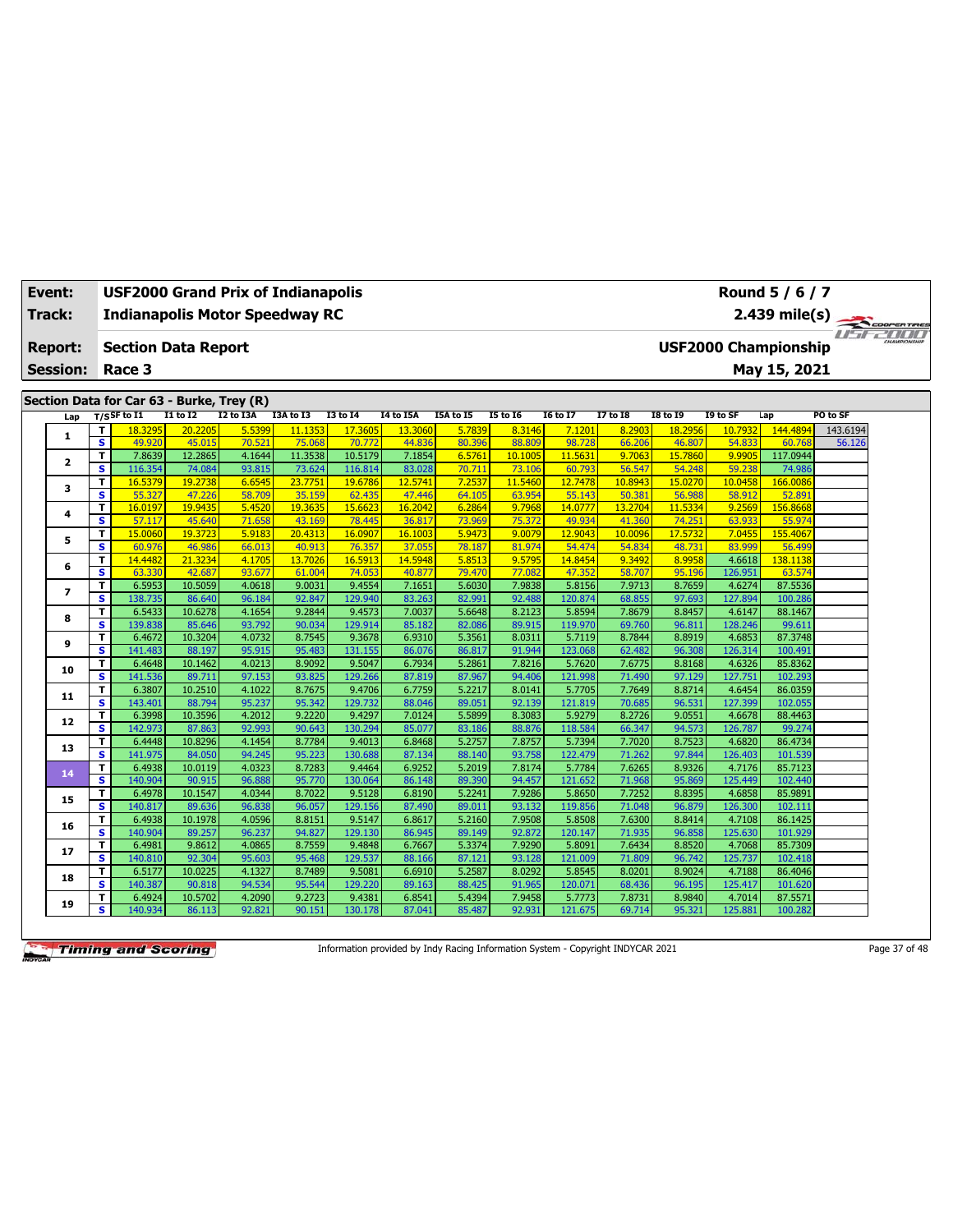| Event:          | <b>USF2000 Grand Prix of Indianapolis</b> | Round 5 / 6 / 7                                    |
|-----------------|-------------------------------------------|----------------------------------------------------|
| Track:          | <b>Indianapolis Motor Speedway RC</b>     | $2.439 \text{ mile(s)}$                            |
| <b>Report:</b>  | <b>Section Data Report</b>                | <b>CHAMPIONSHIP</b><br><b>USF2000 Championship</b> |
| <b>Session:</b> | Race 3                                    | May 15, 2021                                       |

**Section Data for Car 63 - Burke, Trey (R)**

| Lap | $_{\rm T/S}$ SF to I1 | I1 to I2 | I2 to I3A | I3A to I3 | I3 to I4 | I4 to I5A | I5A to I5 | 15 to 16 | <b>16 to 17</b> | <b>I7 to I8</b> | <b>I8 to I9</b> | I9 to SF | Lap     | PO to SF |
|-----|-----------------------|----------|-----------|-----------|----------|-----------|-----------|----------|-----------------|-----------------|-----------------|----------|---------|----------|
| 20  | 6.4064                | 10.4125  | 4.0491    | 9.0094    | 9.5126   | 7.9953    | 6.4441    | 8.5114   | 6.2209          | 8.2443          | 9.0953          | 4.8314   | 90.7327 |          |
|     | 42.826                | 87.417   | 96.486    | 92.782    | 129.159  | 74.618    | 2.159     | 86.755   | 112.999         | 66.575          | 94.155          | 122.494. | 96.77   |          |
| 21  | 7.4392                |          |           |           |          |           |           |          |                 |                 |                 |          |         |          |
|     |                       |          |           |           |          |           |           |          |                 |                 |                 |          |         |          |

**Timing and Scoring** 

Information provided by Indy Racing Information System - Copyright INDYCAR 2021 Page 38 of 48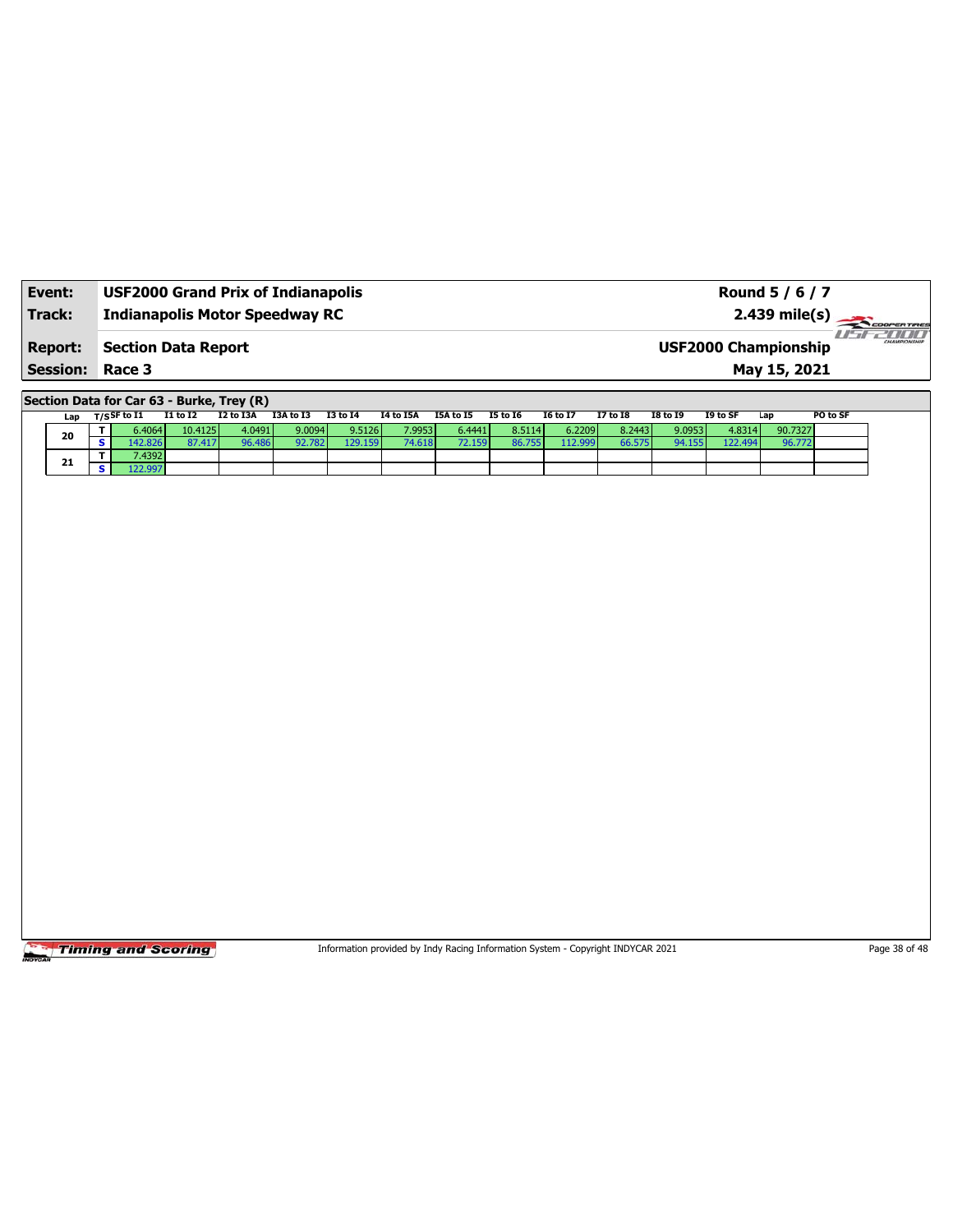| Event:<br>Track: |                          |                               | <b>USF2000 Grand Prix of Indianapolis</b><br><b>Indianapolis Motor Speedway RC</b> |                   |                  |                  |                   |                  |                  |                  |                   |                  |                   |                             | Round 5 / 6 / 7<br>2.439 mile(s) |          | COOPERTIRES           |
|------------------|--------------------------|-------------------------------|------------------------------------------------------------------------------------|-------------------|------------------|------------------|-------------------|------------------|------------------|------------------|-------------------|------------------|-------------------|-----------------------------|----------------------------------|----------|-----------------------|
|                  | <b>Report:</b>           |                               | <b>Section Data Report</b>                                                         |                   |                  |                  |                   |                  |                  |                  |                   |                  |                   | <b>USF2000 Championship</b> |                                  |          | <b>Fiftee All III</b> |
|                  | <b>Session:</b>          |                               | Race 3                                                                             |                   |                  |                  |                   |                  |                  |                  |                   |                  |                   |                             | May 15, 2021                     |          |                       |
|                  |                          |                               |                                                                                    |                   |                  |                  |                   |                  |                  |                  |                   |                  |                   |                             |                                  |          |                       |
|                  |                          |                               | Section Data for Car 8 - Lee, Jackson (R)                                          |                   |                  |                  |                   |                  |                  |                  |                   |                  |                   |                             |                                  |          |                       |
|                  | Lap                      |                               | $T/S$ SF to I1                                                                     | $I1$ to $I2$      | I2 to I3A        | I3A to I3        | <b>I3 to 14</b>   | <b>I4 to I5A</b> | I5A to I5        | <b>I5 to 16</b>  | <b>I6 to I7</b>   | <b>17 to 18</b>  | <b>I8 to 19</b>   | I9 to SF                    | Lap                              | PO to SF |                       |
|                  | 1                        | T                             | 19.4527                                                                            | 18.7870           | 6.6793           | 12.0309          | 17.1585           | 12.7622          | 6.9558           | 8.3532           | 7.2981            | 8.6634           | 18.2789           | 13.2260                     | 149.6460                         | 146.5757 |                       |
|                  |                          | $\overline{\mathbf{s}}$<br>T  | 47.037<br>7.8288                                                                   | 48.450<br>12.2109 | 58.491<br>4.1388 | 69.480<br>9.6893 | 71.605<br>9.6634  | 46.747<br>6.7805 | 66.851<br>5.6565 | 88.398<br>9.2741 | 96.320<br>10.3880 | 63.354<br>10.563 | 46.850<br>15.8719 | 44.747<br>10.7577           | 58.674<br>112.8229               | 54.994   |                       |
|                  | $\overline{2}$           | $\overline{\mathbf{s}}$       | 116.876                                                                            | 74.542            | 94.395           | 86.271           | 127.143           | 87.986           | 82.206           | 79.621           | 67.670            | 51.961           | 53.955            | 55.013                      | 77.825                           |          |                       |
|                  |                          | т                             | 16.0370                                                                            | 17.4866           | 7.2747           | 21,4078          | 22.2447           | 13.9146          | 6.0519           | 12.3668          | 12.2617           | 11.590           | 15.0933           | 9.8049                      | 165.5342                         |          |                       |
|                  | з                        | $\overline{\mathbf{s}}$       | 57.056                                                                             | 52.053            | 53.704           | 39.047           | 55.233            | 42.875           | 76.835           | 59.709           | 57.329            | 47.356           | 56.738            | 60.359                      | 53.043                           |          |                       |
|                  |                          | т                             | 14.8793                                                                            | 18.9643           | 6.2765           | 18.7524          | 18.0877           | 13.0349          | 6.2661           | 12.1179          | 13.1177           | 11.8134          | 13.5569           | 10.2173                     | 157.0844                         |          |                       |
|                  | 4                        | S                             | 61.495                                                                             | 47.997            | 62.245           | 44.576           | 67.927            | 45.769           | 74.209           | 60.935           | 53.588            | 46.461           | 63.168            | 57.923                      | 55.896                           |          |                       |
|                  |                          | T                             | 15.1040                                                                            | 17.7082           | 6.6251           | 20.7503          | 15.8980           | 15.0983          | 5.6066           | 10.7574          | 11.9026           | 12.0911          | 16.4234           | 7.0996                      | 155.0646                         |          |                       |
|                  | 5                        | $\overline{\mathbf{s}}$       | 60.580                                                                             | 51.401            | 58.970           | 40.284           | 77.282            | 39.514           | 82.938           | 68.642           | 59.059            | 45.394           | 52.143            | 83.359                      | 56.624                           |          |                       |
|                  | 6                        | T                             | 14.4386                                                                            | 19.5775           | 4.6360           | 15.9972          | 15.0361           | 14.1518          | 5.6031           | 12.4600          | 14.2587           | 11.2723          | 8.8299            | 4.6726                      | 140.9338                         |          |                       |
|                  |                          | $\overline{\mathbf{s}}$       | 63.372                                                                             | 46.494            | 84.271           | 52.253           | 81.712            | 42.157           | 82.990           | 59.262           | 49.300            | 48.691           | 96.985            | 126.657                     | 62.302                           |          |                       |
|                  | $\overline{\phantom{a}}$ | T                             | 6.4741                                                                             | 10.2505           | 4.1283           | 9.0748           | 9.3786            | 7.0335           | 5.4740           | 7.9427           | 5.7997            | 7.9912           | 8.7556            | 4.6839                      | 86.9869                          |          |                       |
|                  |                          | s                             | 141.332                                                                            | 88.798            | 94.635           | 92.113           | 131.004           | 84.821           | 84.947           | 92.967           | 121.205           | 68.684           | 97.808            | 126.352                     | 100.939                          |          |                       |
|                  | 8                        | T                             | 6.5270                                                                             | 10.0507           | 3.9884           | 8.9558           | 9.4221            | 6.8779           | 5.4545           | 7.9542           | 5.7990            | 7.8008           | 8.7642            | 4.6660                      | 86.2606                          |          |                       |
|                  |                          | s                             | 140.187                                                                            | 90.564            | 97.955           | 93.337           | 130.399           | 86.740           | 85.251           | 92.833           | 121.220           | 70.360           | 97.712            | 126.836                     | 101.789                          |          |                       |
|                  | 9                        | T                             | 6.4637                                                                             | 11.3976           | 4.1198           | 8.8726           | 9.5251            | 6.7555           | 5.2504           | 7.8932           | 5.7926            | 7.6870           | 8.8089            | 4.6694                      | 87.2358                          |          |                       |
|                  |                          | s                             | 141.560                                                                            | 79.861            | 94.830           | 94.212           | 128.989           | 88.312           | 88.565           | 93.550           | 121.354           | 71.402           | 97.216            | 126.744                     | 100.651                          |          |                       |
|                  | 10                       | T                             | 6.4533                                                                             | 9.9751            | 4.0553           | 8.8203           | 9.4347            | 6.8168           | 5.2310           | 7.9609           | 5.8258            | 7.8152           | 8.8431            | 4.6504                      | 85.8819                          |          |                       |
|                  |                          | s                             | 141.788                                                                            | 91.250            | 96.339           | 94.771           | 130.225           | 87.518           | 88.893           | 92.754           | 120.662           | 70.230           | 96.840            | 127.262                     | 102.238                          |          |                       |
|                  | 11                       | T.                            | 6.4146                                                                             | 10.3528           | 4.0548           | 8.8885           | 9.4566            | 6.8272           | 5.3528           | 7.9707           | 5.7625            | 7.7523           | 8.8647            | 4.6367                      | 86.3342                          |          |                       |
|                  |                          | s                             | 142.643<br>6.3986                                                                  | 87.921            | 96.350<br>3.9997 | 94.044<br>8.8670 | 129.924<br>9.5130 | 87.384           | 86.870<br>5.2941 | 92.640<br>7.8915 | 121.988<br>5.7684 | 70,800<br>7.7332 | 96.604            | 127.638<br>4.6572           | 101.702<br>85.8041               |          |                       |
|                  | 12                       | T.<br>$\overline{\mathbf{s}}$ | 143.000                                                                            | 10.1785<br>89.426 | 97.678           | 94.272           | 129.153           | 6.7045<br>88.984 | 87.834           | 93.570           | 121.863           | 70.975           | 8.7984<br>97.332  | 127.076                     | 102.331                          |          |                       |
|                  |                          | T.                            | 6.4598                                                                             | 10.0796           | 4.0057           | 8.9229           | 9.4421            | 6.9734           | 5.4495           | 7.9556           | 5.7704            | 7.7061           | 8.8581            | 4.6691                      | 86.2923                          |          |                       |
|                  | 13                       | $\overline{\mathbf{s}}$       | 141.645                                                                            | 90.304            | 97.531           | 93.681           | 130.123           | 85.552           | 85.329           | 92.816           | 121.821           | 71.225           | 96.676            | 126.752                     | 101.752                          |          |                       |
|                  |                          | T.                            | 6.4640                                                                             | 9.9953            | 4.0046           | 8.8023           | 9.4478            | 6.8649           | 5.2473           | 7.9493           | 5.7422            | 7.7576           | 8.8405            | 4.6737                      | 85.7895                          |          |                       |
|                  | 14                       | s.                            | 141.553                                                                            | 91.066            | 97.558           | 94.965           | 130.045           | 86.905           | 88.617           | 92.890           | 122.419           | 70.752           | 96.868            | 126.627                     | 102.348                          |          |                       |
|                  |                          | T                             | 6.4757                                                                             | 10.0013           | 4.0070           | 8.8440           | 9.4476            | 6.7950           | 5.2864           | 7.9425           | 5.7959            | 7.8052           | 8.8071            | 4.6428                      | 85.8505                          |          |                       |
|                  | 15                       | s.                            | 141.297                                                                            | 91.011            | 97.500           | 94.517           | 130.047           | 87.799           | 87.962           | 92.969           | 121.285           | 70.320           | 97.236            | 127.470                     | 102.275                          |          |                       |
|                  |                          | T                             | 6.3992                                                                             | 10.3300           | 4.0667           | 8.9552           | 9.4836            | 6.9818           | 5.5267           | 7.9597           | 5.8360            | 7.7830           | 8.8137            | 4.7511                      | 86.8867                          |          |                       |
|                  | 16                       | s.                            | 142.987                                                                            | 88.115            | 96.069           | 93.343           | 129.554           | 85.449           | 84.137           | 92.768           | 120.451           | 70.521           | 97.163            | 124.564                     | 101.056                          |          |                       |
|                  |                          | T.                            | 6.6462                                                                             | 10.4335           | 4.0053           | 9.2054           | 9.4801            | 6.7380           | 5.3623           | 7.9723           | 5.8114            | 7.7703           | 8.8743            | 4.7655                      | 87.0646                          |          |                       |
|                  | 17                       | s                             | 137.673                                                                            | 87.241            | 97.541           | 90.806           | 129.602           | 88.541           | 86.717           | 92.622           | 120.961           | 70.636           | 96.499            | 124.188                     | 100.849                          |          |                       |
|                  | 18                       | T                             | 6.6661                                                                             | 10.4262           | 4.0543           | 9.0427           | 9.6487            | 6.7576           | 5.3799           | 7.9687           | 5.7737            | 7.5944           | 8.8568            | 4.7370                      | 86.9061                          |          |                       |
|                  |                          | s                             | 137.262                                                                            | 87.302            | 96.362           | 92.440           | 127.337           | 88.284           | 86.433           | 92.664           | 121.751           | 72.272           | 96.690            | 124.935                     | 101.033                          |          |                       |
|                  | 19                       | T                             | 6.5937                                                                             | 10.0402           | 4.0225           | 8.7958           | 9.6009            | 6.6366           | 5.3492           | 7.9499           | 5.7741            | 7.6733           | 8.8435            | 4.7241                      | 86.0038                          |          |                       |
|                  |                          | s                             | 138.769                                                                            | 90.658            | 97.124           | 95.035           | 127.971           | 89.894           | 86.929           | 92.883           | 121.743           | 71.529           | 96.835            | 125.276                     | 102.093                          |          |                       |

Timing and Scoring

Information provided by Indy Racing Information System - Copyright INDYCAR 2021 Page 39 of 48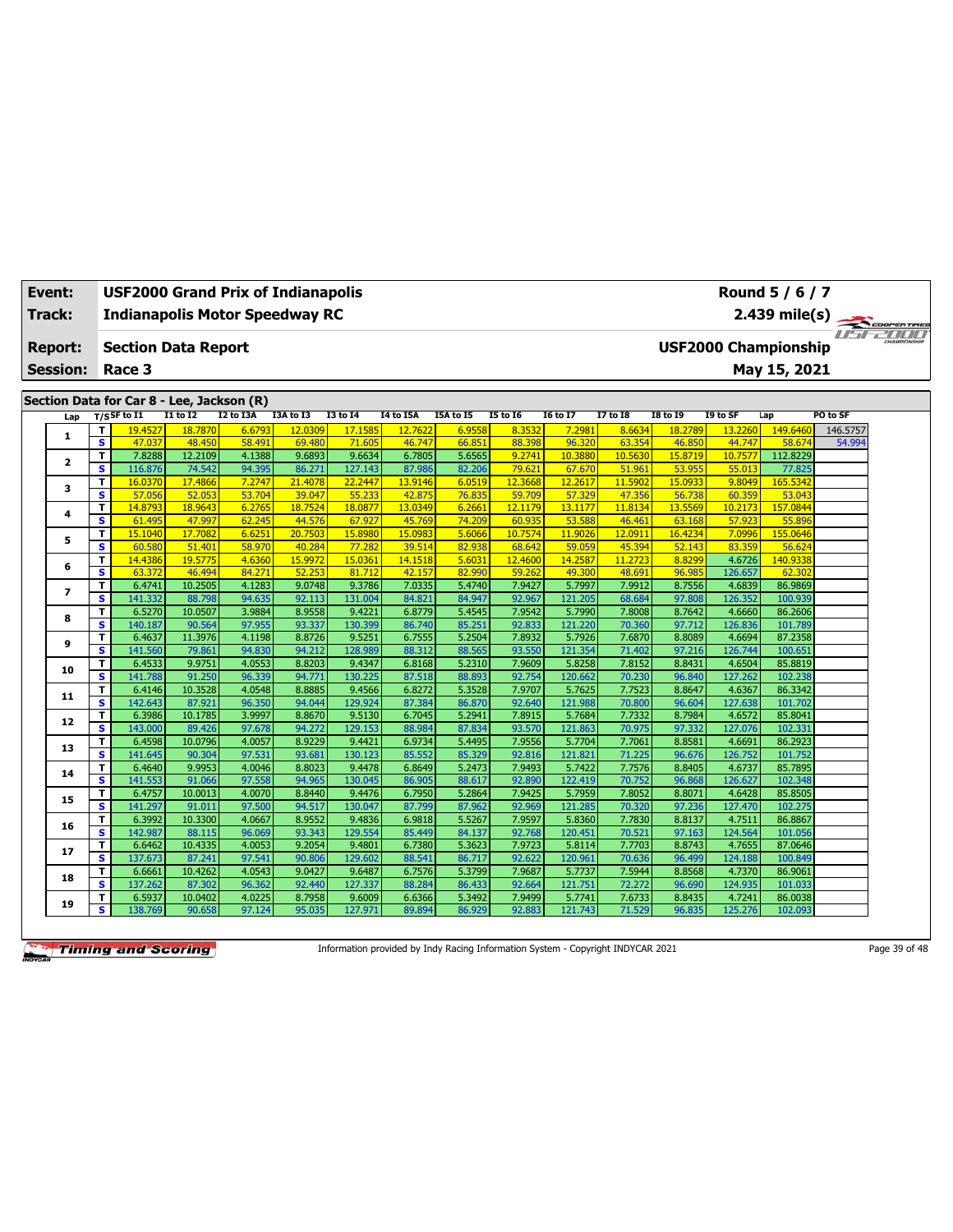| Event:          | <b>USF2000 Grand Prix of Indianapolis</b> | Round 5 / 6 / 7                                         |
|-----------------|-------------------------------------------|---------------------------------------------------------|
| Track:          | Indianapolis Motor Speedway RC            | $2.439 \text{ mile(s)}$                                 |
| <b>Report:</b>  | Section Data Report                       | 7 10 10 1<br>HAMPSONSHIP<br><b>USF2000 Championship</b> |
| <b>Session:</b> | Race 3                                    | May 15, 2021                                            |

**Section Data for Car 8 - Lee, Jackson (R)**

| Lap | $T/S$ SF to I1 | <b>I1 to I2</b> | I2 to I3A   | I3A to I3 | <b>I3 to 14</b> | <b>I4 to I5A</b> | I5A to I5 | I5 to 16 | <b>I6 to I7</b> | <b>I7 to I8</b> | <b>I8 to I9</b> | I9 to SF | Lap     | PO to SF |
|-----|----------------|-----------------|-------------|-----------|-----------------|------------------|-----------|----------|-----------------|-----------------|-----------------|----------|---------|----------|
| 20  | 6.5771         | 9.9621          | 3.9949      | 8.77071   | 9.6247          | 6.6501           | 5.3266 l  | 7.9014   | 5.7476          | 7.6313          | 8.8858          | 4.7132   | 85.7855 |          |
|     |                | .369            | 07.<br>795. | 95 307    | 127.655         | 89.712           | 87.298    | 93.453   | 122.304         |                 | 96.374          | 125.566  |         |          |
| 21  | 6.5870         | 11.1945         |             |           |                 |                  |           |          |                 |                 |                 |          |         |          |
|     | 38.9101        | 31.310          |             |           |                 |                  |           |          |                 |                 |                 |          |         |          |

**Timing and Scoring** 

Information provided by Indy Racing Information System - Copyright INDYCAR 2021 Page 40 of 48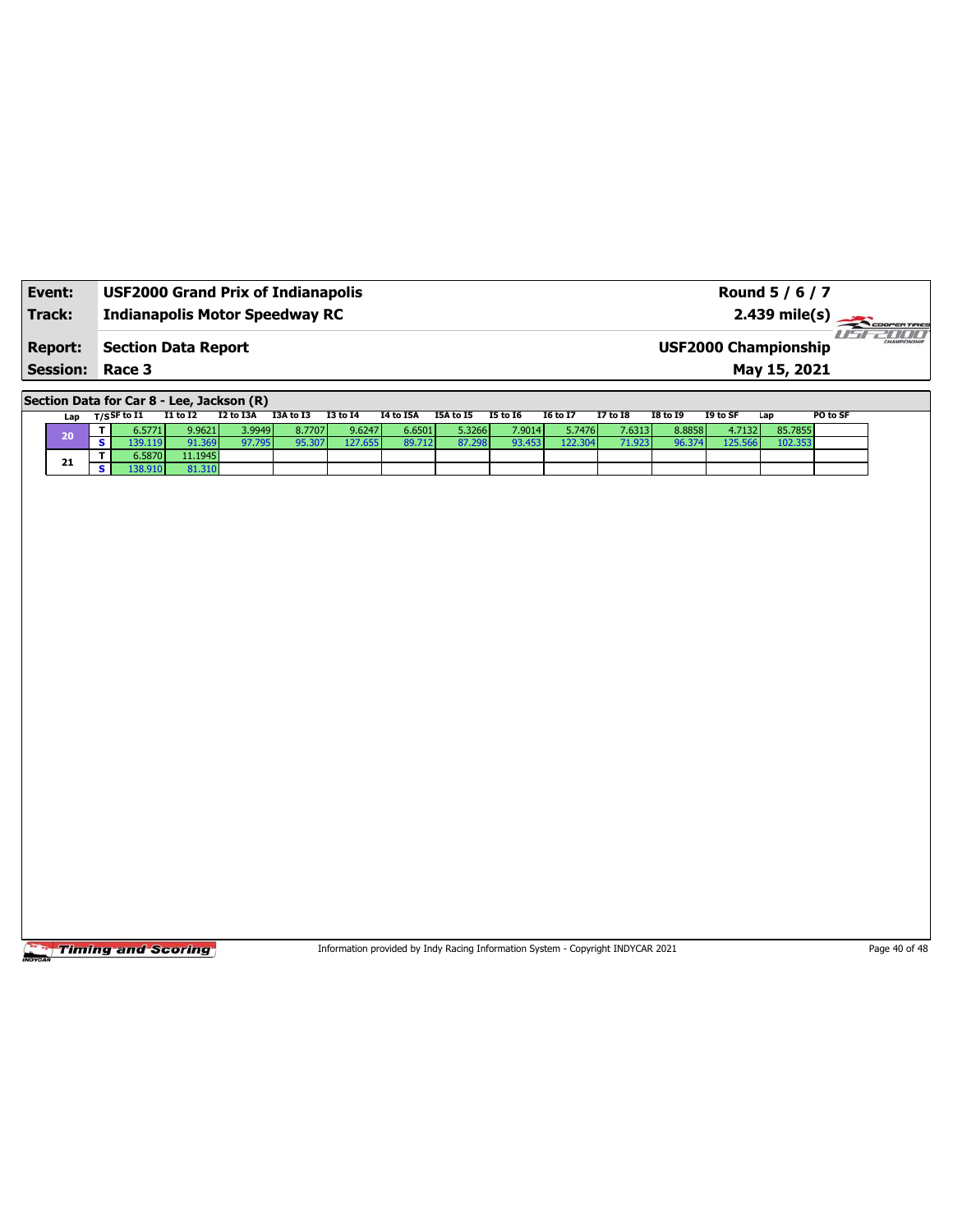| Event:<br>Track:                               | <b>USF2000 Grand Prix of Indianapolis</b><br><b>Indianapolis Motor Speedway RC</b> |                   |                  |                   |                    |                  |                  |                  |                   |                  |                   |                             | Round 5 / 6 / 7<br>$2.439$ mile(s) | COOPERTIRES     |  |
|------------------------------------------------|------------------------------------------------------------------------------------|-------------------|------------------|-------------------|--------------------|------------------|------------------|------------------|-------------------|------------------|-------------------|-----------------------------|------------------------------------|-----------------|--|
| <b>Report:</b>                                 | <b>Section Data Report</b>                                                         |                   |                  |                   |                    |                  |                  |                  |                   |                  |                   | <b>USF2000 Championship</b> |                                    | <b>IF PILIT</b> |  |
| <b>Session:</b>                                | Race 3                                                                             |                   |                  |                   |                    |                  |                  |                  |                   |                  |                   |                             | May 15, 2021                       |                 |  |
|                                                |                                                                                    |                   |                  |                   |                    |                  |                  |                  |                   |                  |                   |                             |                                    |                 |  |
| Section Data for Car 9 - Vodanovich, Peter (R) |                                                                                    |                   |                  |                   |                    |                  |                  |                  |                   |                  |                   |                             |                                    |                 |  |
| Lap                                            | T/SSF to I1                                                                        | $I1$ to $I2$      | I2 to I3A        | I3A to I3         | <b>I3 to 14</b>    | <b>I4 to I5A</b> | I5A to I5        | <b>I5 to 16</b>  | <b>I6 to I7</b>   | <b>I7 to I8</b>  | <b>I8 to I9</b>   | I9 to SF                    | Lap                                | PO to SF        |  |
| $\mathbf{1}$                                   | T<br>18.9879                                                                       | 19.8366           | 5.6663           | 11.0200           | 17.1849            | 13.2506          | 6.3453           | 8.2537           | 7.0516            | 8.3794           | 18,4400           | 11.0393                     | 145.4556                           | 143.4101        |  |
|                                                | $\overline{\mathbf{s}}$<br>48.189                                                  | 45.886            | 68.948           | 75.854            | 71.495             | 45.024           | 73.283           | 89.464           | 99.687            | 65.502           | 46,441            | 53.610                      | 60.365                             | 56.208          |  |
| $\mathbf{z}$                                   | T.<br>8.0228<br>S.<br>114.050                                                      | 12.5151           | 4.2198<br>92.583 | 13.5911<br>61.504 | 10.2069<br>120.373 | 7.3036<br>81.684 | 6.2691           | 9.2883<br>79.499 | 11.2554           | 9.9090           | 15,4938           | 9.8748<br>59.932            | 117.9497                           |                 |  |
|                                                | T<br>16.5056                                                                       | 72.730<br>19,4937 | 6.9423           | 23.5645           | 19.6111            | 12.3584          | 74.173<br>7.3965 | 11.6585          | 62.455<br>12,8010 | 55.390<br>10.832 | 55.271<br>15,2525 | 10.1797                     | 74.442<br>166.5960                 |                 |  |
| з                                              | $\overline{\mathbf{s}}$<br>55.436                                                  | 46.693            | 56.276           | 35.473            | 62.650             | 48.274           | 62.868           | 63.337           | 54.914            | 50.670           | 56.146            | 58.137                      | 52.705                             |                 |  |
|                                                | T<br>15.4438                                                                       | 20.1946           | 5.2555           | 19.8581           | 15.5627            | 15.8840          | 6.2936           | 9.9355           | 13.7737           | 13.3747          | 11.7305           | 9.5668                      | 156.873                            |                 |  |
| 4                                              | s<br>59.247                                                                        | 45.073            | 74.338           | 42.094            | 78.948             | 37.559           | 73.885           | 74.320           | 51.036            | 41.037           | 73.003            | 61.862                      | 55.971                             |                 |  |
|                                                | т<br>14.9457                                                                       | 18.9587           | 6.0521           | 20.2565           | 16.0589            | 16.2964          | 5.6312           | 9.0101           | 12.9553           | 10.029           | 17.9322           | 7.2860                      | 155.4129                           |                 |  |
| 5                                              | $\overline{\mathbf{s}}$<br>61.222                                                  | 48.011            | 64.553           | 41.266            | 76.508             | 36.609           | 82.576           | 81.953           | 54.260            | 54.723           | 47.756            | 81.227                      | 56.497                             |                 |  |
|                                                | т<br>13.9908                                                                       | 21.3105           | 4.4053           | 13.3516           | 16.6548            | 14.6014          | 5.6110           | 9.6863           | 14.9677           | 9.1615           | 8.9990            | 4.6847                      | 137.4246                           |                 |  |
| 6                                              | S<br>65.400                                                                        | 42.713            | 88.684           | 62.607            | 73.77              | 40.858           | 82.873           | 76.232           | 46.965            | 59.910           | 95.162            | 126.330                     | 63.892                             |                 |  |
| 7                                              | т<br>6.4802                                                                        | 10.3734           | 4.0220           | 9.1204            | 9.5873             | 7.0047           | 5.5326           | 7.9086           | 5.8435            | 7.9909           | 8.8717            | 4.6314                      | 87.3667                            |                 |  |
|                                                | $\overline{\mathbf{s}}$<br>141.199                                                 | 87.746            | 97.136           | 91.653            | 128.152            | 85.170           | 84.047           | 93.368           | 120.297           | 68.686           | 96.528            | 127.784                     | 100.501                            |                 |  |
| 8                                              | 6.4373<br>т                                                                        | 10.5720           | 4.0308           | 9.0031            | 9.4297             | 6.8414           | 5.4757           | 7.7997           | 5.7701            | 7.5290           | 8.8854            | 4.7202                      | 86.4944                            |                 |  |
|                                                | $\overline{\mathbf{s}}$<br>142.140                                                 | 86.098            | 96.924           | 92.847            | 130.294            | 87.203           | 84.921           | 94.671           | 121.827           | 72.900           | 96.379            | 125.380                     | 101.514                            |                 |  |
| 9                                              | т<br>6.5391                                                                        |                   |                  | 8.8572            | 9.6095             | 6.7794           | 5.3796           | 7.8912           | 5.7834            | 7.8347           | 8.7971            | 4.7437                      | 90.4615                            |                 |  |
|                                                | $\overline{\mathbf{s}}$<br>139.928                                                 |                   |                  | 94.376            | 127.856            | 88.001           | 86.438           | 93.574           | 121.547           | 70.055           | 97.346            | 124.759                     | 97.062                             |                 |  |
| 10                                             | т<br>6.5763                                                                        | 10.2072           | 4.0092           | 8.7065            | 9.5824             | 6.6571           | 5.4306           | 7.8482           | 5.7464            | 7.6142           | 8.8185            | 4.7321                      | 85.9287                            |                 |  |
|                                                | $\overline{\mathbf{s}}$<br>139.136                                                 | 89.175            | 97.446           | 96.010            | 128,218            | 89.617           | 85.626           | 94.086           | 122.330           | 72.084           | 97.110            | 125.065                     | 102.182                            |                 |  |
| 11                                             | т<br>6.5546                                                                        | 10.1056           | 3.9819           | 8.7133            | 9.5536             | 6.7389           | 5.3980           | 7.9112           | 5.7537            | 7.7907           | 8.8540            | 4.7463                      | 86.1018                            |                 |  |
|                                                | $\overline{\mathbf{s}}$<br>139.597                                                 | 90.072            | 98.114           | 95.935            | 128.605            | 88.529           | 86.143           | 93.337           | 122.174           | 70.451           | 96.721            | 124.690                     | 101.977                            |                 |  |
| 12                                             | т<br>6.5642<br>s<br>139.392                                                        | 10.1653<br>89.543 | 4.0121<br>97.376 | 8.8108<br>94.873  | 9.4712<br>129.723  | 6.6980<br>89.070 | 5.4320<br>85.604 | 7.8129<br>94.512 | 5.8914<br>119.319 | 8.5177<br>64.438 | 8.8521<br>96.741  | 4.6228<br>128.022           | 86.8505<br>101.098                 |                 |  |
|                                                | T<br>6.3975                                                                        | 10.7093           | 4.1996           | 8.9028            | 9.4766             | 6.8786           | 5.5935           | 8.0901           | 5.7850            | 7.7637           | 8.8549            | 4.6533                      | 87.3049                            |                 |  |
| 13                                             | $\overline{\mathbf{s}}$<br>143.025                                                 | 84.994            | 93.028           | 93.893            | 129.649            | 86.731           | 83.132           | 91.273           | 121.513           | 70.696           | 96.711            | 127.182                     | 100.572                            |                 |  |
|                                                | 6.4626<br>т                                                                        | 10.4840           | 4.0841           | 8.9094            | 9.5658             | 6.6621           | 5.3731           | 7.8141           | 5.7923            | 7.6242           | 8.8077            | 4.7337                      | 86.3131                            |                 |  |
| 14                                             | $\overline{\mathbf{s}}$<br>141.584                                                 | 86.821            | 95.659           | 93.823            | 128.441            | 89.550           | 86.542           | 94.497           | 121.360           | 71.990           | 97.229            | 125.022                     | 101.727                            |                 |  |
|                                                | 6.5591<br>T                                                                        | 9.9634            | 4.0081           | 8.6592            | 9.5517             | 6.6237           | 5.3980           | 7.8384           | 5.7479            | 7.7470           | 8.8578            | 4.7372                      | 85.6915                            |                 |  |
| 15                                             | $\overline{\mathbf{s}}$<br>139.501                                                 | 91.357            | 97.473           | 96.534            | 128,630            | 90.069           | 86.143           | 94.204           | 122.298           | 70.849           | 96.679            | 124.930                     | 102.465                            |                 |  |
|                                                | 6.5552<br>T                                                                        | 10.0468           | 3.9787           | 8.6694            | 9.5345             | 6.7509           | 5.4162           | 7.7393           | 5.7790            | 7.6698           | 8.8744            | 4.7145                      | 85.7287                            |                 |  |
| 16                                             | s.<br>139.584                                                                      | 90.599            | 98.193           | 96.421            | 128.862            | 88.372           | 85.854           | 95.410           | 121.639           | 71.562           | 96.498            | 125.531                     | 102.421                            |                 |  |
|                                                | T.<br>6.5169                                                                       | 9.9712            | 3.9946           | 8.6814            | 9.5233             | 6.5963           | 5.4115           | 7.7611           | 5.7265            | 7.6973           | 8.8518            | 4.6926                      | 85.4245                            |                 |  |
| 17                                             | s<br>140.404                                                                       | 91.286            | 97.802           | 96.287            | 129.014            | 90.443           | 85.928           | 95.142           | 122.755           | 71.306           | 96.745            | 126.117                     | 102.786                            |                 |  |
| 18                                             | T<br>6.5216                                                                        | 10.1204           | 4.0009           | 8.7564            | 9.5175             | 6.6763           | 5.4075           | 7.7755           | 5.7892            | 7.8881           | 8.8393            | 4.6480                      | 85.9407                            |                 |  |
|                                                | s<br>140.303                                                                       | 89.940            | 97.648           | 95.463            | 129.092            | 89.360           | 85.992           | 94.966           | 121.425           | 69.581           | 96.881            | 127.327                     | 102.168                            |                 |  |
| 19                                             | T<br>6.3706                                                                        | 10.6002           | 4.0567           | 9.0261            | 9.4798             | 6.7276           | 5.4060           | 7.8489           | 5.7251            | 8.0673           | 9.1409            | 4.6601                      | 87.1093                            |                 |  |
|                                                | s<br>143.629                                                                       | 85.869            | 96.305           | 92.610            | 129.606            | 88.678           | 86.016           | 94.078           | 122.785           | 68.036           | 93.685            | 126.997                     | 100.798                            |                 |  |

Information provided by Indy Racing Information System - Copyright INDYCAR 2021 Page 41 of 48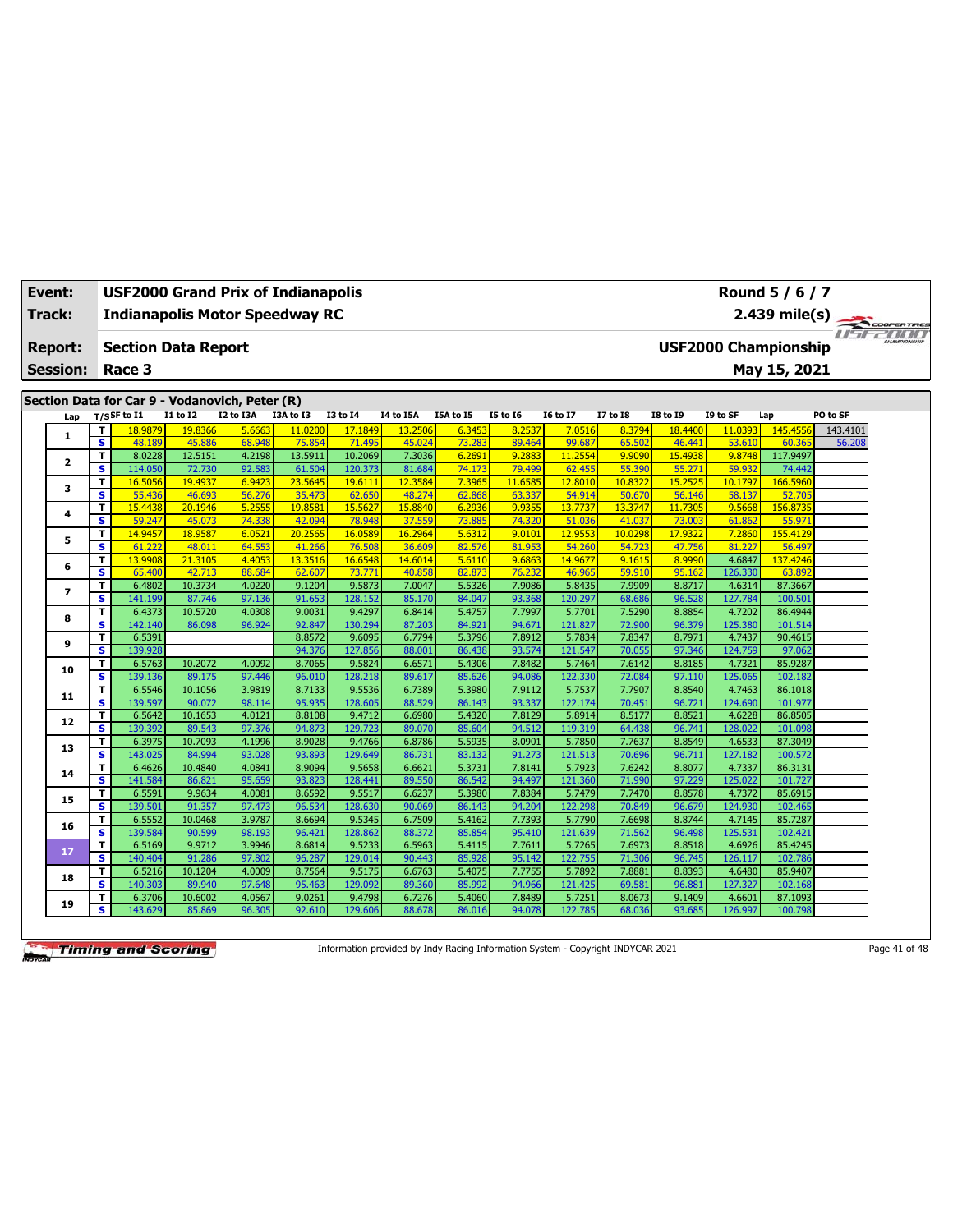| Event:          | <b>USF2000 Grand Prix of Indianapolis</b> | Round 5 / 6 / 7                                        |
|-----------------|-------------------------------------------|--------------------------------------------------------|
| Track:          | <b>Indianapolis Motor Speedway RC</b>     | $2.439$ mile(s) $\frac{1}{2.200$ resorting             |
| <b>Report:</b>  | Section Data Report                       | 78 88 8<br>CHAMPIONSHIP<br><b>USF2000 Championship</b> |
| <b>Session:</b> | Race 3                                    | May 15, 2021                                           |

**Section Data for Car 9 - Vodanovich, Peter (R)**

| Lap | $T/S$ SF to I1 | <b>I1 to I2</b> | I2 to I3A | I3A to I3 | <b>I3 to I4</b> | I4 to I5A | I5A to I5 | I5 to 16 | <b>16 to 17</b> | <b>I7 to I8</b> | I8 to 19 | I9 to SF | Lap     | PO to SF |
|-----|----------------|-----------------|-----------|-----------|-----------------|-----------|-----------|----------|-----------------|-----------------|----------|----------|---------|----------|
| 20  | 6.4249         | 10.6893         | 4.2041    | 8.9970 l  | 9.5080          | 7.0529    | 5.3796 l  | 7.8999   | 5.8318          | 7.8970          | 8.8001   | 4.7438   | 87.4284 |          |
|     | 142.415        | 85.153          | 92.929    | 92.910    | 129.221         | 84.588    | 86.438    | 93.471   | 120.538         | 69.503          | 97.313   | 124.756  | 100.430 |          |
| 21  | 7.1718         |                 |           |           |                 |           |           |          |                 |                 |          |          |         |          |
|     |                |                 |           |           |                 |           |           |          |                 |                 |          |          |         |          |

**Timing and Scoring** 

Information provided by Indy Racing Information System - Copyright INDYCAR 2021 Page 42 of 48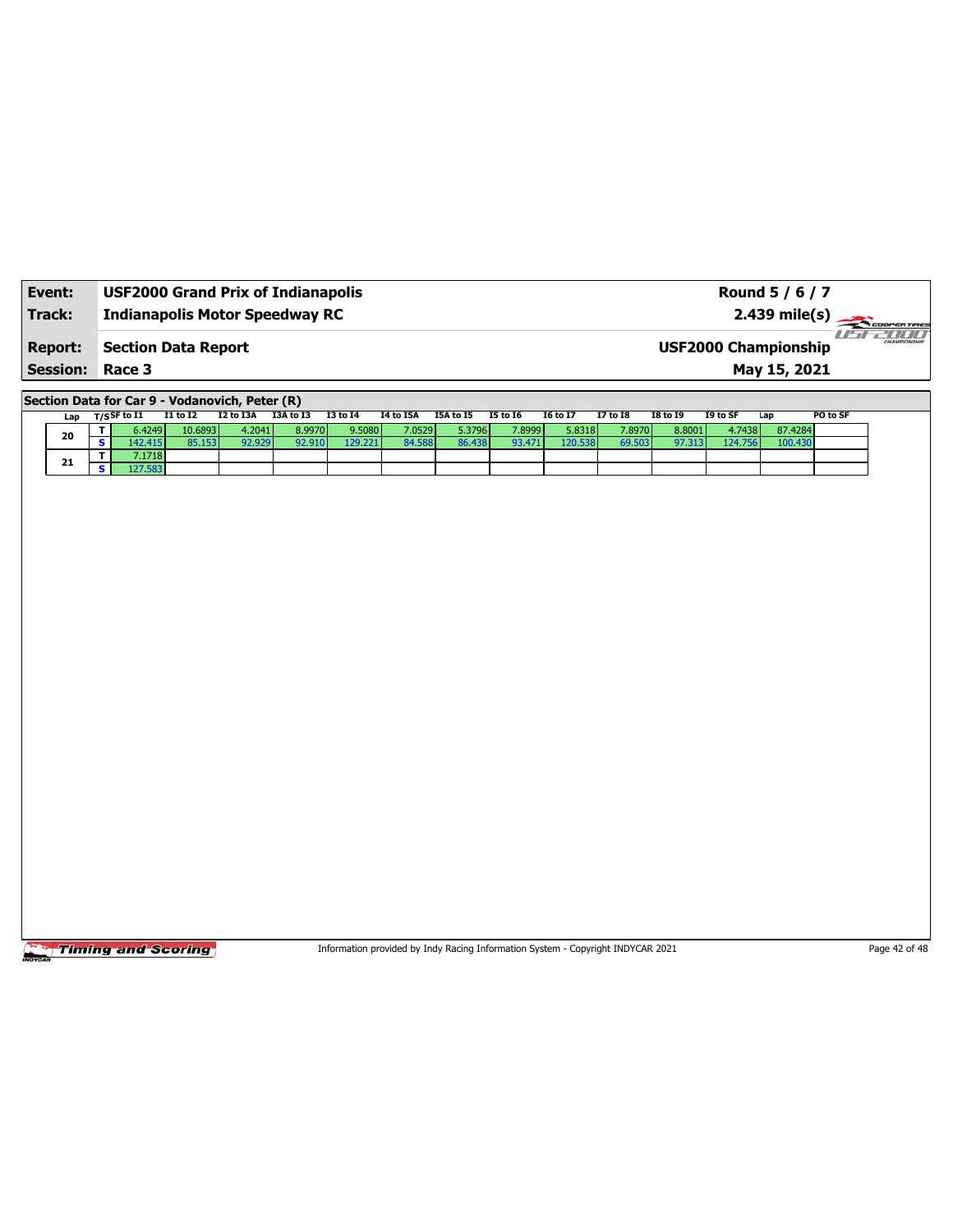| Event:                                   | <b>USF2000 Grand Prix of Indianapolis</b> | Round 5 / 6 / 7                                                       |
|------------------------------------------|-------------------------------------------|-----------------------------------------------------------------------|
| Track:                                   | <b>Indianapolis Motor Speedway RC</b>     | $2.439 \text{ mile(s)}$                                               |
| <b>Report:</b><br><b>Session: Race 3</b> | Section Data Report                       | 2000 M<br>CHAMPIONSHIP<br><b>USF2000 Championship</b><br>May 15, 2021 |

**Section Data for Car 90 - Palmer, Grant (R)**

| Lap | ד/sSF to I1           | <b>I1 to I2</b> | I2 to I3A | I3A to I3 | 13 to 14 | <b>I4 to I5A</b> | I5A to I5               | <b>15 to 16</b> | <b>16 to 17</b> | 17 to 18 | <b>I8 to I9</b> | I9 to SF | Lap      | PO to SF | <b>SF to PI</b> |
|-----|-----------------------|-----------------|-----------|-----------|----------|------------------|-------------------------|-----------------|-----------------|----------|-----------------|----------|----------|----------|-----------------|
|     | 3.4498                | 7.7461          | 4.4944    | 9.8963    | 7.4238   | 12.9975          | 5.9101                  | 8.2747          | 6.8393          | 8.3028   | 7.2435          | 10.5784  | 143.1567 | 142.3106 |                 |
|     | $\sqrt{20}$<br>39.020 | A.297           | 86.926    | 84.467    | 70.515   | 15.900           | 78.679                  | 89.237          | 102.782         | 66.10.   | 49.663          | 55 946   | 61.334   | 56.642   |                 |
|     | 7.92921               | 11.9600         | 4.3018    | 14.2907   | 10.7495  | 7.9047           | $5.7520$ $\blacksquare$ | 12.0710         | 9.8227          |          |                 |          | 130.8586 |          | 110.3882        |
|     | .15.396V              | 76.106          | 90.818    | 58.493    | 114.297  | 75.473           | 68.868                  | 4.172           | 71.564          |          |                 |          | 67.098   |          | 72.50(          |

Timing and Scoring

Information provided by Indy Racing Information System - Copyright INDYCAR 2021 Page 43 of 48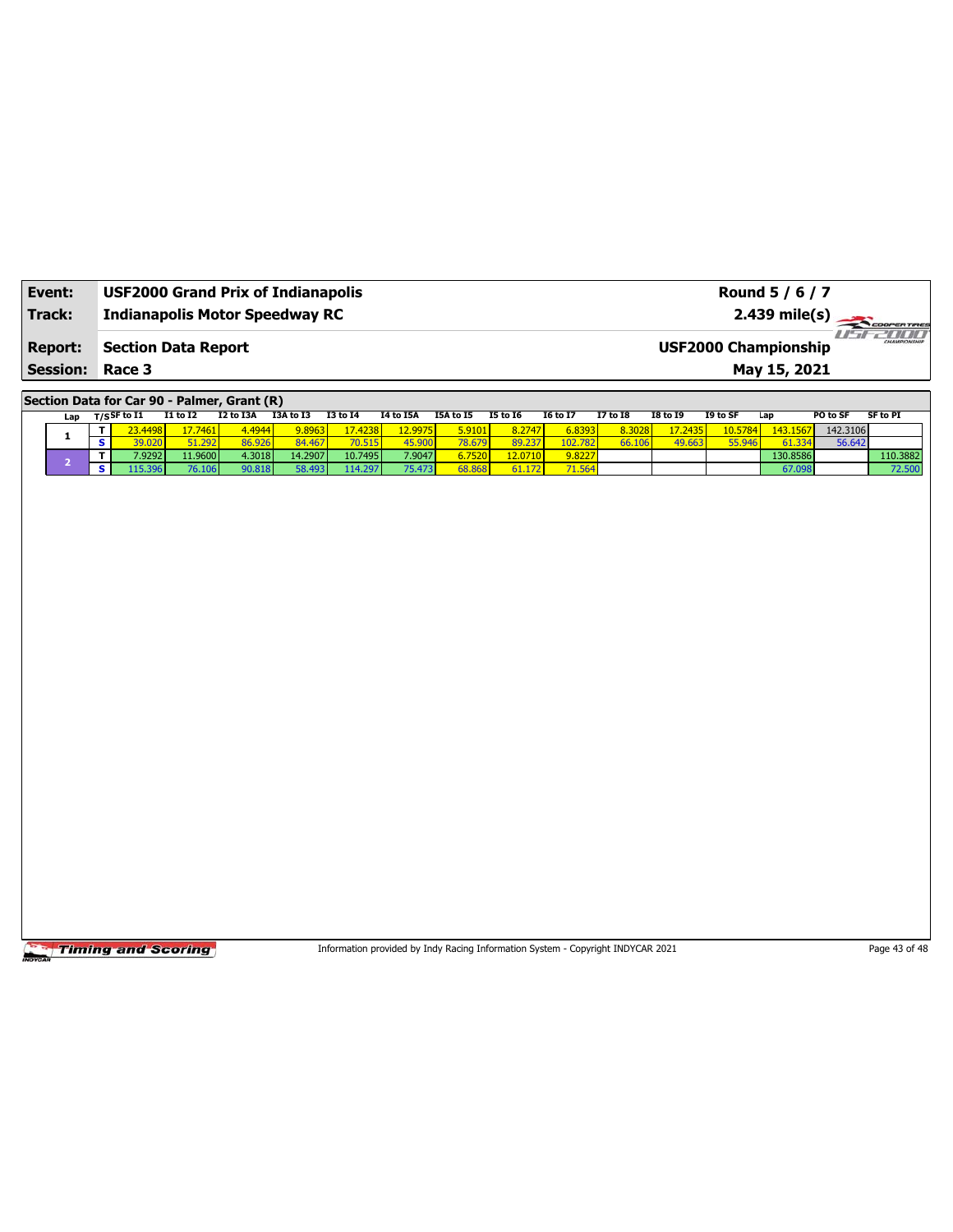| Event:<br>Track: |                 |                              |                   |                                             |                  | <b>USF2000 Grand Prix of Indianapolis</b><br><b>Indianapolis Motor Speedway RC</b> |                   |                  |                  |                  |                   |                   |                   |                             | Round 5 / 6 / 7<br>2.439 mile(s) |          |                                    |
|------------------|-----------------|------------------------------|-------------------|---------------------------------------------|------------------|------------------------------------------------------------------------------------|-------------------|------------------|------------------|------------------|-------------------|-------------------|-------------------|-----------------------------|----------------------------------|----------|------------------------------------|
|                  | <b>Report:</b>  |                              |                   | <b>Section Data Report</b>                  |                  |                                                                                    |                   |                  |                  |                  |                   |                   |                   | <b>USF2000 Championship</b> |                                  |          | COOPER TIRES<br><b>Fifte Color</b> |
|                  | <b>Session:</b> |                              | Race 3            |                                             |                  |                                                                                    |                   |                  |                  |                  |                   |                   |                   |                             | May 15, 2021                     |          |                                    |
|                  |                 |                              |                   |                                             |                  |                                                                                    |                   |                  |                  |                  |                   |                   |                   |                             |                                  |          |                                    |
|                  |                 |                              |                   | Section Data for Car 91 - Frazer, Billy (R) |                  |                                                                                    |                   |                  |                  |                  |                   |                   |                   |                             |                                  |          |                                    |
|                  | Lap             |                              | $T/S$ SF to I1    | I1 to I2                                    | I2 to I3A        | I3A to I3                                                                          | <b>I3 to 14</b>   | <b>I4 to I5A</b> | I5A to I5        | <b>I5 to 16</b>  | <b>I6 to I7</b>   | <b>I7 to 18</b>   | <b>I8 to 19</b>   | I9 to SF                    | Lap                              | PO to SF |                                    |
|                  | 1               | T                            | 21.6656           | 17.0873                                     | 6.9226           | 12.6232                                                                            | 17.2904           | 13.1788          | 7.0895           | 8.2106           | 7.1330            | 9.453             | 20.8886           | 11.6384                     | 153.1818                         | 146.6530 |                                    |
|                  |                 | $\overline{\mathbf{s}}$      | 42.233            | 53.269                                      | 56.436           | 66.220                                                                             | 71.059            | 45.269           | 65.590           | 89.934           | 98.550            | 58.057            | 40.997            | 50.850                      | 57.320                           | 54.965   |                                    |
|                  | $\mathbf{z}$    | T<br>s                       | 7.9190<br>115.545 | 12.1326<br>75.023                           | 4.2773<br>91.338 | 10.7718<br>77.602                                                                  | 9.7466<br>126.058 | 6.7893<br>87.872 | 5.8484<br>79.509 | 9.7466<br>75.761 | 10.4035<br>67.569 | 10.1609<br>54.017 | 16.0789<br>53.260 | 10.8750<br>54.420           | 114.7499<br>76.518               |          |                                    |
|                  |                 | T                            | 15,7552           | 19.0179                                     | 6.5248           | 22.1830                                                                            | 21,0850           | 13.7795          | 6.0556           | 12,4863          | 12,2069           | 11.180            | 15,7081           | 9.8327                      | 165,8151                         |          |                                    |
|                  | 3               | s                            | 58,076            | 47.862                                      | 59.876           | 37.682                                                                             | 58.27             | 43.296           | 76.788           | 59.138           | 57.587            | 49.093            | 54.517            | 60.189                      | 52.953                           |          |                                    |
|                  |                 | т                            | 14.9164           | 20.0840                                     | 5.2353           | 18.5398                                                                            | 17.7403           | 15.4655          | 5.5224           | 10.8466          | 13.1294           | 11,829            | 13,7637           | 10.2805                     | 157.3538                         |          |                                    |
|                  | 4               | $\overline{\mathbf{s}}$      | 61.342            | 45.321                                      | 74.625           | 45.087                                                                             | 69.257            | 38.576           | 84.203           | 68.077           | 53.540            | 46.396            | 62.219            | 57.567                      | 55.800                           |          |                                    |
|                  |                 | т                            | 15.1015           | 17.5476                                     | 6.3928           | 21.1660                                                                            | 16.1174           | 15,2931          | 5.5024           | 9.8250           | 12.2644           | 11.5885           | 16.7522           | 7.2924                      | 154.8433                         |          |                                    |
|                  | 5               | $\overline{\mathbf{s}}$      | 60.590            | 51.872                                      | 61.113           | 39.493                                                                             | 76.230            | 39.010           | 84.509           | 75.156           | 57.317            | 47.363            | 51.119            | 81.155                      | 56.705                           |          |                                    |
|                  | 6               | T                            | 14.6757           | 20.0069                                     | 4.0921           | 15.1985                                                                            | 15.6466           | 14.4611          | 5.3766           | 11.4943          | 14.3315           | 11.0015           | 8.9699            | 4.6912                      | 139.9459                         |          |                                    |
|                  |                 | $\overline{\mathbf{s}}$      | 62.348            | 45.496                                      | 95.472           | 54.999                                                                             | 78.524            | 41.255           | 86.486           | 64.241           | 49.050            | 49.890            | 95.471            | 126.155                     | 62.741                           |          |                                    |
|                  | 7               | T                            | 6.4571            | 10.2140                                     | 4.0953           | 9.1191                                                                             | 9.5067            | 6.6879           | 5.4646           | 8.1572           | 5.8423            | 7.8090            | 8.9278            | 4.6857                      | 86.9667                          |          |                                    |
|                  |                 | s.                           | 141.704           | 89.116                                      | 95.398           | 91.666                                                                             | 129,239           | 89.205           | 85.093           | 90.522           | 120.322           | 70.286            | 95.921            | 126.303                     | 100.963                          |          |                                    |
|                  | 8               | т                            | 6.4726            | 9.9976                                      | 4.0310           | 9.0029                                                                             | 9.4614            | 6.7546           | 5.4334           | 7.9175           | 5.8364            | 7.8121            | 8.9258            | 4.6846                      | 86.3299                          |          |                                    |
|                  |                 | s                            | 141.365           | 91.045                                      | 96.919           | 92.849                                                                             | 129.858           | 88.324           | 85.582           | 93.263           | 120.443           | 70.258            | 95.943            | 126.333                     | 101.708                          |          |                                    |
|                  | 9               | т<br>$\overline{\mathbf{s}}$ | 6.4646            | 10.0356                                     | 4.0911           | 8.8753                                                                             | 9.4766            | 6.6911           | 5.3416           | 7.9635           | 5.7989            | 7.7143            | 8.8998            | 4.6606                      | 86.0130                          |          |                                    |
|                  |                 | T                            | 141.540<br>6.4550 | 90.700<br>10.1411                           | 95.496<br>4.0865 | 94.184<br>8.7768                                                                   | 129.649<br>9.4983 | 89.162<br>6.6119 | 87.053<br>5.3311 | 92.724<br>7.9797 | 121.222<br>5.8241 | 71.149<br>7.7130  | 96.223<br>8.9380  | 126.983<br>4.6790           | 102.082<br>86.0345               |          |                                    |
|                  | 10              | $\overline{\mathbf{s}}$      | 141.751           | 89.756                                      | 95.603           | 95.241                                                                             | 129.353           | 90.230           | 87.224           | 92.536           | 120.698           | 71.161            | 95.812            | 126.484                     | 102.057                          |          |                                    |
|                  |                 | т                            | 6.4818            | 10.2599                                     | 4.0712           | 8.8625                                                                             | 9.5443            | 6.7038           | 5.3775           | 7.9460           | 5.8095            | 7.6928            | 8.9425            | 4.6837                      | 86.3755                          |          |                                    |
|                  | 11              | $\overline{\mathbf{s}}$      | 141.164           | 88.717                                      | 95.962           | 94.320                                                                             | 128.730           | 88.993           | 86.471           | 92.928           | 121.001           | 71.348            | 95.763            | 126.357                     | 101.654                          |          |                                    |
|                  |                 | T.                           | 6.5309            | 10.6168                                     | 4.0703           | 8.9286                                                                             | 9.5350            | 6.5666           | 5.4204           | 8.0450           | 5.8148            | 7.6979            | 8.9152            | 4.7109                      | 86.8524                          |          |                                    |
|                  | 12              | $\overline{\mathbf{s}}$      | 140.103           | 85.735                                      | 95.984           | 93.622                                                                             | 128.855           | 90.852           | 85.787           | 91.785           | 120.891           | 71.300            | 96.057            | 125.627                     | 101.096                          |          |                                    |
|                  | 13              | T                            | 6.5306            | 10.3563                                     | 4.0956           | 8.9156                                                                             | 9.5987            | 6.7061           | 5.2851           | 7.9693           | 5.8294            | 7.6658            | 8.9552            | 4.7100                      | 86.6177                          |          |                                    |
|                  |                 | s                            | 140.110           | 87.891                                      | 95.391           | 93.758                                                                             | 128,000           | 88.962           | 87.983           | 92.657           | 120.588           | 71.599            | 95.628            | 125.651                     | 101.370                          |          |                                    |
|                  | 14              | T.                           | 6.5853            | 10.5694                                     | 4.0924           | 8.8843                                                                             | 9.6148            | 6.8441           | 5.2859           | 7.9933           | 5.8181            | 7.6864            | 8.8999            | 4.7225                      | 86.9964                          |          |                                    |
|                  |                 | s                            | 138.946           | 86.119                                      | 95.465           | 94.088                                                                             | 127,786           | 87.169           | 87.970           | 92.379           | 120.822           | 71.407            | 96.222            | 125.319                     | 100.928                          |          |                                    |
|                  | 15              | T                            | 6.5885            | 10.1941                                     | 4.0819           | 8.9263                                                                             | 9.5751            | 6.7119           | 5.4032           | 7.9751           | 5.7929            | 7.7577            | 8.9064            | 4.6900                      | 86.6031                          |          |                                    |
|                  |                 | S.                           | 138.878           | 89.290                                      | 95.711           | 93.646                                                                             | 128,316           | 88.886           | 86.060           | 92.589           | 121.348           | 70.751            | 96.151            | 126.187                     | 101.387                          |          |                                    |
|                  | 16              | T<br>s                       | 6.4837<br>141.123 | 10.4426<br>87.165                           | 4.2028<br>92.958 | 9.1648<br>91.209                                                                   | 9.5017<br>129.307 | 6.8526<br>87.061 | 5.5060<br>84.453 | 8.1068<br>91.085 | 5.8386<br>120.398 | 7.8420<br>69.990  | 8.9591<br>95.586  | 4.7325<br>125.054           | 87.6332<br>100.195               |          |                                    |
|                  |                 | T                            | 6.5696            | 9.9453                                      | 4.0279           | 8.8110                                                                             | 9.5992            | 6.7164           | 5.2731           | 7.8984           | 5.7954            | 7.7141            | 8.9101            | 4.7261                      | 85.9866                          |          |                                    |
|                  | 17              | s                            | 139.278           | 91.523                                      | 96.994           | 94.871                                                                             | 127.994           | 88.826           | 88.183           | 93.488           | 121.295           | 71.151            | 96.112            | 125.223                     | 102.114                          |          |                                    |
|                  |                 | T                            | 6.5957            | 9.9393                                      | 4.0077           | 8.8067                                                                             | 9.5524            | 6.7399           | 5.3220           | 7.9178           | 5.7790            | 7.6802            | 8.8873            | 4.6806                      | 85.9086                          |          |                                    |
|                  | 18              | s.                           | 138.727           | 91.579                                      | 97.483           | 94.917                                                                             | 128.621           | 88.516           | 87.373           | 93.259           | 121.639           | 71.465            | 96.358            | 126.441                     | 102.206                          |          |                                    |
|                  |                 | T                            | 6.4715            | 10.0240                                     | 4.0416           | 8.7840                                                                             | 9.4557            | 6.7325           | 5.4084           | 7.9571           | 5.7761            | 7.6700            | 8.9253            | 4.6717                      | 85.9179                          |          |                                    |
|                  | 19              | s.                           | 141.389           | 90.805                                      | 96.665           | 95.163                                                                             | 129.936           | 88.614           | 85.977           | 92.799           | 121.701           | 71.560            | 95.948            | 126.682                     | 102.195                          |          |                                    |

Information provided by Indy Racing Information System - Copyright INDYCAR 2021 Page 44 of 48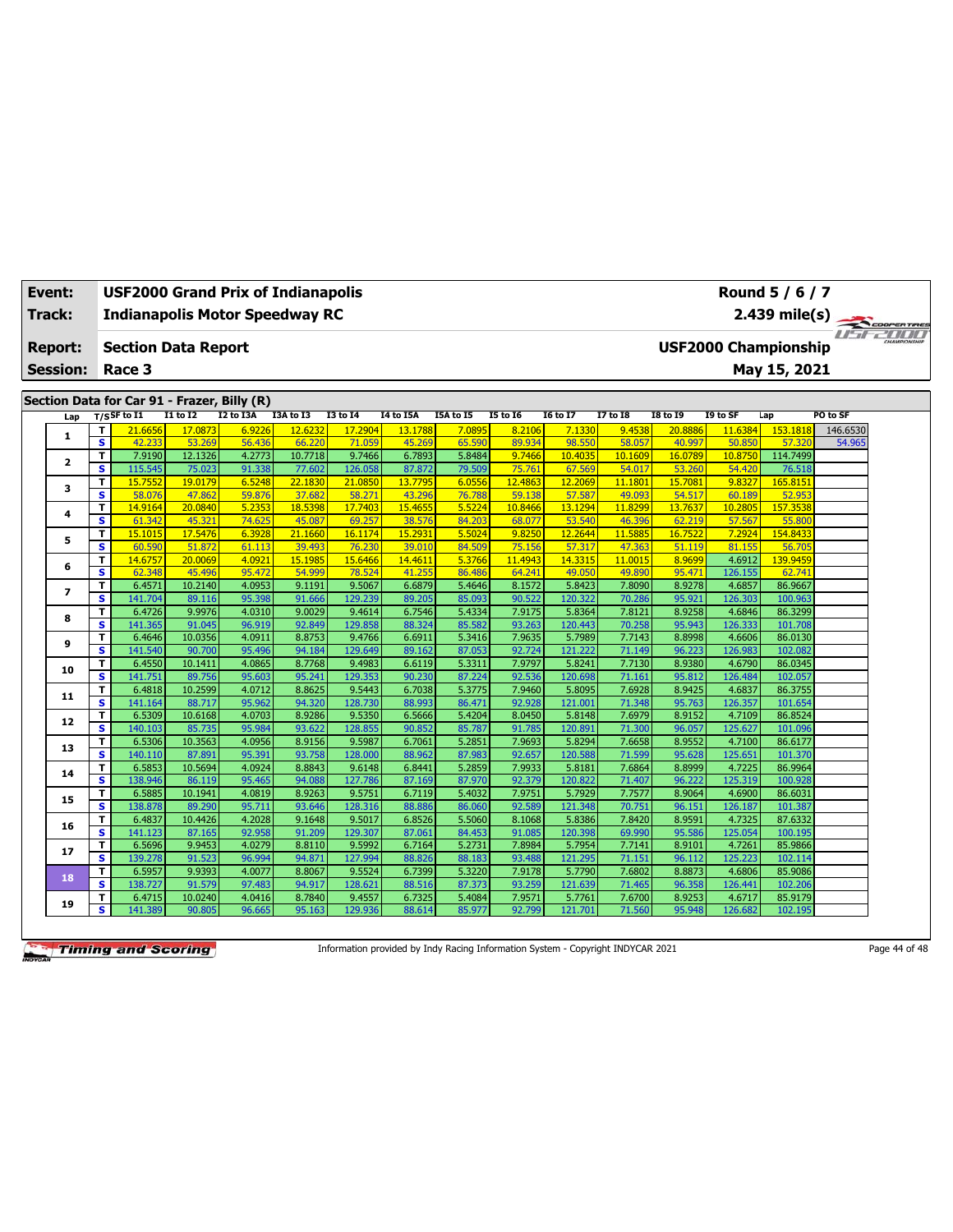| Event:                 | <b>USF2000 Grand Prix of Indianapolis</b> | Round 5 / 6 / 7                                        |
|------------------------|-------------------------------------------|--------------------------------------------------------|
| Track:                 | <b>Indianapolis Motor Speedway RC</b>     |                                                        |
| <b>Report:</b>         | <b>Section Data Report</b>                | -171717<br>CHAMPIONSHIP<br><b>USF2000 Championship</b> |
| <b>Session: Race 3</b> |                                           | May 15, 2021                                           |

**Section Data for Car 91 - Frazer, Billy (R)**

| Lap | T/SSF to I1 | <b>I1 to I2</b> | I2 to I3A | I3A to I3 | I3 to I4 | I4 to I5A | I5A to I5       | I5 to 16 | I6 to I7 | <b>I7 to I8</b> | <b>I8 to 19</b> | I9 to SF | Lap     | PO to SF |
|-----|-------------|-----------------|-----------|-----------|----------|-----------|-----------------|----------|----------|-----------------|-----------------|----------|---------|----------|
| 20  | 6.4524      | 10.0482         | 4.0548    | 8.8030    | 9.5113   | 6.6520    | 5.4034 <b>1</b> | 7.9391   | 5.7540   | 7.7680 N        | 8.8815          | 4.6645   | 85.9322 |          |
|     | 41.808      | 90.586          |           | 94.957    | 129.176  | 89.686    | 36.057          | 93.009   | 122.168  | 70.65           | 96.421          | 126.877  | 102.178 |          |
| 21  | 7.0707      |                 |           |           |          |           |                 |          |          |                 |                 |          |         |          |
|     | .29.407     |                 |           |           |          |           |                 |          |          |                 |                 |          |         |          |

**Timing and Scoring** 

Information provided by Indy Racing Information System - Copyright INDYCAR 2021 Page 45 of 48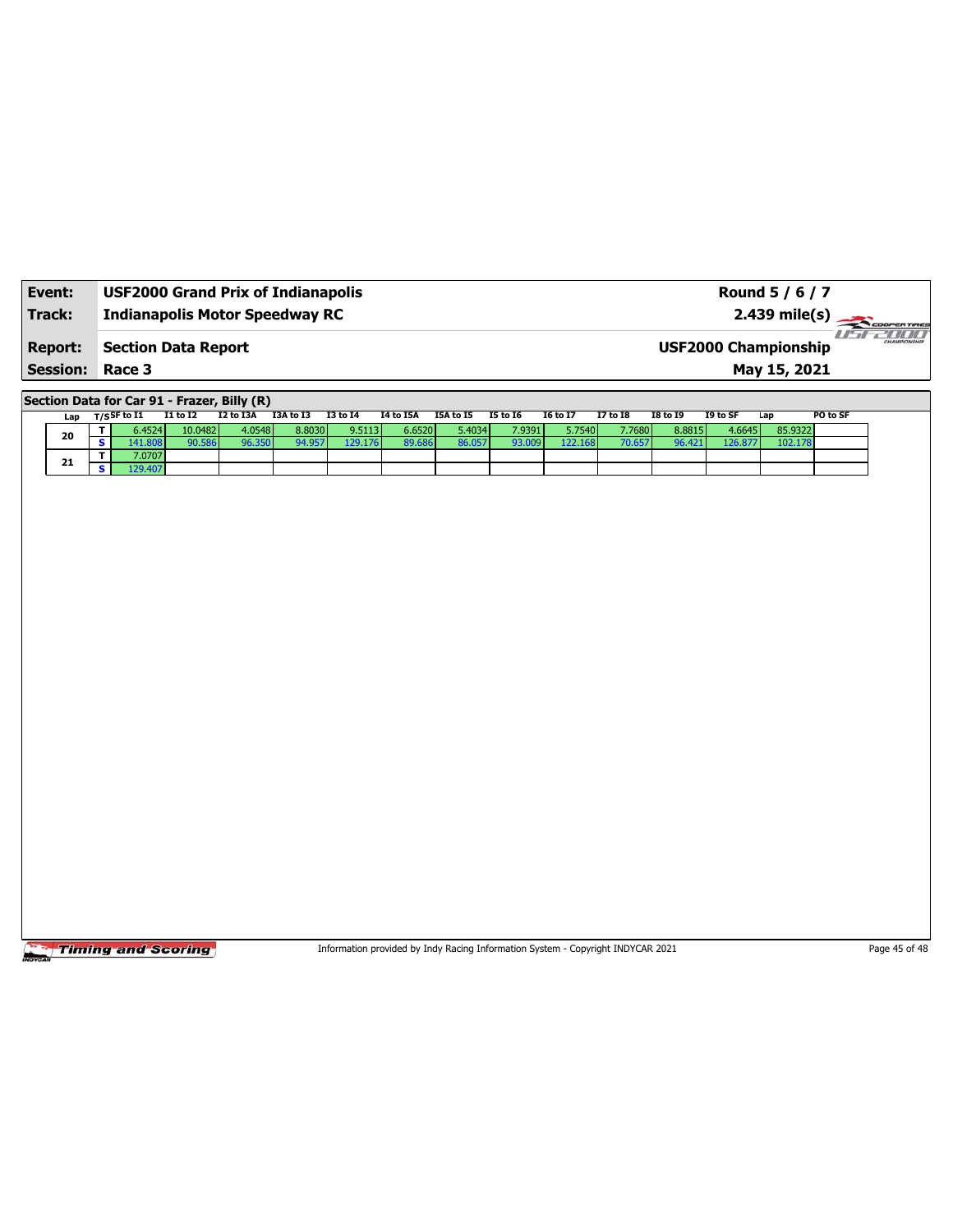| Event:          |                         | USF2000 Grand Prix of Indianapolis            |                   |                  |                   |                    |                   |                  |                   |                   |                   |                   |                   | Round 5 / 6 / 7             |          |                 |
|-----------------|-------------------------|-----------------------------------------------|-------------------|------------------|-------------------|--------------------|-------------------|------------------|-------------------|-------------------|-------------------|-------------------|-------------------|-----------------------------|----------|-----------------|
| Track:          |                         | <b>Indianapolis Motor Speedway RC</b>         |                   |                  |                   |                    |                   |                  |                   |                   |                   |                   |                   | $2.439$ mile(s)             |          | COOPERTIRES     |
| <b>Report:</b>  |                         | <b>Section Data Report</b>                    |                   |                  |                   |                    |                   |                  |                   |                   |                   |                   |                   | <b>USF2000 Championship</b> |          | CHAMPIONSHIP    |
| <b>Session:</b> |                         | Race 3                                        |                   |                  |                   |                    |                   |                  |                   |                   |                   |                   |                   | May 15, 2021                |          |                 |
|                 |                         | Section Data for Car 92 - Round-Garrido, Matt |                   |                  |                   |                    |                   |                  |                   |                   |                   |                   |                   |                             |          |                 |
| Lap             |                         | $T/S$ SF to $I1$                              | <b>I1 to I2</b>   | <b>I2 to I3A</b> | I3A to I3         | <b>I3 to 14</b>    | I4 to I5A         | I5A to I5        | <b>15 to 16</b>   | <b>16 to 17</b>   | <b>I7 to I8</b>   | <b>I8 to 19</b>   | I9 to SF          | Lap                         | PO to SF | <b>SF to PI</b> |
| 1               | т                       | 22.7715                                       | 16.7049           | 7.6877           | 11.7929           | 18.5162            | 11.5523           | 6.8124           | 9.2345            | 7.6528            | 10.1178           | 21.0471           | 11.7629           | 155.6530                    | 146.2955 |                 |
|                 | $\overline{\mathbf{s}}$ | 40.182                                        | 54.489            | 50.819           | 70.882            | 66.355             | 51.643            | 68.258           | 79.962            | 91.856            | 54.247            | 40.688            | 50.312            | 56,410                      | 55.099   |                 |
| $\mathbf{z}$    | Т                       | 7.8574                                        | 12.1456           | 4.2748           | 15.4880           | 10.3731            | 7.3691            | 6.6681           | 9.9414            | 10.5657           | 9.8289            | 15.9450           | 10.3471           | 120.8042                    |          |                 |
|                 | s<br>T                  | 116.451<br>16.1711                            | 74.943            | 91.392<br>6.8838 | 53.971<br>23.3883 | 118.444<br>20.0884 | 80.958<br>11.8658 | 69.735<br>7.8154 | 74.276<br>11,5607 | 66.532<br>12,8304 | 55.842<br>10.7612 | 53.707<br>15,4596 | 57.197<br>10.5366 | 72.683<br>166.3516          |          |                 |
| 3               | $\overline{\mathbf{s}}$ | 56.582                                        | 18.9903<br>47.931 | 56.754           | 35.740            | 61.161             | 50.278            | 59.498           | 63.872            | 54,788            | 51.004            | 55.394            | 56.168            | 52.782                      |          |                 |
|                 | T                       | 15.8643                                       | 19.2063           | 5.4144           | 20.9598           | 15,0281            | 15.2383           | 6.8489           | 9.6781            | 14.1296           | 12.4267           | 11.5461           | 11.6111           | 157.9517                    |          |                 |
| 4               | s                       | 57.677                                        | 47.392            | 72.156           | 39.882            | 81.756             | 39.151            | 67.894           | 76.297            | 49.750            | 44.168            | 74.169            | 50.970            | 55.589                      |          |                 |
|                 | Т                       | 15.1447                                       | 19.2837           | 5.4233           | 19.1551           | 18.7283            | 13.1155           | 5.8647           | 8.7839            | 12.8618           | 10.5874           | 17.6053           | 7.2207            | 153.7744                    |          |                 |
| 5               | s                       | 60.417                                        | 47.202            | 72.038           | 43.639            | 65.603             | 45.487            | 79.288           | 84.064            | 54.654            | 51.841            | 48.642            | 81.961            | 57.099                      |          |                 |
| 6               | т                       | 15.5925                                       | 20.2527           | 4.5090           | 13.4212           | 19.9760            | 10.7082           | 5.7031           | 8.9549            | 14.9761           | 8.9247            | 9.0530            | 4.6655            | 136.7369                    |          |                 |
|                 | s                       | 58.682                                        | 44.944            | 86.645           | 62.283            | 61.506             | 55.713            | 81.535           | 82.459            | 46.938            | 61.499            | 94.594            | 126.850           | 64.214                      |          |                 |
| 7               | т                       | 6.4053                                        | 10.3360           | 3.9280           | 9.0462            | 9.6674             | 7.1845            | 5.5025           | 7.9315            | 5.7949            | 8.1018            | 8.8704            | 4.6351            | 87,4036                     |          |                 |
|                 | s                       | 142.850                                       | 88.064            | 99.461           | 92.404            | 127.091            | 83.039            | 84.507           | 93.098            | 121.306           | 67.746            | 96.542            | 127.682           | 100.458                     |          |                 |
| 8               | Т                       | 6.4554                                        | 10.4701           | 4.1199           | 8.9822            | 9.4357             | 6.9726            | 5.5476           | 8.1415            | 5.8386            | 7.7881            | 8.9079            | 4.6934            | 87.3530                     |          |                 |
|                 | s                       | 141.742                                       | 86.936            | 94.828           | 93.063            | 130.211            | 85.562            | 83.820           | 90.697            | 120.398           | 70.475            | 96.135            | 126.096           | 100.516                     |          |                 |
| 9               | T                       | 6.4775                                        | 10.1196           | 4.0257           | 8.8625            | 9.5108             | 6.7599            | 5.4014           | 7.8588            | 5.7677            | 7.7790            | 8.8694            | 4.6996            | 86.1319                     |          |                 |
|                 | s<br>T                  | 141.258                                       | 89.947            | 97.047<br>4.0103 | 94.320<br>8.8232  | 129.183            | 88.254            | 86.089           | 93.960<br>7.8730  | 121.878<br>5.7774 | 70.557            | 96.553            | 125.929<br>4.6715 | 101.941<br>85.9083          |          |                 |
| 10              | s                       | 6.5103<br>140.547                             | 10.0318<br>90.734 | 97.420           | 94.740            | 9.5119<br>129.168  | 6.6591<br>89.590  | 5.3677<br>86.629 | 93.790            | 121.673           | 7.7879<br>70.476  | 8.8842<br>96.392  | 126.687           | 102.207                     |          |                 |
|                 | т                       | 6.4331                                        | 10.2683           | 3.9906           | 8.8537            | 9.4247             | 6.7721            | 5.4122           | 7.9289            | 5.8094            | 7.6144            | 8.9641            | 4.7747            | 86.2462                     |          |                 |
| 11              | s                       | 142.233                                       | 88.644            | 97.901           | 94.414            | 130.363            | 88.095            | 85.917           | 93.129            | 121.003           | 72.082            | 95.533            | 123.949           | 101.806                     |          |                 |
|                 | т                       | 6.6347                                        | 10.7326           | 4.1998           | 9.0803            | 9.6170             | 6.8050            | 5.3834           | 7.8983            | 5.8019            | 7.6039            | 8.9373            | 4.7437            | 87.4379                     |          |                 |
| 12              | s                       | 137.911                                       | 84.810            | 93.024           | 92.057            | 127.757            | 87.669            | 86.377           | 93.490            | 121.159           | 72.182            | 95.819            | 124.759           | 100.419                     |          |                 |
|                 | T                       | 6.6491                                        | 10.3943           | 3.9984           | 8.7651            | 9.6029             | 6.6464            | 5.2913           | 7.9232            | 5.8071            | 7.5356            | 8.9170            | 4.7791            | 86.3095                     |          |                 |
| 13              | s                       | 137.613                                       | 87,570            | 97.710           | 95.368            | 127.944            | 89.762            | 87.880           | 93.196            | 121.051           | 72.836            | 96.037            | 123.835           | 101.732                     |          |                 |
|                 | т                       | 6.6080                                        | 10.2180           | 3.9866           | 8.7784            | 9.5838             | 6.7101            | 5.3425           | 7.9274            | 5.8235            | 7.6090            | 8.9800            | 4.7290            | 86.2963                     |          |                 |
| 14              | s                       | 138.469                                       | 89.081            | 97.999           | 95.223            | 128.199            | 88.909            | 87.038           | 93.146            | 120.710           | 72.133            | 95.363            | 125.147           | 101.747                     |          |                 |
| 15              | т                       | 6.5850                                        | 10.2383           | 4.0340           | 8.8374            | 9.5069             | 6.8981            | 5.5417           | 8.5264            | 6.5545            |                   |                   |                   | 106.3858                    |          | 86.2461         |
|                 | s                       | 138.952                                       | 88.904            | 96.847           | 94.588            | 129.236            | 86.486            | 83.909           | 86.603            | 107.248           |                   |                   |                   | 82.534                      |          | 92.795          |

Information provided by Indy Racing Information System - Copyright INDYCAR 2021 Page 46 of 48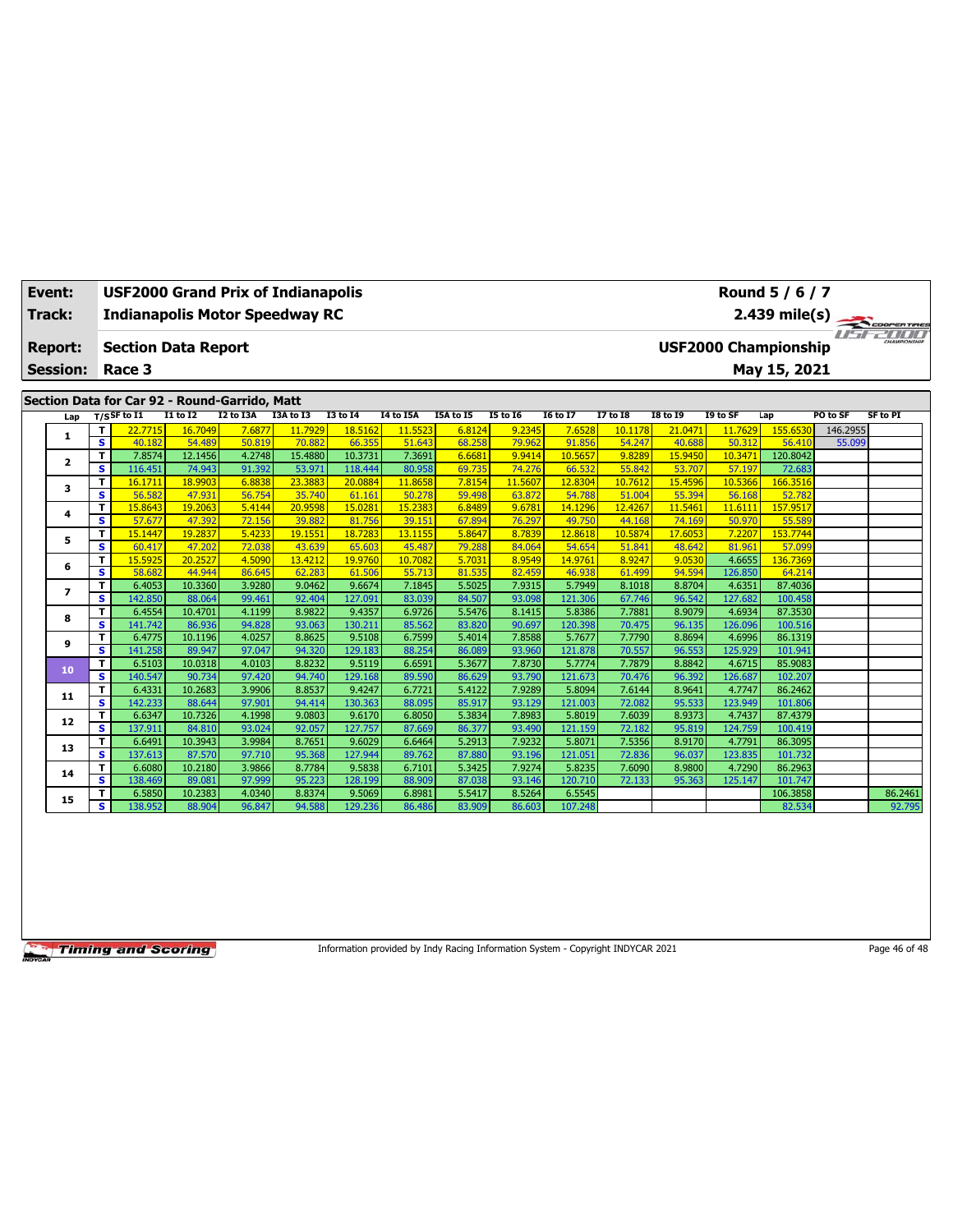| Event:                 | <b>USF2000 Grand Prix of Indianapolis</b> | Round 5 / 6 / 7                                      |
|------------------------|-------------------------------------------|------------------------------------------------------|
| Track:                 | <b>Indianapolis Motor Speedway RC</b>     | $2.439 \text{ mile(s)}$                              |
| <b>Report:</b>         | <b>Section Data Report</b>                | 70000<br>CHAMPIONSHIP<br><b>USF2000 Championship</b> |
| <b>Session: Race 3</b> |                                           | May 15, 2021                                         |

**Section Data for Car 99 - Rowe, Myles (R)**

| Lap |   | $T/S$ SF to I1 | <b>I1 to I2</b> | I2 to I3A | I3A to I3 | <b>I3 to 14</b>    | I4 to I5A      | I5A to I5 | <b>I5 to 16</b> | <b>16 to 17</b> | <b>I7 to I8</b> | <b>I8 to 19</b> | I9 to SF       | Lap      | PO to SF |
|-----|---|----------------|-----------------|-----------|-----------|--------------------|----------------|-----------|-----------------|-----------------|-----------------|-----------------|----------------|----------|----------|
|     |   | 20.8030        | 17.1259         | 7.7721    | 9.4284    | 18.7865            | <b>13.1726</b> | 6.5768    | 8.6022          | 11.1162         | 13.3429         | 21.2007         |                | 160.1628 | 147.1386 |
|     | s | 43.984         | 53.149          | 50.267    | 88.659    | 65.40 <sup>c</sup> | 45.290         | 70.703    | 85.840          |                 | 41.135          | 40.393          | 48.369<br>3691 | 54.822   | 54.784   |
|     |   | 7.98931        | 12.6443         | 4.2659    |           |                    |                |           |                 |                 |                 |                 |                |          |          |
|     | s | 114.528        | 71.987          | 91.583    |           |                    |                |           |                 |                 |                 |                 |                |          |          |

**Timing and Scoring** 

Information provided by Indy Racing Information System - Copyright INDYCAR 2021 Page 47 of 48